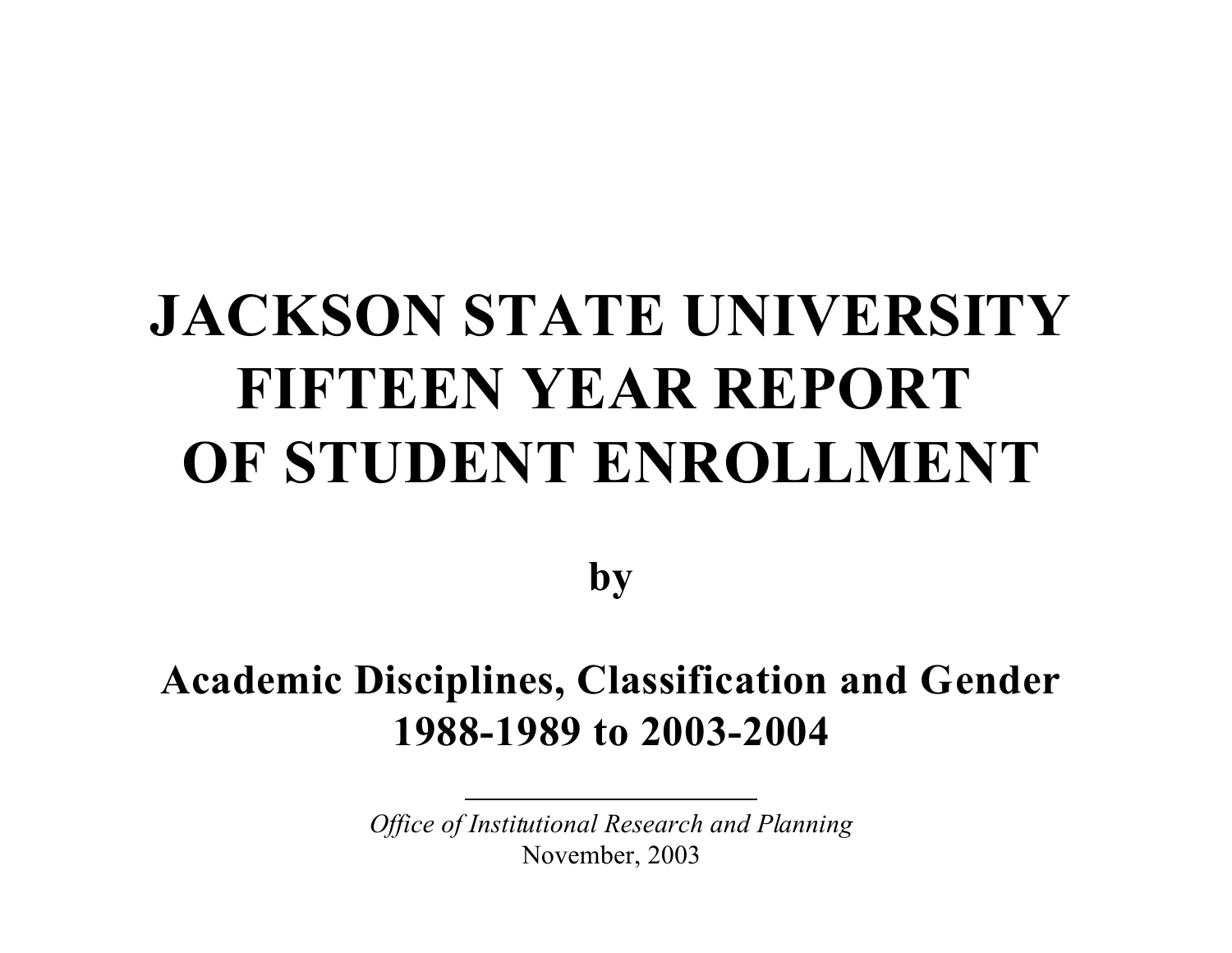#### **PREFACE**

This annualreport contains dataon student enrollment at Jackson State University by academic discipline, educational classification and gender for Fall Semesters, 1988-1989 to 2003-2004. All data are from Census files. Academic discipline are listed in alphabetical sequence.

It is the intent of the Office of Institutional Research and Planning (OIRP) to provide data which are useful to the administrators, faculty and staff. Direct any questions or comments to the Office of Institutional Research and Planning at (601) 979-2615.

Thank you.

*Steve Okoye, Ph.D. Acting Director*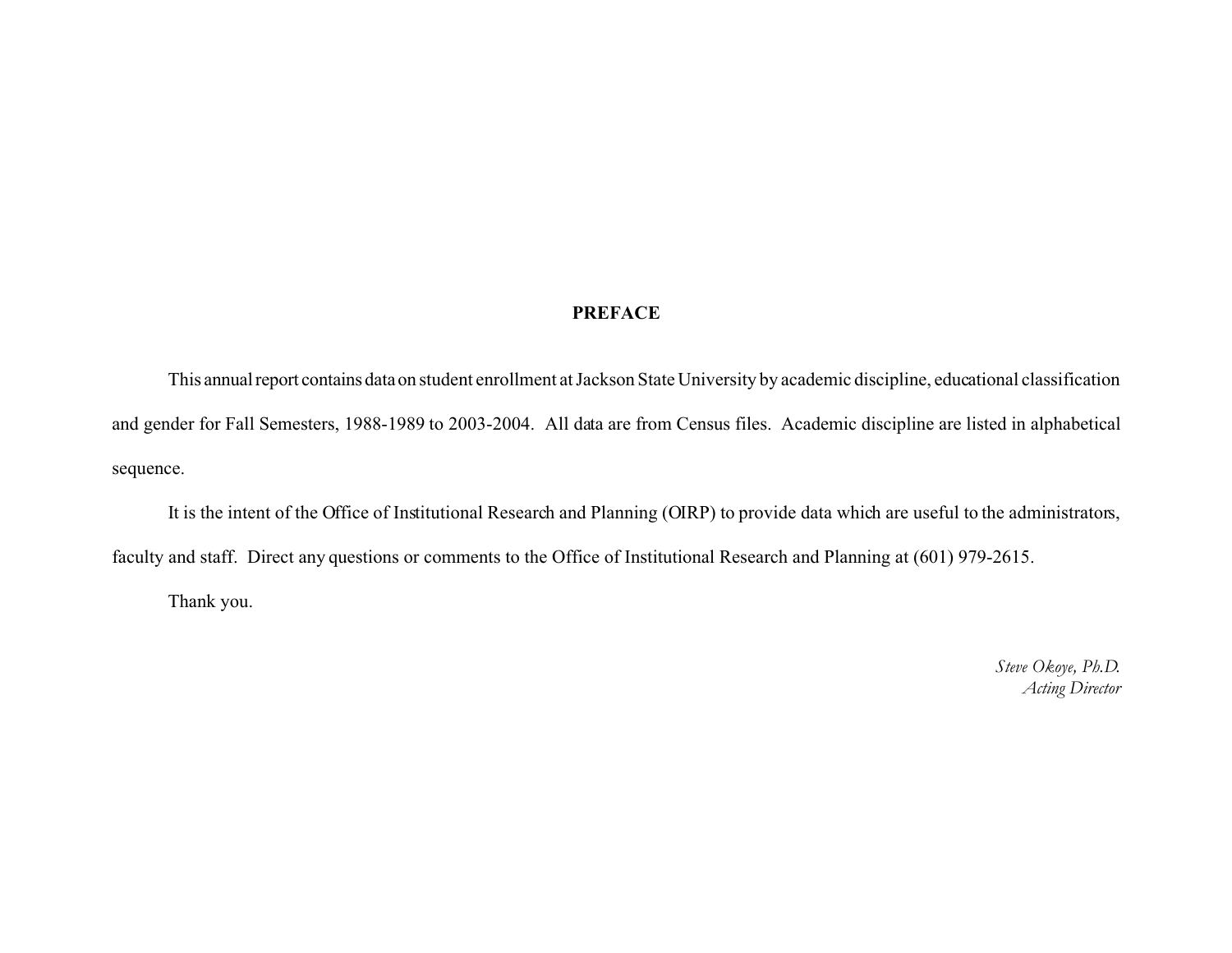#### **TABLE OF CONTENTS**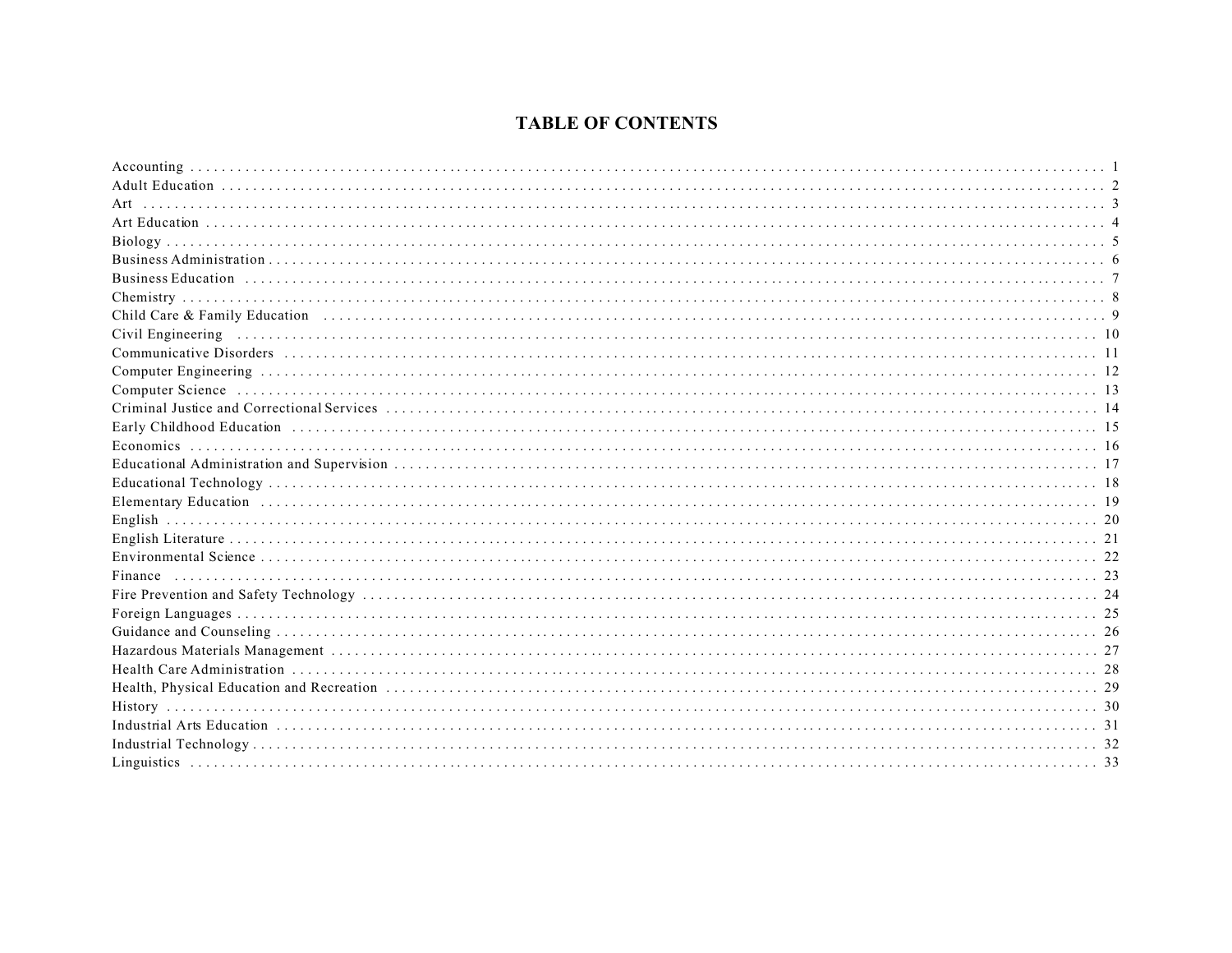### **TABLE OF CONTENTS (con't)**

| Medical Records Librarianship (1990) (1990) (1990) (1990) (1990) (1990) (1990) (1990) (1990) (1990) (1990) (1990) (1990) (1990) (1990) (1990) (1990) (1990) (1990) (1990) (1990) (1990) (1990) (1990) (1990) (1990) (1990) (19 |  |
|--------------------------------------------------------------------------------------------------------------------------------------------------------------------------------------------------------------------------------|--|
|                                                                                                                                                                                                                                |  |
|                                                                                                                                                                                                                                |  |
|                                                                                                                                                                                                                                |  |
|                                                                                                                                                                                                                                |  |
|                                                                                                                                                                                                                                |  |
|                                                                                                                                                                                                                                |  |
|                                                                                                                                                                                                                                |  |
|                                                                                                                                                                                                                                |  |
| Public Administration (1) (1) 49                                                                                                                                                                                               |  |
|                                                                                                                                                                                                                                |  |
| Public Policy and Administration (1) contain the control of the control of the control of the control of the control of the control of the control of the control of the control of the control of the control of the control  |  |
|                                                                                                                                                                                                                                |  |
|                                                                                                                                                                                                                                |  |
|                                                                                                                                                                                                                                |  |
|                                                                                                                                                                                                                                |  |
|                                                                                                                                                                                                                                |  |
|                                                                                                                                                                                                                                |  |
|                                                                                                                                                                                                                                |  |
|                                                                                                                                                                                                                                |  |
|                                                                                                                                                                                                                                |  |
|                                                                                                                                                                                                                                |  |
|                                                                                                                                                                                                                                |  |
|                                                                                                                                                                                                                                |  |
|                                                                                                                                                                                                                                |  |
|                                                                                                                                                                                                                                |  |
|                                                                                                                                                                                                                                |  |
| Undecided Majors (all allegers) and the control of the control of the control of the control of the control of the control of the control of the control of the control of the control of the control of the control of the co |  |
|                                                                                                                                                                                                                                |  |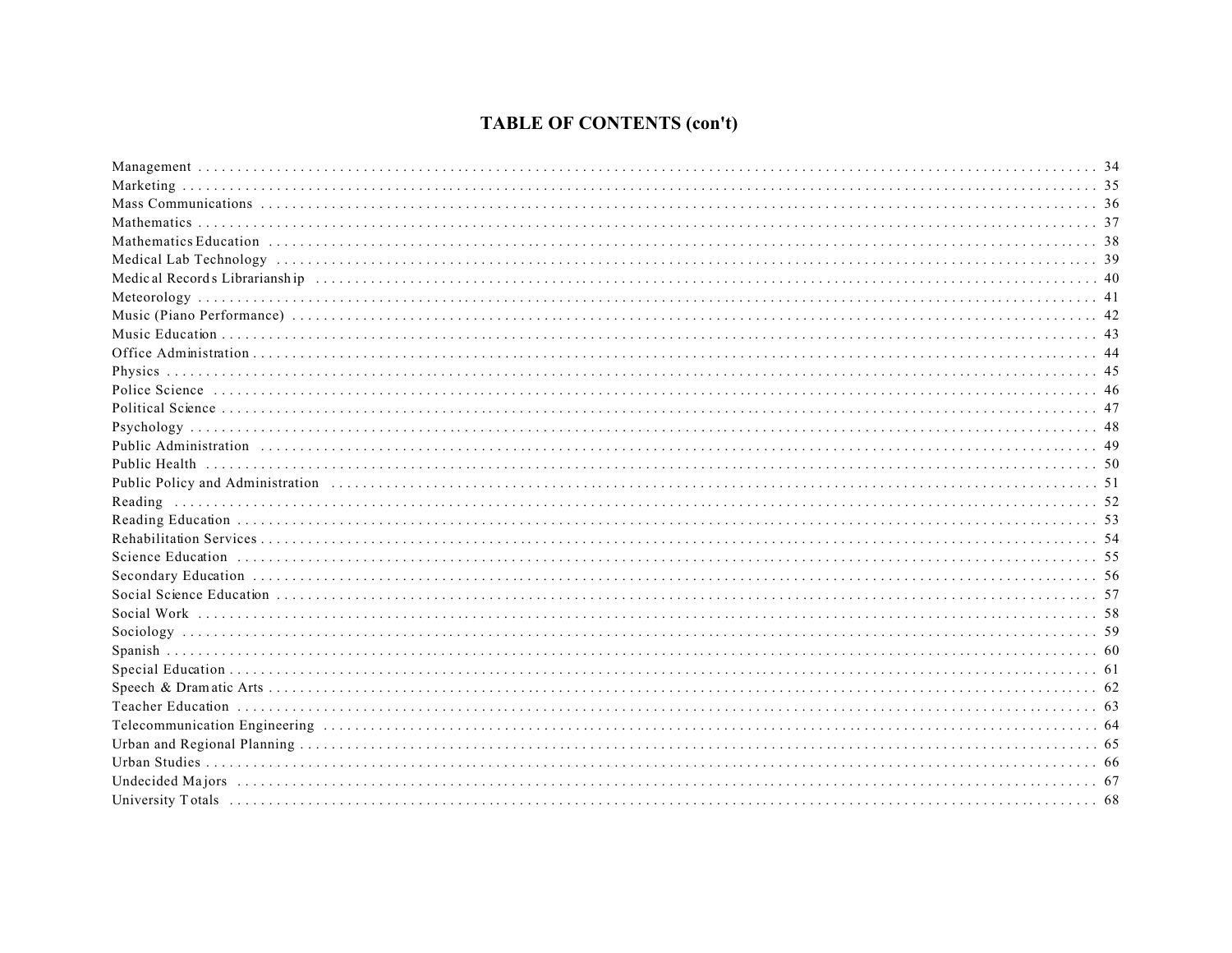| DISCIPLINE: ACCOUNTING                  |        |                    |      |                     |      |                                |        |                                |                 |                                  |                       |
|-----------------------------------------|--------|--------------------|------|---------------------|------|--------------------------------|--------|--------------------------------|-----------------|----------------------------------|-----------------------|
| CLASSIFICATION<br><b>GENDER</b><br>YEAR | MALE   | FRESHMAN<br>FEMALE | MALE | SOPHOMORE<br>FEMALE | MALE | <b>JUNIOR</b><br><b>FEMALE</b> | MALE   | <b>SENIOR</b><br><b>FEMALE</b> | MALE            | <b>GRADUATE</b><br><b>FEMALE</b> | <b>GRAND</b><br>TOTAL |
| 1988-89                                 | 46     | 97                 | 22   | 54                  | 31   | 57                             | 38     | 55                             | 14              | 10                               | 424                   |
| 1989-90                                 | 58     | 102                | 19   | 71                  | 28   | 58                             | 34     | 55                             | 17              | 13                               | 455                   |
| 1990-91                                 | 53     | 93                 | 32   | 65                  | 25   | 77                             | 39     | 64                             | 20              | 11                               | 479                   |
| 1991-92                                 | 42     | 77                 | 28   | 52                  | 28   | 74                             | 36     | 88                             | 18              | 21                               | 464                   |
| 1992-93                                 | 44     | 45                 | 20   | 48                  | 31   | 56                             | 45     | 85                             | 9               | 19                               | 402                   |
| 1993-94                                 | 38     | 60                 | 24   | 37                  | 25   | 54                             | 32     | 68                             | 8               | 20                               | 366                   |
| 1994-95                                 | 25     | 47                 | 21   | 47                  | 24   | 40                             | 29     | 59                             | 6               | 13                               | 311                   |
| 1995-96                                 | 23     | 44                 | 18   | 35                  | 19   | 46                             | 34     | 65                             | $\overline{2}$  | 16                               | 302                   |
| 1996-97                                 | 33     | 54                 | 17   | 29                  | 17   | 31                             | 27     | 55                             | $\mathbf{1}$    | 13                               | 277                   |
| 1997-98                                 | 26     | 55                 | 23   | 44                  | 23   | 41                             | 29     | 47                             | 5               | $\overline{9}$                   | 302                   |
| 1998-99                                 | $1\,8$ | 38                 | 19   | 44                  | 10   | 46                             | 23     | 50                             | 5               | 15                               | 268                   |
| 1999-00                                 | 14     | 46                 | 10   | 32                  | 19   | 56                             | 23     | 64                             | $\overline{4}$  | 15                               | 283                   |
| 2000-01                                 | 18     | 46                 | 13   | 32                  | 19   | 42                             | 20     | 78                             | $\mathbf{1}$    | $7\phantom{.0}$                  | 276                   |
| 2001-02                                 | 18     | 44                 | 12   | 30                  | 10   | 49                             | 23     | 72                             | $\mathfrak{Z}$  | 13                               | 274                   |
| 2002-03                                 | 32     | 51                 | 16   | 38                  | 17   | 37                             | $20\,$ | 77                             | $7\overline{ }$ | 13                               | 308                   |
| 2003-04                                 | 26     | 65                 | 21   | 43                  | 24   | 42                             | 22     | 79                             | 3 <sup>7</sup>  | 21                               | 346                   |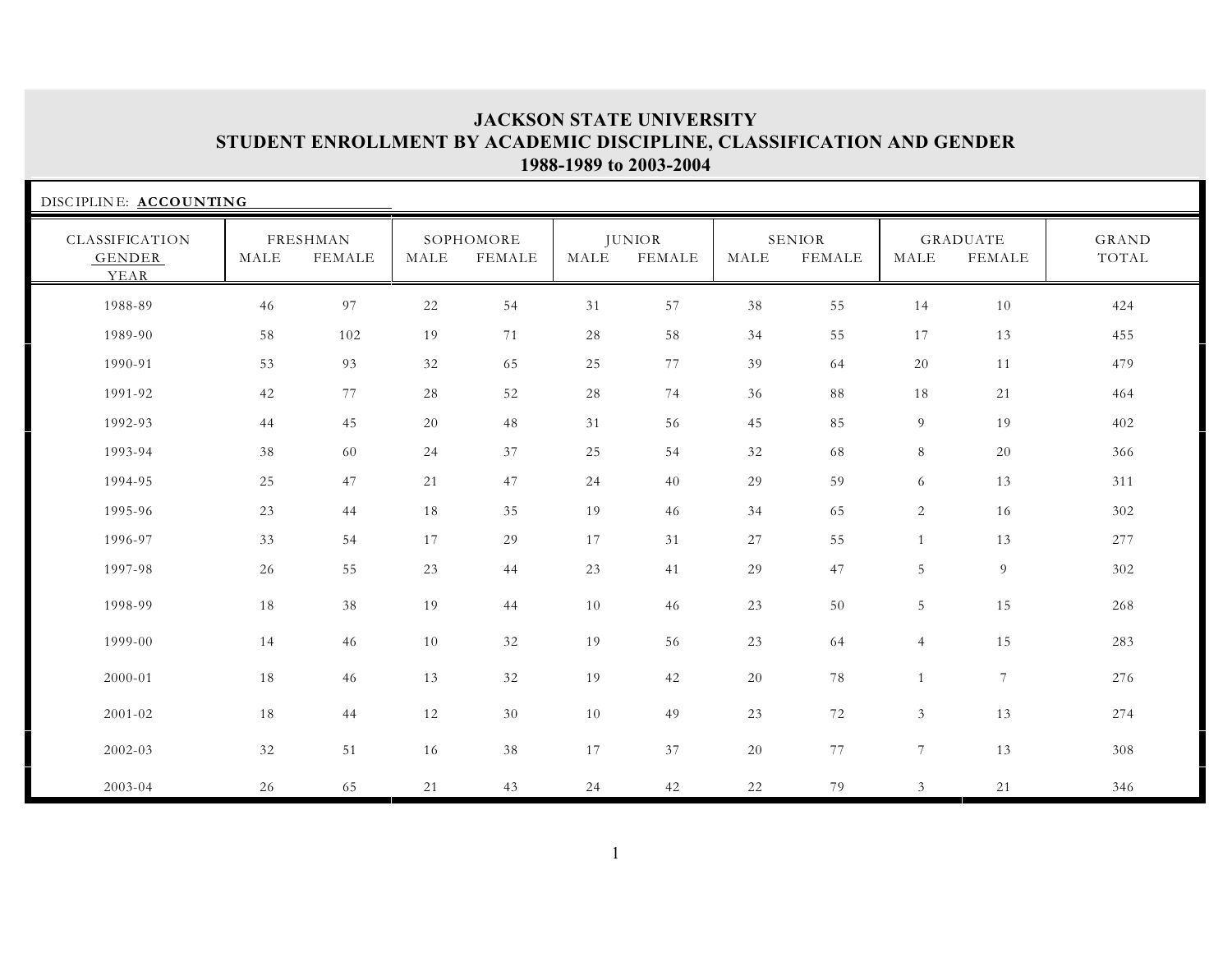| DISCIPLINE: ADULT EDUCATION      |                          |                           |                          |                            |                                               |                          |            |                                |            |                                  |                         |
|----------------------------------|--------------------------|---------------------------|--------------------------|----------------------------|-----------------------------------------------|--------------------------|------------|--------------------------------|------------|----------------------------------|-------------------------|
| CLASSIFICATION<br>GENDER<br>YEAR | MALE                     | FRESHMAN<br><b>FEMALE</b> | MALE                     | SOPHOMORE<br><b>FEMALE</b> | MALE                                          | JUNIOR<br><b>FEMALE</b>  | MALE       | <b>SENIOR</b><br><b>FEMALE</b> | MALE       | <b>GRADUATE</b><br><b>FEMALE</b> | $_{\rm GRAND}$<br>TOTAL |
| 1988-89                          | $\overline{\phantom{m}}$ | $-$                       |                          | $-1$                       | $- -$                                         |                          | $-$        |                                |            | $\sim$ $-$                       | $---$                   |
| 1989-90                          | $\overline{\phantom{m}}$ | $\overline{\phantom{m}}$  | $\overline{\phantom{m}}$ | $--$                       | $\mathord{\hspace{1pt}\text{--}\hspace{1pt}}$ | $\sim$ $-$               | $\sim$ $-$ | $\sim$ $-$                     | $- -$      | $\sqrt{2}$                       | 2                       |
| 1990-91                          | $\sim$ $-$               | $\sim$ $-$                | $-1$                     | $\sim$ $-$                 | $\sim$ $-$                                    | $- -$                    | $\sim$ $-$ | $\sim$ $-$                     | $- -$      | $\overline{1}$                   |                         |
| 1991-92                          | $- -$                    | $\overline{a}$            | $-$                      | $\sim$ $-$                 | $\overline{a}$                                | $\sim$                   | $-1$       | $\overline{a}$                 | $-1$       | $-$                              | $- -$                   |
| 1992-93                          | $\overline{\phantom{m}}$ | $\sim$ $-$                | $\sim$ $-$               | $\sim$ $-$                 | $\overline{\phantom{m}}$                      | $\sim$ $-$               | $\sim$ $-$ | $\sim$ $-$                     | $ -$       | $- -$                            | $--$                    |
| 1993-94                          | $- -$                    | $-1$                      |                          | $-$                        | $\sim$                                        | $\overline{\phantom{a}}$ | $\sim$ $-$ |                                | $-1$       | $-$                              | $- -$                   |
| 1994-95                          | $\sim$ $\sim$            | $- -$                     | $- -$                    | $\overline{\phantom{m}}$   | $- -$                                         | $- -$                    | $- -$      | $\sim$ $-$                     | $ -$       | $\sim$ $-$                       | $--$                    |
| 1995-96                          | $- -$                    | $--$                      | $\sim$ $-$               | $--$                       | $\sim$ $-$                                    | $- -$                    | $- -$      | $- -$                          | $\sim$ $-$ | $\overline{\phantom{m}}$         | $--$                    |
| 1996-97                          | $- -$                    | $\sim$ $-$                | $- -$                    | $\sim$ $-$                 | $\sim$ $-$                                    | $\sim$ $-$               | $- -$      | $\sim$ $-$                     | $-$        | $\sim$ $-$                       | $- -$                   |
| 1997-98                          | $\sim$ $-$               | $-$                       | $- -$                    | $-1$                       | $--$                                          | $\sim$ $-$               | $--$       | $\sim$ $-$                     | $\sim$ $-$ | $\sim$ $-$                       | $\sim$ $-$              |
| 1998-99                          | $- -$                    | $- -$                     | $- -$                    | $- -$                      | $- -$                                         | $- -$                    | $- -$      | $- -$                          | $\sim$ $-$ | $\sim$ $-$                       | $\sim$ $-$              |
| 1999-00                          |                          |                           |                          |                            |                                               |                          |            |                                |            |                                  | $\sim$ $-$              |
| 2000-01                          |                          |                           |                          |                            |                                               |                          |            |                                |            |                                  | $\sim$ $-$              |
| $2001 - 02$                      |                          |                           |                          |                            |                                               |                          |            |                                |            |                                  | $- -$                   |
| 2002-03                          |                          |                           |                          |                            |                                               |                          |            |                                |            |                                  | $-$                     |
| 2003-04                          | $\overline{\phantom{m}}$ |                           |                          |                            |                                               | $-$                      | $-1$       |                                | $-$        | $\sim$ $-$                       | $--$                    |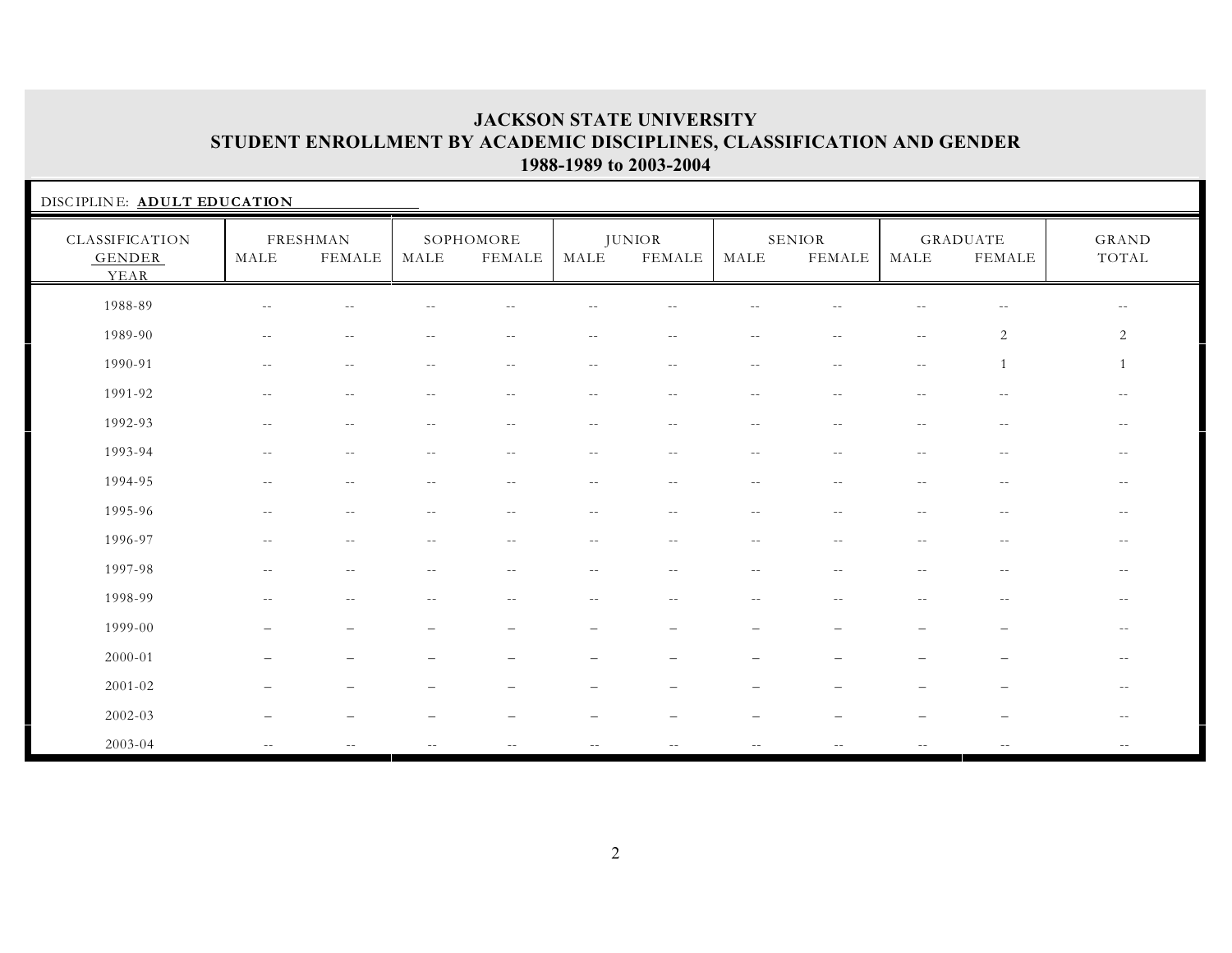| DISCIPLINE: ART                  |                |                           |                 |                     |                |                                |                 |                                |                          |                                   |                       |
|----------------------------------|----------------|---------------------------|-----------------|---------------------|----------------|--------------------------------|-----------------|--------------------------------|--------------------------|-----------------------------------|-----------------------|
| CLASSIFICATION<br>GENDER<br>YEAR | MALE           | FRESHMAN<br><b>FEMALE</b> | MALE            | SOPHOMORE<br>FEMALE | MALE           | <b>JUNIOR</b><br><b>FEMALE</b> | MALE            | <b>SENIOR</b><br><b>FEMALE</b> | MALE                     | <b>GRADUATE</b><br>${\tt FEMALE}$ | <b>GRAND</b><br>TOTAL |
| 1988-89                          | 14             | $\overline{4}$            | 5               | $\overline{4}$      | 2              | $\mathfrak{Z}$                 | 9               | $\overline{7}$                 | $\sim$ $-$               | $\sim$ $-$                        | 48                    |
| 1989-90                          | 10             | $\overline{4}$            | 6               | 3                   | 5              | $\mathfrak{Z}$                 | 6               | 8                              | $- -$                    | $--$                              | 45                    |
| 1990-91                          | $\overline{7}$ | 3                         | 3               | 3                   | 8              | $\overline{\phantom{m}}$       | 2               | 5                              | $\overline{\phantom{m}}$ | $\sim$ $-$                        | 31                    |
| 1991-92                          | 10             | 5                         | $7\phantom{.0}$ | $- -$               | 7              | $\mathbf{1}$                   | $\overline{4}$  | $\mathbf{1}$                   | $\overline{\phantom{m}}$ | $\sim$ $-$                        | 35                    |
| 1992-93                          | $\overline{5}$ | $\overline{4}$            | 9               | 3                   | $\overline{4}$ | $\sim$ $-$                     | 9               | $\overline{2}$                 | $\overline{\phantom{m}}$ | $\sim$ $-$                        | 36                    |
| 1993-94                          | 17             | $\overline{2}$            | $\overline{4}$  | $\overline{4}$      | 5              |                                | $7\phantom{.0}$ | 3                              | $- -$                    | $\sim$ $-$                        | 43                    |
| 1994-95                          | 9              | $\mathbf{1}$              | 6               | $\mathbf{1}$        | 3              | 3                              | $8\,$           | $\overline{2}$                 | $- -$                    | $--$                              | 33                    |
| 1995-96                          | 8              | 15                        | 5               | 2                   | 3              | 2                              | $\overline{4}$  | 6                              | $- -$                    | $\sim$ $-$                        | 45                    |
| 1996-97                          | 8              | 3                         | 6               | $\overline{4}$      | $\overline{4}$ | 2                              | 6               | $\overline{4}$                 | $- -$                    | $- -$                             | 37                    |
| 1997-98                          | 5              | $\mathfrak{Z}$            | 7               | $\overline{1}$      | 6              | 5                              | $\overline{4}$  | $\mathfrak{Z}$                 | $- -$                    | $\sim$ $-$                        | 34                    |
| 1998-99                          | 8              | 2                         | 3               | 2                   | $\mathfrak{Z}$ | $\mathbf{1}$                   | 6               | 5                              | $\qquad \qquad -$        | $\overline{\phantom{m}}$          | 30                    |
| 1999-00                          | 6              | $\mathfrak{Z}$            | $\mathfrak{Z}$  | $\overline{4}$      | $\sqrt{5}$     | $\overline{4}$                 | $7\phantom{.0}$ | 6                              | $\overline{\phantom{0}}$ | $\overline{\phantom{m}}$          | 38                    |
| 2000-01                          | $\overline{9}$ | 11                        | 10              | $\overline{4}$      | 6              | $7\phantom{.0}$                | 11              | 5                              | $\overline{\phantom{0}}$ | $\overline{\phantom{0}}$          | 63                    |
| 2001-02                          | 20             | 10                        | 9               | 6                   | 9              | $\overline{7}$                 | 13              | 6                              |                          |                                   | 80                    |
| 2002-03                          | 16             | 10                        | 17              | 6                   | $9\,$          | 6                              | 12              | $\overline{9}$                 |                          | $\overline{\phantom{0}}$          | 85                    |
| 2003-04                          | 8              | 1                         | 17              | 8                   | 13             | $7\phantom{.0}$                | 15              | 13                             | $- -$                    | $- -$                             | 82                    |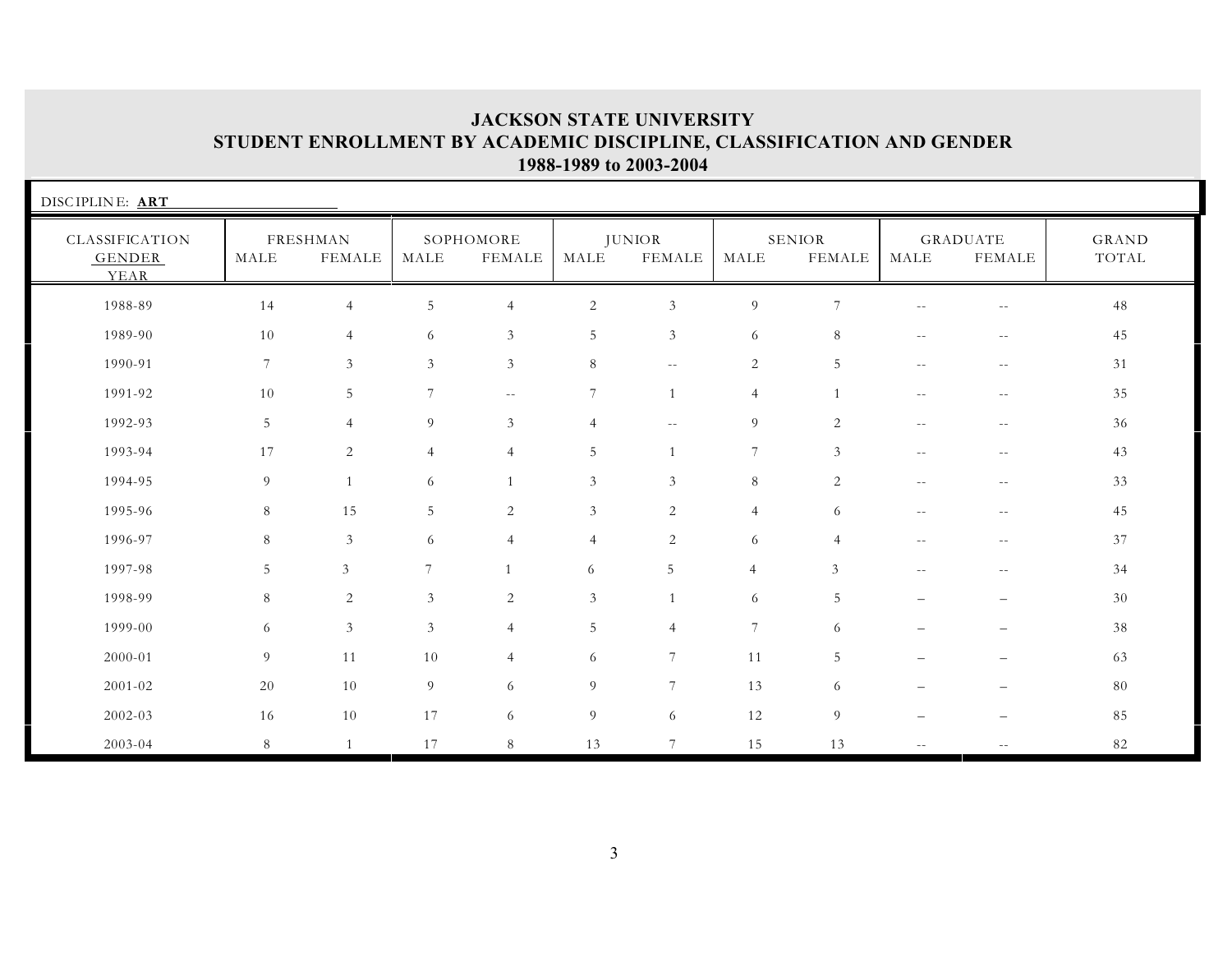| DISCIPLINE: ART EDUCATION               |                          |                           |                          |                            |              |                                |                          |                          |                          |                                  |                |
|-----------------------------------------|--------------------------|---------------------------|--------------------------|----------------------------|--------------|--------------------------------|--------------------------|--------------------------|--------------------------|----------------------------------|----------------|
| CLASSIFICATION<br><b>GENDER</b><br>YEAR | MALE                     | FRESHMAN<br><b>FEMALE</b> | MALE                     | SOPHOMORE<br><b>FEMALE</b> | MALE         | <b>JUNIOR</b><br><b>FEMALE</b> | MALE                     | <b>SENIOR</b><br>FEMALE  | MALE                     | <b>GRADUATE</b><br><b>FEMALE</b> | GRAND<br>TOTAL |
| 1988-89                                 | $\overline{c}$           | $\overline{1}$            |                          |                            |              | $-1$                           | $- -$                    | $\overline{2}$           | $\mathfrak{Z}$           | 3                                | 12             |
| 1989-90                                 | $- -$                    | $ -$                      | $\mathbf{1}$             | $\mathbf{1}$               | $\mathbf{1}$ | $- -$                          | $\overline{\phantom{m}}$ | $\sim$ $-$               |                          | 2                                | 6              |
| 1990-91                                 | 3                        | $ -$                      | $\overline{\phantom{a}}$ | $\overline{\phantom{m}}$   | $\mathbf{1}$ | $\overline{1}$                 | $\sim$ $-$               | $\overline{\phantom{m}}$ |                          | $\overline{1}$                   | 7              |
| 1991-92                                 | $- -$                    | $-$                       | $-$                      | $-$                        | $-$          | $- -$                          | $- -$                    | $-$                      | $- -$                    |                                  |                |
| 1992-93                                 | $-$                      | $-$                       |                          |                            | $\sim$       | $\sim$                         | $\sim$ $-$               | $\sim$ $-$               |                          | $\sqrt{2}$                       | $\mathfrak{Z}$ |
| 1993-94                                 | $- -$                    | $\sim$ $-$                | $\sim$ $-$               | $\sim$ $-$                 | $\sim$ $-$   | $\sim$ $-$                     | $\sim$ $-$               | $-$                      | $\overline{\phantom{m}}$ | $\mathbf{1}$                     | $\overline{1}$ |
| 1994-95                                 | $\sim$ $-$               | $\overline{\phantom{m}}$  | $-$                      | $\overline{\phantom{m}}$   | $- -$        | $\sim$ $-$                     | $\overline{\phantom{m}}$ | $-$                      |                          |                                  |                |
| 1995-96                                 | $- -$                    | $-$                       | $- -$                    | $-1$                       | $- -$        | $- -$                          | $- -$                    | $\sim$ $-$               | $- -$                    | $\sim$ $-$                       | $- -$          |
| 1996-97                                 | $\overline{\phantom{m}}$ | $\sim$ $-$                | $\sim$ $-$               | $--$                       | $--$         | $\overline{\phantom{m}}$       | $- -$                    | $- -$                    | $\overline{\phantom{a}}$ | $--$                             | $--$           |
| 1997-98                                 | $\overline{\phantom{m}}$ | $\sim$ $-$                | $\sim$ $-$               | $- -$                      | $- -$        | $\overline{\phantom{m}}$       | $\overline{\phantom{m}}$ | $\sim$ $-$               | $\sim$ $-$               | $- -$                            | $--$           |
| 1998-99                                 | $- -$                    | $\sim$                    |                          | $-$                        | $-1$         |                                |                          |                          | $-$                      | $-$                              | $- -$          |
| 1999-00                                 |                          |                           |                          |                            |              |                                |                          |                          |                          |                                  | $--$           |
| 2000-01                                 |                          |                           |                          |                            |              |                                |                          |                          |                          |                                  | $- -$          |
| $2001 - 02$                             |                          |                           |                          |                            |              |                                |                          |                          |                          |                                  | $- -$          |
| 2002-03                                 |                          |                           |                          |                            |              |                                |                          |                          |                          |                                  | $- -$          |
| 2003-04                                 | $\sim$ $-$               |                           |                          |                            |              |                                |                          |                          |                          |                                  |                |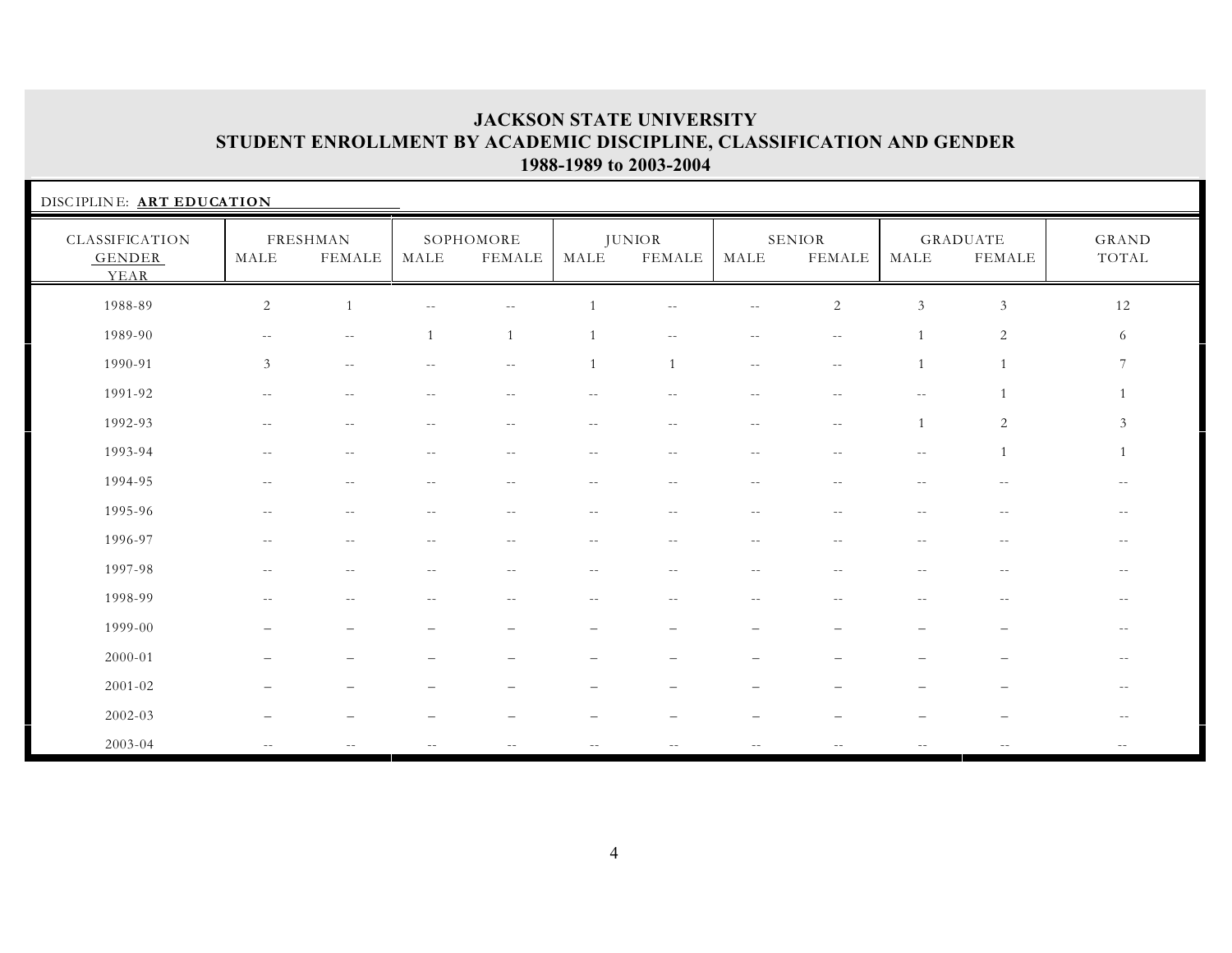| DISCIPLINE: BIOLOGY              |      |                           |      |                     |        |                         |      |                                |                |                           |                |
|----------------------------------|------|---------------------------|------|---------------------|--------|-------------------------|------|--------------------------------|----------------|---------------------------|----------------|
| CLASSIFICATION<br>GENDER<br>YEAR | MALE | FRESHMAN<br><b>FEMALE</b> | MALE | SOPHOMORE<br>FEMALE | MALE   | <b>JUNIOR</b><br>FEMALE | MALE | <b>SENIOR</b><br><b>FEMALE</b> | MALE           | <b>GRADUATE</b><br>FEMALE | GRAND<br>TOTAL |
| 1988-89                          | 59   | 178                       | 34   | 82                  | $25\,$ | 63                      | 17   | 68                             | 10             | 15                        | 551            |
| 1989-90                          | 60   | 176                       | 27   | 97                  | 26     | 75                      | 20   | 59                             | 10             | 34                        | 584            |
| 1990-91                          | 52   | 147                       | 35   | 104                 | 24     | 82                      | 36   | 69                             | 11             | 30                        | 590            |
| 1991-92                          | 73   | 163                       | 39   | 81                  | 24     | 87                      | 35   | 84                             | 6              | 17                        | 609            |
| 1992-93                          | 92   | 150                       | 32   | 91                  | 35     | 82                      | 39   | 97                             |                | 15                        | 634            |
| 1993-94                          | 94   | 191                       | 51   | 91                  | 40     | 79                      | 39   | 79                             | 9              | 15                        | 688            |
| 1994-95                          | 120  | 216                       | 60   | 143                 | 58     | 94                      | 50   | 86                             | 9              | 14                        | 852            |
| 1995-96                          | 121  | 250                       | 67   | 140                 | 54     | 111                     | 68   | 93                             | 10             | 20                        | 934            |
| 1996-97                          | 89   | 220                       | 76   | 151                 | 61     | 129                     | 87   | 119                            | 16             | 21                        | 969            |
| 1997-98                          | 79   | 192                       | 57   | 137                 | 59     | 142                     | 80   | 145                            | 16             | 33                        | 940            |
| 1998-99                          | 59   | 187                       | 38   | 109                 | 59     | 126                     | 73   | 137                            | 16             | 30                        | 834            |
| 1999-00                          | 45   | 147                       | 32   | 93                  | 41     | 89                      | 81   | 146                            | 14             | 25                        | 713            |
| 2000-01                          | 41   | 159                       | 28   | 88                  | 32     | 91                      | 64   | 126                            | 8              | 21                        | 658            |
| $2001 - 02$                      | 55   | 168                       | 25   | 76                  | 18     | 63                      | 52   | 127                            | 5              | 19                        | 608            |
| 2002-03                          | 62   | 211                       | 28   | 116                 | 23     | 77                      | 38   | 103                            | 6              | 22                        | 686            |
| 2003-04                          | 51   | 174                       | 33   | 114                 | 22     | 91                      | 34   | 104                            | $\overline{7}$ | 19                        | 652            |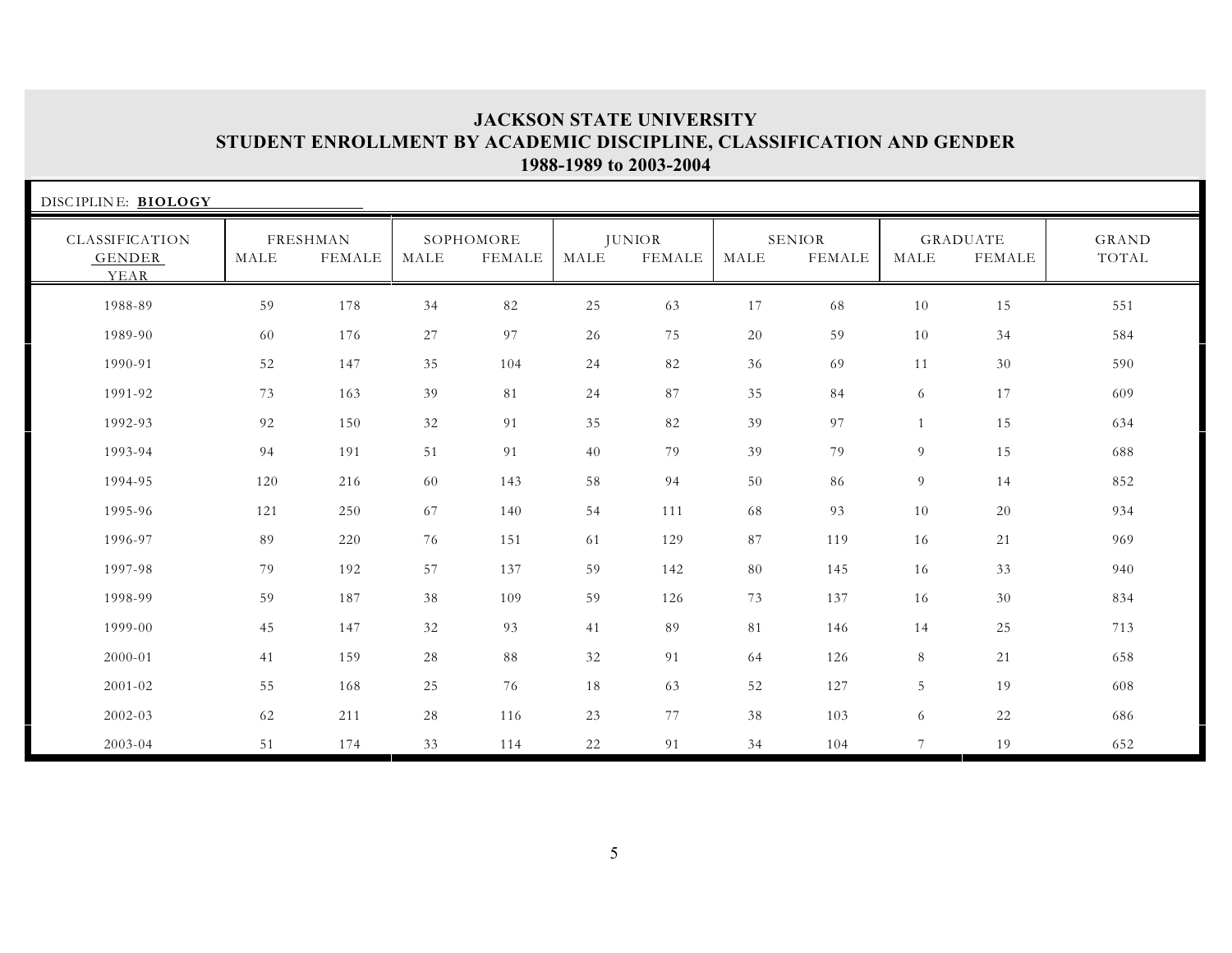| DISCIPLINE: BUSINESS ADMINISTRATION     |      |                           |      |                            |      |                                |      |                                |      |                                  |                |
|-----------------------------------------|------|---------------------------|------|----------------------------|------|--------------------------------|------|--------------------------------|------|----------------------------------|----------------|
| CLASSIFICATION<br><b>GENDER</b><br>YEAR | MALE | FRESHMAN<br><b>FEMALE</b> | MALE | SOPHOMORE<br><b>FEMALE</b> | MALE | <b>JUNIOR</b><br><b>FEMALE</b> | MALE | <b>SENIOR</b><br><b>FEMALE</b> | MALE | <b>GRADUATE</b><br><b>FEMALE</b> | GRAND<br>TOTAL |
| 1988-89                                 | 101  | 123                       | 52   | 53                         | 29   | 65                             | 34   | 50                             | 44   | 63                               | 614            |
| 1989-90                                 | 131  | 158                       | 46   | 80                         | 40   | 58                             | 30   | 55                             | 71   | 75                               | 744            |
| 1990-91                                 | 89   | 105                       | 63   | 78                         | 56   | 72                             | 36   | 79                             | 61   | 65                               | 704            |
| 1991-92                                 | 88   | 103                       | 41   | 52                         | 47   | 68                             | 52   | 69                             | 46   | 62                               | 628            |
| 1992-93                                 | 76   | 83                        | 32   | 51                         | 42   | 58                             | 66   | 68                             | 28   | 65                               | 569            |
| 1993-94                                 | 71   | 46                        | 38   | 40                         | 38   | 53                             | 52   | 76                             | 17   | 60                               | 491            |
| 1994-95                                 | 63   | 60                        | 35   | 29                         | 27   | 38                             | 50   | 67                             | 15   | 34                               | 418            |
| 1995-96                                 | 78   | 70                        | 33   | 39                         | 32   | 24                             | 32   | 68                             | 16   | 32                               | 424            |
| 1996-97                                 | 57   | 70                        | 38   | 37                         | 29   | 23                             | 32   | 58                             | 41   | 60                               | 445            |
| 1997-98                                 | 58   | 59                        | 39   | 35                         | 27   | 31                             | 24   | 52                             | 44   | 66                               | 435            |
| 1998-99                                 | 53   | 68                        | 35   | 28                         | 24   | 45                             | 36   | 58                             | 31   | 49                               | 427            |
| 1999-00                                 | 67   | 73                        | 33   | 36                         | 30   | 48                             | 34   | 66                             | 30   | 30                               | 447            |
| 2000-01                                 | 64   | 79                        | 45   | 48                         | 35   | 51                             | 35   | 64                             | 31   | 36                               | 488            |
| 2001-02                                 | 66   | 89                        | 43   | 52                         | 41   | 68                             | 38   | 84                             | 28   | 48                               | 557            |
| 2002-03                                 | 68   | 87                        | 47   | 50                         | 48   | 58                             | 54   | 108                            | 31   | 47                               | 598            |
| 2003-04                                 | 84   | 76                        | 42   | 49                         | 38   | 55                             | 54   | 107                            | 36   | 42                               | 583            |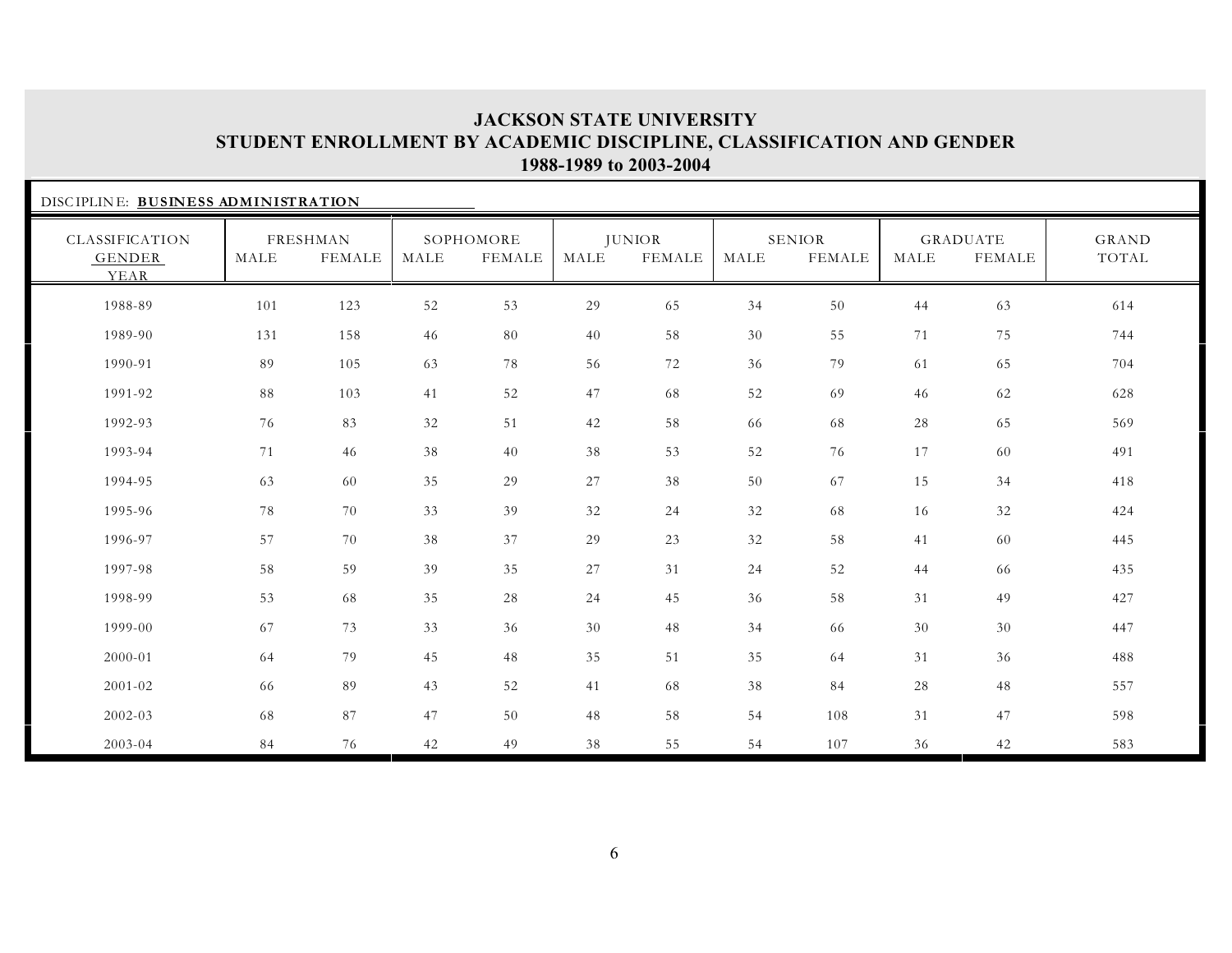| DISCIPLINE: BUSINESS EDUCATION          |                  |                           |                |                     |                          |                                |                             |                         |                |                           |                |
|-----------------------------------------|------------------|---------------------------|----------------|---------------------|--------------------------|--------------------------------|-----------------------------|-------------------------|----------------|---------------------------|----------------|
| CLASSIFICATION<br><b>GENDER</b><br>YEAR | MALE             | FRESHMAN<br><b>FEMALE</b> | MALE           | SOPHOMORE<br>FEMALE | MALE                     | <b>JUNIOR</b><br><b>FEMALE</b> | MALE                        | <b>SENIOR</b><br>FEMALE | MALE           | <b>GRADUATE</b><br>FEMALE | GRAND<br>TOTAL |
| 1988-89                                 | $\boldsymbol{7}$ | 20                        | $\mathfrak{Z}$ | $\overline{7}$      | $\sim$ $-$               | $\,8\,$                        | $- -$                       | $10\,$                  | $\overline{5}$ | $\boldsymbol{9}$          | 69             |
| 1989-90                                 | 19               | 12                        | 5              | 18                  | 5                        | 8                              | $\mathcal{L}_{\mathcal{F}}$ | 5                       | 6              | 11                        | 89             |
| 1990-91                                 | 13               | 15                        | 5              | 12                  | 6                        | 12                             | $\mathfrak{Z}$              | 8                       | $\overline{4}$ | 12                        | 90             |
| 1991-92                                 | 8                | 10                        | $\mathfrak{Z}$ | 9                   | 2                        | 8                              | $\mathfrak{Z}$              | 5                       | $\mathbf{1}$   | 9                         | 58             |
| 1992-93                                 | $\overline{4}$   | 12                        | $\overline{4}$ | $\overline{4}$      | $7\phantom{.0}$          | 5                              | $\mathfrak{Z}$              | 11                      | $- -$          | 9                         | 59             |
| 1993-94                                 | $\overline{4}$   | 18                        | $\overline{4}$ | 8                   | 1                        | 10                             | 5                           | 11                      | $- -$          | 9                         | 70             |
| 1994-95                                 | 9                | 10                        | $--$           | 8                   | $\sim$ $-$               | 5                              | $\mathfrak{Z}$              | 8                       | $- -$          | 6                         | 49             |
| 1995-96                                 | 7                | 8                         | $\mathbf{1}$   | $7\phantom{.0}$     | 2                        | $\overline{4}$                 | $\sim$ $-$                  | $7\phantom{.0}$         | $\sim$ $-$     | 6                         | 42             |
| 1996-97                                 | $\overline{7}$   | $\overline{4}$            | $\overline{4}$ | $\overline{7}$      | 2                        | $\mathfrak{Z}$                 | $\overline{4}$              | 11                      | 1              | $8\,$                     | 51             |
| 1997-98                                 | $\overline{4}$   | 5                         | $\mathbf{1}$   | $\overline{4}$      | $\mathfrak{Z}$           | 2                              |                             | 5                       | $\mathbf{1}$   | 11                        | 37             |
| 1998-99                                 | 3                | 3                         | $\overline{1}$ | 3                   | $\mathbf{1}$             | 6                              | 2                           | $\mathfrak{Z}$          | $\mathbf{1}$   | 11                        | 34             |
| 1999-00                                 | 3                | 6                         | $\mathbf{1}$   | $\overline{1}$      | $\overline{\phantom{0}}$ | $\overline{4}$                 | $\overline{4}$              | 2                       |                | $\sqrt{2}$                | 23             |
| 2000-01                                 | $\overline{5}$   | $5\,$                     | $\mathbf{1}$   | $\overline{c}$      | $\overline{\phantom{0}}$ | $\mathfrak{Z}$                 |                             | $\,8\,$                 |                |                           | 25             |
| 2001-02                                 | $\overline{5}$   | $7\phantom{.0}$           | 2              | $\overline{2}$      | 2                        | $\overline{2}$                 | $\overline{1}$              | $\overline{7}$          |                |                           | 28             |
| 2002-03                                 | 6                | 6                         | $\mathfrak{Z}$ | 5                   | $\overline{\phantom{m}}$ | $\mathfrak{Z}$                 | $\equiv$                    | 8                       |                |                           | 31             |
| 2003-04                                 | $\overline{4}$   | 3                         | 2              | 6                   |                          | 5                              | $\mathfrak{Z}$              | $\overline{7}$          |                |                           | 30             |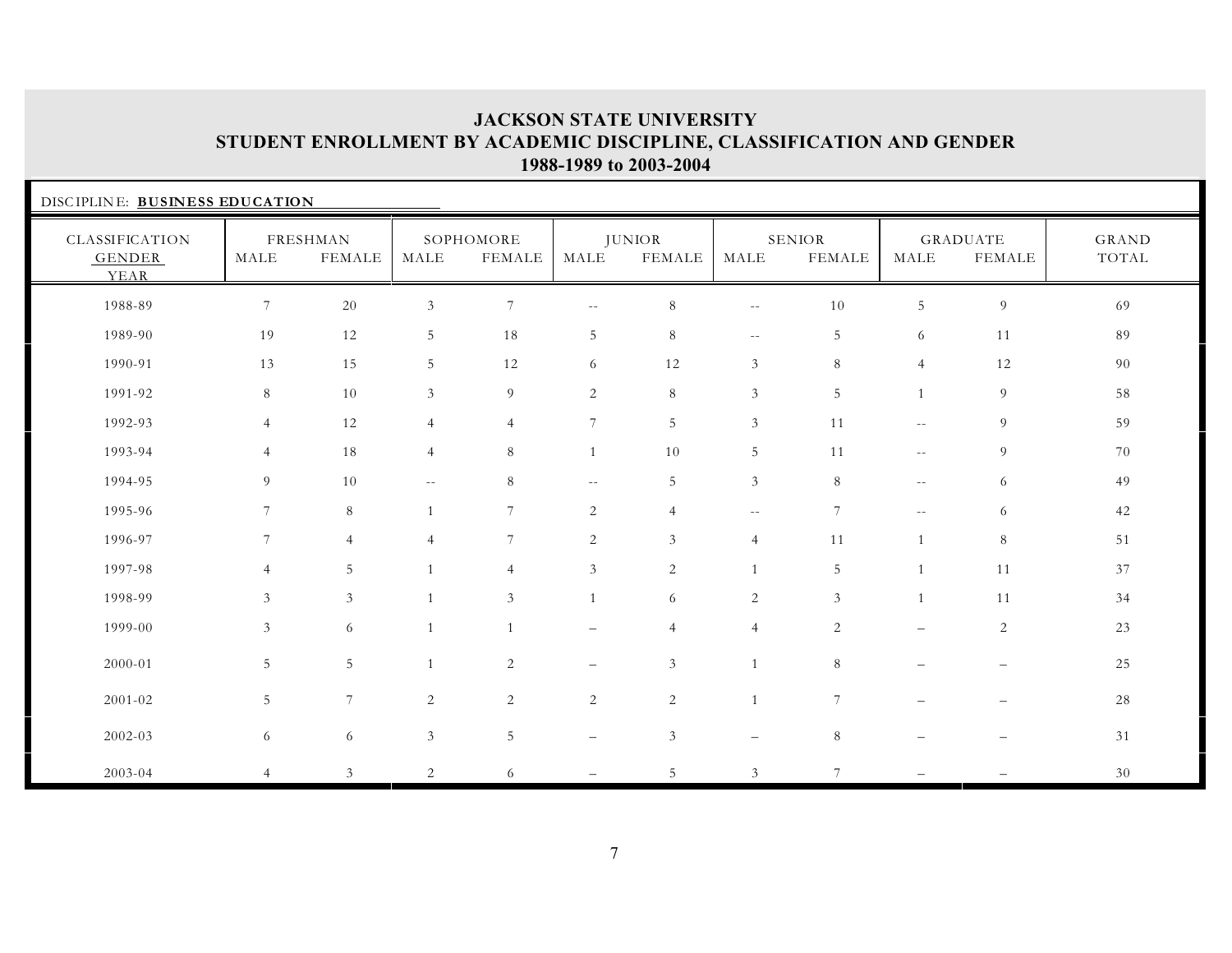| DISCIPLINE: CHEMISTRY            |                 |                           |                |                     |                |                                |                 |                                |                |                                  |                       |
|----------------------------------|-----------------|---------------------------|----------------|---------------------|----------------|--------------------------------|-----------------|--------------------------------|----------------|----------------------------------|-----------------------|
| CLASSIFICATION<br>GENDER<br>YEAR | MALE            | FRESHMAN<br><b>FEMALE</b> | MALE           | SOPHOMORE<br>FEMALE | MALE           | <b>JUNIOR</b><br><b>FEMALE</b> | MALE            | <b>SENIOR</b><br><b>FEMALE</b> | MALE           | <b>GRADUATE</b><br><b>FEMALE</b> | <b>GRAND</b><br>TOTAL |
| 1988-89                          | $8\,$           | $\mathfrak{Z}$            | $\mathfrak{Z}$ | 6                   | $8\,$          | $\overline{4}$                 | $\overline{4}$  | 6                              | 10             | $\sqrt{2}$                       | 54                    |
| 1989-90                          | $7\phantom{.0}$ | 21                        | 8              | $\overline{4}$      | $\mathbf{1}$   | $\overline{4}$                 | 5               | 8                              | 6              | $\overline{c}$                   | 66                    |
| 1990-91                          | 13              | 16                        | 8              | 16                  | 5              | $\sqrt{5}$                     | $\overline{2}$  | $\mathfrak{Z}$                 | $\overline{4}$ | $\mathfrak{Z}$                   | 75                    |
| 1991-92                          | 12              | 13                        | 8              | $12\,$              | $8\,$          | $1\,1$                         | $5\overline{)}$ | $\sqrt{3}$                     | $\mathfrak{Z}$ | $\mathfrak{Z}$                   | 78                    |
| 1992-93                          | $8\,$           | $\overline{7}$            | 6              | $8\,$               | 11             | 9                              | 6               | 13                             | $\overline{4}$ | 2                                | 74                    |
| 1993-94                          | 11              | 15                        | 3              | 9                   | 6              | 6                              | 9               | 14                             | $\overline{7}$ | 2                                | 82                    |
| 1994-95                          | 11              | 6                         | 6              | 17                  | $\overline{2}$ | $1\,1$                         | 12              | $7\phantom{.0}$                | 5              | 6                                | 83                    |
| 1995-96                          | 8               | $7\phantom{.0}$           | 9              | 6                   | 8              | 16                             | $7\phantom{.0}$ | 14                             | 5              | 6                                | 86                    |
| 1996-97                          | 13              | 10                        | 8              | $10\,$              | 6              | 10                             | 6               | 18                             | $\overline{4}$ | $\mathfrak{Z}$                   | 88                    |
| 1997-98                          | $\mathfrak{Z}$  | 11                        | $\tau$         | 6                   | 14             | 11                             | $5\overline{)}$ | 16                             | $\overline{c}$ | $\overline{4}$                   | 79                    |
| 1998-99                          | $8\,$           | 11                        | $\mathfrak{Z}$ | $10\,$              | 3              | 10                             | 15              | 13                             | $\overline{4}$ | $\overline{4}$                   | 81                    |
| 1999-00                          | 6               | $\sqrt{2}$                | 6              | 11                  | $\overline{4}$ | 9                              | $7\overline{ }$ | 14                             | $\mathfrak{Z}$ | $\overline{5}$                   | 67                    |
| 2000-01                          | $\overline{4}$  | $\overline{5}$            | 6              | $\mathfrak{Z}$      | 9              | $11\,$                         | $5\phantom{.0}$ | 12                             | 6              | $\overline{5}$                   | 66                    |
| 2001-02                          | $\mathfrak{Z}$  | 11                        | $\overline{4}$ | 6                   | $\overline{7}$ | 2                              | 8               | 13                             | 6              | $\mathfrak{Z}$                   | 63                    |
| 2002-03                          | $\mathfrak{Z}$  | $\boldsymbol{7}$          | $\overline{4}$ | 11                  | 5              | $\sqrt{5}$                     | $9\,$           | $\overline{c}$                 | 6              | $7\phantom{.}$                   | 59                    |
| 2003-04                          | $8\,$           | $\overline{9}$            | 3              | $\overline{7}$      | 3              | $\overline{7}$                 | 6               | 3                              | 9              | $8\,$                            | 63                    |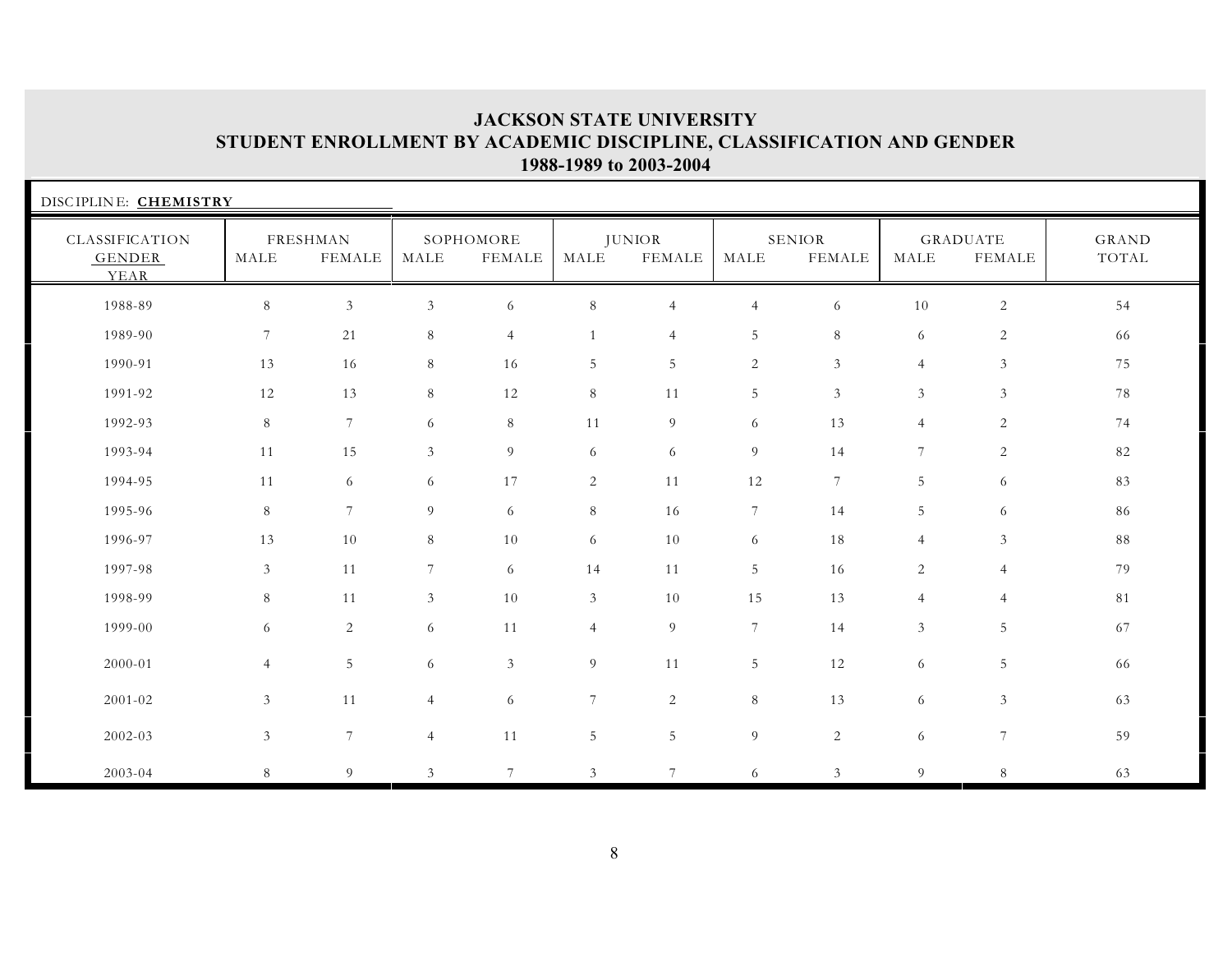| DISCIPLINE: CHILD CARE & FAMILY EDUCATION |                          |                           |                          |                          |                          |                                |                             |                          |                          |                                               |                          |
|-------------------------------------------|--------------------------|---------------------------|--------------------------|--------------------------|--------------------------|--------------------------------|-----------------------------|--------------------------|--------------------------|-----------------------------------------------|--------------------------|
| CLASSIFICATION<br><b>GENDER</b><br>YEAR   | MALE                     | FRESHMAN<br><b>FEMALE</b> | MALE                     | SOPHOMORE<br>FEMALE      | MALE                     | <b>JUNIOR</b><br><b>FEMALE</b> | MALE                        | SENIOR<br><b>FEMALE</b>  | MALE                     | GRADUATE<br>FEMALE                            | <b>GRAND</b><br>TOTAL    |
| 1988-89                                   | $\sim$ $-$               | $\sim$ $-$                |                          | $-1$                     | $\sim$                   |                                | $-$                         |                          | $\overline{a}$           | $\overline{\phantom{m}}$                      | $ -$                     |
| 1989-90                                   | $--$                     | $- \, -$                  | $--$                     | $- -$                    | $--$                     | $--$                           | $- -$                       | $--$                     | $\overline{\phantom{m}}$ | $- -$                                         | $- -$                    |
| 1990-91                                   | $\sim$ $-$               | $\overline{\phantom{m}}$  | $\sim$ $-$               | $- -$                    | $\sim$ $-$               | $- -$                          | $\overline{\phantom{m}}$    | $\overline{\phantom{m}}$ | $\overline{\phantom{m}}$ | $\sim$ $-$                                    | $\overline{\phantom{m}}$ |
| 1991-92                                   | $\sim$ $-$               | $\sim$ $-$                | $- -$                    | $\sim$ $-$               | $\sim$ $-$               | $\sim$ $-$                     | $\sim$ $-$                  | $\sim$ $-$               | $\sim$ $-$               | $\sim$ $-$                                    | $ -$                     |
| 1992-93                                   | $\overline{\phantom{m}}$ | $-1$                      | $\sim$ $-$               | $-$                      | $\sim$ $-$               | $\sim$ $-$                     | $\overline{\phantom{m}}$    | $- -$                    | $-$                      | $\overline{\phantom{m}}$                      | $\sim$ $-$               |
| 1993-94                                   | $- -$                    | $\sim$ $-$                | $-1$                     | $- -$                    | $\sim$ $-$               | $\sim$ $-$                     | $\sim$ $-$                  | $-$                      | $\sim$ $-$               | $- -$                                         | $\sim$ $-$               |
| 1994-95                                   | $- -$                    | $-\,-$                    | $-\,-$                   | $\overline{\phantom{m}}$ | $\overline{\phantom{m}}$ | $- -$                          | $-\,-$                      | $\overline{\phantom{m}}$ | $\overline{\phantom{m}}$ | $ -$                                          | $\overline{\phantom{m}}$ |
| 1995-96                                   | $\overline{\phantom{m}}$ | $\overline{\phantom{m}}$  | $\overline{\phantom{m}}$ | $- -$                    | $\sim$ $-$               | $- -$                          | $\sim$ $-$                  | $- -$                    | $\sim$ $-$               | $\mathord{\hspace{1pt}\text{--}\hspace{1pt}}$ | $--$                     |
| 1996-97                                   | 1                        | $\,8\,$                   | -1                       | $\mathfrak{Z}$           | $\overline{\phantom{m}}$ | $\sqrt{2}$                     | $\ensuremath{\mathfrak{Z}}$ | 9                        | $\sim$ $-$               | $\sim$ $-$                                    | 26                       |
| 1997-98                                   | $\sim$ $\sim$            | $\mathfrak{Z}$            | $--$                     | 9                        | $\mathbf{1}$             | $\overline{9}$                 | $\overline{4}$              | 17                       | $-$                      | $\overline{\phantom{m}}$                      | 43                       |
| 1998-99                                   | $\mathbf{1}$             | $\overline{9}$            | $\overline{\phantom{0}}$ |                          | $\mathbf{1}$             | 17                             | $\mathfrak{Z}$              | 32                       | $\overline{\phantom{m}}$ | $\overline{\phantom{0}}$                      | 64                       |
| 1999-00                                   | $- -$                    | 21                        | $\overline{\phantom{m}}$ | $7\phantom{.0}$          | 1                        | 18                             | $\overline{7}$              | 48                       | $\overline{\phantom{m}}$ | $\sim$ $-$                                    | 102                      |
| 2000-01                                   | $\overline{2}$           | 16                        | $\overline{\phantom{m}}$ | 19                       | $\sqrt{2}$               | 26                             | $\overline{1}$              | 46                       |                          | $\overline{\phantom{m}}$                      | 112                      |
| $2001 - 02$                               | $8\,$                    | 40                        | $\overline{\phantom{0}}$ | 19                       | $\overline{2}$           | 47                             | $\,8\,$                     | 64                       |                          | $\overline{\phantom{0}}$                      | 188                      |
| $2002 - 03$                               | $\overline{2}$           | 21                        | $\overline{1}$           | 24                       | 2                        | 26                             | 10                          | 93                       | $\overline{\phantom{0}}$ | $\overline{\phantom{m}}$                      | 179                      |
| 2003-04                                   | $\mathbf{1}$             | 17                        | $\overline{4}$           | 20                       | $\overline{2}$           | 38                             | 6                           | 91                       |                          |                                               | 179                      |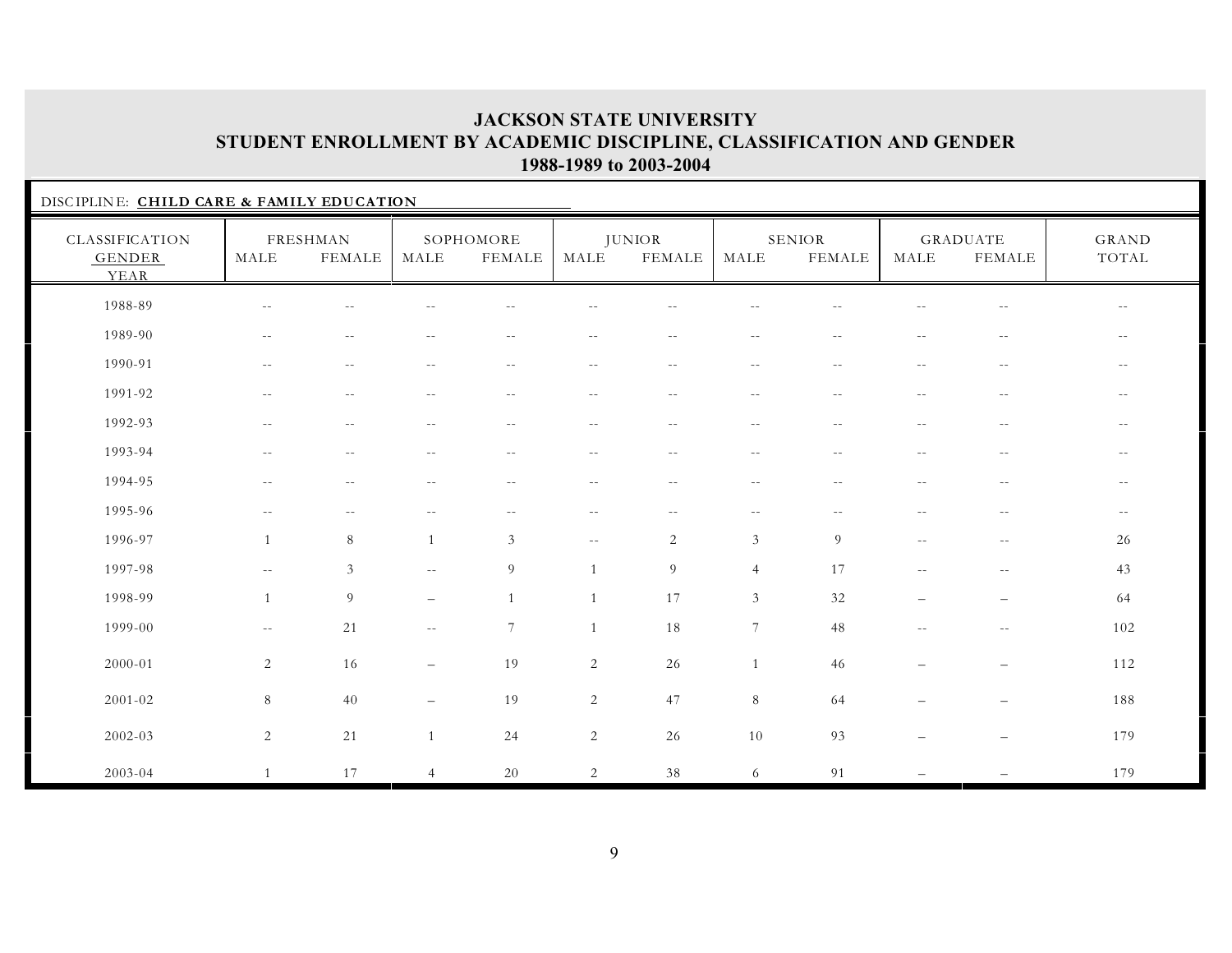| DISCIPLINE: CIVIL ENGINEERING           |                          |                          |            |                          |                          |                                |                                               |                          |                          |                                               |                                               |
|-----------------------------------------|--------------------------|--------------------------|------------|--------------------------|--------------------------|--------------------------------|-----------------------------------------------|--------------------------|--------------------------|-----------------------------------------------|-----------------------------------------------|
| CLASSIFICATION<br><b>GENDER</b><br>YEAR | MALE                     | FRESHMAN<br>FEMALE       | MALE       | SOPHOMORE<br>FEMALE      | MALE                     | <b>JUNIOR</b><br><b>FEMALE</b> | MALE                                          | SENIOR<br><b>FEMALE</b>  | MALE                     | GRADUATE<br>FEMALE                            | GRAND<br>TOTAL                                |
| 1988-89                                 | $\sim$ $-$               | $\overline{a}$           |            |                          |                          |                                | $-1$                                          |                          |                          | $\sim$ $-$                                    | $--$                                          |
| 1989-90                                 | $\overline{\phantom{m}}$ | $-$                      | $- -$      | $\sim$ $-$               | $\sim$ $-$               | $- -$                          | $- -$                                         | $\sim$ $-$               | $- -$                    | $--$                                          | $- -$                                         |
| 1990-91                                 | $\overline{\phantom{m}}$ | $\overline{\phantom{m}}$ | $\sim$ $-$ | $\overline{\phantom{m}}$ | $\overline{\phantom{m}}$ | $- -$                          | $\mathord{\hspace{1pt}\text{--}\hspace{1pt}}$ | $--$                     | $\overline{\phantom{m}}$ | $\sim$ $-$                                    | $\mathord{\hspace{1pt}\text{--}\hspace{1pt}}$ |
| 1991-92                                 | $\overline{\phantom{m}}$ | $\sim$ $-$               | $\sim$ $-$ | $- -$                    | $\overline{\phantom{m}}$ | $\overline{\phantom{m}}$       | $\sim$ $-$                                    | $\sim$ $-$               | $\sim$ $-$               | $--$                                          | $- -$                                         |
| 1992-93                                 | $\sim$ $-$               | $\sim$ $-$               | $\sim$ $-$ | $--$                     | $- -$                    | $- -$                          | $\overline{\phantom{m}}$                      | $\sim$ $-$               | $\overline{\phantom{m}}$ | $ -$                                          | $- -$                                         |
| 1993-94                                 | $\sim$ $\sim$            | $\sim$ $-$               | $-$        | $- -$                    | $\sim$ $-$               | $\sim$ $-$                     | $\sim$ $-$                                    | $-$                      | $\sim$ $-$               | $\overline{\phantom{m}}$                      | $\sim$ $-$                                    |
| 1994-95                                 | $- -$                    | $\overline{\phantom{m}}$ | $- -$      | $\overline{\phantom{m}}$ | $\overline{\phantom{m}}$ | $\overline{\phantom{m}}$       | $-\,-$                                        | $-\,-$                   | $\overline{\phantom{m}}$ | $- -$                                         | $\overline{\phantom{m}}$                      |
| 1995-96                                 | $- -$                    | $- -$                    | $--$       | $- -$                    | $- -$                    | $- -$                          | $ -$                                          | $--$                     | $\sim$ $-$               | $\sim$ $-$                                    | $- -$                                         |
| 1996-97                                 | $\sim$ $-$               | $\sim$ $-$               | $-$        | $\sim$ $-$               | $\sim$ $-$               | $-$                            | $- -$                                         | $\overline{\phantom{m}}$ | $\sim$ $-$               | $\sim$ $-$                                    | $\overline{\phantom{m}}$                      |
| 1997-98                                 | $-1$                     | $\sim$ $\sim$            | $-$        | $-$                      | $\sim$ $-$               | $-$                            | $-1$                                          | $-$                      |                          | $-1$                                          | $\sim$ $-$                                    |
| 1998-99                                 | $- -$                    | $\sim$ $-$               | $\sim$ $-$ | $- -$                    | $- -$                    | $-$                            | $-1$                                          | $-$                      | $\sim$ $-$               | $\sim$ $-$                                    | $--$                                          |
| 1999-00                                 | $\overline{\phantom{m}}$ | $\overline{a}$           | $-1$       | $ -$                     | $-$                      | $-$                            | $-$                                           | $-1$                     | $\sim$                   | $\mathord{\hspace{1pt}\text{--}\hspace{1pt}}$ | $--$                                          |
| 2000-01                                 | 12                       | 2                        |            | $\overline{\phantom{0}}$ | $\overline{\phantom{0}}$ |                                | $\overline{\phantom{0}}$                      |                          |                          | $\qquad -$                                    | 15                                            |
| $2001 - 02$                             | 16                       | $\overline{4}$           | 11         |                          |                          |                                |                                               |                          |                          | $\qquad \qquad -$                             | 33                                            |
| 2002-03                                 | 16                       | $7\overline{ }$          | 18         | $\overline{2}$           | $\mathfrak{Z}$           | $\overline{\phantom{m}}$       | $\mathfrak{Z}$                                | $\overline{\phantom{0}}$ |                          | $\overline{\phantom{m}}$                      | 49                                            |
| 2003-04                                 | 6                        | 6                        | 14         | $\overline{c}$           | $7\overline{ }$          | $\overline{c}$                 | 6                                             | 2                        |                          |                                               | $45\,$                                        |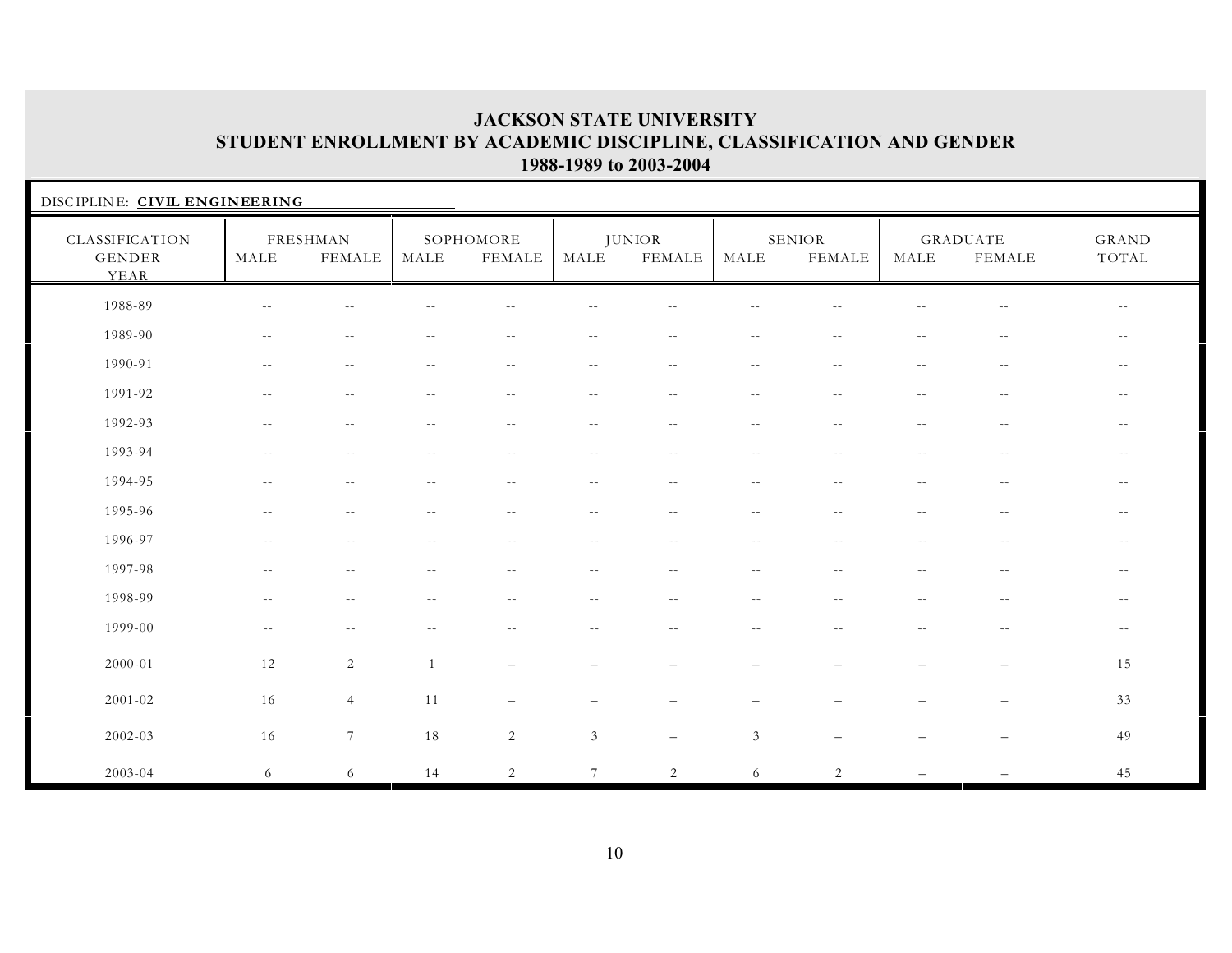| DISCIPLINE: COMMUNICATIVE DISORDERS     |                          |                          |            |                     |                          |                                |                                               |                                |                          |                                               |                |
|-----------------------------------------|--------------------------|--------------------------|------------|---------------------|--------------------------|--------------------------------|-----------------------------------------------|--------------------------------|--------------------------|-----------------------------------------------|----------------|
| CLASSIFICATION<br><b>GENDER</b><br>YEAR | MALE                     | FRESHMAN<br>FEMALE       | MALE       | SOPHOMORE<br>FEMALE | MALE                     | <b>JUNIOR</b><br><b>FEMALE</b> | MALE                                          | <b>SENIOR</b><br><b>FEMALE</b> | MALE                     | <b>GRADUATE</b><br><b>FEMALE</b>              | GRAND<br>TOTAL |
| 1988-89                                 | $-$                      | $-$                      |            |                     |                          |                                |                                               |                                |                          | $-1$                                          | $-$            |
| 1989-90                                 | $-$                      | $-$                      |            | $-$                 | $-$                      | $\sim$                         | $-$                                           |                                | $-$                      | $\sim$ $\sim$                                 | $- -$          |
| 1990-91                                 | $- -$                    | $\sim$ $-$               | $\sim$ $-$ | $-$                 | $\sim$ $-$               | $\sim$ $-$                     | $\sim$ $-$                                    | $\sim$ $-$                     | $-$                      | $-$                                           | $- -$          |
| 1991-92                                 | $- -$                    | $--$                     | $\sim$ $-$ | $- -$               | $\sim$ $-$               | $\overline{\phantom{m}}$       | $- -$                                         | $- -$                          | $- -$                    | $\sim$ $-$                                    | $- -$          |
| 1992-93                                 | $- -$                    | $- -$                    | $- -$      | $--$                | $\overline{\phantom{m}}$ | $- -$                          | $- -$                                         | $\sim$ $-$                     | $ -$                     | $- -$                                         | $- -$          |
| 1993-94                                 | $- -$                    | $\sim$ $-$               | $-$        | $- -$               | $\sim$ $-$               | $\sim$ $-$                     | $- -$                                         | $\sim$ $-$                     | $-1$                     | $\sim$ $-$                                    | $--$           |
| 1994-95                                 | $\sim$ $-$               | $-1$                     |            | $-$                 | $\sim$ $-$               |                                | $\sim$ $-$                                    |                                | $-$                      | $\sim$ $-$                                    | $- -$          |
| 1995-96                                 | $\overline{\phantom{m}}$ | $\overline{\phantom{m}}$ | $--$       | $--$                | $\sim$ $-$               | $\overline{\phantom{m}}$       | $\mathord{\hspace{1pt}\text{--}\hspace{1pt}}$ | $- -$                          | $\overline{\phantom{a}}$ | $\mathord{\hspace{1pt}\text{--}\hspace{1pt}}$ | $ -$           |
| 1996-97                                 | $\sim$ $-$               | $\sim$ $-$               | $- -$      | $\qquad \qquad -$   | $- -$                    | $- -$                          | $- -$                                         | $- -$                          | $\sim$ $-$               | $- -$                                         | $- -$          |
| 1997-98                                 |                          | $-$                      |            |                     | $-1$                     |                                |                                               |                                | $-$                      | $--$                                          | $- -$          |
| 1998-99                                 |                          |                          |            |                     |                          |                                |                                               |                                |                          | 10                                            | 10             |
| 1999-00                                 |                          |                          |            |                     |                          |                                |                                               |                                |                          | 17                                            | 17             |
| 2000-01                                 |                          |                          |            |                     |                          |                                |                                               |                                | 2                        | 22                                            | 24             |
| 2001-02                                 |                          |                          |            |                     | $-$                      |                                |                                               | $-$                            | $\mathfrak{Z}$           | 22                                            | 25             |
| 2002-03                                 |                          |                          |            |                     |                          |                                |                                               |                                |                          | 22                                            | 23             |
| 2003-04                                 | $-1$                     |                          |            |                     | $-$                      |                                |                                               |                                |                          | $20\,$                                        | 21             |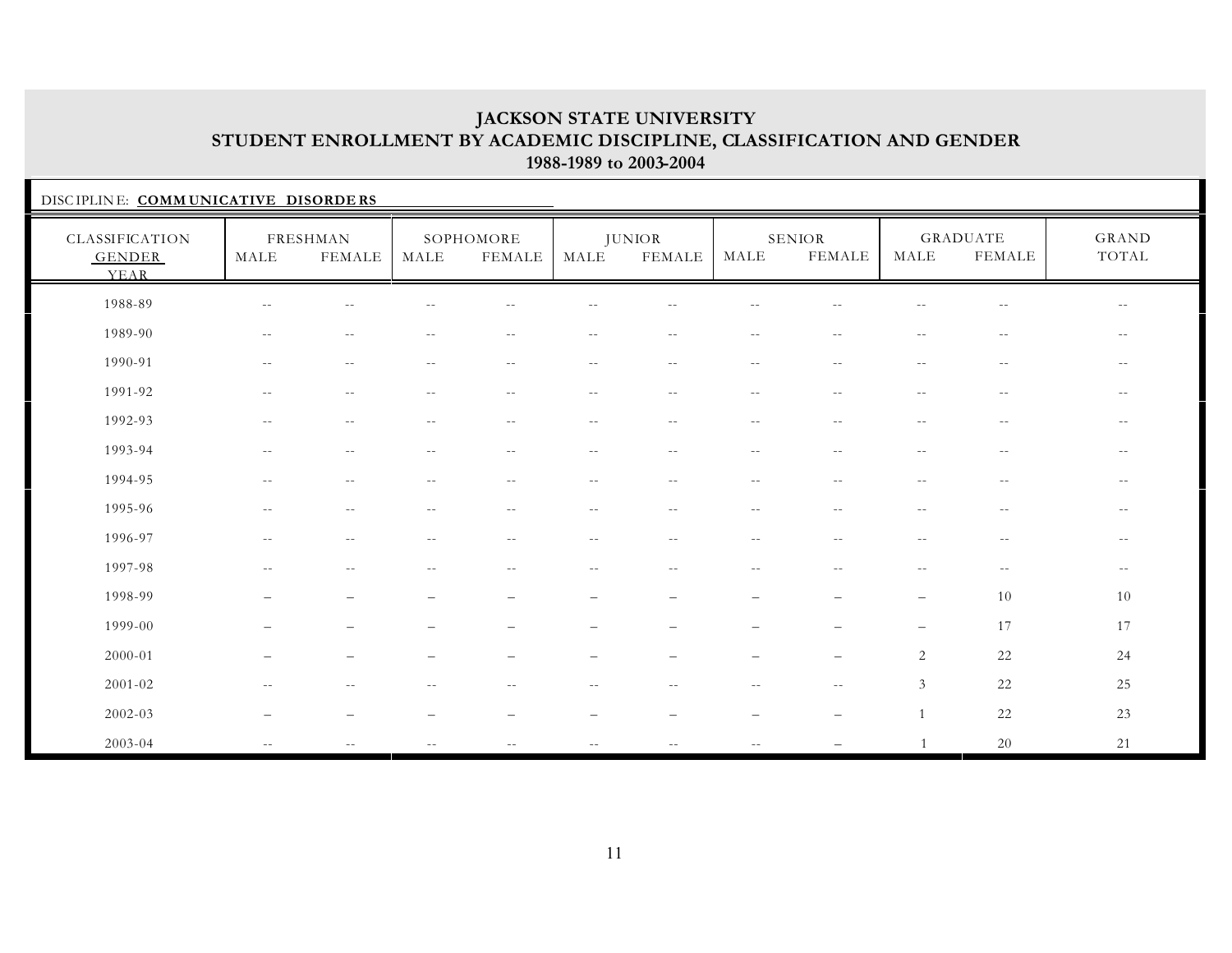| DISCIPLINE: COMPUTER ENGINEERING        |                                               |                                               |            |                                               |                          |                          |                                               |                          |                          |                           |                                               |
|-----------------------------------------|-----------------------------------------------|-----------------------------------------------|------------|-----------------------------------------------|--------------------------|--------------------------|-----------------------------------------------|--------------------------|--------------------------|---------------------------|-----------------------------------------------|
| CLASSIFICATION<br><b>GENDER</b><br>YEAR | MALE                                          | FRESHMAN<br>FEMALE                            | MALE       | SOPHOMORE<br>FEMALE                           | MALE                     | <b>JUNIOR</b><br>FEMALE  | MALE                                          | <b>SENIOR</b><br>FEMALE  | MALE                     | <b>GRADUATE</b><br>FEMALE | GRAND<br>TOTAL                                |
| 1988-89                                 | $- -$                                         | $ -$                                          | $\sim$ $-$ | $\overline{\phantom{a}}$                      | $\sim$ $-$               | $\sim$ $-$               | $\sim$ $-$                                    | $-$                      | $\sim$ $-$               | $- -$                     | $\overline{\phantom{m}}$                      |
| 1989-90                                 | $\mathord{\hspace{1pt}\text{--}\hspace{1pt}}$ | $\mathord{\hspace{1pt}\text{--}\hspace{1pt}}$ | $- -$      | $\mathord{\hspace{1pt}\text{--}\hspace{1pt}}$ | $\sim$ $-$               | $\sim$ $-$               | $\sim$ $-$                                    | $-\,-$                   | $\sim$ $-$               | $\sim$ $-$                | $- -$                                         |
| 1990-91                                 | $\sim$ $-$                                    | $\overline{\phantom{m}}$                      | $\sim$ $-$ | $--$                                          | $\sim$ $-$               | $\overline{\phantom{m}}$ | $\mathord{\hspace{1pt}\text{--}\hspace{1pt}}$ | $\overline{\phantom{m}}$ | $\overline{\phantom{m}}$ | $ -$                      | $- -$                                         |
| 1991-92                                 | $- -$                                         | $-$                                           | $-$        | $- -$                                         | $ -$                     | $\overline{\phantom{m}}$ | $- -$                                         | $- -$                    | $- -$                    | $\sim$ $-$                | $ -$                                          |
| 1992-93                                 | $-$                                           | $-1$                                          | $-1$       | $- -$                                         | $- -$                    | $- -$                    | $\overline{a}$                                | $- -$                    | $ -$                     | $\sim$                    | $--$                                          |
| 1993-94                                 | $- -$                                         | $\overline{\phantom{m}}$                      | $-$        | $\overline{\phantom{m}}$                      | $\overline{\phantom{m}}$ | $\overline{\phantom{m}}$ | $\overline{\phantom{m}}$                      | $-1$                     | $-1$                     | $\overline{\phantom{m}}$  | $ -$                                          |
| 1994-95                                 | $\overline{\phantom{m}}$                      | $- -$                                         | $\sim$ $-$ | $\overline{\phantom{a}}$                      | $- -$                    | $- -$                    | $\overline{\phantom{m}}$                      | $\sim$ $-$               | $\overline{\phantom{m}}$ | $- -$                     | $\sim$ $-$                                    |
| 1995-96                                 | $- -$                                         | $\sim$ $-$                                    | $\sim$ $-$ | $- -$                                         | $--$                     | $\sim$ $-$               | $\sim$ $-$                                    | $\sim$ $-$               | $\sim$ $-$               | $--$                      | $- -$                                         |
| 1996-97                                 | $\sim$                                        | $-1$                                          | $-1$       | $\sim$ $-$                                    | $-1$                     | $-1$                     | $-$                                           | $-$                      |                          | $\sim$ $-$                | $\overline{\phantom{m}}$                      |
| 1997-98                                 | $-$                                           | $- -$                                         | $-1$       | $- -$                                         | $\sim$ $-$               | $-$                      | $- -$                                         | $-1$                     | $-1$                     | $\sim$ $-$                | $\overline{\phantom{m}}$                      |
| 1998-99                                 | $\overline{\phantom{m}}$                      | $\sim$ $-$                                    | $-1$       | $- -$                                         | $- -$                    | $\overline{\phantom{m}}$ | $- -$                                         | $\sim$ $-$               | $ -$                     | $ -$                      | $\mathord{\hspace{1pt}\text{--}\hspace{1pt}}$ |
| 1999-00                                 | $- -$                                         | $\sim$ $-$                                    | $-1$       | $\sim$ $-$                                    | $\sim$ $-$               | $-$                      | $-$                                           | $-$                      | $-$                      | $\overline{\phantom{m}}$  | $\sim$ $-$                                    |
| 2000-01                                 | 35                                            | 16                                            | $\sqrt{5}$ | $\qquad -$                                    | $\overline{2}$           | $\sqrt{2}$               | $\overline{\phantom{0}}$                      |                          |                          | $\overline{\phantom{0}}$  | 60                                            |
| 2001-02                                 | 53                                            | 22                                            | $22\,$     | 12                                            | $\mathfrak{Z}$           | -1                       | 1                                             | 2                        | $\sim$ $-$               | $-$                       | 116                                           |
| 2002-03                                 | 54                                            | 16                                            | 27         | 9                                             | 14                       | 5                        | $\sqrt{2}$                                    | $\overline{1}$           |                          | $\overline{\phantom{0}}$  | 128                                           |
| 2003-04                                 | 49                                            | 19                                            | $32\,$     | 12                                            | 14                       | $\mathfrak{Z}$           | $\overline{7}$                                | 2                        |                          |                           | 138                                           |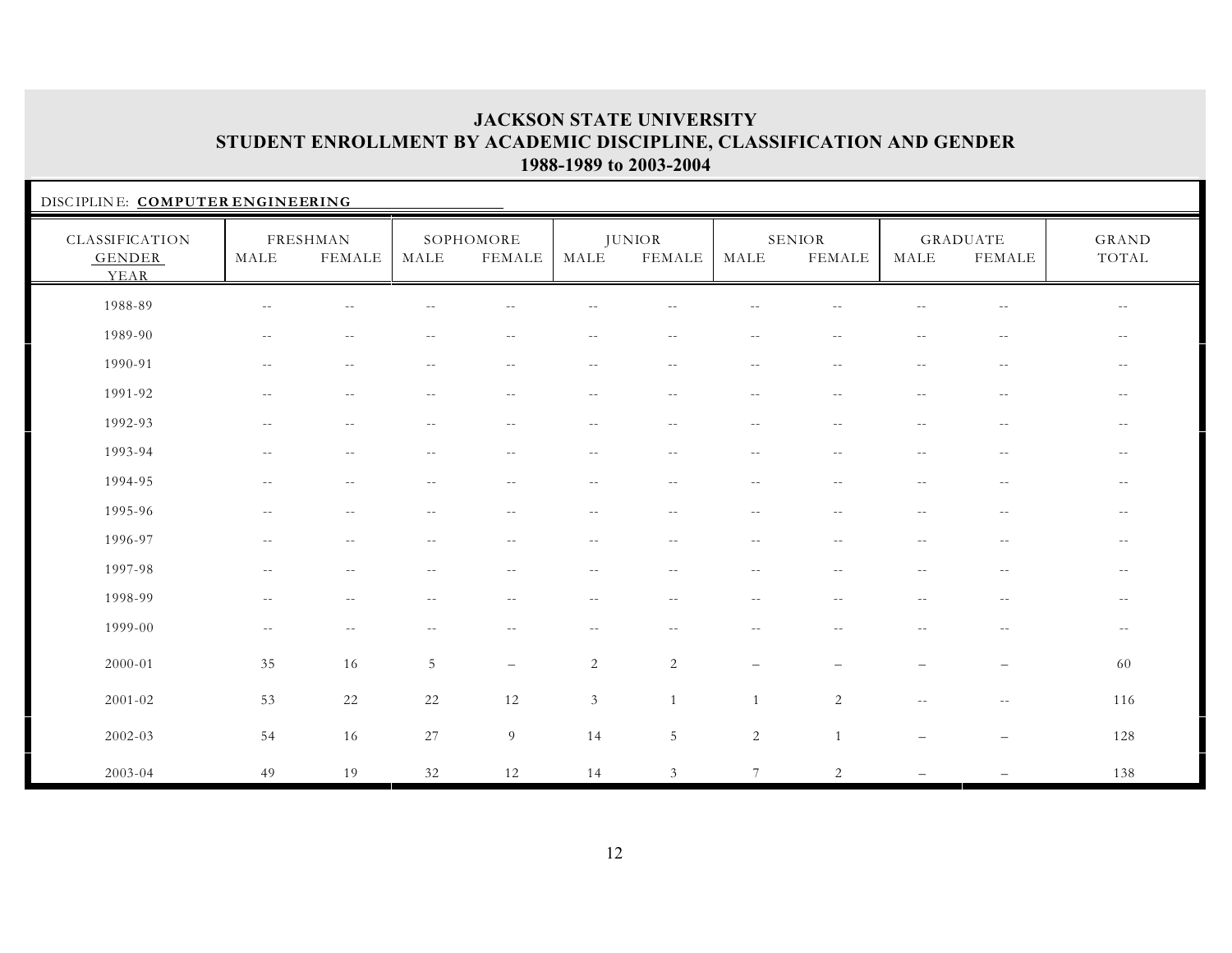| DISCIPLINE: COMPUTER SCIENCE     |      |                                  |      |                            |      |                                |                       |                                |      |                                  |                       |
|----------------------------------|------|----------------------------------|------|----------------------------|------|--------------------------------|-----------------------|--------------------------------|------|----------------------------------|-----------------------|
| CLASSIFICATION<br>GENDER<br>YEAR | MALE | <b>FRESHMAN</b><br><b>FEMALE</b> | MALE | SOPHOMORE<br><b>FEMALE</b> | MALE | <b>JUNIOR</b><br><b>FEMALE</b> | $\operatorname{MALE}$ | <b>SENIOR</b><br><b>FEMALE</b> | MALE | <b>GRADUATE</b><br><b>FEMALE</b> | <b>GRAND</b><br>TOTAL |
| 1988-89                          | 114  | $8\,8$                           | 39   | 52                         | 51   | 35                             | 75                    | 61                             | 71   | $27\,$                           | 613                   |
| 1989-90                          | 135  | 123                              | 59   | 48                         | 43   | 38                             | 48                    | 39                             | 58   | 28                               | 619                   |
| 1990-91                          | 74   | 78                               | 63   | 70                         | 61   | 45                             | 56                    | 38                             | 63   | 35                               | 583                   |
| 1991-92                          | 94   | 87                               | 36   | $32\,$                     | 51   | 51                             | 72                    | 44                             | 58   | 25                               | 550                   |
| 1992-93                          | 68   | 52                               | 49   | 53                         | 38   | 37                             | 63                    | 50                             | 52   | 23                               | 485                   |
| 1993-94                          | 62   | 57                               | 39   | 40                         | 45   | 34                             | 49                    | 50                             | 42   | 26                               | 444                   |
| 1994-95                          | 57   | 54                               | 45   | 35                         | 31   | 38                             | 51                    | 47                             | 54   | 19                               | 431                   |
| 1995-96                          | 62   | 58                               | 39   | 24                         | 32   | 29                             | 46                    | 46                             | 54   | 25                               | 415                   |
| 1996-97                          | 73   | 66                               | 37   | 33                         | 29   | 24                             | 37                    | 44                             | 53   | 31                               | 427                   |
| 1997-98                          | 60   | 69                               | 38   | 39                         | 37   | 33                             | 42                    | 39                             | 56   | 29                               | 442                   |
| 1998-99                          | 80   | 58                               | 48   | 46                         | 36   | 40                             | 48                    | 39                             | 53   | 25                               | 473                   |
| 1999-00                          | 75   | 64                               | 41   | 36                         | 40   | 38                             | 50                    | 52                             | 39   | 25                               | 460                   |
| 2000-01                          | 80   | 57                               | 42   | 42                         | 38   | 33                             | 62                    | 45                             | 42   | 22                               | 463                   |
| 2001-02                          | 80   | 54                               | 43   | 26                         | 39   | 31                             | 56                    | 33                             | 37   | 34                               | 433                   |
| 2002-03                          | 79   | 51                               | 39   | 26                         | 32   | 25                             | 57                    | 44                             | 51   | 38                               | 442                   |
| 2003-04                          | 59   | 27                               | 39   | 14                         | 24   | 16                             | 36                    | 37                             | 47   | 31                               | 330                   |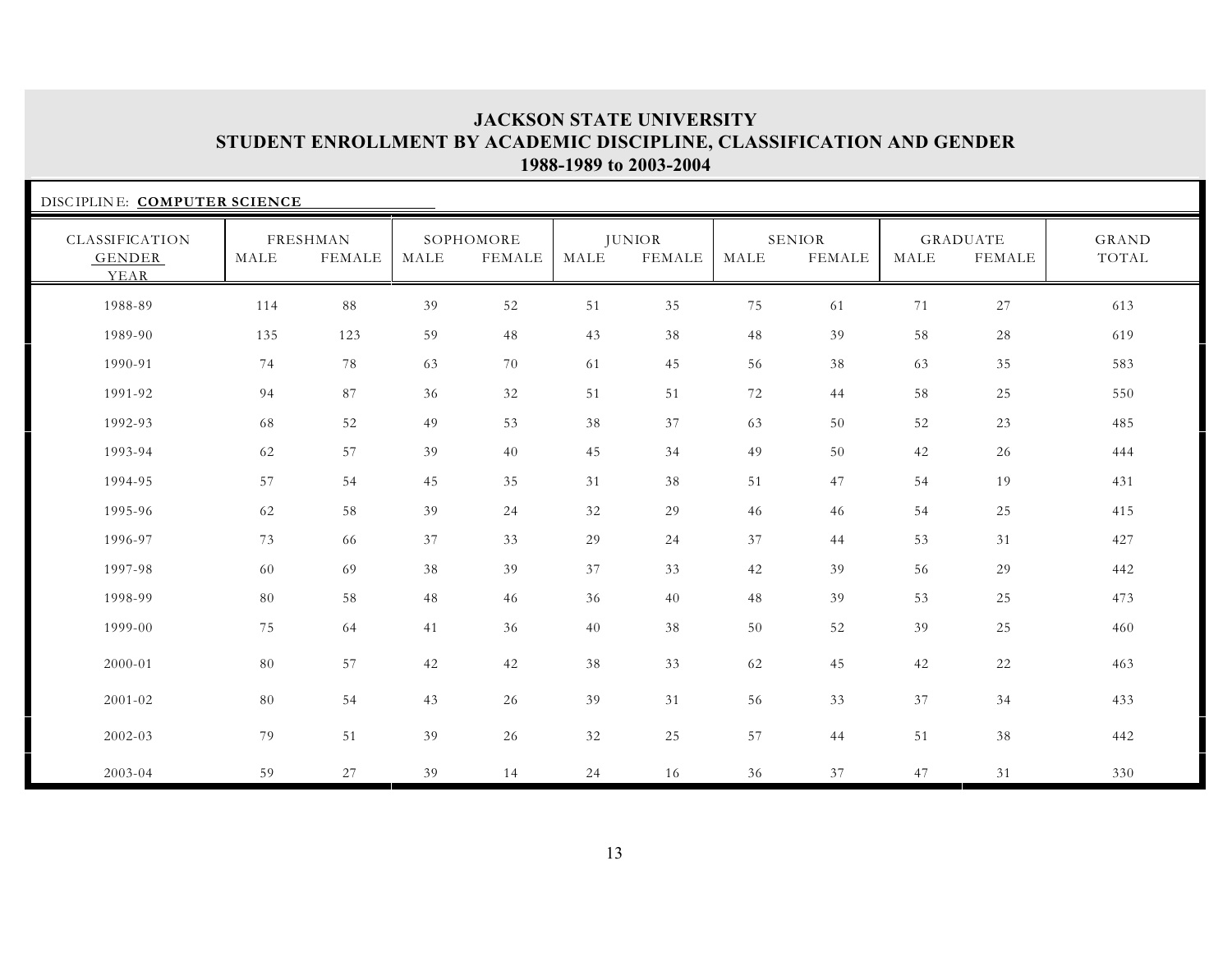| DISCIPLINE: CRIMINAL JUSTICE & CORRECTIONAL SERVICES |                |                    |      |                            |      |                         |      |                         |                          |                           |                |
|------------------------------------------------------|----------------|--------------------|------|----------------------------|------|-------------------------|------|-------------------------|--------------------------|---------------------------|----------------|
| CLASSIFICATION<br>GENDER<br>YEAR                     | MALE           | FRESHMAN<br>FEMALE | MALE | SOPHOMORE<br><b>FEMALE</b> | MALE | <b>JUNIOR</b><br>FEMALE | MALE | <b>SENIOR</b><br>FEMALE | MALE                     | <b>GRADUATE</b><br>FEMALE | GRAND<br>TOTAL |
| 1988-89                                              | 55             | 38                 | 34   | 27                         | 35   | 34                      | 69   | 35                      | $- -$                    | $- -$                     | 327            |
| 1989-90                                              | 64             | 35                 | 37   | 26                         | 36   | 17                      | 38   | 37                      | $\overline{\phantom{m}}$ | $\sim$ $-$                | 290            |
| 1990-91                                              | 38             | 19                 | 28   | 22                         | 39   | 34                      | 42   | 26                      | $\sim$ $-$               | $- -$                     | 248            |
| 1991-92                                              | 15             | 11                 | 27   | 23                         | 29   | $27\,$                  | 44   | 41                      | $\overline{2}$           | $\mathfrak{Z}$            | 222            |
| 1992-93                                              | $\overline{7}$ | $\overline{7}$     | 14   | 16                         | 40   | 28                      | 36   | 34                      | 1                        | 1                         | 184            |
| 1993-94                                              | 35             | 14                 | 23   | 26                         | 35   | 25                      | 64   | 38                      | $\overline{4}$           | $\, 8$                    | 272            |
| 1994-95                                              | 53             | 25                 | 35   | 17                         | 37   | 30                      | 58   | 32                      | $\sim$ $-$               | $\sim$ $-$                | 287            |
| 1995-96                                              | 50             | 35                 | 47   | 24                         | 33   | $27\,$                  | 42   | 38                      | 5                        | 9                         | 310            |
| 1996-97                                              | 37             | 43                 | 30   | 24                         | 42   | 26                      | 45   | 31                      | $\overline{4}$           | $10\,$                    | 282            |
| 1997-98                                              | 30             | 28                 | 34   | $43\,$                     | 40   | 26                      | 43   | 30                      | $\overline{4}$           | 12                        | 290            |
| 1998-99                                              | 28             | 30                 | 33   | 31                         | 39   | 46                      | 52   | 29                      | 8                        | 16                        | 312            |
| 1999-00                                              | 21             | 27                 | 23   | 23                         | 51   | 38                      | 63   | 52                      | 6                        | 14                        | 318            |
| 2000-01                                              | 30             | 29                 | 15   | 26                         | 38   | 30                      | 63   | 54                      | 15                       | 15                        | 315            |
| 2001-02                                              | 29             | 35                 | 17   | 32                         | 25   | 27                      | 43   | 44                      | 9                        | 15                        | 276            |
| 2002-03                                              | 33             | 41                 | 26   | 26                         | 26   | 38                      | 42   | 43                      | $8\,$                    | 17                        | 300            |
| 2003-04                                              | 34             | 35                 | 40   | 32                         | 31   | 32                      | 34   | 49                      | 12                       | 20                        | 319            |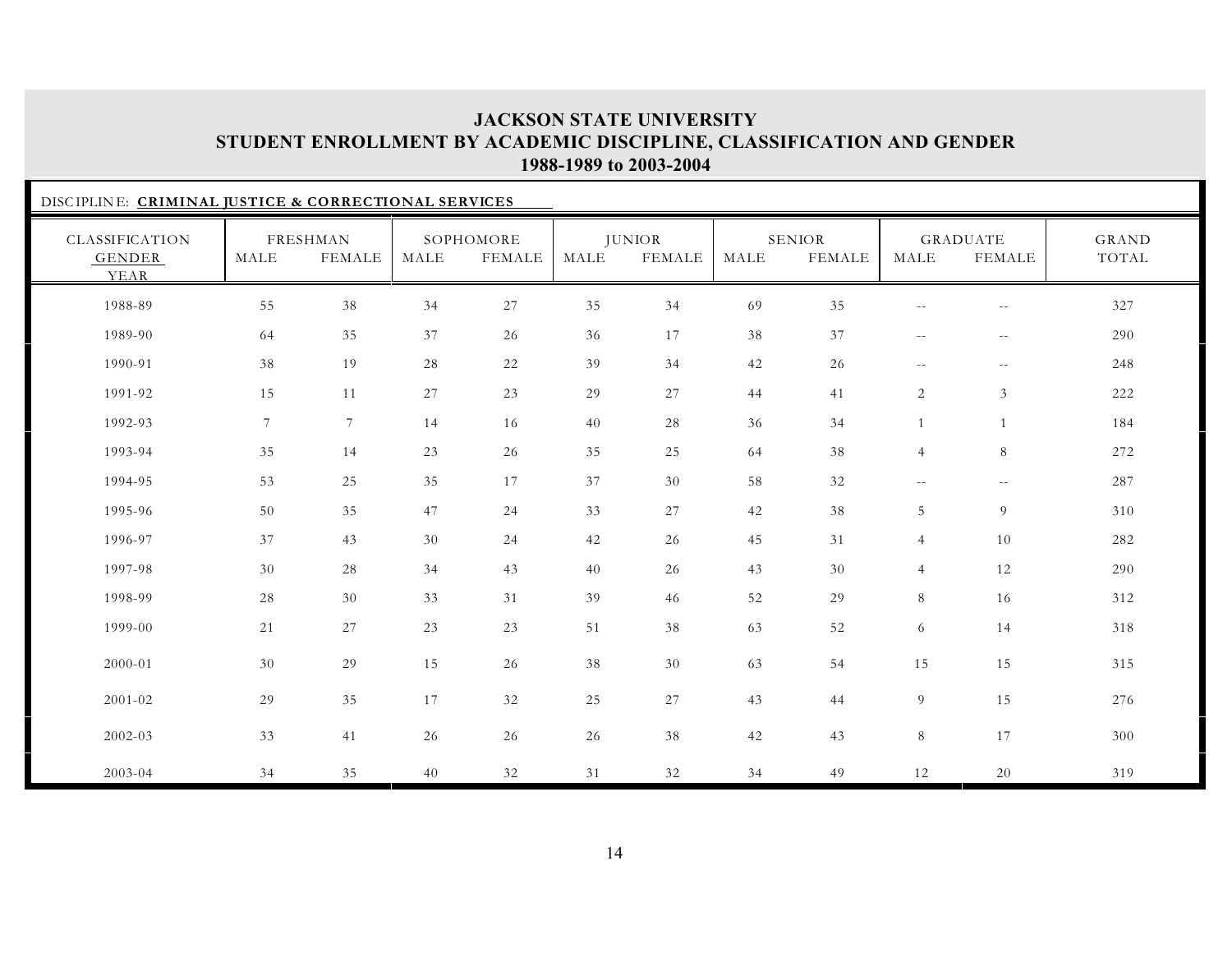| DISCIPLINE: EARLY CHILDHOOD EDUCATION   |                          |                           |               |                            |                          |                                |                          |                                |                |                           |                |
|-----------------------------------------|--------------------------|---------------------------|---------------|----------------------------|--------------------------|--------------------------------|--------------------------|--------------------------------|----------------|---------------------------|----------------|
| CLASSIFICATION<br><b>GENDER</b><br>YEAR | MALE                     | FRESHMAN<br><b>FEMALE</b> | MALE          | SOPHOMORE<br><b>FEMALE</b> | MALE                     | <b>JUNIOR</b><br><b>FEMALE</b> | MALE                     | <b>SENIOR</b><br><b>FEMALE</b> | MALE           | GRADUATE<br><b>FEMALE</b> | GRAND<br>TOTAL |
| 1988-89                                 |                          | $\sim$ $-$                |               | $\overline{4}$             | $\sim$ $-$               | $\mathfrak{Z}$                 |                          | $\overline{4}$                 |                | 27                        | 41             |
| 1989-90                                 | $- -$                    | $- -$                     |               | $ -$                       | $- -$                    | $\sim$ $-$                     | $ -$                     | $-$                            | 3              | 27                        | 30             |
| 1990-91                                 | $\overline{\phantom{m}}$ | $\overline{\phantom{m}}$  | $\sim$ $-$    | $- -$                      | $\overline{\phantom{m}}$ | $\qquad \qquad -$              | $\overline{\phantom{m}}$ | $\overline{\phantom{m}}$       | $\mathbf{1}$   | 28                        | 29             |
| 1991-92                                 | $- -$                    | $- -$                     | $-$           | $- -$                      | $\sim$ $-$               | $\sim$ $-$                     | $- -$                    | $\sim$ $-$                     |                | 10                        | 11             |
| 1992-93                                 | $- -$                    | $\sim$ $-$                | $\sim$ $-$    | $\overline{\phantom{a}}$   | $\overline{\phantom{m}}$ | $\mathbf{1}$                   | $\overline{\phantom{m}}$ | $\sim$ $-$                     | $\overline{1}$ | $20\,$                    | 22             |
| 1993-94                                 | $\sim$ $-$               | $\sim$ $-$                | $\sim$ $-$    | $-$                        | $-$                      | $\sim$ $-$                     | $\sim$ $-$               | $\sim$ $-$                     | $\overline{1}$ | 13                        | 14             |
| 1994-95                                 | $\sim$ $-$               | $- -$                     | $\sim$ $-$    | $\overline{\phantom{m}}$   | $\overline{\phantom{m}}$ | $\sim$ $-$                     | $\overline{\phantom{m}}$ | $\overline{\phantom{m}}$       | $\mathbf{1}$   | 27                        | 28             |
| 1995-96                                 | $\sim$ $-$               | $- -$                     | $- -$         | $\sim$ $-$                 | $\overline{\phantom{m}}$ | $\sim$ $-$                     | $\overline{\phantom{m}}$ | $- -$                          | $\sim$ $\sim$  | 32                        | 32             |
| 1996-97                                 | $\sim$ $-$               | $--$                      | $ -$          | $-1$                       | $\sim$ $-$               | $\sim$ $-$                     | $- -$                    | $\overline{\phantom{m}}$       | $\overline{c}$ | 31                        | 33             |
| 1997-98                                 | $- -$                    | $- -$                     | $\sim$ $-$    | $\sim$ $\sim$              | $\overline{\phantom{m}}$ | $- -$                          | $\overline{\phantom{m}}$ | $- -$                          | 5              | 32                        | 37             |
| 1998-99                                 | $-$                      | $-$                       |               | $-$                        | $-$                      | $\sim$ $-$                     | $\sim$ $\sim$            | $\sim$ $-$                     | 9              | 21                        | 30             |
| 1999-00                                 | $- -$                    | $ -$                      | $-$           | $-$                        | $\sim$ $-$               | $\sim$ $-$                     | $\overline{\phantom{m}}$ | $\sim$ $-$                     | 14             | 19                        | 33             |
| 2000-01                                 |                          |                           |               |                            |                          |                                |                          |                                | 10             | 24                        | 34             |
| $2001 - 02$                             | $\sim$ $-$               | $-$                       |               | $-$                        | $-$                      | $-$                            | $\sim$ $-$               | $\sim$ $-$                     | $\overline{4}$ | 18                        | 22             |
| 2002-03                                 | $-$                      | $-$                       |               |                            |                          |                                | $-$                      | $\sim$ $-$                     | 2              | 25                        | 27             |
| 2003-04                                 | $\sim$ $\sim$            | $\sim$ $\sim$             | $\sim$ $\sim$ | $- -$                      | $\sim$ $-$               | $\sim$ $-$                     | $\sim$ $\sim$            |                                | 3              | 57                        | 60             |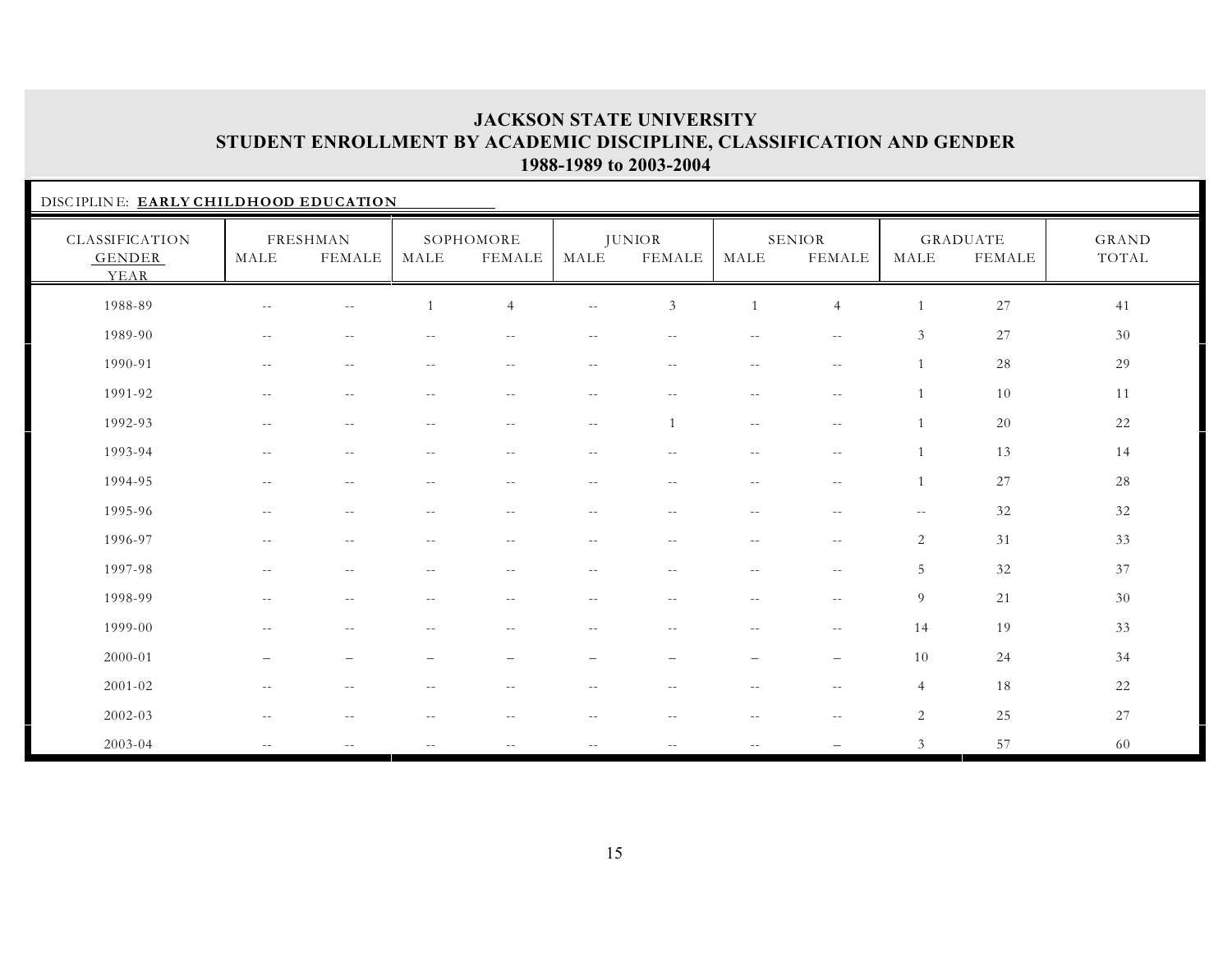| DISCIPLINE: ECONOMICS                   |                |                           |                          |                          |                |                                |                   |                                |                          |                                  |                       |
|-----------------------------------------|----------------|---------------------------|--------------------------|--------------------------|----------------|--------------------------------|-------------------|--------------------------------|--------------------------|----------------------------------|-----------------------|
| CLASSIFICATION<br><b>GENDER</b><br>YEAR | MALE           | FRESHMAN<br><b>FEMALE</b> | MALE                     | SOPHOMORE<br>FEMALE      | MALE           | <b>JUNIOR</b><br><b>FEMALE</b> | MALE              | <b>SENIOR</b><br><b>FEMALE</b> | MALE                     | <b>GRADUATE</b><br><b>FEMALE</b> | <b>GRAND</b><br>TOTAL |
| 1988-89                                 | $\mathbf{1}$   | $\mathbf 5$               | $\mathfrak{Z}$           | $- -$                    | $\overline{c}$ |                                | $\overline{2}$    |                                |                          | $-1$                             | 15                    |
| 1989-90                                 | $\mathbf{1}$   | 3                         | $\overline{\phantom{m}}$ | $\overline{4}$           | $\mathbf{1}$   |                                | 2                 | $\overline{\phantom{m}}$       | $\overline{\phantom{m}}$ | $\sim$ $-$                       | 12                    |
| 1990-91                                 | 2              | $\overline{\phantom{a}}$  | $\overline{1}$           | $\overline{1}$           | $\sqrt{2}$     | 3                              | $- -$             | $\overline{a}$                 | $\sim$ $\sim$            | $- -$                            | 9                     |
| 1991-92                                 | $\mathfrak{Z}$ | $\mathbf{2}$              | 2                        | $\overline{\phantom{m}}$ | $ -$           |                                | 2                 | 2                              | $\sim$ $-$               | $\sim$ $-$                       | 12                    |
| 1992-93                                 | 2              | 2                         | $\overline{1}$           | $\sim$ $\sim$            | 2              |                                | 5                 | 2                              | $\overline{\phantom{a}}$ | $- -$                            | 15                    |
| 1993-94                                 | $\mathbf{1}$   | $\mathbf{1}$              | $\overline{1}$           | $\overline{c}$           | $\mathbf{1}$   |                                | 5                 |                                | $- -$                    | $-1$                             | 13                    |
| 1994-95                                 | $\mathfrak{Z}$ | $\mathfrak{Z}$            | $\overline{1}$           | $\overline{1}$           | 3              | $\mathbf{1}$                   | $\overline{4}$    | $\overline{4}$                 | $\overline{\phantom{m}}$ | $- -$                            | 20                    |
| 1995-96                                 | $\mathbf{1}$   | $\overline{1}$            | 2                        | $\overline{1}$           | $\mathbf{1}$   | 1                              | $\mathfrak{Z}$    | $\overline{\phantom{m}}$       | $\overline{\phantom{m}}$ | $\overline{\phantom{m}}$         | 10                    |
| 1996-97                                 | $\mathbf{1}$   | $\overline{4}$            | $\overline{1}$           | $\overline{1}$           | 3              | 2                              | $\mathfrak{Z}$    |                                | $\sim$ $-$               | $\sim$ $-$                       | 16                    |
| 1997-98                                 | $\mathfrak{Z}$ | $\overline{\phantom{a}}$  | $\sim$ $-$               | 2                        | 2              | 2                              | 1                 | 2                              | $\sim$ $-$               | $--$                             | 12                    |
| 1998-99                                 | $\mathbf{1}$   | $\overline{1}$            | 3                        | $\qquad -$               | 2              | 2                              | $\mathfrak{Z}$    | 3                              | $\overline{\phantom{0}}$ | $\overline{\phantom{m}}$         | 15                    |
| 1999-00                                 | $\mathbf{1}$   | $\overline{c}$            | $\sim$ $-$               | $\overline{\phantom{0}}$ | $\mathbf{1}$   | $\sqrt{2}$                     | $5\overline{)}$   | 2                              | $- -$                    | $\sim$ $-$                       | 13                    |
| 2000-01                                 | 2              | $\overline{4}$            | 2                        | $\overline{2}$           | 3              | $\mathbf{1}$                   | $\qquad \qquad -$ | 2                              | $\overline{\phantom{0}}$ | $\overline{\phantom{0}}$         | 16                    |
| $2001 - 02$                             | $- -$          | $\overline{4}$            | 2                        | $\overline{1}$           | 4              | $\sim$ $-$                     | 1                 | $\overline{4}$                 | $\overline{\phantom{m}}$ | $- -$                            | 16                    |
| 2002-03                                 | 1              | $\sqrt{2}$                | $\qquad \qquad -$        | 1                        | $\mathbf{1}$   | $\mathfrak{Z}$                 | $\overline{5}$    |                                |                          |                                  | 13                    |
| 2003-04                                 | 2              | $\mathfrak{Z}$            |                          |                          |                | $\equiv$                       | 3                 | 3                              |                          |                                  | 13                    |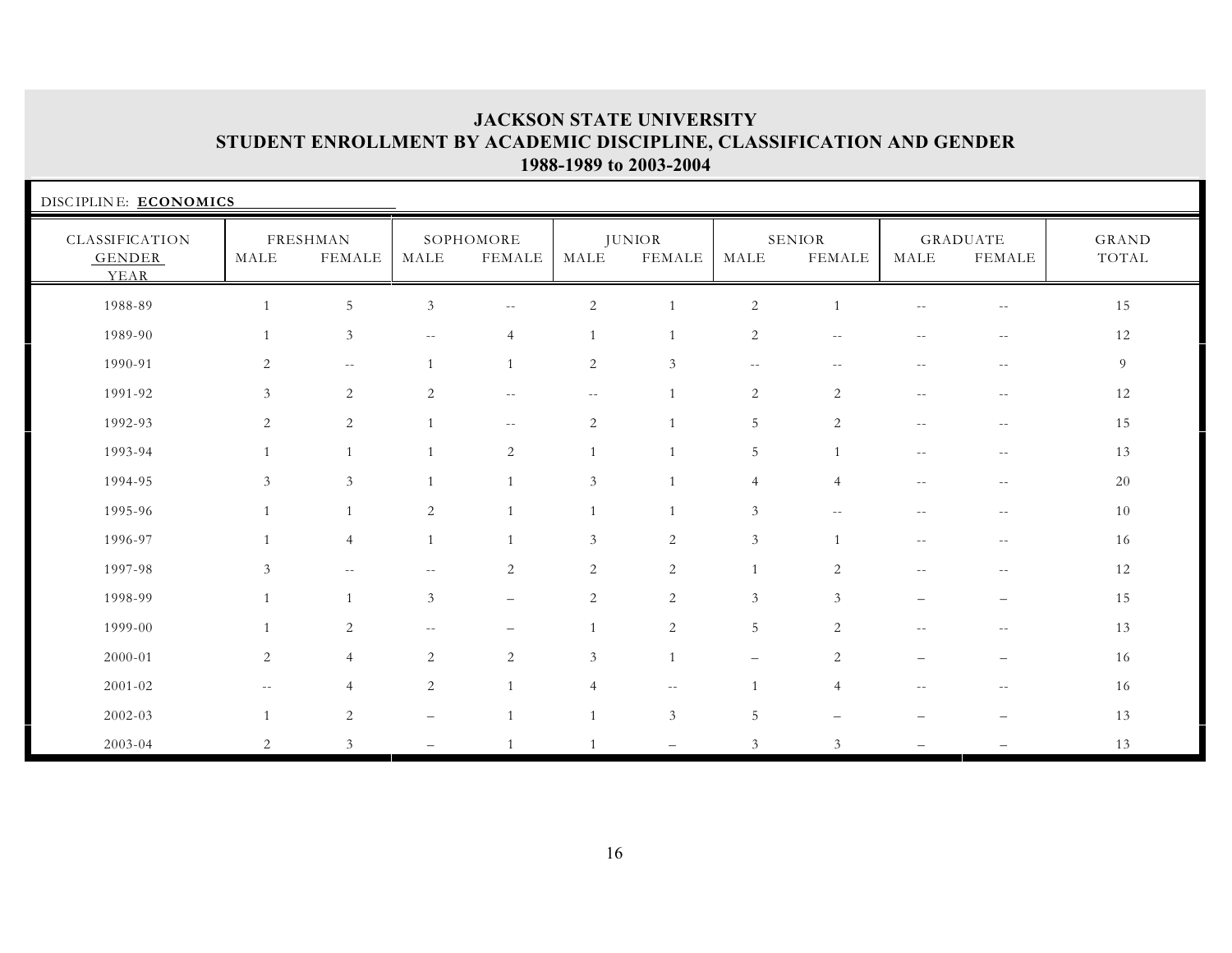|                                         | DISCIPLINE: EDUCATIONAL ADMINISTRATION & SUPERVISION |                          |                          |                                               |                            |                                |                          |                          |        |                                  |                |  |  |
|-----------------------------------------|------------------------------------------------------|--------------------------|--------------------------|-----------------------------------------------|----------------------------|--------------------------------|--------------------------|--------------------------|--------|----------------------------------|----------------|--|--|
| CLASSIFICATION<br><b>GENDER</b><br>YEAR | MALE                                                 | FRESHMAN<br>FEMALE       | $\operatorname{MALE}$    | SOPHOMORE<br>FEMALE                           | MALE                       | <b>JUNIOR</b><br><b>FEMALE</b> | MALE                     | SENIOR<br><b>FEMALE</b>  | MALE   | <b>GRADUATE</b><br><b>FEMALE</b> | GRAND<br>TOTAL |  |  |
| 1988-89                                 | $\sim$ $-$                                           | $\sim$ $\sim$            |                          |                                               | $-1$                       | $\sim$ $\sim$                  | $\sim$ $\sim$            | $\sim$ $\sim$            | 42     | 30                               | 72             |  |  |
| 1989-90                                 | $\sim$ $-$                                           | $- -$                    | $\overline{\phantom{m}}$ | $\mathord{\hspace{1pt}\text{--}\hspace{1pt}}$ | $- -$                      | $- -$                          | $\overline{\phantom{m}}$ | $\overline{\phantom{a}}$ | $27\,$ | 25                               | 52             |  |  |
| 1990-91                                 | $\sim$ $-$                                           | $\overline{\phantom{m}}$ | $-$                      | $\mathord{\hspace{1pt}\text{--}\hspace{1pt}}$ | $\overline{\phantom{a}}$ . | $\sim$ $-$                     | $- -$                    | $- -$                    | 17     | 40                               | 57             |  |  |
| 1991-92                                 | $\sim$ $-$                                           | $\sim$ $-$               | $-$                      | $-$                                           | $\sim$ $-$                 | $-1$                           | $\overline{\phantom{m}}$ | $\overline{\phantom{m}}$ | 25     | 28                               | 53             |  |  |
| 1992-93                                 | $\overline{\phantom{m}}$                             | $- -$                    |                          | $ -$                                          | $-1$                       | $-$                            | $\overline{\phantom{m}}$ | $\overline{\phantom{m}}$ | 27     | 32                               | 59             |  |  |
| 1993-94                                 | $\overline{\phantom{m}}$                             | $\overline{\phantom{m}}$ | $- -$                    | $\mathord{\hspace{1pt}\text{--}\hspace{1pt}}$ | $- -$                      | $\sim$ $-$                     | $- -$                    | $ -$                     | 33     | 34                               | 67             |  |  |
| 1994-95                                 | $\sim$ $-$                                           | $\sim$ $-$               | $\overline{1}$           | $\sim$ $-$                                    | $ -$                       | $- -$                          | $\sim$ $\sim$            | $\overline{\phantom{a}}$ | 24     | 44                               | 69             |  |  |
| 1995-96                                 | $- -$                                                | $\overline{\phantom{m}}$ | $\overline{\phantom{m}}$ | $\overline{1}$                                | $\overline{\phantom{m}}$   | $\sim$ $-$                     | $\overline{\phantom{m}}$ | $- -$                    | 22     | 40                               | 63             |  |  |
| 1996-97                                 | $-$                                                  | $-$                      |                          |                                               | $-$                        | $-1$                           | $\sim$ $-$               | $\sim$ $-$               | 27     | 40                               | 67             |  |  |
| 1997-98                                 |                                                      | $-$                      |                          |                                               | $-1$                       |                                | $\sim$ $-$               |                          | 34     | 39                               | 73             |  |  |
| 1998-99                                 |                                                      | $\overline{\phantom{0}}$ |                          |                                               | $\overline{\phantom{0}}$   |                                | $\overline{\phantom{0}}$ | $\overline{\phantom{0}}$ | 40     | 49                               | 89             |  |  |
| 1999-00                                 | $\sim$ $-$                                           | $- -$                    |                          | $-$                                           | $-$                        | $-$                            | $\overline{\phantom{m}}$ | $\overline{\phantom{m}}$ | 33     | 43                               | 76             |  |  |
| 2000-01                                 |                                                      |                          |                          |                                               |                            |                                |                          | $\overline{\phantom{0}}$ | 53     | 75                               | 128            |  |  |
| $2001 - 02$                             |                                                      |                          |                          |                                               |                            |                                |                          |                          | 52     | 81                               | 133            |  |  |
| 2002-03                                 |                                                      | $-$                      |                          |                                               |                            |                                | $\sim$ $-$               | $- -$                    | 58     | 89                               | 147            |  |  |
| 2003-04                                 | $\sim$ $\sim$                                        |                          |                          | $- -$                                         |                            | $- -$                          |                          |                          | 49     | $80\,$                           | 129            |  |  |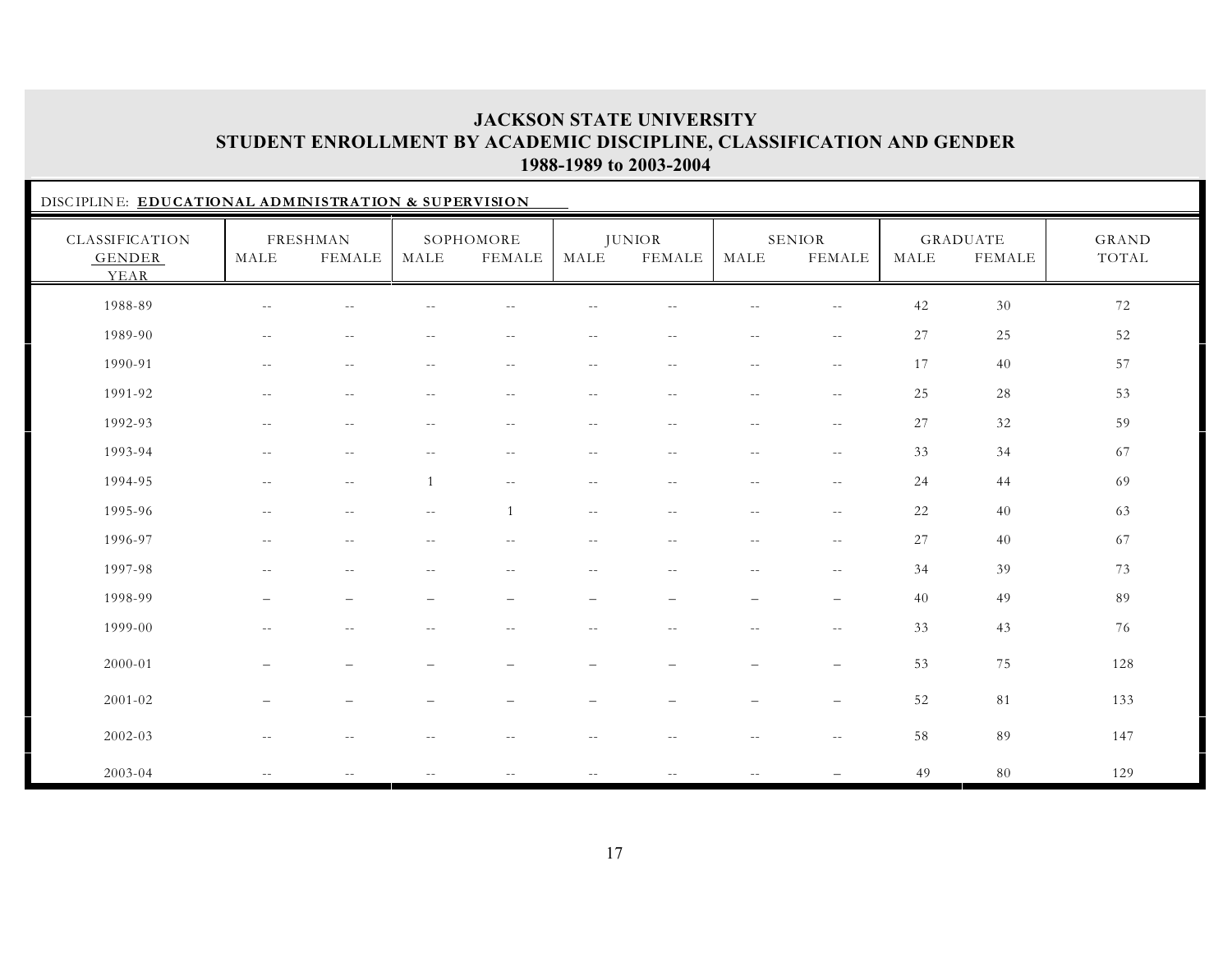| DISCIPLINE: EDUCATIONAL TECHNOLOGY      |                          |                           |                 |                            |                          |                                |                          |                                |                |                           |                          |
|-----------------------------------------|--------------------------|---------------------------|-----------------|----------------------------|--------------------------|--------------------------------|--------------------------|--------------------------------|----------------|---------------------------|--------------------------|
| CLASSIFICATION<br><b>GENDER</b><br>YEAR | MALE                     | FRESHMAN<br><b>FEMALE</b> | MALE            | SOPHOMORE<br><b>FEMALE</b> | MALE                     | <b>JUNIOR</b><br><b>FEMALE</b> | MALE                     | <b>SENIOR</b><br><b>FEMALE</b> | MALE           | <b>GRADUATE</b><br>FEMALE | GRAND<br>TOTAL           |
| 1988-89                                 | $-$                      | $-1$                      |                 |                            |                          |                                |                          |                                | 5              | $\mathbf{1}$              | 6                        |
| 1989-90                                 | $\overline{\phantom{m}}$ | $\overline{\phantom{m}}$  | $\sim$ $-$      | $- -$                      | $\sim$ $-$               | $ -$                           | $\overline{\phantom{a}}$ | $\sim$ $-$                     | 3              | 2                         | 5                        |
| 1990-91                                 | $\sim$ $-$               | $\overline{\phantom{m}}$  | $\sim$ $-$      | $- -$                      | $\sim$ $-$               | $\sim$ $-$                     | $\overline{\phantom{m}}$ | $\overline{\phantom{m}}$       |                | $\sim$ $-$                |                          |
| 1991-92                                 | $- -$                    | $\sim$ $-$                | $\sim$ $-$      | $-$                        | $\sim$ $-$               | $- -$                          | $\qquad \qquad -$        | $\sim$ $-$                     | $\mathfrak{Z}$ | $\sim$ $-$                | $\mathfrak{Z}$           |
| 1992-93                                 | $\sim$ $-$               | $\sim$ $-$                | $-$             | $-$                        | $- -$                    | $- -$                          | $\sim$ $-$               | $-$                            |                | $- -$                     |                          |
| 1993-94                                 | $- -$                    | $\sim$ $-$                | $\sim$ $-$      | $-1$                       | $\sim$ $-$               | $\sim$ $-$                     | $\overline{\phantom{m}}$ | $\sim$                         | $-1$           | $\sim$ $\sim$             | $- -$                    |
| 1994-95                                 | $ -$                     | $-1$                      | $\sim$ $-$      | $- -$                      | $- -$                    | $\qquad \qquad -$              | $- -$                    | $\sim$ $-$                     | $-$            | $-$                       | $- -$                    |
| 1995-96                                 | $-$                      | $-$                       |                 | $-1$                       | $-1$                     | $-$                            | $\sim$                   |                                | $-$            | $\overline{\phantom{m}}$  | $- -$                    |
| 1996-97                                 | $-1$                     | $-$                       |                 | $- -$                      | $-$                      | $- -$                          | $\overline{\phantom{m}}$ | $\sim$ $-$                     | $-$            | $- -$                     | $\overline{\phantom{m}}$ |
| 1997-98                                 | $\sim$ $-$               | $-$                       | $- -$           | $-1$                       | $\overline{\phantom{m}}$ | $\sim$ $-$                     | $\sim$ $-$               |                                | $-1$           | $\sim$ $-$                | $- -$                    |
| 1998-99                                 | $\overline{\phantom{m}}$ | $\mathbf{1}$              |                 |                            |                          | 1                              | $\overline{1}$           | 5                              | $ -$           | $\overline{\phantom{0}}$  | 11                       |
| 1999-00                                 | $\overline{\phantom{m}}$ | $\mathbf{1}$              |                 |                            | 2                        | 2                              | $\overline{4}$           | 5                              | $ -$           | $\sim$ $-$                | 15                       |
| 2000-01                                 | $\overline{\phantom{0}}$ | 3                         | 2               | $\mathbf{1}$               | $\mathbf{1}$             | 2                              | $\mathfrak{Z}$           | 3                              |                | $\overline{\phantom{0}}$  | 15                       |
| 2001-02                                 | $\equiv$                 | $\overline{7}$            | $5\phantom{.0}$ | $7\phantom{.0}$            | $\overline{\phantom{0}}$ | 1                              | $\mathfrak{Z}$           | 6                              |                | $\overline{\phantom{0}}$  | 29                       |
| 2002-03                                 | $\overline{1}$           | 1                         | -1              | $\mathfrak{Z}$             | $\mathfrak{Z}$           | 6                              | $\mathbf{1}$             | $5\,$                          |                |                           | 21                       |
| 2003-04                                 |                          | 2                         |                 |                            |                          | 3                              | $\mathfrak{Z}$           |                                |                |                           | 16                       |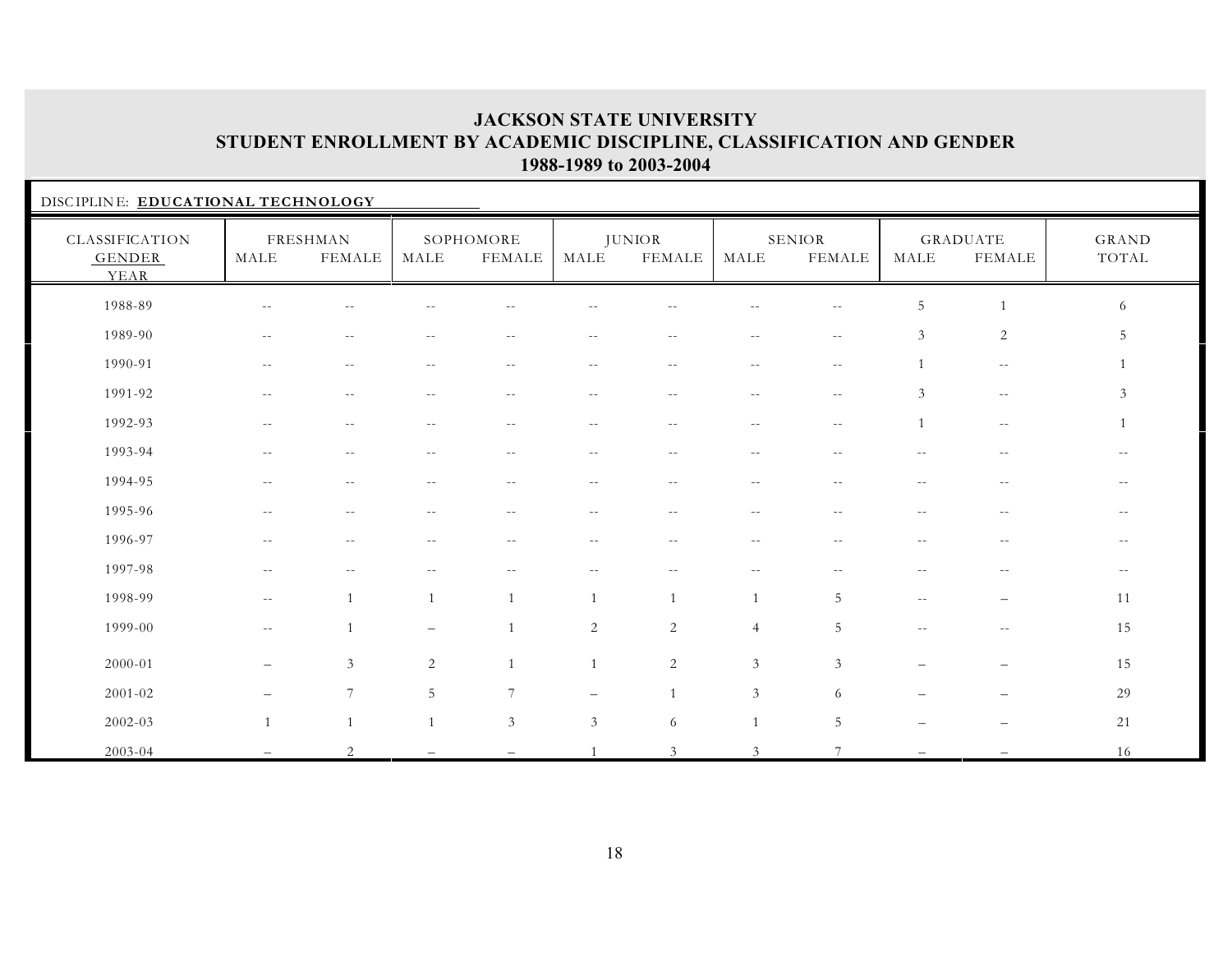| DISCIPLINE: ELEMENTARY EDUCATION |      |                    |                 |                     |       |                         |                 |                         |                |                           |                       |
|----------------------------------|------|--------------------|-----------------|---------------------|-------|-------------------------|-----------------|-------------------------|----------------|---------------------------|-----------------------|
| CLASSIFICATION<br>GENDER<br>YEAR | MALE | FRESHMAN<br>FEMALE | MALE            | SOPHOMORE<br>FEMALE | MALE  | <b>JUNIOR</b><br>FEMALE | MALE            | <b>SENIOR</b><br>FEMALE | MALE           | <b>GRADUATE</b><br>FEMALE | <b>GRAND</b><br>TOTAL |
| 1988-89                          | 12   | 69                 | 6               | 44                  | $8\,$ | 59                      | $\overline{9}$  | 73                      | 10             | 84                        | 374                   |
| 1989-90                          | 12   | 127                | $\tau$          | 69                  | 11    | 60                      | $7\phantom{.0}$ | 73                      | 16             | 109                       | 491                   |
| 1990-91                          | 15   | 76                 | 6               | 72                  | 8     | 74                      | 16              | 75                      | 9              | 74                        | 425                   |
| 1991-92                          | 15   | 92                 | 12              | 69                  | 13    | 76                      | 11              | 96                      | 6              | 55                        | 445                   |
| 1992-93                          | 10   | 48                 | 11              | 62                  | 21    | 82                      | 18              | 104                     | 3 <sup>1</sup> | 32                        | 391                   |
| 1993-94                          | 13   | 57                 | $7\phantom{.0}$ | 44                  | 18    | 70                      | 23              | 108                     | $\overline{4}$ | 21                        | 365                   |
| 1994-95                          | 12   | 61                 | 7               | 47                  | 17    | 72                      | 24              | 113                     | $\mathfrak{Z}$ | 17                        | 373                   |
| 1995-96                          | 23   | 77                 | 13              | 50                  | 21    | 61                      | 25              | 103                     | 3              | 38                        | 414                   |
| 1996-97                          | 23   | 71                 | 19              | 57                  | 17    | 48                      | 44              | 82                      | 6              | 21                        | 388                   |
| 1997-98                          | 24   | 53                 | 25              | 63                  | 18    | 74                      | 35              | 94                      | 3 <sup>7</sup> | 28                        | 417                   |
| 1998-99                          | 27   | 77                 | 15              | 38                  | 30    | 82                      | 33              | 117                     | 3 <sup>7</sup> | 33                        | 455                   |
| 1999-00                          | 25   | 77                 | 24              | 67                  | 25    | 75                      | 90              | 79                      | 9              | 33                        | 504                   |
| 2000-01                          | 13   | 79                 | 21              | 80                  | 22    | 104                     | 35              | 135                     | $\overline{4}$ | 32                        | 525                   |
| $2001 - 02$                      | 24   | 91                 | 16              | 75                  | 19    | 100                     | 29              | 163                     | 6              | 40                        | 563                   |
| 2002-03                          | 15   | 104                | 19              | 83                  | 16    | 105                     | 32              | 180                     | 8              | 37                        | 599                   |
| 2003-04                          | 28   | 90                 | 15              | 81                  | 19    | 90                      | 24              | 167                     | 6              | 63                        | 583                   |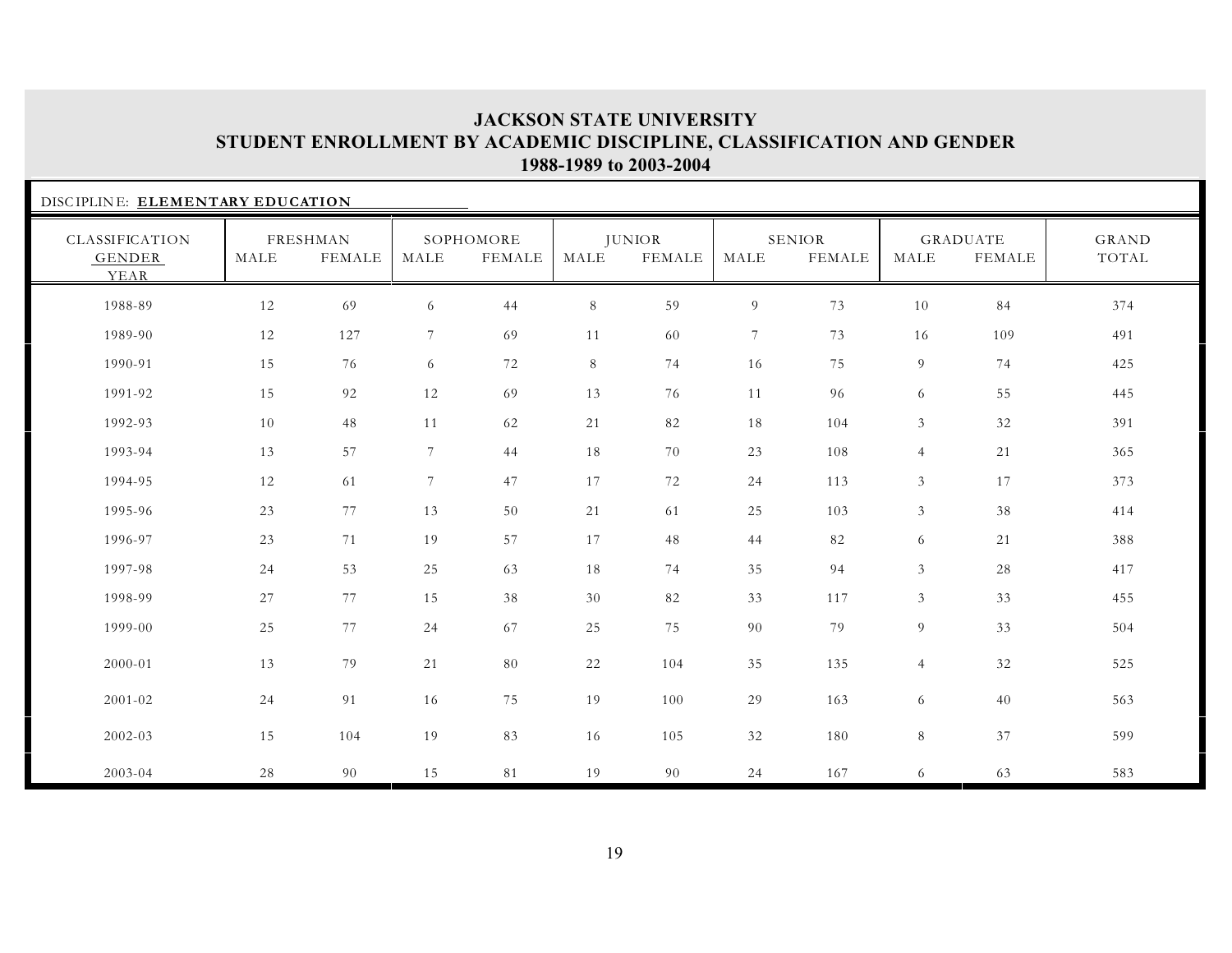| DISCIPLINE: ENGLISH              |                 |                    |                 |                            |                |                                |                |                         |                |                                  |                |
|----------------------------------|-----------------|--------------------|-----------------|----------------------------|----------------|--------------------------------|----------------|-------------------------|----------------|----------------------------------|----------------|
| CLASSIFICATION<br>GENDER<br>YEAR | MALE            | FRESHMAN<br>FEMALE | MALE            | SOPHOMORE<br><b>FEMALE</b> | MALE           | <b>JUNIOR</b><br><b>FEMALE</b> | MALE           | <b>SENIOR</b><br>FEMALE | MALE           | <b>GRADUATE</b><br><b>FEMALE</b> | GRAND<br>TOTAL |
| 1988-89                          | $\overline{4}$  | 13                 | 2               | 6                          | $\overline{c}$ | 6                              | 6              | 11                      | 5 <sup>5</sup> | 11                               | 66             |
| 1989-90                          | 5               | 13                 | 3               | 15                         | $\mathbf{1}$   | 9                              | 5              | 5                       | 5              | 11                               | 72             |
| 1990-91                          | $7\overline{ }$ | 11                 | $\mathfrak{Z}$  | $8\,$                      | 7              | 17                             | 5              | 17                      | $\mathfrak{Z}$ | 11                               | 89             |
| 1991-92                          | 10              | 18                 | 6               | $12\,$                     | $\overline{7}$ | 17                             | 8              | 25                      | $\mathfrak{Z}$ | 11                               | 117            |
| 1992-93                          | 1               | 10                 | $\overline{4}$  | 11                         | 5              | 18                             | $\overline{7}$ | 20                      | $\overline{4}$ | 13                               | 93             |
| 1993-94                          | 6               | 10                 | 8               | $7\phantom{.0}$            | $\mathfrak{Z}$ | 21                             | 9              | 28                      | $\overline{4}$ | 12                               | 108            |
| 1994-95                          | 9               | 17                 | 8               | 14                         | $\overline{7}$ | 19                             | 8              | 26                      | 2              | 10                               | 120            |
| 1995-96                          | $\overline{7}$  | 17                 | 8               | 19                         | 11             | 22                             | 11             | 26                      | $\mathfrak{Z}$ | 17                               | 141            |
| 1996-97                          | $\mathfrak{Z}$  | 10                 | 6               | 17                         | 8              | 20                             | 20             | 33                      | $\overline{4}$ | 16                               | 137            |
| 1997-98                          | $\mathfrak{Z}$  | 22                 | $\overline{4}$  | 13                         | 9              | 22                             | 13             | 34                      | $\overline{4}$ | 21                               | 145            |
| 1998-99                          | $\mathfrak{Z}$  | 15                 | 5               | 21                         | 10             | 21                             | 15             | 39                      | 5              | 18                               | 152            |
| 1999-00                          | 9               | 20                 | $7\phantom{.0}$ | 20                         | 14             | 22                             | 13             | 36                      | 6              | 10                               | 157            |
| 2000-01                          | 6               | 18                 | 6               | 24                         | 8              | 28                             | 11             | 31                      | 10             | 20                               | 162            |
| 2001-02                          | 10              | 31                 | $\overline{4}$  | 28                         | 10             | 30                             | $\mathfrak{Z}$ | 36                      | 9              | 11                               | 172            |
| 2002-03                          | $7\phantom{.0}$ | 31                 | 12              | $28\,$                     | $\overline{4}$ | 28                             | 12             | 50                      | 9              | 15                               | 196            |
| 2003-04                          | $\mathfrak{Z}$  | 34                 | 5               | 35                         | 11             | 26                             | $\overline{7}$ | 43                      | 5              | 19                               | 188            |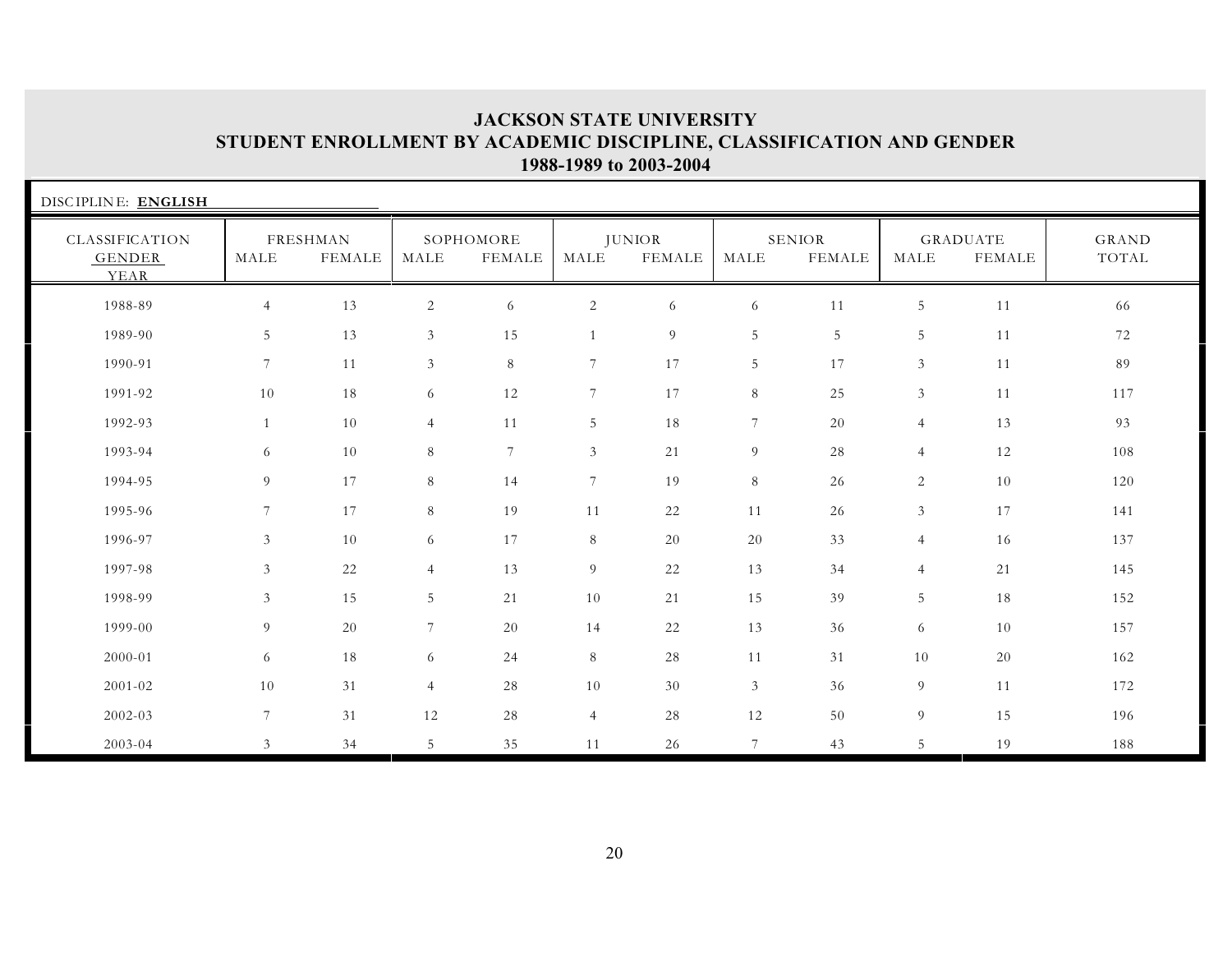| DISCIPLINE: ENGLISH LITERATURE          |                          |                           |                |                            |                          |                                |                          |                         |                          |                                  |                          |
|-----------------------------------------|--------------------------|---------------------------|----------------|----------------------------|--------------------------|--------------------------------|--------------------------|-------------------------|--------------------------|----------------------------------|--------------------------|
| CLASSIFICATION<br><b>GENDER</b><br>YEAR | MALE                     | FRESHMAN<br><b>FEMALE</b> | MALE           | SOPHOMORE<br><b>FEMALE</b> | MALE                     | <b>JUNIOR</b><br><b>FEMALE</b> | MALE                     | <b>SENIOR</b><br>FEMALE | MALE                     | <b>GRADUATE</b><br><b>FEMALE</b> | GRAND<br>TOTAL           |
| 1988-89                                 | $\sim$ $-$               | $\mathbf{2}$              |                |                            | $- -$                    |                                | $\sim$ $\sim$            | $\overline{2}$          |                          | $-$                              | 6                        |
| 1989-90                                 | 2                        | $\sqrt{2}$                | $\overline{1}$ | $\overline{1}$             | $- -$                    |                                | $\sim$ $-$               |                         | --                       | $\sim$ $-$                       | 7                        |
| 1990-91                                 | $\sim$ $-$               | $\overline{\phantom{m}}$  | $\overline{1}$ | $\overline{\phantom{m}}$   | $\overline{\phantom{m}}$ | $\overline{1}$                 | $\overline{\phantom{m}}$ |                         | $- -$                    | $\sim$ $-$                       | $\mathfrak{Z}$           |
| 1991-92                                 | $\overline{\phantom{m}}$ | $-$                       | $-$            | $\sim$ $-$                 |                          | $\overline{\phantom{a}}$       | $\sim$ $-$               | 2                       | $-$                      | $\overline{\phantom{m}}$         | $\mathfrak{Z}$           |
| 1992-93                                 | $\sim$ $\sim$            | $\mathfrak{Z}$            | $- -$          |                            |                          | $\overline{\phantom{m}}$       |                          | $\sim$ $-$              | $-1$                     | $- -$                            | $\overline{4}$           |
| 1993-94                                 | $- -$                    | $\overline{\phantom{m}}$  | $- -$          | $\mathbf{1}$               | $\overline{\phantom{m}}$ | $\overline{\phantom{m}}$       | $\mathbf{1}$             | $- -$                   | $- -$                    | $\overline{\phantom{m}}$         | 2                        |
| 1994-95                                 | $ -$                     | $\sim$ $-$                | $- -$          | $\sim$ $\sim$              | $\sim$ $-$               | $\overline{1}$                 | $- -$                    | $- -$                   | $\sim$ $-$               | $\sim$ $-$                       | 1                        |
| 1995-96                                 | $- -$                    | $-$                       | $\sim$ $-$     | $-$                        | $-$                      | $-$                            | $\sim$ $-$               | $-$                     | $-$                      | $-1$                             | $-1$                     |
| 1996-97                                 | $- -$                    | $\sim$ $-$                |                | $-1$                       | $\sim$ $-$               |                                | $\sim$ $-$               |                         | $-$                      | $\sim$ $-$                       | $- -$                    |
| 1997-98                                 | $-$                      | $-$                       | $-$            | $-$                        | $- -$                    | $-$                            | $- -$                    | $-$                     | $-1$                     | $\sim$ $-$                       | $\sim$ $-$               |
| 1998-99                                 | $\overline{\phantom{m}}$ | $- -$                     | $\sim$ $-$     | $\overline{\phantom{m}}$   | $  \,$                   | $\sim$ $-$                     | $\sim$ $-$               | $\sim$ $-$              | $\overline{\phantom{m}}$ | $\overline{\phantom{m}}$         | $- -$                    |
| 1999-00                                 |                          |                           |                |                            |                          |                                |                          |                         |                          |                                  | $- -$                    |
| 2000-01                                 |                          |                           |                |                            |                          |                                |                          |                         |                          |                                  | $- -$                    |
| 2001-02                                 |                          |                           |                |                            |                          |                                |                          |                         |                          |                                  | $- -$                    |
| 2002-03                                 |                          |                           |                |                            |                          |                                |                          |                         |                          |                                  | $- -$                    |
| 2003-04                                 | $\sim$ $-$               |                           |                |                            |                          | $- -$                          | $-$                      |                         | $-1$                     | $- -$                            | $\overline{\phantom{m}}$ |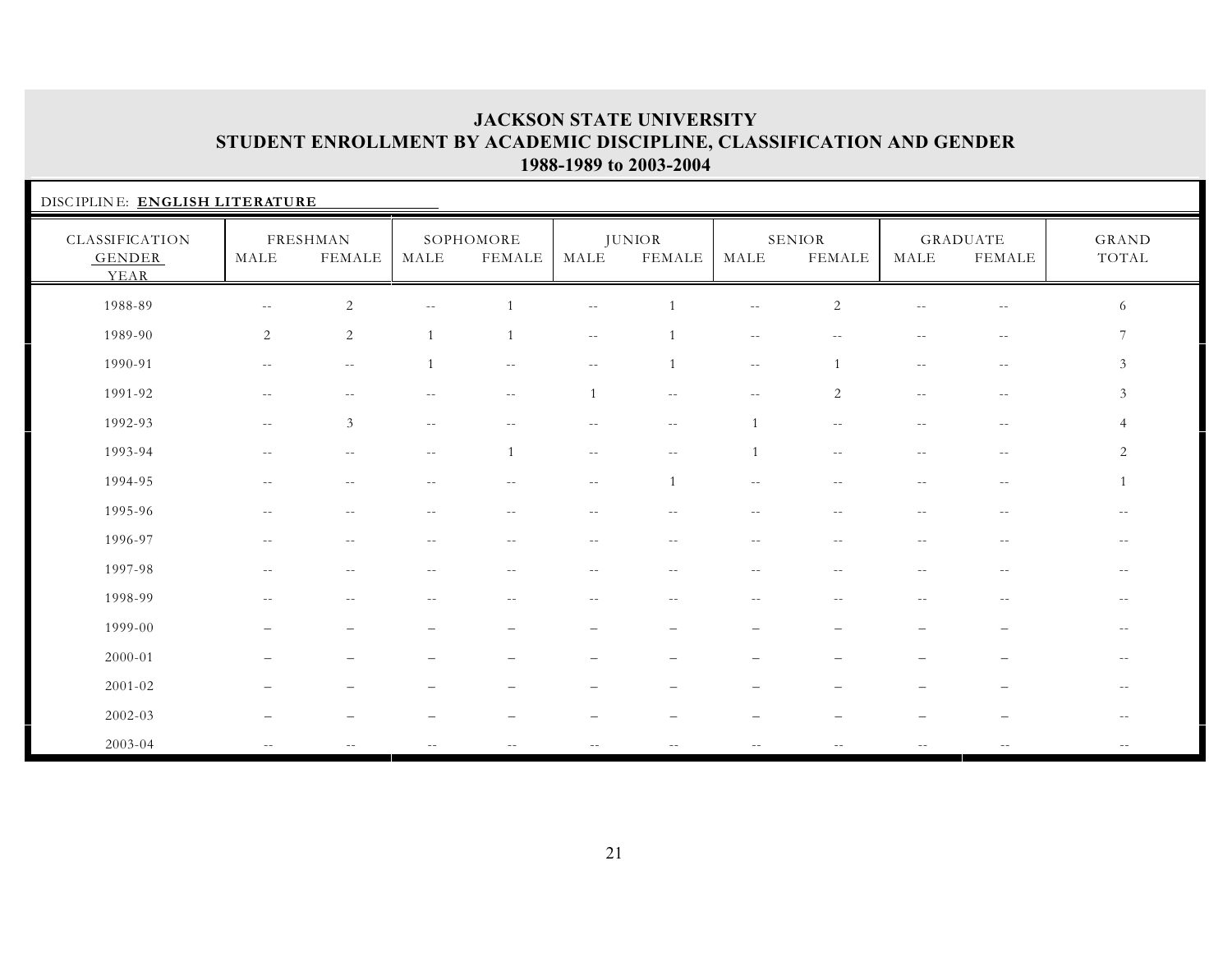| DISCIPLINE: ENVIRONMENTAL SCIENCE       |                          |                          |            |                            |                          |                          |                          |                                |                |                                  |                |
|-----------------------------------------|--------------------------|--------------------------|------------|----------------------------|--------------------------|--------------------------|--------------------------|--------------------------------|----------------|----------------------------------|----------------|
| CLASSIFICATION<br><b>GENDER</b><br>YEAR | MALE                     | FRESHMAN<br>FEMALE       | MALE       | SOPHOMORE<br><b>FEMALE</b> | MALE                     | JUNIOR<br><b>FEMALE</b>  | MALE                     | <b>SENIOR</b><br><b>FEMALE</b> | MALE           | <b>GRADUATE</b><br><b>FEMALE</b> | GRAND<br>TOTAL |
| 1988-89                                 |                          | $-$                      |            |                            |                          |                          |                          |                                | $\mathfrak{Z}$ | $\overline{1}$                   | $\overline{4}$ |
| 1989-90                                 | $- -$                    | $\overline{\phantom{m}}$ | $\sim$ $-$ | $\overline{\phantom{m}}$   | $\overline{\phantom{m}}$ | $\overline{\phantom{m}}$ | $\sim$ $-$               | $\overline{\phantom{m}}$       | $\mathbf{1}$   | $\mathbf{1}$                     | 2              |
| 1990-91                                 | $- -$                    | $\overline{\phantom{m}}$ | $\sim$ $-$ | $- -$                      | $\overline{\phantom{m}}$ | $\overline{\phantom{m}}$ | $\overline{\phantom{m}}$ | $\sim$ $-$                     |                | $\mathbf{1}$                     | 2              |
| 1991-92                                 | $\overline{\phantom{m}}$ | $\overline{\phantom{m}}$ | $\sim$ $-$ | $- -$                      | $-$                      | $\overline{\phantom{m}}$ | $\sim$ $-$               | $\sim$ $-$                     | 3              | 2                                | 5              |
| 1992-93                                 | $ -$                     | $- -$                    | $-$        | $-$                        | $\sim$ $-$               | $\sim$ $-$               | $\sim$ $-$               | $--$                           | 12             | 6                                | 18             |
| 1993-94                                 | $ -$                     | $- -$                    | $- -$      | $-$                        | $\sim$ $-$               | $- -$                    | $--$                     | $--$                           | 18             | 12                               | 30             |
| 1994-95                                 | $- -$                    | $\sim$ $-$               | $- -$      | $\overline{\phantom{m}}$   | $\sim$ $-$               | $\sim$ $-$               | $\sim$ $-$               | $\sim$ $-$                     | 16             | 21                               | 37             |
| 1995-96                                 | $- -$                    | $\sim$ $-$               | $- -$      | $- -$                      | $\sim$ $-$               | $- -$                    | $\sim$ $-$               | $--$                           | 22             | 20                               | 42             |
| 1996-97                                 | $- -$                    | $\sim$ $-$               | $\sim$ $-$ | $-$                        | $\sim$ $-$               | $- -$                    | $\sim$ $-$               | $--$                           | 17             | 21                               | 38             |
| 1997-98                                 | $- -$                    | $-$                      | $\sim$ $-$ | $-$                        | $-1$                     | $- -$                    | $--$                     | $--$                           | 14             | 18                               | 32             |
| 1998-99                                 | $\sim$ $-$               | $-$                      |            | $-$                        | $-$                      |                          | $-$                      | $\sim$ $-$                     | 20             | 18                               | 38             |
| 1999-00                                 |                          |                          |            |                            |                          |                          | $\overline{\phantom{0}}$ |                                | 16             | 15                               | 31             |
| 2000-01                                 |                          |                          |            |                            |                          |                          |                          | $\overline{\phantom{a}}$       | 17             | 18                               | 35             |
| 2001-02                                 |                          |                          |            |                            |                          |                          |                          | $\overline{\phantom{0}}$       | 17             | 18                               | 35             |
| 2002-03                                 |                          |                          |            |                            |                          |                          |                          |                                | 16             | 27                               | 43             |
| 2003-04                                 | $ -$                     | $-$                      | $- -$      | $-$                        | $\sim$ $-$               | $\sim$ $\sim$            | $\sim$ $\sim$            | $\sim$ $\sim$                  | 12             | 29                               | 41             |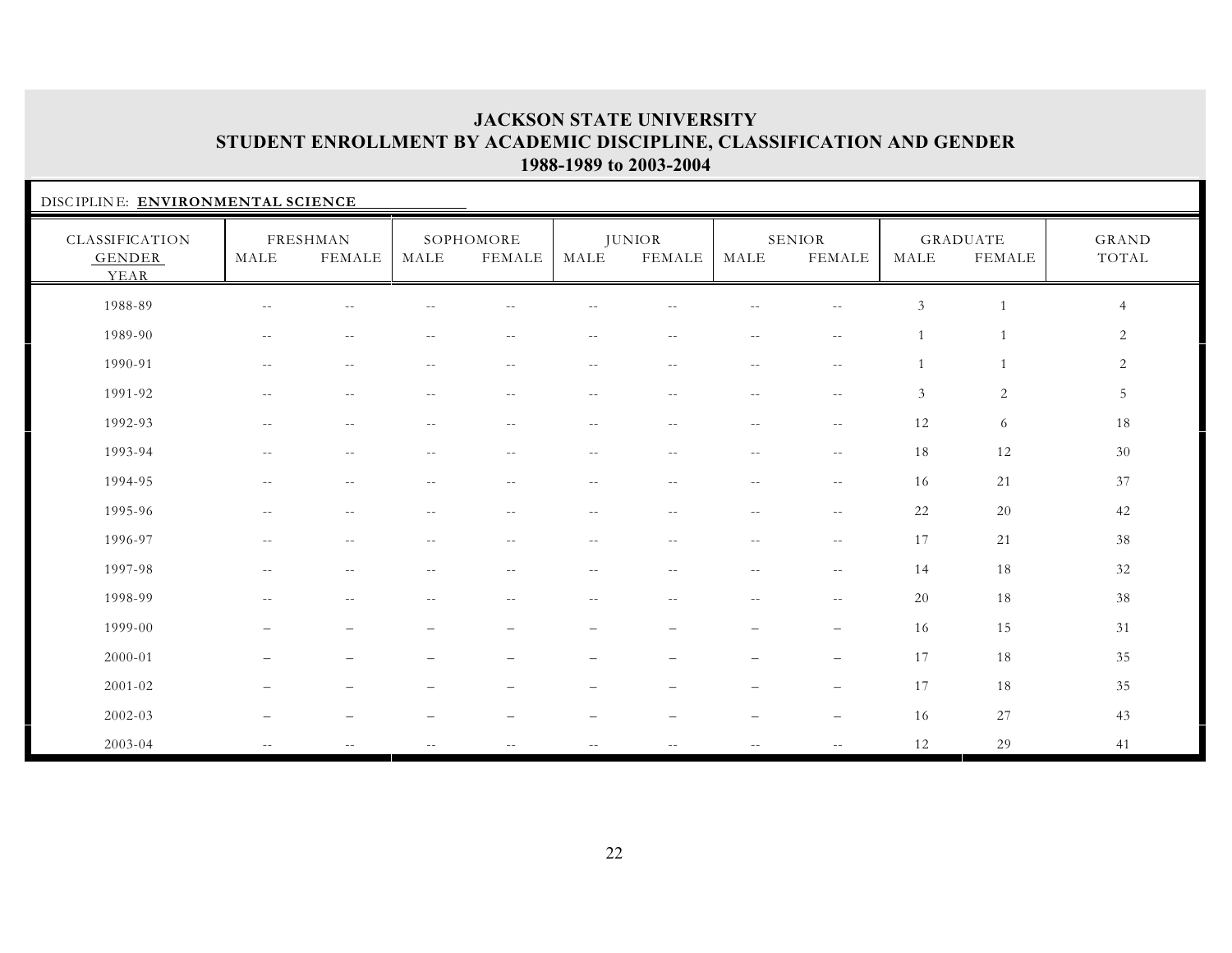| DISCIPLINE: FINANCE              |                 |                           |                 |                     |                |                                |      |                         |                          |                           |                |
|----------------------------------|-----------------|---------------------------|-----------------|---------------------|----------------|--------------------------------|------|-------------------------|--------------------------|---------------------------|----------------|
| CLASSIFICATION<br>GENDER<br>YEAR | MALE            | FRESHMAN<br><b>FEMALE</b> | MALE            | SOPHOMORE<br>FEMALE | MALE           | <b>JUNIOR</b><br><b>FEMALE</b> | MALE | SENIOR<br><b>FEMALE</b> | MALE                     | <b>GRADUATE</b><br>FEMALE | GRAND<br>TOTAL |
| 1988-89                          | 18              | $\,8\,$                   | 17              | 24                  | 18             | 25                             | 22   | 47                      | $- -$                    | $\sim$ $-$                | 179            |
| 1989-90                          | 18              | 9                         | 14              | 25                  | 12             | 27                             | 20   | 38                      | $\overline{\phantom{m}}$ | $\sim$ $-$                | 163            |
| 1990-91                          | 12              | $\,8\,$                   | 8               | 12                  | 18             | 30                             | 18   | 38                      | $\overline{\phantom{m}}$ | $- -$                     | 144            |
| 1991-92                          | 14              | 11                        | 17              | $7\phantom{.0}$     | 14             | 30                             | 25   | 36                      | $\sim$ $-$               | $- -$                     | 154            |
| 1992-93                          | 9               | 8                         | 11              | 12                  | 21             | 19                             | 22   | 38                      | $\overline{\phantom{m}}$ | $\sim$ $-$                | 140            |
| 1993-94                          | $\overline{7}$  | 9                         | 2               | $7\phantom{.0}$     | 15             | 17                             | 28   | 32                      | $\sim$ $-$               | $- -$                     | 117            |
| 1994-95                          | 5               | $\mathbf{1}$              | 6               | 8                   | 9              | 14                             | 20   | 22                      | $\overline{\phantom{m}}$ | $- -$                     | 95             |
| 1995-96                          | $\overline{4}$  | 6                         | $7\phantom{.0}$ | 9                   | $\overline{4}$ | 8                              | 25   | 23                      | $\overline{\phantom{m}}$ | $- -$                     | 86             |
| 1996-97                          | 6               | $\mathbf{1}$              | 6               | 6                   | 11             | 14                             | 13   | 22                      | $\overline{\phantom{m}}$ | $- -$                     | 79             |
| 1997-98                          | 6               | $\overline{4}$            | 5               | 11                  | 10             | 18                             | 22   | 32                      | $- -$                    | $- -$                     | 108            |
| 1998-99                          | $\overline{2}$  | 5                         | $7\phantom{.0}$ | 9                   | 14             | 16                             | 22   | 29                      | $\qquad \qquad -$        | $\qquad \qquad -$         | 104            |
| 1999-00                          | $7\overline{ }$ | $\overline{4}$            | 2               | $\overline{4}$      | 9              | 11                             | 21   | 25                      | $\qquad \qquad -$        | $\qquad \qquad -$         | 83             |
| 2000-01                          | 6               | 6                         | 8               | 8                   | 8              | 10                             | 13   | 23                      | —                        | $\qquad \qquad -$         | 82             |
| 2001-02                          | 8               | $7\overline{ }$           | 8               | 13                  | 14             | 8                              | 11   | 24                      | $\overline{\phantom{0}}$ | $\overline{\phantom{0}}$  | 93             |
| 2002-03                          | 11              | 10                        | $7\phantom{.0}$ | 11                  | 9              | 16                             | 17   | 20                      |                          | $\overline{\phantom{m}}$  | 101            |
| 2003-04                          | $\tau$          | $7\overline{ }$           | 8               | 13                  | $\overline{4}$ | 10                             | 16   | 23                      | $\overline{\phantom{0}}$ |                           | 88             |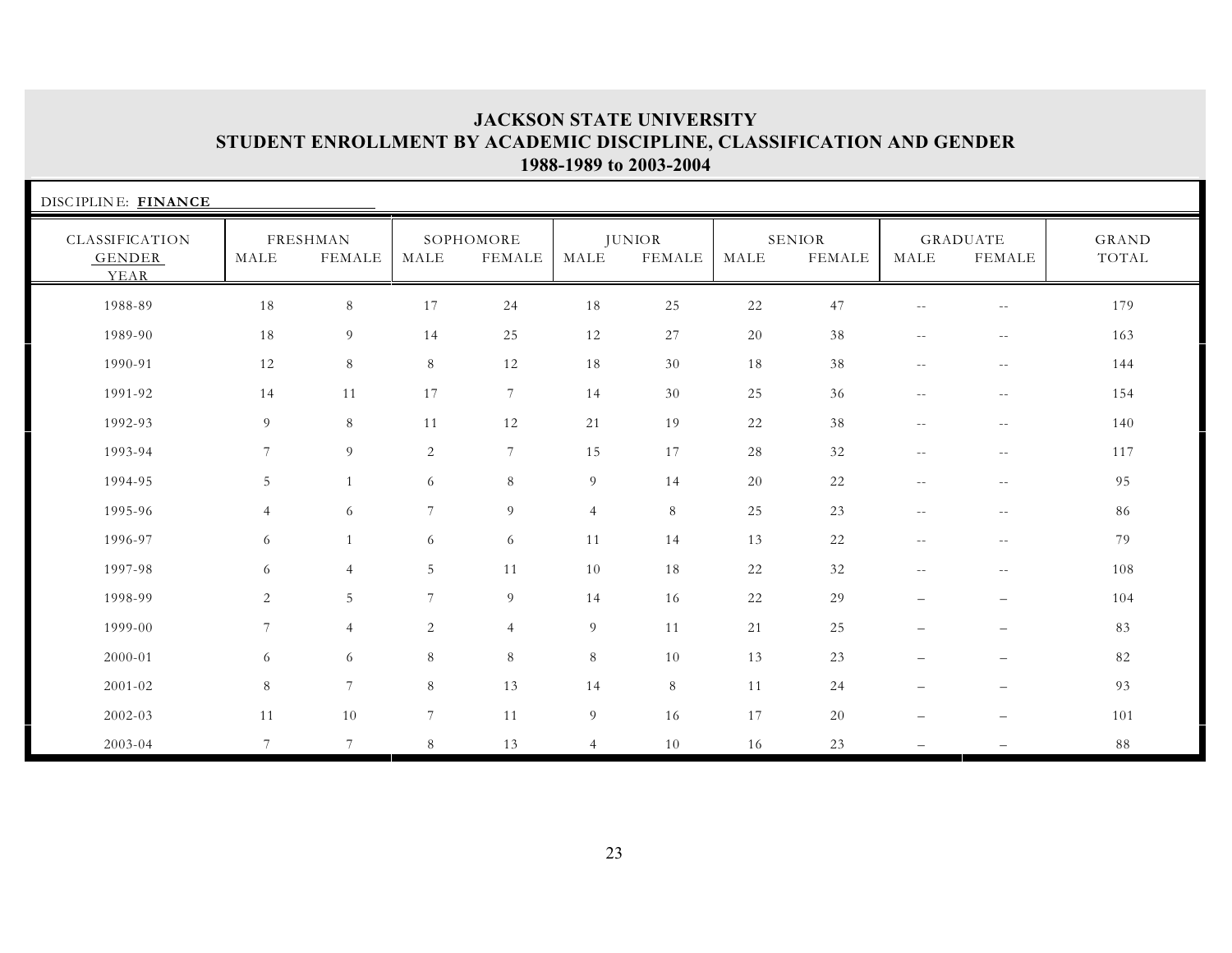| DISCIPLINE: FIRE PROTECTION AND SAFETY TECHNOLOGY |                          |                           |            |                     |              |                                |                          |                         |                          |                           |                          |  |
|---------------------------------------------------|--------------------------|---------------------------|------------|---------------------|--------------|--------------------------------|--------------------------|-------------------------|--------------------------|---------------------------|--------------------------|--|
| CLASSIFICATION<br><b>GENDER</b><br>YEAR           | MALE                     | <b>FRESHMAN</b><br>FEMALE | MALE       | SOPHOMORE<br>FEMALE | MALE         | <b>JUNIOR</b><br><b>FEMALE</b> | MALE                     | SENIOR<br><b>FEMALE</b> | MALE                     | <b>GRADUATE</b><br>FEMALE | GRAND<br>TOTAL           |  |
| 1988-89                                           | $\sim$ $-$               | $\overline{\phantom{m}}$  |            | $-$                 | $- -$        | $\sim$ $\sim$                  | $\overline{\phantom{m}}$ |                         | $-$                      | $ -$                      |                          |  |
| 1989-90                                           | $- -$                    | $\overline{\phantom{m}}$  |            | $--$                | $\sim$ $-$   | $\sim$ $-$                     | $- -$                    | $\sim$ $-$              | $- -$                    | $\overline{\phantom{m}}$  |                          |  |
| 1990-91                                           | $- -$                    | $-1$                      |            | $- -$               | $\mathbf{1}$ | $\sim$ $-$                     | $- -$                    | $\sim$                  | $-$                      | $\sim$ $-$                |                          |  |
| 1991-92                                           | $\sim$ $-$               | $-$                       |            | $-$                 |              | $\overline{\phantom{a}}$       | $-1$                     |                         | $-1$                     | $- -$                     |                          |  |
| 1992-93                                           | $\sim$ $-$               | $-$                       |            | $-$                 | $-$          | $-$                            | $\sim$ $-$               |                         | $\sim$                   | $-$                       | $-$                      |  |
| 1993-94                                           | $\sim$ $-$               | $-$                       | $-$        | $-1$                | $-$          | $-$                            | $ -$                     | $-$                     | $-1$                     | $-$                       | $\sim$ $-$               |  |
| 1994-95                                           | $\sim$ $-$               | $-$                       |            | $\sim$ $-$          | $- -$        | $\sim$ $-$                     | $\sim$ $-$               | $\sim$ $-$              | $-$                      | $\sim$ $-$                | $\overline{\phantom{m}}$ |  |
| 1995-96                                           | $-$                      | $-$                       | $-$        | $- -$               | $- -$        | $-$                            | $\sim$ $-$               | $-$                     | $-$                      | $- -$                     | $- -$                    |  |
| 1996-97                                           | $-$                      | $-$                       |            | $-$                 | $\sim$ $-$   | $\sim$ $-$                     | $\overline{\phantom{m}}$ | $-$                     | $\overline{\phantom{m}}$ | $\sim$ $-$                | $- -$                    |  |
| 1997-98                                           | $--$                     | $\sim$ $-$                | $\sim$ $-$ | $- -$               | $- -$        | $- -$                          | $- -$                    | $\sim$ $-$              | $\qquad \qquad -$        | $- -$                     | $- -$                    |  |
| 1998-99                                           | $\sim$ $-$               | $\sim$ $-$                | $- -$      | $\sim$ $-$          | $\sim$ $-$   | $- -$                          | $\sim$ $-$               | $- -$                   | $\sim$ $-$               | $- -$                     | $--$                     |  |
| 1999-00                                           |                          |                           |            |                     |              |                                |                          |                         |                          |                           | $- -$                    |  |
| 2000-01                                           |                          |                           |            |                     |              |                                |                          |                         |                          |                           | $- -$                    |  |
| 2001-02                                           |                          |                           |            |                     |              |                                |                          |                         |                          |                           | $- -$                    |  |
| 2002-03                                           | $\overline{\phantom{m}}$ | $\sim$ $-$                |            | $\sim$ $-$          | $- -$        | $\sim$ $-$                     | $- -$                    |                         |                          |                           | $\sim$ $-$               |  |
| 2003-04                                           | $\sim$ $-$               |                           |            |                     |              |                                | $- -$                    |                         |                          |                           | $-\,-$                   |  |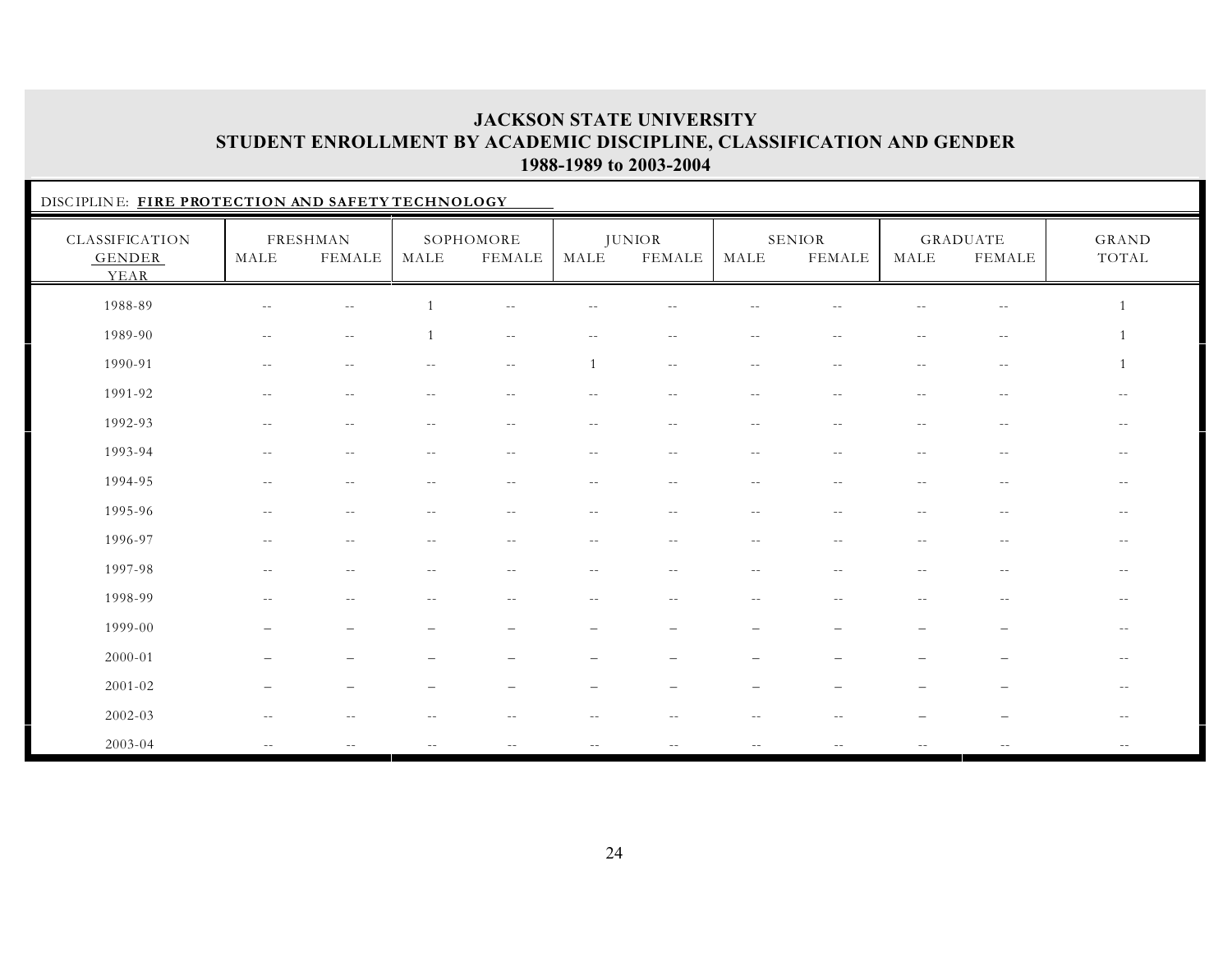| DISCIPLINE: FOREIGN LANGUAGES           |                          |                          |                          |                          |                          |                                |                          |                          |                          |                                  |                |  |
|-----------------------------------------|--------------------------|--------------------------|--------------------------|--------------------------|--------------------------|--------------------------------|--------------------------|--------------------------|--------------------------|----------------------------------|----------------|--|
| CLASSIFICATION<br><b>GENDER</b><br>YEAR | MALE                     | FRESHMAN<br>FEMALE       | MALE                     | SOPHOMORE<br>FEMALE      | MALE                     | <b>JUNIOR</b><br><b>FEMALE</b> | MALE                     | SENIOR<br>FEMALE         | MALE                     | <b>GRADUATE</b><br><b>FEMALE</b> | GRAND<br>TOTAL |  |
| 1988-89                                 |                          |                          |                          |                          |                          |                                |                          |                          |                          |                                  |                |  |
| 1989-90                                 | $\sim$ $-$               | $\sim$ $-$               | $- -$                    | $-$                      | $-$                      | $\overline{a}$                 | $ -$                     |                          | $-1$                     | $-1$                             | $- -$          |  |
| 1990-91                                 | $\overline{\phantom{m}}$ | $\overline{\phantom{m}}$ | $- -$                    | $--$                     | $- -$                    | $- -$                          | $--$                     | $\sim$ $-$               | $\overline{\phantom{m}}$ | $\sim$ $-$                       | $--$           |  |
| 1991-92                                 | $\overline{\phantom{m}}$ | $\overline{\phantom{m}}$ | $--$                     | $- -$                    | $\overline{\phantom{m}}$ | $\overline{\phantom{m}}$       | $\sim$ $-$               | $--$                     | $- -$                    | $\sim$ $-$                       | $- -$          |  |
| 1992-93                                 | $-$                      | $\sim$ $\sim$            |                          | $-$                      | $\sim$ $\sim$            |                                | $-1$                     |                          | $-$                      | $-1$                             | $- -$          |  |
| 1993-94                                 | $-$                      | $\sim$ $-$               | $-$                      | $- -$                    | $\sim$ $-$               | $\sim$ $-$                     | $- -$                    | $\sim$ $-$               | $\sim$ $-$               | $\overline{\phantom{m}}$         | $- -$          |  |
| 1994-95                                 | $\qquad \qquad -$        | $-1$                     | $-$                      | $-$                      | $- -$                    | $\sim$ $-$                     | $-$                      | $\sim$ $-$               | $-$                      | $\sim$ $-$                       | $--$           |  |
| 1995-96                                 | $\overline{\phantom{m}}$ | $\sim$ $-$               | $-$                      | $\sim$ $-$               | $\overline{\phantom{m}}$ | $\sim$ $-$                     | $\overline{\phantom{m}}$ | $\sim$ $-$               | $- -$                    | $\overline{\phantom{m}}$         | $- -$          |  |
| 1996-97                                 | $\sim$ $-$               | $-$                      | $- -$                    | $- -$                    | $- -$                    | $\overline{1}$                 | $\overline{\phantom{a}}$ | $\sim$ $-$               | $- -$                    | $- -$                            |                |  |
| 1997-98                                 | $\mathbf{1}$             | $\overline{1}$           | $\overline{\phantom{0}}$ | 1                        | $\mathbf{1}$             | $\overline{\phantom{m}}$       | $-$                      | $\mathbf{1}$             | $\overline{\phantom{0}}$ | $\overline{\phantom{m}}$         | 5              |  |
| 1998-99                                 | $\mathbf{1}$             | $\overline{\phantom{0}}$ | $\overline{1}$           | $\overline{\phantom{0}}$ |                          |                                | $\mathbf{1}$             | $\overline{\phantom{0}}$ |                          | $\overline{\phantom{m}}$         | 3              |  |
| 1999-00                                 | $\overline{\phantom{0}}$ |                          |                          |                          | $\qquad \qquad -$        | $\qquad \qquad -$              | $\qquad \qquad -$        | 2                        |                          | $\overline{\phantom{0}}$         | 3 <sup>1</sup> |  |
| 2000-01                                 | $-$                      | $\mathbf{1}$             |                          |                          | $\overline{\phantom{m}}$ | 1                              | 2                        |                          |                          |                                  | $\overline{4}$ |  |
| 2001-02                                 | $\qquad \qquad -$        | 1                        | $\mathbf{1}$             | $\qquad \qquad -$        | $\mathbf{1}$             | 1                              | $\overline{\phantom{0}}$ | 2                        |                          |                                  | 6              |  |
| 2002-03                                 |                          | 6                        | 1                        |                          |                          |                                | $\mathbf{1}$             | $\overline{1}$           |                          |                                  | 10             |  |
| 2003-04                                 |                          | 5                        |                          | $\overline{4}$           | 1                        | $\mathbf{1}$                   | $-$                      | 2                        |                          |                                  | 14             |  |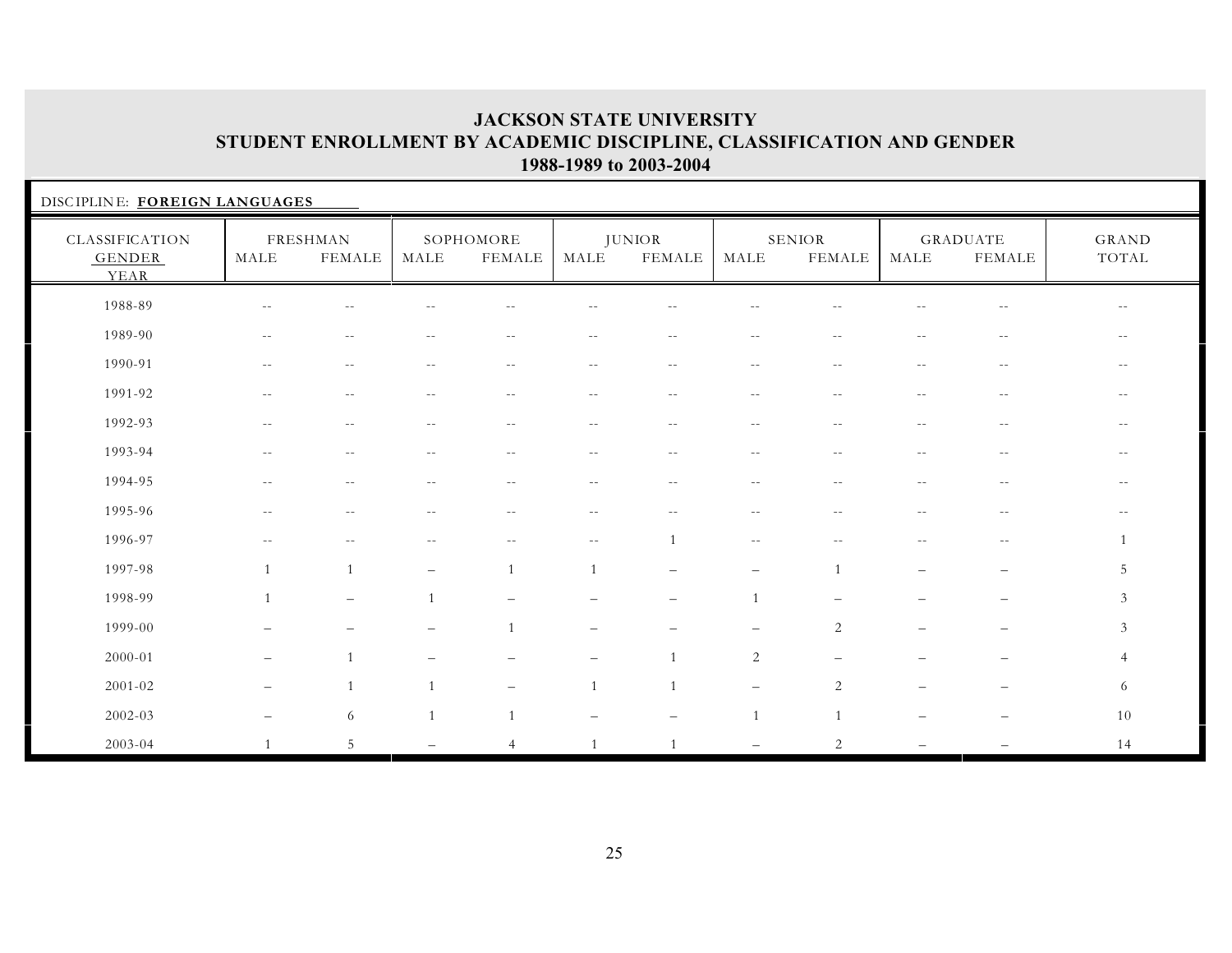| DISCIPLINE: GUIDANCE & COUNSELING       |               |                                               |               |                          |                          |                                |                          |                          |        |                                  |                |
|-----------------------------------------|---------------|-----------------------------------------------|---------------|--------------------------|--------------------------|--------------------------------|--------------------------|--------------------------|--------|----------------------------------|----------------|
| CLASSIFICATION<br><b>GENDER</b><br>YEAR | MALE          | FRESHMAN<br>FEMALE                            | MALE          | SOPHOMORE<br>FEMALE      | MALE                     | <b>JUNIOR</b><br><b>FEMALE</b> | MALE                     | <b>SENIOR</b><br>FEMALE  | MALE   | <b>GRADUATE</b><br><b>FEMALE</b> | GRAND<br>TOTAL |
| 1988-89                                 | $-$           | $-1$                                          |               |                          |                          |                                |                          |                          | 15     | 45                               | 60             |
| 1989-90                                 | $- -$         | $\overline{\phantom{m}}$                      | $- -$         | $ -$                     | $\overline{\phantom{m}}$ | $\overline{\phantom{m}}$       | $\overline{\phantom{m}}$ | $\overline{\phantom{m}}$ | 18     | 66                               | 84             |
| 1990-91                                 | $\sim$ $\sim$ | $\overline{\phantom{m}}$                      | $\sim$ $-$    | $ -$                     | $- -$                    | $\overline{\phantom{m}}$       | $\overline{\phantom{m}}$ | $\overline{\phantom{m}}$ | 15     | 53                               | 68             |
| 1991-92                                 | $- -$         | $\overline{\phantom{m}}$                      | $- -$         | $ -$                     | $- -$                    | $\overline{\phantom{m}}$       | $\overline{\phantom{m}}$ | $\sim$ $-$               | 21     | 64                               | 85             |
| 1992-93                                 | $- -$         | $\sim$ $\sim$                                 | $\sim$ $-$    | $\sim$ $-$               | $\sim$ $-$               | $\sim$ $-$                     | $- -$                    | $- -$                    | 14     | 46                               | 60             |
| 1993-94                                 | $\sim$ $-$    | $\mathord{\hspace{1pt}\text{--}\hspace{1pt}}$ | $- -$         | $- -$                    | $\sim$ $-$               | $\qquad \qquad -$              | $- -$                    | $\overline{\phantom{m}}$ | 20     | 62                               | 82             |
| 1994-95                                 | $\sim$ $\sim$ | $\overline{\phantom{m}}$                      | $\sim$ $-$    | $\overline{\phantom{a}}$ | $\overline{\phantom{m}}$ | $\overline{\phantom{m}}$       | $\overline{\phantom{m}}$ | $\overline{\phantom{m}}$ | 24     | 76                               | 100            |
| 1995-96                                 | $- -$         | $\mathord{\hspace{1pt}\text{--}\hspace{1pt}}$ | $- -$         | $\overline{\phantom{a}}$ | $\overline{\phantom{m}}$ | $\qquad \qquad -$              | $\overline{\phantom{m}}$ | $\overline{\phantom{m}}$ | 26     | 73                               | 99             |
| 1996-97                                 | $\sim$ $-$    | $\overline{\phantom{m}}$                      | $\sim$ $-$    | $\overline{\phantom{a}}$ | $\overline{\phantom{m}}$ | $\overline{\phantom{m}}$       | $\overline{\phantom{m}}$ | $- -$                    | 30     | $80\,$                           | 110            |
| 1997-98                                 |               | $\overline{\phantom{0}}$                      |               | $\overline{\phantom{0}}$ | $\overline{\phantom{0}}$ | $\overline{\phantom{0}}$       | $\qquad \qquad -$        | $\overline{\phantom{0}}$ | 23     | 92                               | 115            |
| 1998-99                                 |               | $\overline{\phantom{0}}$                      |               |                          |                          |                                | $\overline{\phantom{0}}$ | $\overline{\phantom{0}}$ | 22     | 90                               | 112            |
| 1999-00                                 |               | $\overline{\phantom{0}}$                      |               | $\overline{\phantom{0}}$ |                          |                                | $\qquad \qquad -$        | $\overline{\phantom{0}}$ | 38     | 88                               | 126            |
| 2000-01                                 |               |                                               |               |                          |                          |                                | $\overline{\phantom{0}}$ | $\qquad \qquad -$        | $27\,$ | 109                              | 136            |
| 2001-02                                 |               |                                               |               |                          | $\overline{\phantom{0}}$ |                                | $\overline{\phantom{0}}$ | $\overline{\phantom{0}}$ | 26     | 126                              | 152            |
| 2002-03                                 |               |                                               |               |                          |                          |                                |                          |                          | 25     | 144                              | 169            |
| 2003-04                                 | $\sim$ $-$    | $\sim$ $\sim$                                 | $\sim$ $\sim$ | $- -$                    | $\sim$ $-$               | $ -$                           | $\sim$ $\sim$            |                          | 27     | 152                              | 179            |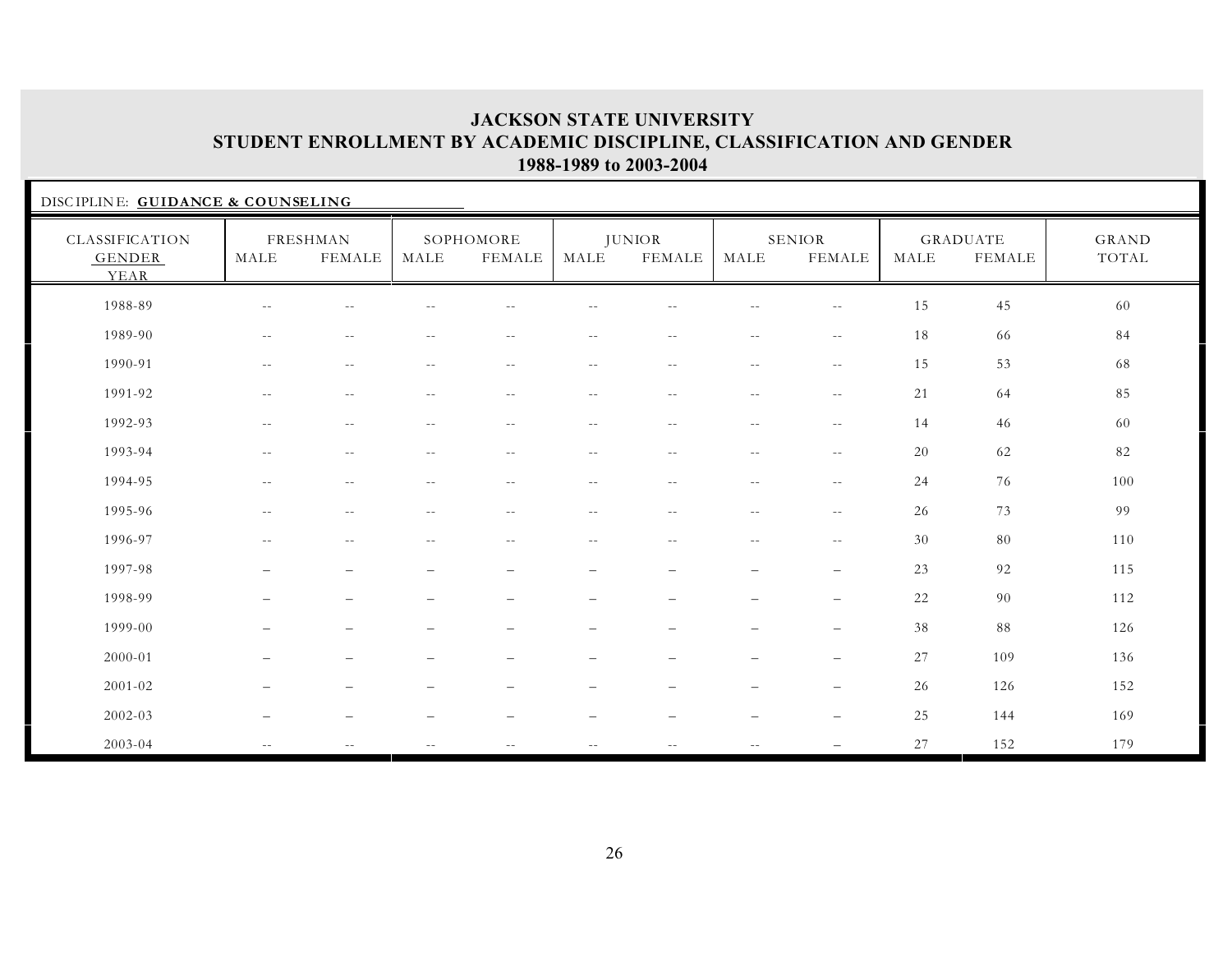| DISCIPLINE: HAZARDOUS MATERIALS MANAGEMENT |                          |                           |            |                            |                          |                                |                                               |                          |                          |                                  |                          |
|--------------------------------------------|--------------------------|---------------------------|------------|----------------------------|--------------------------|--------------------------------|-----------------------------------------------|--------------------------|--------------------------|----------------------------------|--------------------------|
| CLASSIFICATION<br><b>GENDER</b><br>YEAR    | MALE                     | FRESHMAN<br><b>FEMALE</b> | MALE       | SOPHOMORE<br><b>FEMALE</b> | MALE                     | <b>JUNIOR</b><br><b>FEMALE</b> | MALE                                          | SENIOR<br><b>FEMALE</b>  | MALE                     | <b>GRADUATE</b><br><b>FEMALE</b> | <b>GRAND</b><br>TOTAL    |
| 1988-89                                    |                          | $ -$                      |            |                            |                          |                                |                                               |                          |                          | $-$                              | $\sim$ $-$               |
| 1989-90                                    | $\overline{\phantom{m}}$ | $\sim$ $-$                | $\sim$ $-$ | $--$                       | $--$                     | $\sim$ $-$                     | $- -$                                         | $\sim$ $-$               | $\sim$ $-$               | $--$                             | $\overline{\phantom{m}}$ |
| 1990-91                                    | $\sim$ $-$               | $\overline{\phantom{m}}$  | $- -$      | $- -$                      | $- -$                    | $- -$                          | $\overline{\phantom{m}}$                      | $\overline{\phantom{m}}$ | $\overline{\phantom{m}}$ | $- -$                            | $- -$                    |
| 1991-92                                    | $ -$                     | $\overline{\phantom{m}}$  | $-1$       | $\sim$ $-$                 | $\sim$ $-$               | $\overline{\phantom{m}}$       | $\sim$ $-$                                    | $-1$                     | $- -$                    | $\sim$ $-$                       | $ -$                     |
| 1992-93                                    | $-1$                     | $- -$                     |            | $-$                        | $\sim$                   | $\sim$ $-$                     | $-$                                           |                          | $\sim$                   | $\sim$ $-$                       | $\overline{\phantom{m}}$ |
| 1993-94                                    | $ -$                     | $\sim$ $-$                | $-$        | $\sim$ $-$                 | $\overline{\phantom{m}}$ | $- -$                          | $\overline{\phantom{m}}$                      | $\sim$ $-$               | $\overline{\phantom{m}}$ | $\overline{\phantom{m}}$         | $\sim$ $-$               |
| 1994-95                                    | $\sim$ $-$               | $\overline{\phantom{m}}$  | $\sim$ $-$ | $- -$                      | $- -$                    | $- -$                          | $\mathord{\hspace{1pt}\text{--}\hspace{1pt}}$ | $\sim$ $-$               | $- -$                    | $- -$                            | $\sim$ $-$               |
| 1995-96                                    | $\qquad \qquad -$        | $\sim$ $-$                | $-$        | $- -$                      | $- -$                    | $- -$                          | $\sim$ $-$                                    | $- -$                    | $- -$                    | $--$                             | $\overline{\phantom{m}}$ |
| 1996-97                                    | $\overline{\phantom{m}}$ | $\sim$ $-$                | $- -$      | $\sim$ $-$                 | $- -$                    | $- -$                          | $\overline{\phantom{m}}$                      | $- -$                    | 9                        | 5                                | 14                       |
| 1997-98                                    | $\overline{\phantom{0}}$ |                           |            | $\overline{\phantom{m}}$   | $\overline{\phantom{m}}$ | $\overline{\phantom{0}}$       | $\qquad \qquad -$                             | $\overline{\phantom{0}}$ | 8                        | 8                                | 16                       |
| 1998-99                                    |                          | $\overline{\phantom{a}}$  |            | $\overline{\phantom{0}}$   | $\qquad \qquad -$        | —                              | $\overline{\phantom{0}}$                      | $\overline{\phantom{0}}$ | 8                        | 5                                | 13                       |
| 1999-00                                    |                          |                           |            |                            |                          |                                | $\overline{\phantom{0}}$                      |                          | 2                        | 6                                | 8                        |
| 2000-01                                    |                          |                           |            |                            |                          |                                |                                               |                          | 2                        | 6                                | $8\,$                    |
| 2001-02                                    |                          |                           |            |                            |                          |                                |                                               | $\overline{\phantom{0}}$ | 5                        | $\overline{4}$                   | 9                        |
| 2002-03                                    |                          |                           |            |                            |                          |                                | $\overline{\phantom{0}}$                      |                          | $\overline{7}$           | $\overline{7}$                   | 14                       |
| 2003-04                                    | $\sim$ $-$               | $\overline{\phantom{a}}$  | $-1$       |                            | $-1$                     | $\overline{\phantom{m}}$       | $-$                                           |                          | $7\phantom{.0}$          | $\overline{4}$                   | 11                       |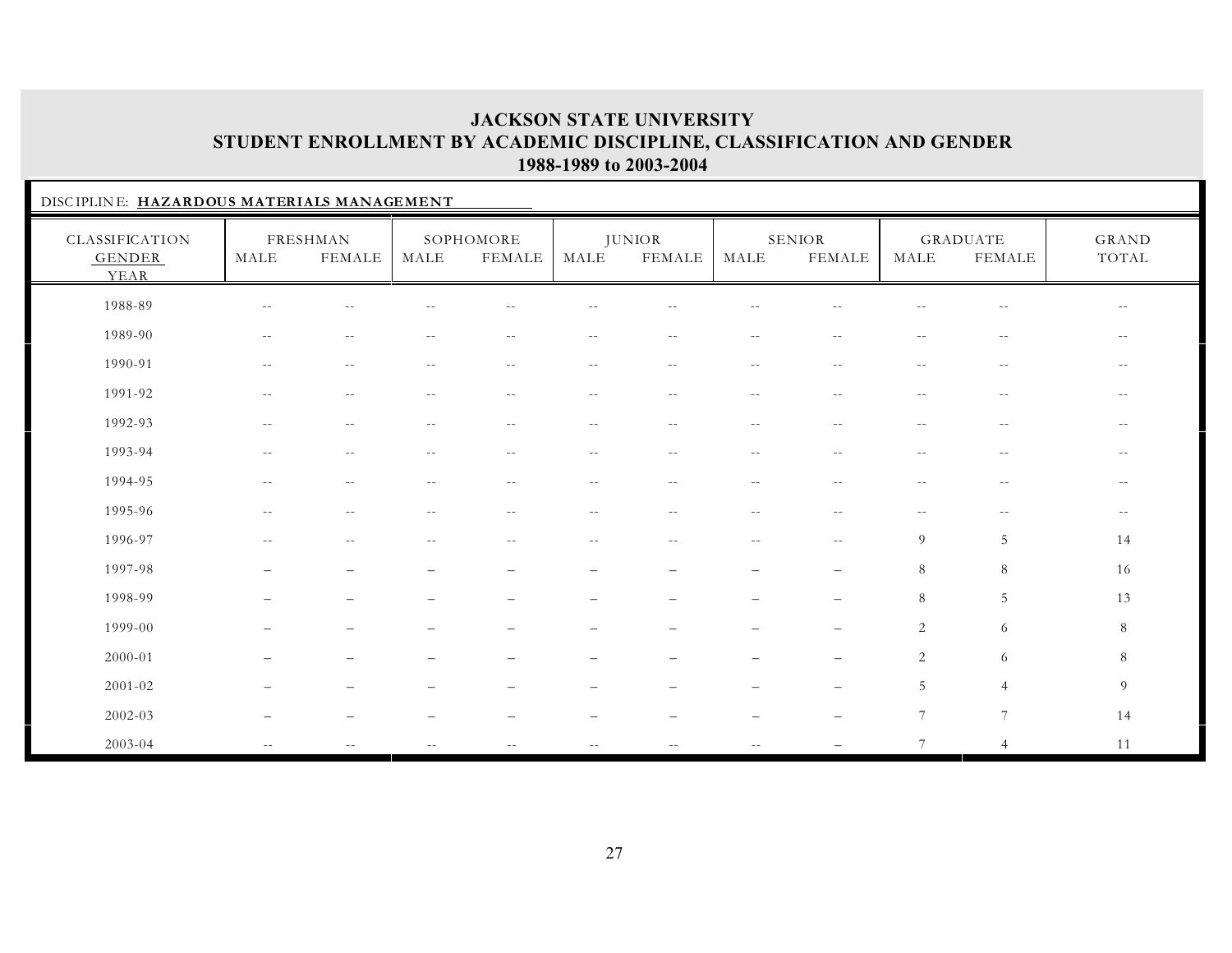| DISCIPLINE: HEALTH CARE ADMINISTRATION  |                          |                           |                |                          |                   |                         |                                               |                          |                          |                          |                          |  |
|-----------------------------------------|--------------------------|---------------------------|----------------|--------------------------|-------------------|-------------------------|-----------------------------------------------|--------------------------|--------------------------|--------------------------|--------------------------|--|
| CLASSIFICATION<br><b>GENDER</b><br>YEAR | MALE                     | FRESHMAN<br><b>FEMALE</b> | MALE           | SOPHOMORE<br>FEMALE      | MALE              | <b>JUNIOR</b><br>FEMALE | MALE                                          | SENIOR<br>FEMALE         | MALE                     | GRADUATE<br>FEMALE       | GRAND<br>TOTAL           |  |
| 1988-89                                 | $\sim$ $-$               | $-$                       |                |                          |                   |                         |                                               |                          |                          | $\sim$ $-$               | $\sim$ $-$               |  |
| 1989-90                                 | $\sim$ $-$               | $\overline{\phantom{m}}$  | $\sim$ $-$     | $\sim$ $-$               | $- -$             | $-$                     | $- -$                                         | $\sim$ $-$               | $\overline{\phantom{m}}$ | $\sim$ $-$               | $- -$                    |  |
| 1990-91                                 | $-$                      | $- -$                     |                | $- -$                    | $\sim$ $-$        |                         | $\overline{\phantom{m}}$                      |                          | $\sim$ $-$               | $\overline{\phantom{m}}$ | $\overline{\phantom{m}}$ |  |
| 1991-92                                 | $\sim$ $-$               | $-1$                      | $-1$           | $-1$                     | $\sim$ $-$        | $\overline{a}$          | $\sim$ $-$                                    | $\sim$                   | $\sim$ $-$               | $\sim$ $-$               | $\sim$ $-$               |  |
| 1992-93                                 | $\overline{\phantom{m}}$ | $- -$                     | $\sim$ $-$     | $--$                     | $- -$             | $- -$                   | $\sim$ $-$                                    | $\sim$ $-$               | $\overline{\phantom{m}}$ | $- -$                    | $\sim$ $-$               |  |
| 1993-94                                 | $-$                      | $-1$                      |                | $-1$                     | $\overline{a}$    | $-$                     | $- -$                                         |                          | $-$                      | $\sim$ $\sim$            | $\sim$ $-$               |  |
| 1994-95                                 | $\sim$ $-$               | $\sim$ $-$                | $- -$          | $\overline{\phantom{a}}$ | $- -$             | $\sim$ $-$              | $--$                                          | $\sim$ $-$               | $\sim$ $-$               | $\sim$ $-$               | $\overline{\phantom{m}}$ |  |
| 1995-96                                 | $-$                      | $-$                       | $- -$          | $ -$                     | $- -$             | $\sim$ $-$              | $\mathord{\hspace{1pt}\text{--}\hspace{1pt}}$ | $\sim$ $-$               | $- -$                    | $- -$                    | $  \,$                   |  |
| 1996-97                                 | $-$                      | $\sim$ $-$                | $-$            | $\sim$ $-$               | $\sim$ $-$        | $\sim$ $-$              | $\overline{\phantom{m}}$                      | $\overline{\phantom{m}}$ | $\sim$ $-$               | $\sim$ $-$               | $\overline{\phantom{m}}$ |  |
| 1997-98                                 | $\overline{\phantom{0}}$ |                           |                |                          | $\qquad \qquad -$ |                         | $\overline{\phantom{0}}$                      |                          | $\sim$ $-$               | $--$                     | $\sim$ $-$               |  |
| 1998-99                                 | $\overline{4}$           | 7                         | 2              | $\overline{1}$           | $\overline{4}$    | $\overline{4}$          | $\overline{\phantom{0}}$                      | 9                        | $\overline{\phantom{m}}$ | $\qquad \qquad -$        | 31                       |  |
| 1999-00                                 | $\mathbf{1}$             | $7\phantom{.0}$           | 6              | 16                       | $\sqrt{2}$        | $10\,$                  | 9                                             | 23                       | $\overline{\phantom{a}}$ | $\overline{\phantom{0}}$ | 74                       |  |
| 2000-01                                 | 2                        | 14                        | 3              | 15                       | 6                 | 24                      | $\overline{7}$                                | 28                       |                          | $\equiv$                 | 99                       |  |
| 2001-02                                 | 6                        | 23                        | 2              | 34                       | 6                 | $21\,$                  | $9\,$                                         | 36                       |                          |                          | 137                      |  |
| 2002-03                                 | $8\,$                    | 16                        | $\overline{7}$ | 26                       | $\overline{4}$    | 29                      | $\,8\,$                                       | 39                       |                          | $\overline{\phantom{0}}$ | 137                      |  |
| 2003-04                                 | $\mathbf{1}$             | 18                        | 3              | 22                       | 6                 | 29                      | 6                                             | 47                       |                          |                          | 132                      |  |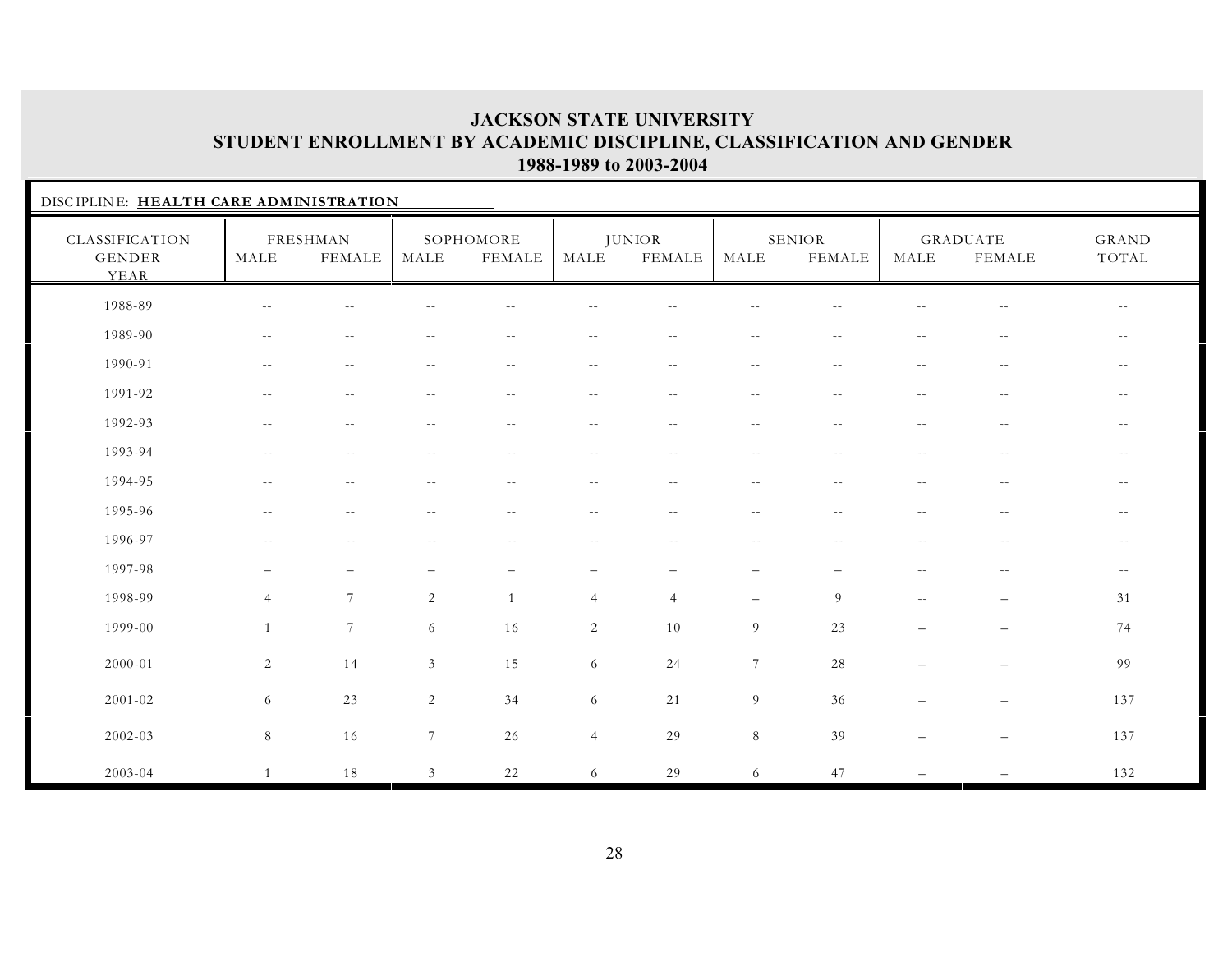| DISCIPLINE: HEALTH, PHYSICAL EDUCATION AND RECREATION |      |                           |                 |                          |                |                                |                |                                |                |                           |                       |
|-------------------------------------------------------|------|---------------------------|-----------------|--------------------------|----------------|--------------------------------|----------------|--------------------------------|----------------|---------------------------|-----------------------|
| CLASSIFICATION<br><b>GENDER</b><br>YEAR               | MALE | FRESHMAN<br><b>FEMALE</b> | MALE            | SOPHOMORE<br>FEMALE      | MALE           | <b>JUNIOR</b><br><b>FEMALE</b> | MALE           | <b>SENIOR</b><br><b>FEMALE</b> | MALE           | <b>GRADUATE</b><br>FEMALE | <b>GRAND</b><br>TOTAL |
| 1988-89                                               | 21   | 7                         | 10              | $\overline{4}$           | $1\,8$         | $\mathbf{2}$                   | 17             | 10                             | 13             | 6                         | 108                   |
| 1989-90                                               | 22   | 8                         | $7\phantom{.0}$ | 6                        | 9              | 5                              | 18             | 5                              | $\overline{7}$ | $\mathfrak{Z}$            | 90                    |
| 1990-91                                               | 13   | 6                         | $\overline{4}$  | $\overline{\phantom{m}}$ | 9              | 5                              | 22             | $\overline{4}$                 | 11             | $\overline{5}$            | 79                    |
| 1991-92                                               | 20   | $\mathfrak{Z}$            | 5               | $\overline{c}$           | $\overline{4}$ | $\sim$ $-$                     | 25             | 10                             | 10             | 5                         | 84                    |
| 1992-93                                               | 19   | $\overline{4}$            | 9               | $\sim$ $\sim$            | 9              | $\mathfrak{Z}$                 | $\overline{9}$ | 5                              | 5              | 6                         | 69                    |
| 1993-94                                               | 21   | $7\phantom{.0}$           | 13              | $\mathfrak{Z}$           | 14             | 5                              | 10             | 8                              | $\overline{4}$ | $\overline{4}$            | 89                    |
| 1994-95                                               | 17   | $\mathfrak{Z}$            | 9               | $\sim$ $\sim$            | 16             | 6                              | 14             | 10                             | 9              | $- -$                     | 86                    |
| 1995-96                                               | 30   | 5                         | 13              | $\overline{7}$           | 9              | 2                              | 25             | 9                              | 10             | 5                         | 115                   |
| 1996-97                                               | 24   | 9                         | 22              | 3                        | 19             | $7\phantom{.0}$                | 24             | 9                              | 17             | $\mathfrak{Z}$            | 137                   |
| 1997-98                                               | 20   | $\mathfrak{Z}$            | 22              | 6                        | 29             | $7\overline{ }$                | 32             | 15                             | 15             | $\mathfrak{Z}$            | 152                   |
| 1998-99                                               | 26   | 5                         | 21              | 1                        | 18             | 6                              | 39             | 22                             | 8              | 6                         | 152                   |
| 1999-00                                               | 20   | $7\phantom{.0}$           | 18              | 3 <sup>1</sup>           | 30             | 8                              | 55             | 15                             | $7^{\circ}$    | $\overline{4}$            | 167                   |
| 2000-01                                               | 19   | 11                        | 16              | 8                        | 33             | 13                             | 46             | 17                             | 9              | $\mathfrak{Z}$            | 175                   |
| 2001-02                                               | 37   | 11                        | 22              | 8                        | 28             | 13                             | 60             | 14                             | 9              | $\sqrt{2}$                | 204                   |
| 2002-03                                               | 37   | 11                        | 34              | 11                       | 30             | 13                             | 54             | 19                             | 14             | 6                         | 229                   |
| 2002-03                                               | 19   | $\overline{7}$            | 24              | 9                        | 38             | 15                             | 50             | 17                             | 12             | 9                         | 200                   |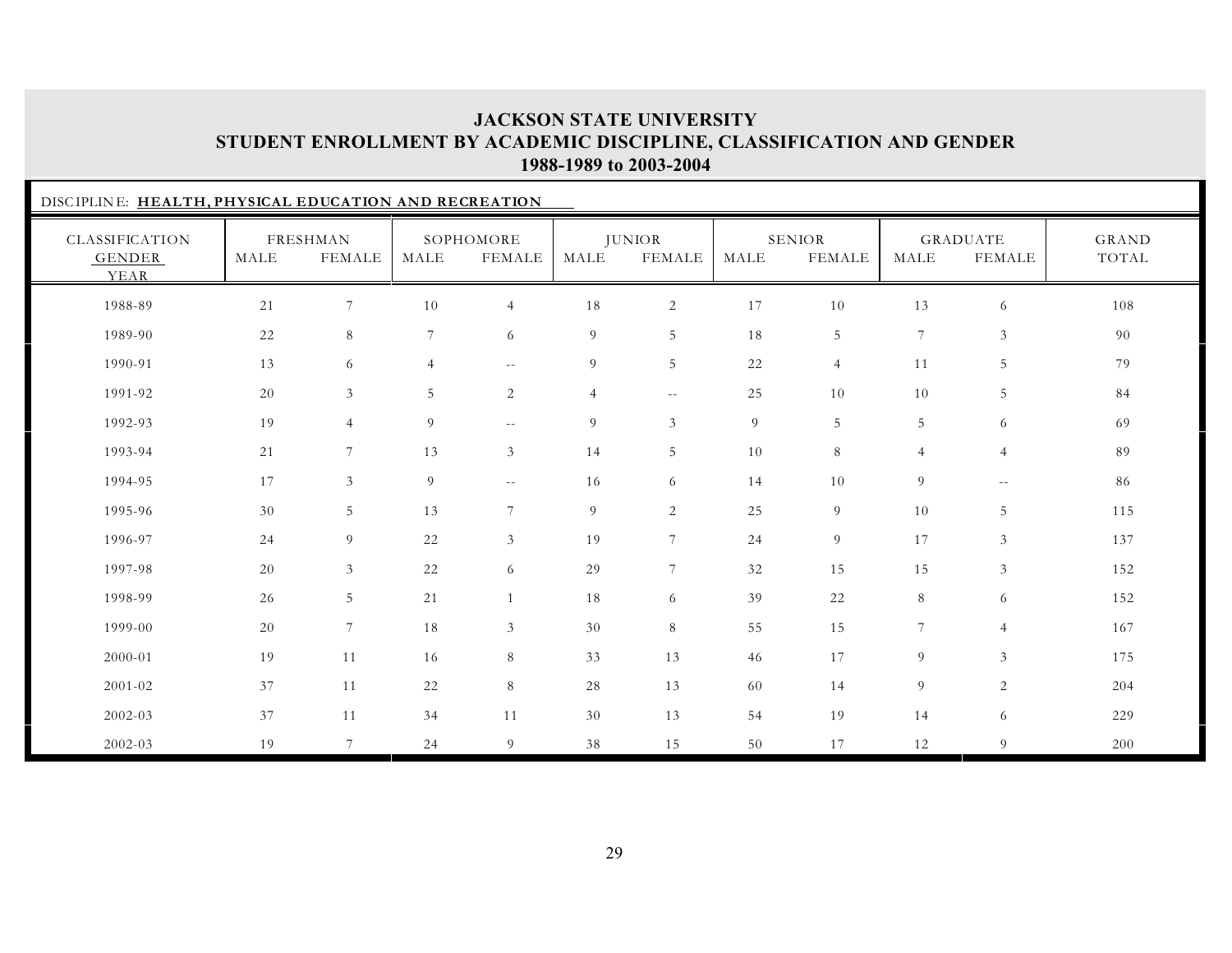| DISCIPLINE: HISTORY              |                |                           |                 |                     |                 |                                |                 |                  |                |                           |                       |
|----------------------------------|----------------|---------------------------|-----------------|---------------------|-----------------|--------------------------------|-----------------|------------------|----------------|---------------------------|-----------------------|
| CLASSIFICATION<br>GENDER<br>YEAR | MALE           | FRESHMAN<br><b>FEMALE</b> | MALE            | SOPHOMORE<br>FEMALE | MALE            | <b>JUNIOR</b><br><b>FEMALE</b> | MALE            | SENIOR<br>FEMALE | MALE           | <b>GRADUATE</b><br>FEMALE | <b>GRAND</b><br>TOTAL |
| 1988-89                          | $\overline{2}$ | $-$                       |                 | 1                   | $\sqrt{5}$      | 2                              | $7\phantom{.0}$ | $- -$            | 3              | $\overline{4}$            | 25                    |
| 1989-90                          | 13             | 5                         | 5               | $- -$               | $\overline{4}$  | $\sim$ $-$                     | $\overline{4}$  | $\mathfrak{Z}$   | $\overline{4}$ | 3                         | 41                    |
| 1990-91                          | $\mathfrak{Z}$ | $\overline{4}$            | $\overline{4}$  | 5                   | 6               |                                | 3               | $\sim$ $\sim$    | 4              | 3                         | 33                    |
| 1991-92                          | 9              | 3                         | $\overline{4}$  | $\overline{4}$      | $\overline{4}$  | 5                              | $\overline{4}$  |                  | 3              | 2                         | 39                    |
| 1992-93                          | 10             | 3                         | $7\phantom{.0}$ | $- -$               | 6               | 6                              | 6               | $7\phantom{.0}$  | $\mathbf{1}$   | $\mathfrak{Z}$            | 49                    |
| 1993-94                          | 10             | 5                         | $\mathfrak{Z}$  | $\overline{4}$      | $\overline{4}$  | $\mathfrak{Z}$                 | $\overline{4}$  | 12               |                | $\overline{4}$            | 50                    |
| 1994-95                          | 9              | 5                         | 6               | $\mathbf{1}$        | 2               | 2                              | 5               | 10               | 5              | 2                         | 48                    |
| 1995-96                          | 11             | 6                         | 3               | 3                   | 5               | $\sim$ $-$                     | $\mathfrak{Z}$  | 8                | 5 <sup>5</sup> | $\sqrt{2}$                | 46                    |
| 1996-97                          | $\overline{2}$ | $\overline{4}$            | 6               | 2                   | $\,8\,$         | 2                              | $\overline{5}$  | 6                | 5              | $\overline{5}$            | 45                    |
| 1997-98                          | 10             | $\mathbf{1}$              | 5               | 3                   | $7\phantom{.0}$ | 2                              | 9               | $\overline{4}$   | 3              | 5                         | 49                    |
| 1998-99                          | 8              | 3                         | 6               | 2                   | 10              | $\mathfrak{Z}$                 | 9               |                  | $\overline{4}$ | 6                         | 52                    |
| 1999-00                          | $\overline{4}$ | 3                         | 11              | $\mathbf{1}$        | 10              | $\overline{4}$                 | 15              | 6                | $\overline{4}$ | 6                         | 64                    |
| 2000-01                          | 5              | 3                         | 6               | 2                   | $7\phantom{.0}$ | 6                              | 20              | 8                | 2              | $\overline{4}$            | 63                    |
| $2001 - 02$                      | 11             | 10                        | 11              | 2                   | 5               | 3                              | 8               | $7\phantom{.0}$  | $\mathfrak{Z}$ | $\mathbf{1}$              | 61                    |
| 2002-03                          | 9              | $\overline{4}$            | 13              | $\overline{4}$      | $8\,$           | 9                              | 10              | 8                | 5              | 5                         | 75                    |
| 2003-04                          | 5              | $\overline{4}$            | 12              | 6                   | 13              | 8                              | 13              | $\overline{4}$   | 6              | $\overline{7}$            | 78                    |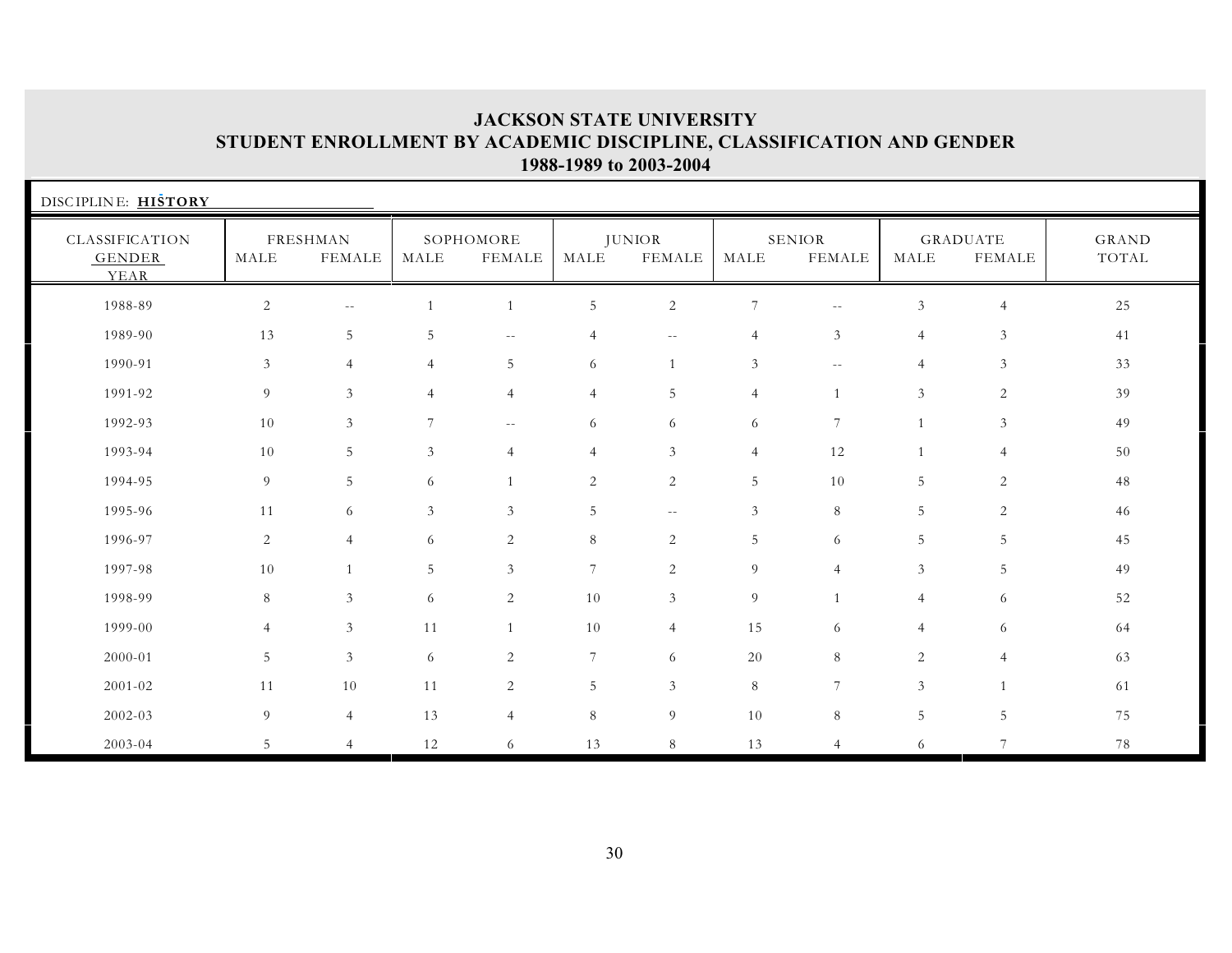| DISCIPLINE: INDUSTRIAL ARTS EDUCATION   |                |                          |                          |                          |              |                          |                |                                |                |                           |                 |  |
|-----------------------------------------|----------------|--------------------------|--------------------------|--------------------------|--------------|--------------------------|----------------|--------------------------------|----------------|---------------------------|-----------------|--|
| CLASSIFICATION<br><b>GENDER</b><br>YEAR | MALE           | FRESHMAN<br>FEMALE       | MALE                     | SOPHOMORE<br>FEMALE      | MALE         | <b>JUNIOR</b><br>FEMALE  | MALE           | <b>SENIOR</b><br><b>FEMALE</b> | MALE           | <b>GRADUATE</b><br>FEMALE | GRAND<br>TOTAL  |  |
| 1988-89                                 | $\overline{4}$ | $\sqrt{2}$               |                          | $\overline{2}$           | 6            | $\sqrt{2}$               | $10\,$         |                                | 19             | $\sim$ $-$                | 47              |  |
| 1989-90                                 | 2              | $\overline{4}$           | 5                        | $- -$                    | 5            |                          | 8              | $\mathbf{1}$                   | 18             | $\mathbf{1}$              | 45              |  |
| 1990-91                                 |                |                          | $-$                      |                          |              | $-$                      | 6              | $\sim$ $-$                     | 7              | $\sim$ $-$                | 15              |  |
| 1991-92                                 | $\overline{4}$ | 2                        | 2                        | $\overline{1}$           | $- -$        | $\sim$ $-$               | 3              | $\sim$ $-$                     | 5              | $\sim$ $-$                | 17              |  |
| 1992-93                                 | 3              | $\overline{\phantom{a}}$ | $\overline{1}$           | $\overline{1}$           | 2            | $\sim$ $-$               | 2              | $- -$                          | 6              | $--$                      | 15              |  |
| 1993-94                                 | $\mathbf{1}$   | $- -$                    | 2                        | $- -$                    | $-1$         | $- -$                    | $\overline{1}$ | $- -$                          | $\mathfrak{Z}$ | $\overline{c}$            | 9               |  |
| 1994-95                                 | 2              | $\sim$ $-$               | $\overline{1}$           | $--$                     | $\sim$ $-$   | $\sim$ $-$               | 3              | $\overline{1}$                 | $\mathfrak{Z}$ | 1                         | 11              |  |
| 1995-96                                 | $- -$          | $\overline{\phantom{m}}$ | $\overline{\phantom{m}}$ | $- -$                    | $\mathbf{1}$ | $\overline{\phantom{m}}$ | $\mathbf{1}$   | $\overline{\phantom{m}}$       | 6              | 3                         | 11              |  |
| 1996-97                                 | $\mathbf{1}$   | $\overline{\phantom{a}}$ | $\overline{1}$           | $\overline{\phantom{m}}$ |              | $\overline{\phantom{m}}$ | 2              | $- -$                          | 5              | $\mathbf{1}$              | 11              |  |
| 1997-98                                 |                | $\overline{\phantom{0}}$ |                          | $\overline{\phantom{0}}$ |              | $\overline{\phantom{0}}$ |                | $\overline{1}$                 | $\overline{c}$ | $\mathbf{1}$              | $7\phantom{.0}$ |  |
| 1998-99                                 |                |                          |                          |                          |              |                          | $\mathfrak{Z}$ |                                | 6              | 2                         | 11              |  |
| 1999-00                                 | $\mathfrak{Z}$ | 1                        |                          |                          |              |                          |                |                                | 8              | $\mathbf{1}$              | 16              |  |
| $2000 - 01$                             | $\overline{2}$ | $\sqrt{2}$               | 3                        | $\overline{1}$           |              |                          |                |                                | 4              | $\mathbf{1}$              | 15              |  |
| 2001-02                                 |                | $\overline{c}$           | $\overline{1}$           |                          |              |                          | 2              |                                | 5              | $\overline{4}$            | 16              |  |
| 2002-03                                 |                |                          | 2                        | $\overline{1}$           |              |                          |                |                                | 8              | 6                         | 17              |  |
| 2003-04                                 |                |                          |                          |                          |              |                          |                |                                | 17             | 16                        | 35              |  |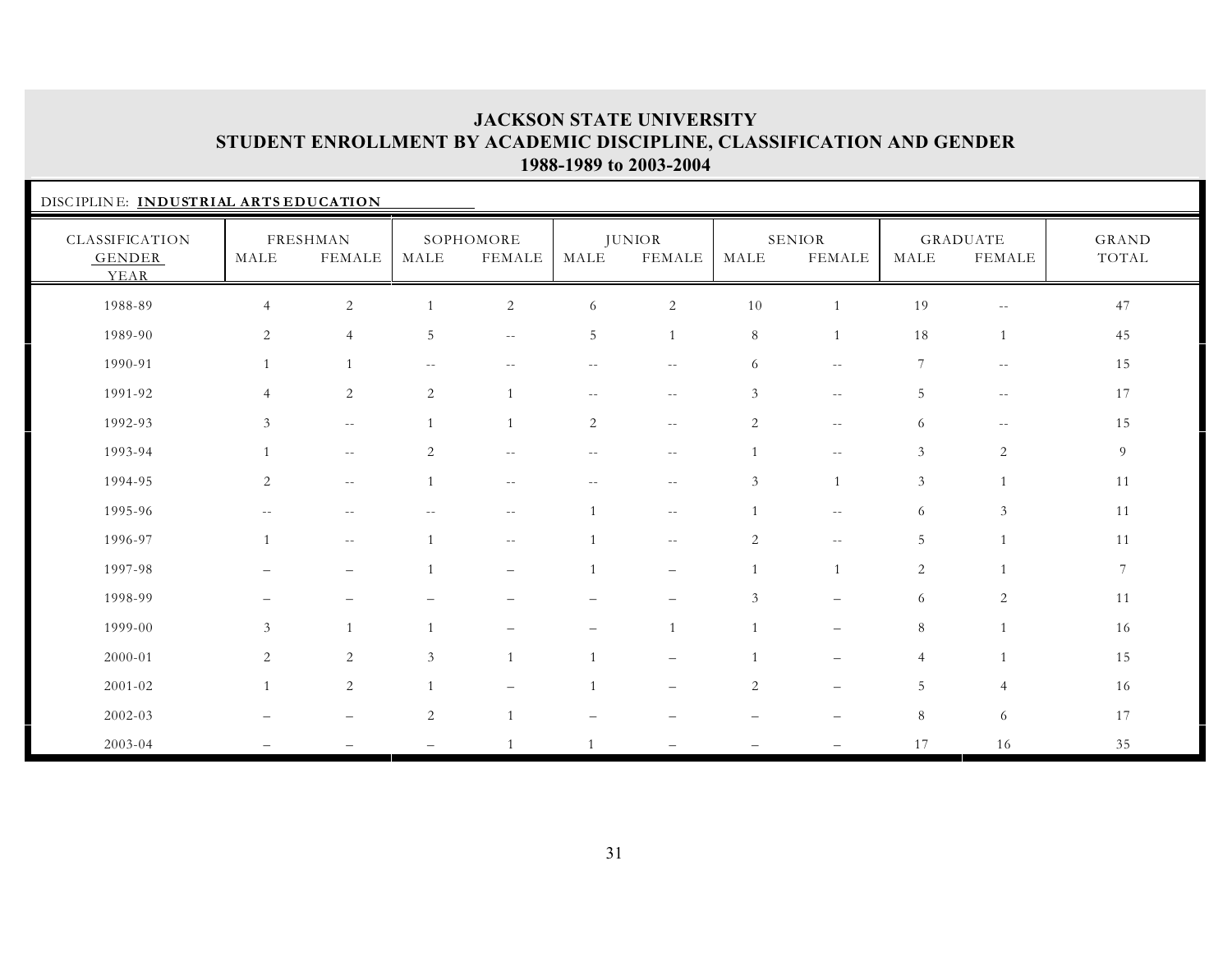| DISCIPLINE: INDUSTRIAL TECHNOLOGY |      |                           |      |                            |      |                                |      |                         |                          |                           |                |
|-----------------------------------|------|---------------------------|------|----------------------------|------|--------------------------------|------|-------------------------|--------------------------|---------------------------|----------------|
| CLASSIFICATION<br>GENDER<br>YEAR  | MALE | FRESHMAN<br><b>FEMALE</b> | MALE | SOPHOMORE<br><b>FEMALE</b> | MALE | <b>JUNIOR</b><br><b>FEMALE</b> | MALE | <b>SENIOR</b><br>FEMALE | MALE                     | GRADUATE<br><b>FEMALE</b> | GRAND<br>TOTAL |
| 1988-89                           | 47   | 6                         | 40   | $\overline{2}$             | 34   | 6                              | 76   | 11                      |                          | $-$                       | 222            |
| 1989-90                           | 58   | 14                        | 38   | $\mathfrak{Z}$             | 45   | 6                              | 35   | 9                       | $- -$                    | $\sim$ $-$                | 208            |
| 1990-91                           | 68   | 13                        | 32   | 6                          | 44   | $7\phantom{.0}$                | 48   | $7\phantom{.0}$         | $\overline{\phantom{m}}$ | $\sim$ $-$                | 225            |
| 1991-92                           | 67   | 15                        | 30   | 9                          | 44   | $7\phantom{.0}$                | 57   | 6                       | $- -$                    | $ -$                      | 235            |
| 1992-93                           | 61   | 18                        | 41   | 6                          | 36   | 9                              | 62   | 13                      | $-$                      | $- -$                     | 246            |
| 1993-94                           | 60   | 14                        | 36   | $\overline{4}$             | 44   | 13                             | 51   | 9                       | $\overline{\phantom{m}}$ | $\sim$ $-$                | 231            |
| 1994-95                           | 60   | 15                        | 34   | 6                          | 35   | 11                             | 58   | 13                      | $\overline{\phantom{m}}$ | $- -$                     | 232            |
| 1995-96                           | 80   | 10                        | 41   | 6                          | 44   | $8\,$                          | 55   | 13                      | $\overline{\phantom{m}}$ | $\sim$ $-$                | 257            |
| 1996-97                           | 60   | 12                        | 40   | 6                          | 37   | 6                              | 59   | 13                      | $\overline{\phantom{m}}$ | $\sim$ $-$                | 233            |
| 1997-98                           | 48   | 7                         | 51   | 9                          | 37   | $7\phantom{.0}$                | 60   | 13                      | $\overline{\phantom{0}}$ | $\qquad \qquad -$         | 232            |
| 1998-99                           | 47   | 11                        | 40   | $7\overline{ }$            | 45   | 8                              | 57   | 12                      | $\overline{\phantom{0}}$ | $\qquad \qquad -$         | 227            |
| 1999-00                           | 35   | 14                        | 34   | $\mathfrak{Z}$             | 49   | 8                              | 57   | 11                      | $\overline{\phantom{0}}$ | $\overline{\phantom{0}}$  | 211            |
| 2000-01                           | 37   | 15                        | 24   | $10\,$                     | 46   | 5                              | 61   | 11                      | $\overline{\phantom{0}}$ | $\overline{\phantom{0}}$  | 209            |
| $2001 - 02$                       | 38   | 20                        | 41   | 10                         | 44   | 12                             | 56   | 15                      | —                        | $\qquad \qquad -$         | 236            |
| 2002-03                           | 32   | $\overline{9}$            | 35   | 17                         | 43   | 17                             | 69   | 14                      | $\overline{\phantom{0}}$ | $\qquad \qquad -$         | 236            |
| 2003-04                           | 37   | $\overline{7}$            | 32   | 6                          | 31   | 18                             | 80   | 24                      | $\overline{\phantom{0}}$ | $\overline{\phantom{0}}$  | 235            |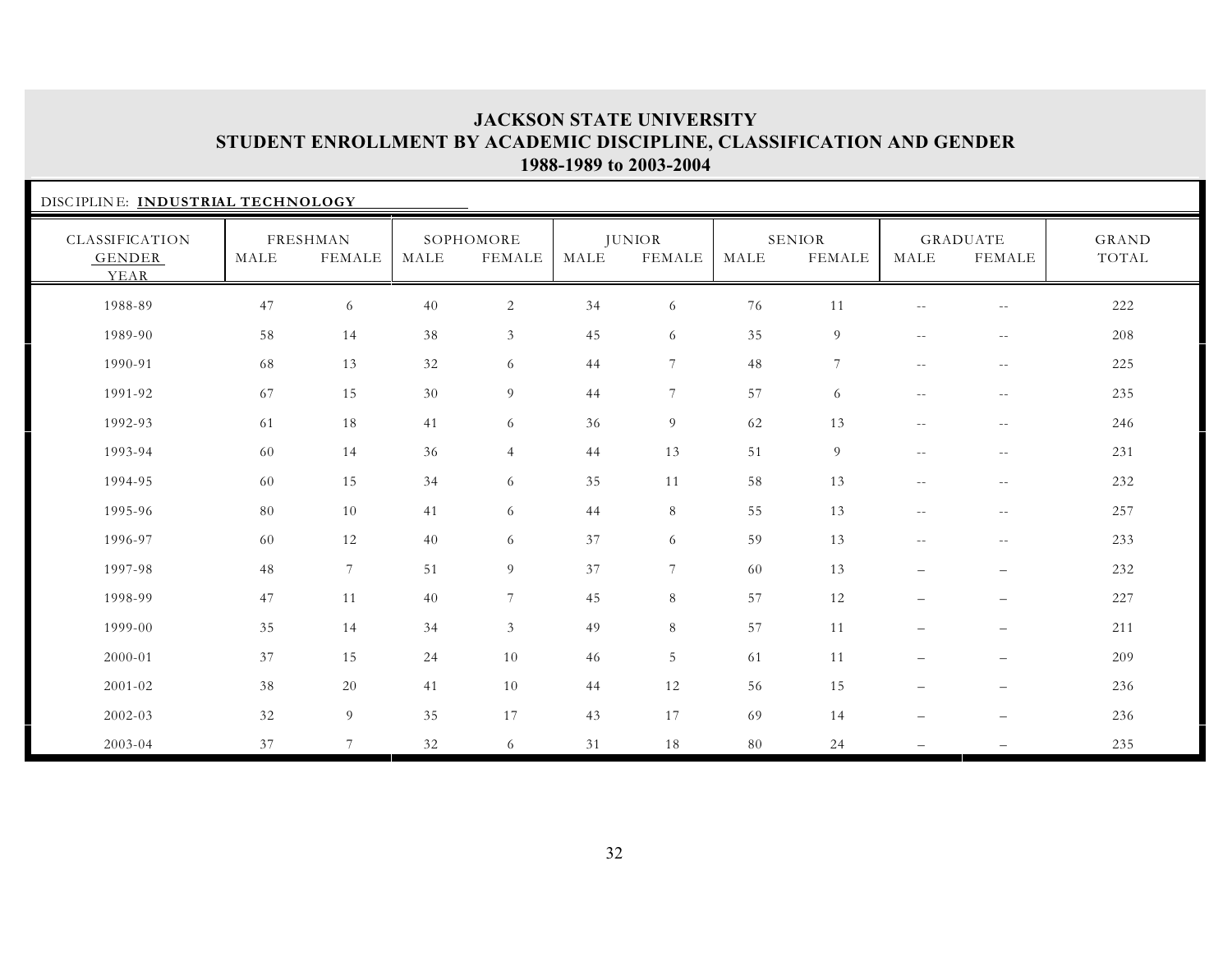| DISCIPLINE: LINGUISTICS                 |                          |                           |                          |                          |                          |                                |                                               |                                |                          |                                  |                   |
|-----------------------------------------|--------------------------|---------------------------|--------------------------|--------------------------|--------------------------|--------------------------------|-----------------------------------------------|--------------------------------|--------------------------|----------------------------------|-------------------|
| CLASSIFICATION<br><b>GENDER</b><br>YEAR | MALE                     | FRESHMAN<br><b>FEMALE</b> | MALE                     | SOPHOMORE<br>FEMALE      | MALE                     | <b>JUNIOR</b><br><b>FEMALE</b> | MALE                                          | <b>SENIOR</b><br><b>FEMALE</b> | MALE                     | <b>GRADUATE</b><br><b>FEMALE</b> | GRAND<br>TOTAL    |
| 1988-89                                 | $\sim$ $-$               | $\overline{a}$            |                          |                          | $-1$                     |                                | $\sim$                                        |                                | $-$                      | 1                                | 1                 |
| 1989-90                                 | $\overline{\phantom{m}}$ | $\overline{\phantom{m}}$  | $\sim$ $-$               | $\overline{\phantom{m}}$ | $\overline{\phantom{m}}$ | $\overline{\phantom{m}}$       | $- -$                                         | $\overline{\phantom{m}}$       | $- -$                    | $\overline{\phantom{m}}$         | $- -$             |
| 1990-91                                 | $\sim$ $-$               | $\sim$ $-$                | $\sim$ $-$               | $--$                     | $- -$                    | $- -$                          | $--$                                          | $\sim$ $-$                     | $- -$                    | $\sim$ $-$                       | $- -$             |
| 1991-92                                 | $\sim$ $-$               | $\sim$ $-$                | $-$                      | $- -$                    | $\sim$ $-$               | $\sim$ $-$                     | $\sim$ $-$                                    | $\sim$ $-$                     | $-$                      | $\overline{\phantom{m}}$         | $--$              |
| 1992-93                                 | $\sim$ $-$               | $\sim$ $-$                | $-1$                     | $- -$                    | $\sim$ $-$               | $\sim$ $\sim$                  | $\sim$ $\sim$                                 | $\sim$ $-$                     | $- -$                    | $- -$                            | $- -$             |
| 1993-94                                 | $-$                      | $\overline{a}$            |                          | $- -$                    | $\overline{a}$           | $\sim$                         | $\sim$ $\sim$                                 |                                | $-$                      | $\overline{a}$                   | $\qquad \qquad -$ |
| 1994-95                                 | $\overline{\phantom{m}}$ | $\overline{\phantom{m}}$  | $\sim$ $-$               | $- -$                    | $- -$                    | $- -$                          | $- -$                                         | $- -$                          | $ -$                     | $\sim$ $-$                       | $--$              |
| 1995-96                                 | $\overline{\phantom{m}}$ | $\overline{\phantom{m}}$  | $\overline{\phantom{a}}$ | $- -$                    | $- -$                    | $\sim$ $-$                     | $\mathord{\hspace{1pt}\text{--}\hspace{1pt}}$ | $- -$                          | $\overline{\phantom{m}}$ | $\overline{\phantom{m}}$         | $- -$             |
| 1996-97                                 | $- -$                    | $\sim$ $-$                | $- -$                    | $- -$                    | $- -$                    | $- -$                          | $- -$                                         | $- -$                          | $\sim$ $-$               | $- -$                            | $- -$             |
| 1997-98                                 |                          | $\sim$ $-$                |                          | $\overline{\phantom{0}}$ | $\overline{\phantom{m}}$ | $\overline{\phantom{a}}$       | $\overline{\phantom{a}}$                      |                                | $\overline{\phantom{0}}$ | $\overline{\phantom{m}}$         | $\sim$ $-$        |
| 1998-99                                 |                          | $\overline{\phantom{0}}$  |                          | $\overline{\phantom{0}}$ | $\overline{\phantom{0}}$ | $\overline{\phantom{0}}$       | $\overline{\phantom{0}}$                      |                                |                          | $\overline{\phantom{0}}$         | $\sim$ $-$        |
| 1999-00                                 |                          |                           |                          |                          |                          |                                |                                               |                                |                          |                                  | $- -$             |
| 2000-01                                 |                          |                           |                          |                          |                          |                                |                                               |                                |                          |                                  | $- -$             |
| $2001 - 02$                             |                          |                           |                          |                          | $\overline{\phantom{m}}$ |                                |                                               |                                |                          | $\overline{\phantom{0}}$         | $- -$             |
| 2002-03                                 |                          |                           |                          |                          |                          |                                |                                               |                                |                          |                                  | $\sim$ $-$        |
| 2003-04                                 | $ -$                     |                           | $- -$                    | $\sim$ $-$               | $- -$                    | $\sim$ $-$                     | $\sim$ $-$                                    |                                | $- -$                    | $- -$                            | $\sim$ $\sim$     |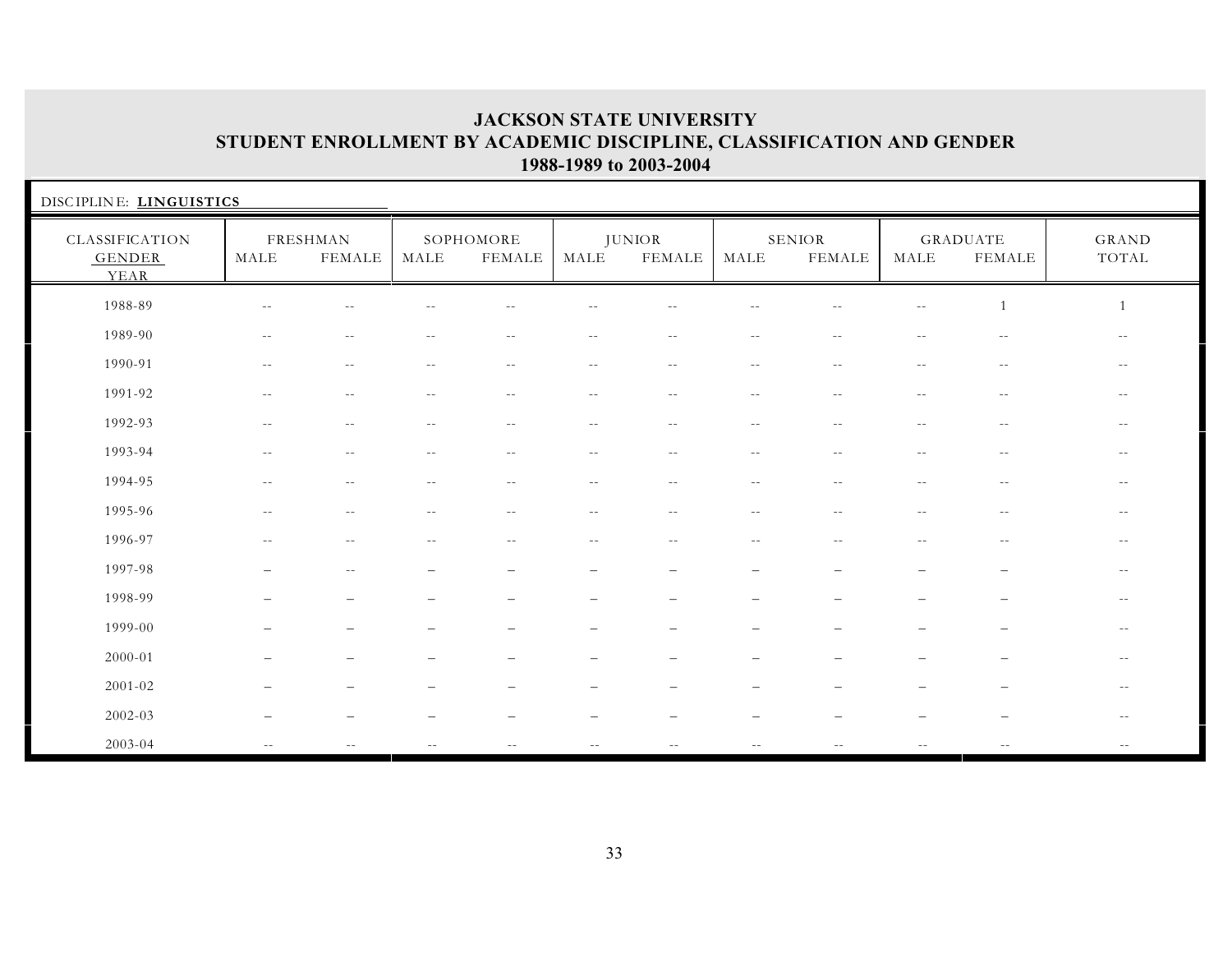| DISCIPLINE: MANAGEMENT                  |                |                           |      |                     |        |                                |      |                                |                          |                                  |                |
|-----------------------------------------|----------------|---------------------------|------|---------------------|--------|--------------------------------|------|--------------------------------|--------------------------|----------------------------------|----------------|
| CLASSIFICATION<br><b>GENDER</b><br>YEAR | MALE           | FRESHMAN<br><b>FEMALE</b> | MALE | SOPHOMORE<br>FEMALE | MALE   | <b>JUNIOR</b><br><b>FEMALE</b> | MALE | <b>SENIOR</b><br><b>FEMALE</b> | MALE                     | <b>GRADUATE</b><br><b>FEMALE</b> | GRAND<br>TOTAL |
| 1988-89                                 | 33             | 40                        | 30   | 23                  | 30     | 26                             | 35   | 49                             | $-$                      | $\sim$ $-$                       | 266            |
| 1989-90                                 | 45             | 44                        | 19   | $30\,$              | 29     | 23                             | 34   | 32                             | $- -$                    | $\sim$ $-$                       | 256            |
| 1990-91                                 | 33             | 22                        | 21   | 19                  | 21     | 33                             | 35   | 29                             | $- -$                    | $\sim$ $-$                       | 213            |
| 1991-92                                 | 29             | $20\,$                    | 13   | 10                  | 17     | 15                             | 33   | 30                             | $- -$                    | $\sim$ $-$                       | 167            |
| 1992-93                                 | 18             | $\,8\,$                   | 13   | 6                   | 15     | 13                             | 23   | 27                             | $- -$                    | $\sim$ $-$                       | 123            |
| 1993-94                                 | 16             | 8                         | 9    | 5                   | $10\,$ | 6                              | 28   | 20                             | $- -$                    | $\sim$ $-$                       | 102            |
| 1994-95                                 | 10             | 11                        | 9    | $\sqrt{2}$          | 11     | 10                             | 24   | 13                             | $\sim$ $-$               | $- -$                            | 90             |
| 1995-96                                 | $7\phantom{.}$ | $\,8\,$                   | 11   | 6                   | 12     | $\overline{5}$                 | 18   | 18                             | $- -$                    | $\sim$ $-$                       | 85             |
| 1996-97                                 | 11             | $\overline{7}$            | 5    | $\overline{4}$      | 10     | 12                             | 19   | 17                             | $- -$                    | $\sim$ $-$                       | 85             |
| 1997-98                                 | 12             | $10\,$                    | 11   | 9                   | 12     | 12                             | 11   | 15                             | $\overline{\phantom{0}}$ | $\overline{\phantom{0}}$         | 92             |
| 1998-99                                 | 15             | $7\overline{ }$           | 12   | 8                   | 17     | 9                              | 26   | 26                             | $\overline{\phantom{0}}$ | $-$                              | 120            |
| 1999-00                                 | 17             | 6                         | 16   | 10                  | 17     | 18                             | 28   | 29                             | $\overline{\phantom{0}}$ | $-$                              | 141            |
| 2000-01                                 | 10             | 13                        | 19   | 8                   | 19     | 9                              | 35   | 29                             | $\overline{\phantom{0}}$ | $\qquad \qquad -$                | 142            |
| 2001-02                                 | 12             | 17                        | 16   | 18                  | 18     | 10                             | 25   | 31                             | $\overline{\phantom{0}}$ | $\overline{\phantom{0}}$         | 147            |
| 2002-03                                 | 31             | $20\,$                    | 12   | 17                  | 12     | 20                             | 31   | 31                             | $\overline{\phantom{0}}$ | $\overline{\phantom{0}}$         | 174            |
| 2003-04                                 | 32             | 16                        | 22   | 25                  | 12     | 21                             | 25   | 28                             | $\overline{\phantom{0}}$ |                                  | 181            |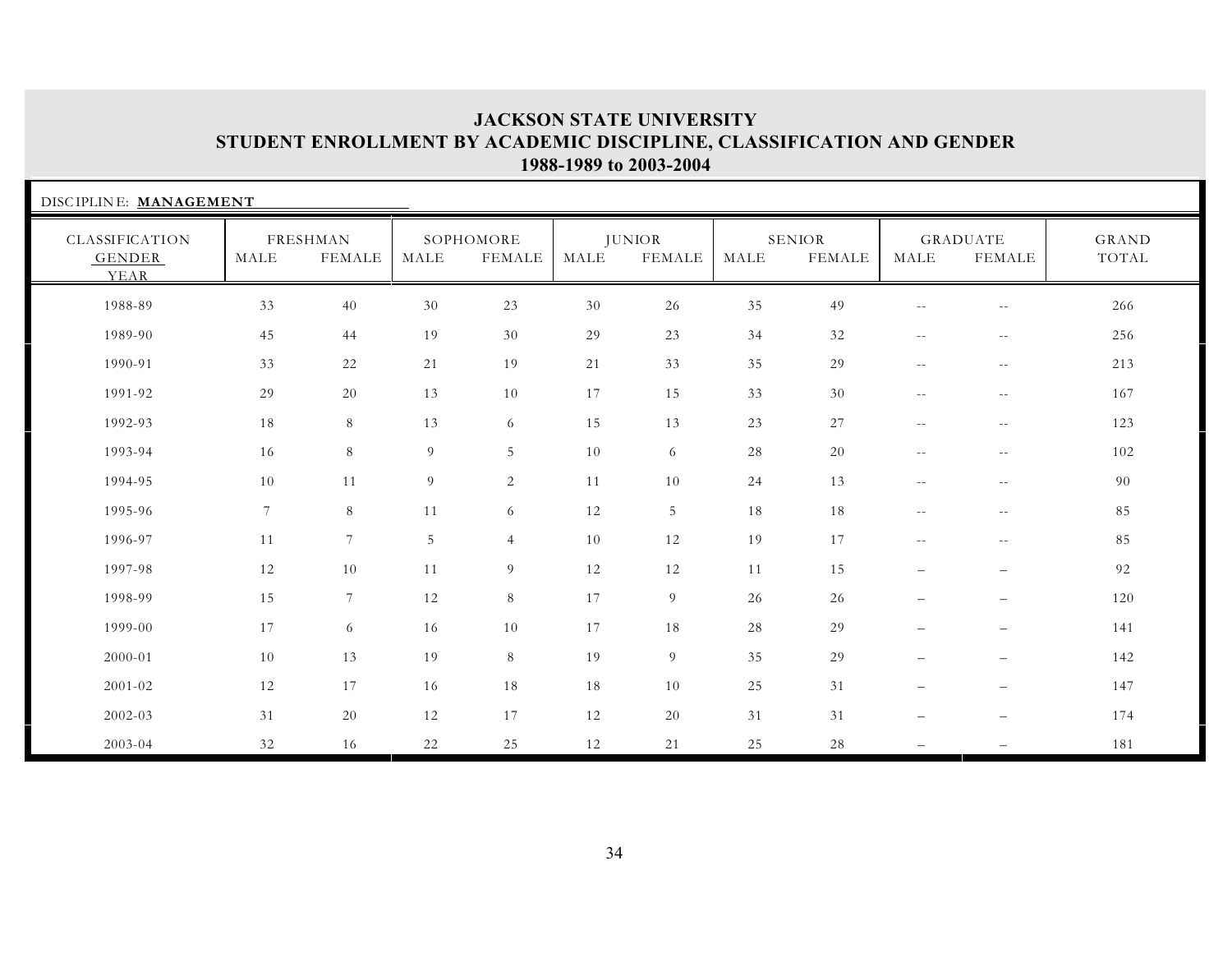| DISCIPLINE: MARKETING            |      |                           |                 |                            |                |                                |      |                         |                          |                                  |                |
|----------------------------------|------|---------------------------|-----------------|----------------------------|----------------|--------------------------------|------|-------------------------|--------------------------|----------------------------------|----------------|
| CLASSIFICATION<br>GENDER<br>YEAR | MALE | FRESHMAN<br><b>FEMALE</b> | MALE            | SOPHOMORE<br><b>FEMALE</b> | MALE           | <b>JUNIOR</b><br><b>FEMALE</b> | MALE | <b>SENIOR</b><br>FEMALE | MALE                     | <b>GRADUATE</b><br><b>FEMALE</b> | GRAND<br>TOTAL |
| 1988-89                          | 16   | 23                        | 16              | 21                         | 12             | 20                             | 23   | 40                      | $-$                      | $\sim$ $-$                       | 171            |
| 1989-90                          | 25   | 25                        | 15              | 21                         | 11             | 19                             | 19   | 30                      | $- -$                    | $\sim$ $-$                       | 165            |
| 1990-91                          | 15   | 19                        | 19              | 14                         | 13             | 19                             | 17   | 29                      | $\overline{\phantom{m}}$ | $\sim$ $-$                       | 145            |
| 1991-92                          | 13   | 15                        | 12              | $20\,$                     | 23             | 16                             | 11   | 32                      | $\overline{\phantom{m}}$ | $\sim$ $-$                       | 142            |
| 1992-93                          | 11   | $\overline{9}$            | 6               | 9                          | 11             | 18                             | 26   | 23                      | $\overline{\phantom{m}}$ | $\overline{\phantom{m}}$         | 113            |
| 1993-94                          | 18   | $\overline{9}$            | 8               | 10                         | 11             | 19                             | 24   | 26                      | $\overline{\phantom{m}}$ | $\overline{\phantom{m}}$         | 125            |
| 1994-95                          | 19   | 13                        | 16              | 8                          | $\overline{7}$ | 13                             | 18   | 24                      | $\overline{\phantom{m}}$ | $\overline{\phantom{m}}$         | 118            |
| 1995-96                          | 17   | $\overline{7}$            | 21              | 8                          | 14             | 15                             | 10   | 18                      | $\sim$ $\sim$            | $- -$                            | 110            |
| 1996-97                          | 13   | 10                        | 11              | 8                          | 18             | 10                             | 16   | 18                      | $\overline{\phantom{m}}$ | $- -$                            | 104            |
| 1997-98                          | 16   | 9                         | $7\phantom{.0}$ | 9                          | 19             | 11                             | 22   | 15                      | $\overline{\phantom{0}}$ | $\qquad \qquad -$                | 108            |
| 1998-99                          | 24   | 19                        | 15              | 12                         | 12             | 13                             | 25   | 17                      | $\qquad \qquad -$        | $\qquad \qquad -$                | 137            |
| 1999-00                          | 12   | 14                        | 21              | 18                         | 25             | 12                             | 15   | 16                      | $\qquad \qquad -$        | $\qquad \qquad -$                | 133            |
| 2000-01                          | 16   | 19                        | 12              | 12                         | 21             | 21                             | 29   | 19                      | $\overline{\phantom{0}}$ | $\qquad \qquad -$                | 149            |
| 2001-02                          | 21   | 16                        | 9               | 16                         | 15             | 16                             | 27   | 22                      | $\overline{\phantom{0}}$ | $\qquad \qquad -$                | 142            |
| 2002-03                          | 20   | 12                        | 24              | 15                         | 13             | 16                             | 27   | 23                      | $\overline{\phantom{0}}$ | $\overline{\phantom{0}}$         | 150            |
| 2003-04                          | 28   | 17                        | 11              | 11                         | 19             | 20                             | 25   | 18                      | $\overline{\phantom{0}}$ |                                  | 149            |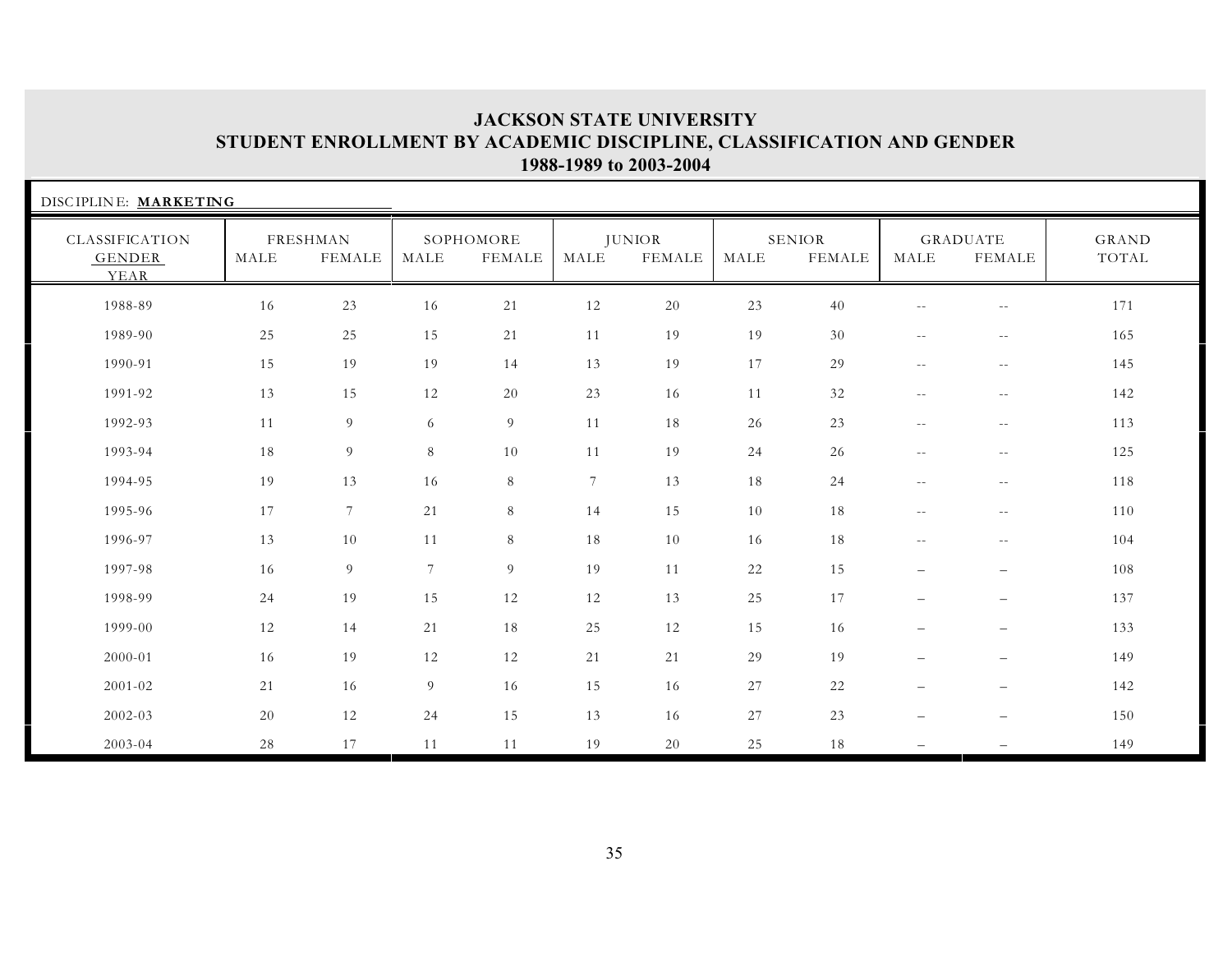| DISCIPLINE: MASS COMMUNICATIONS  |      |                                  |      |                     |        |                                |                       |                         |                          |                                  |                |
|----------------------------------|------|----------------------------------|------|---------------------|--------|--------------------------------|-----------------------|-------------------------|--------------------------|----------------------------------|----------------|
| CLASSIFICATION<br>GENDER<br>YEAR | MALE | <b>FRESHMAN</b><br><b>FEMALE</b> | MALE | SOPHOMORE<br>FEMALE | MALE   | <b>JUNIOR</b><br><b>FEMALE</b> | $\operatorname{MALE}$ | SENIOR<br><b>FEMALE</b> | MALE                     | <b>GRADUATE</b><br><b>FEMALE</b> | GRAND<br>TOTAL |
| 1988-89                          | 42   | 90                               | 15   | 36                  | 5      | 28                             | 18                    | 13                      | $ -$                     | $\sim$ $-$                       | 247            |
| 1989-90                          | 60   | 87                               | 20   | 43                  | 10     | 30                             | 8                     | 14                      | $\overline{\phantom{m}}$ | $\overline{\phantom{a}}$         | 272            |
| 1990-91                          | 26   | 58                               | 32   | 42                  | 16     | 33                             | 13                    | 34                      | $ -$                     | $\sim$ $-$                       | 254            |
| 1991-92                          | 29   | 49                               | 20   | 35                  | 25     | 28                             | 19                    | 38                      | $\sim$ $-$               | $- -$                            | 243            |
| 1992-93                          | 31   | 43                               | 27   | 31                  | 21     | 30                             | 28                    | 39                      | $\overline{c}$           | $\mathfrak{Z}$                   | 255            |
| 1993-94                          | 29   | 41                               | 23   | 25                  | $27\,$ | 37                             | 27                    | 31                      | $\overline{\phantom{a}}$ | 5                                | 245            |
| 1994-95                          | 18   | 43                               | 16   | 20                  | 32     | 27                             | 24                    | 36                      | 2                        | 6                                | 224            |
| 1995-96                          | 33   | 39                               | 16   | 30                  | 27     | 29                             | 25                    | 28                      | 9                        | 10                               | 246            |
| 1996-97                          | 39   | 32                               | 17   | 35                  | 19     | 25                             | 21                    | 30                      | $7\overline{ }$          | 13                               | 238            |
| 1997-98                          | 24   | 30                               | 21   | 26                  | 23     | 29                             | 22                    | 36                      | $\mathfrak{Z}$           | 10                               | 224            |
| 1998-99                          | 21   | 24                               | 26   | 19                  | 16     | 31                             | 24                    | 33                      | $\mathbf{1}$             | $8\,$                            | 203            |
| 1999-00                          | 17   | 29                               | 21   | 19                  | 22     | 21                             | 22                    | 34                      | $\mathfrak{Z}$           | 8                                | 196            |
| 2000-01                          | 22   | 36                               | 16   | 28                  | 19     | 24                             | 27                    | 27                      | $\overline{4}$           | 13                               | 216            |
| 2001-02                          | 32   | 41                               | 22   | 38                  | 17     | 22                             | 28                    | 31                      | $\mathfrak{Z}$           | $10\,$                           | 244            |
| 2002-03                          | 27   | 47                               | 27   | 33                  | 17     | 33                             | 26                    | 34                      | 5                        | 14                               | 263            |
| 2003-04                          | 22   | 45                               | 22   | 33                  | 23     | 31                             | 21                    | 29                      | $7^{\circ}$              | 16                               | 249            |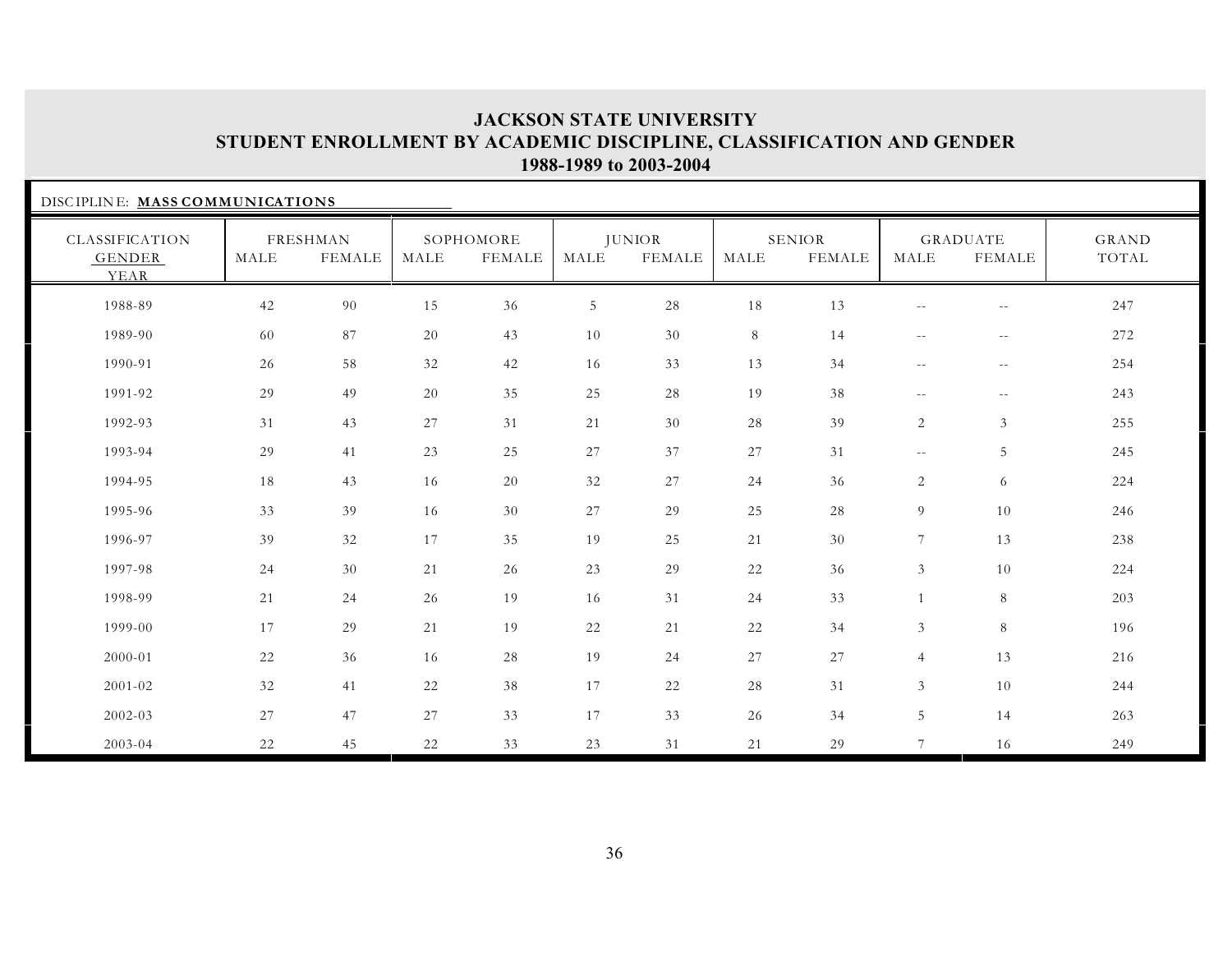| DISCIPLINE: MATHEMATICS          |      |                    |                |                     |                |                         |                |                         |                |                           |                |
|----------------------------------|------|--------------------|----------------|---------------------|----------------|-------------------------|----------------|-------------------------|----------------|---------------------------|----------------|
| CLASSIFICATION<br>GENDER<br>YEAR | MALE | FRESHMAN<br>FEMALE | MALE           | SOPHOMORE<br>FEMALE | MALE           | <b>JUNIOR</b><br>FEMALE | MALE           | <b>SENIOR</b><br>FEMALE | MALE           | <b>GRADUATE</b><br>FEMALE | GRAND<br>TOTAL |
| 1988-89                          | 48   | 18                 | 26             | 15                  | 16             | 11                      | 11             | 14                      | $\overline{2}$ | $\sqrt{2}$                | 163            |
| 1989-90                          | 78   | 33                 | 30             | 13                  | 26             | 15                      | 9              | 13                      | 6              | 6                         | 229            |
| 1990-91                          | 62   | 38                 | 49             | 17                  | 22             | 23                      | 22             | 16                      | $\overline{4}$ | 5                         | 258            |
| 1991-92                          | 39   | 17                 | 39             | 24                  | 32             | 15                      | 24             | 21                      | 6              | 3                         | 220            |
| 1992-93                          | 27   | 12                 | 24             | 10                  | 24             | 29                      | 28             | 16                      | 2              | $\overline{9}$            | 181            |
| 1993-94                          | 35   | 16                 | 18             | 16                  | 29             | $7\overline{ }$         | 24             | 25                      | $\mathfrak{Z}$ | 5                         | 178            |
| 1994-95                          | 29   | 8                  | 21             | 13                  | 15             | 11                      | 29             | 12                      | $\overline{4}$ | 10                        | 152            |
| 1995-96                          | 32   | 13                 | 30             | $\mathbf{1}$        | 8              | 11                      | 24             | 11                      | $\mathbf{1}$   | $\mathfrak{Z}$            | 134            |
| 1996-97                          | 25   | 13                 | 21             | $7\overline{ }$     | 22             | $\overline{4}$          | 18             | 13                      | $\mathbf{1}$   | $\mathfrak{Z}$            | 127            |
| 1997-98                          | 16   | 7                  | 13             | 12                  | 13             | $7\phantom{.0}$         | 23             | $7\phantom{.0}$         | 3              | 5                         | 106            |
| 1998-99                          | 18   | 7                  | 14             | 6                   | 16             | 12                      | 19             | 10                      | $\overline{2}$ | $\mathfrak{Z}$            | 107            |
| 1999-00                          | 15   | 6                  | 12             | 2                   | 8              | $7\phantom{.0}$         | 15             | 8                       | $\mathbf{1}$   | $\mathfrak{Z}$            | 77             |
| 2000-01                          | 9    | 2                  | 12             | 3 <sup>7</sup>      | 8              | 5                       | 11             | $\overline{4}$          | $\mathfrak{Z}$ | 5                         | 62             |
| 2001-02                          | 6    | 3                  | $\overline{4}$ | $\overline{2}$      | 6              | 2                       | 10             | 3                       | $\overline{2}$ | $\mathfrak{Z}$            | 41             |
| 2002-03                          | 6    | $\mathbf{1}$       |                | $\overline{4}$      | $7\phantom{.}$ | 6                       | $\overline{7}$ | $\mathfrak{Z}$          | $-$            | $\mathfrak{Z}$            | 37             |
| 2003-04                          | 11   | $\sqrt{2}$         | $\mathfrak{Z}$ | $\overline{2}$      |                | 2                       | $\overline{7}$ | 5                       | $-$            | $\mathbf{2}$              | 34             |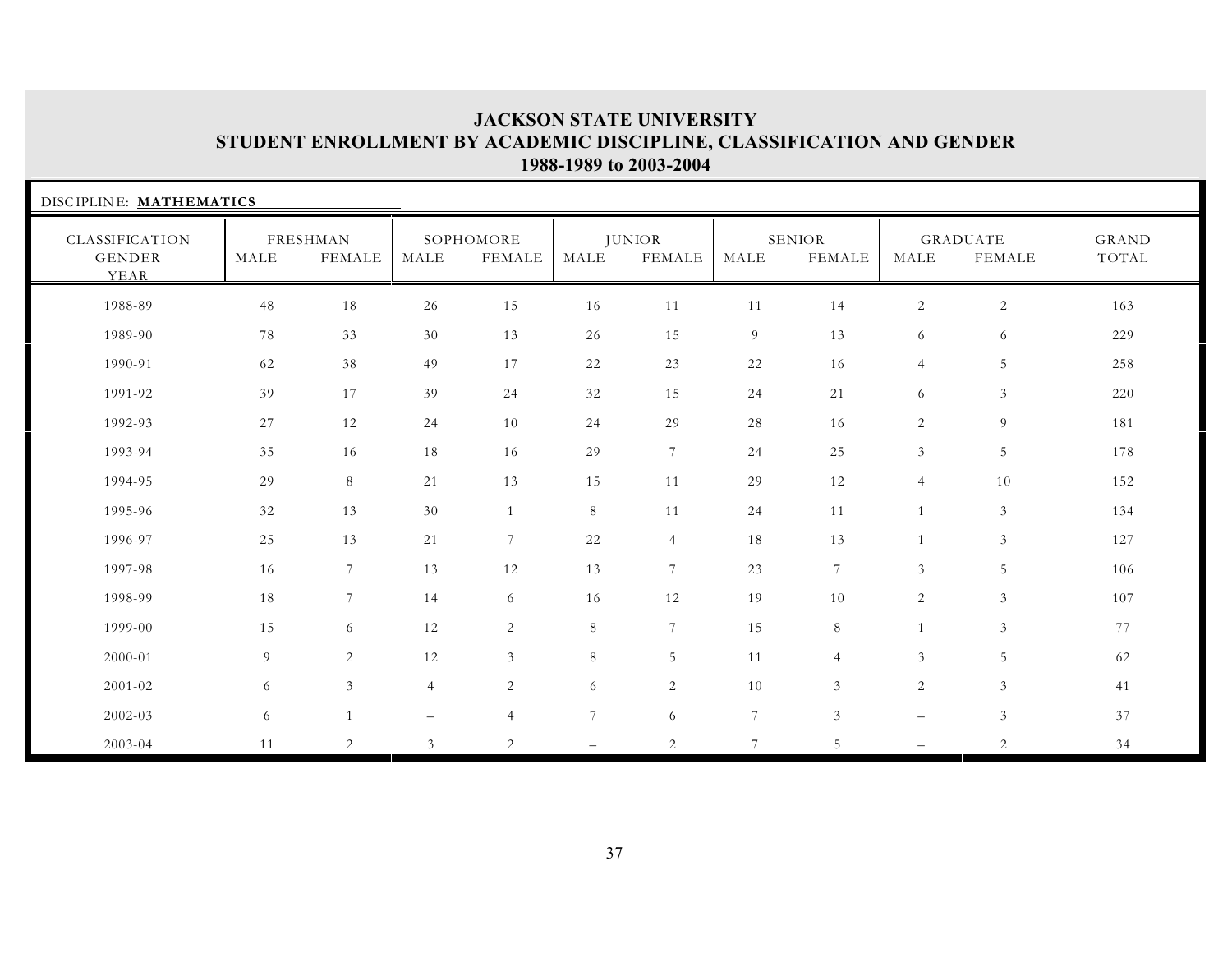| DISCIPLINE: MATHEMATICS EDUCATION       |                |                           |                          |                     |                |                                |                |                                |                          |                                  |                |
|-----------------------------------------|----------------|---------------------------|--------------------------|---------------------|----------------|--------------------------------|----------------|--------------------------------|--------------------------|----------------------------------|----------------|
| CLASSIFICATION<br><b>GENDER</b><br>YEAR | MALE           | FRESHMAN<br><b>FEMALE</b> | MALE                     | SOPHOMORE<br>FEMALE | MALE           | <b>JUNIOR</b><br><b>FEMALE</b> | MALE           | <b>SENIOR</b><br><b>FEMALE</b> | MALE                     | <b>GRADUATE</b><br><b>FEMALE</b> | GRAND<br>TOTAL |
| 1988-89                                 |                | $\mathfrak{Z}$            | 2                        |                     |                | $\overline{4}$                 | $\sqrt{2}$     | 5                              | 5                        | $\overline{4}$                   | 28             |
| 1989-90                                 | 3              | $\overline{4}$            |                          | 4                   |                |                                | $- -$          | $\Delta$                       | 2                        | $\overline{4}$                   | 24             |
| 1990-91                                 | 2              | 7                         | $\overline{\phantom{m}}$ | $\overline{4}$      | 2              | $\overline{4}$                 | 3              | 3                              | $\overline{4}$           | 5                                | 34             |
| 1991-92                                 | 3              | 10                        | 2                        | 6                   | 1              | 3                              |                | 5                              | 6                        | $\overline{2}$                   | 39             |
| 1992-93                                 | $\overline{4}$ | $\overline{c}$            | $\overline{1}$           | 5                   | 3              | 7                              |                | 3                              | $- -$                    | $\overline{4}$                   | 30             |
| 1993-94                                 | $\mathfrak{Z}$ | $\sim$ $\sim$             | $\overline{4}$           | $\mathfrak{Z}$      | 1              | 2                              | 2              | 6                              | $-$                      | $-1$                             | 21             |
| 1994-95                                 | $\sim$ $-$     | $\overline{2}$            | 3                        | $- -$               | 1              | $\mathbf{1}$                   | 2              | 2                              | $\mathbf{1}$             | $\overline{2}$                   | 14             |
| 1995-96                                 | 5              | 5                         | $- -$                    | 2                   | 3              | 2                              | 2              | $\sim$ $-$                     | $- -$                    | 5                                | 24             |
| 1996-97                                 | 1              | $\overline{2}$            | 3                        | $\mathfrak{Z}$      | 3              | 2                              | 5              | $\sim$ $-$                     | $- -$                    | $\overline{4}$                   | 23             |
| 1997-98                                 |                | 3                         |                          | 2                   | $\mathbf{1}$   | $\mathbf{1}$                   | 2              | $\overline{4}$                 | $\qquad \qquad -$        | $\mathfrak{Z}$                   | 18             |
| 1998-99                                 | 1              | $\overline{2}$            |                          | 2                   |                | $\mathbf{2}$                   | $\overline{1}$ | 5                              | $-$                      | $\overline{2}$                   | 17             |
| 1999-00                                 | $\mathbf{1}$   | $\overline{2}$            |                          | 5                   | $\mathbf{1}$   | $\mathfrak{Z}$                 | $\overline{4}$ | 2                              | $\qquad \qquad -$        | $\overline{2}$                   | 20             |
| 2000-01                                 | 1              | $\mathfrak{Z}$            |                          | 4                   |                | 6                              | $\mathfrak{Z}$ | 5                              | $\overline{\phantom{0}}$ | $\mathbf{2}$                     | 25             |
| $2001 - 02$                             | $\mathfrak{Z}$ | $\mathfrak{Z}$            | 2                        | $\mathfrak{Z}$      | $\mathfrak{Z}$ | 5                              | 2              | 3                              | $\mathbf{1}$             | $\mathbf{1}$                     | 26             |
| 2002-03                                 |                | $\mathfrak{Z}$            | 2                        | $\mathbf{1}$        | 2              | 2                              | 1              | 5                              | $\overline{\phantom{0}}$ | $\mathbf{2}$                     | 18             |
| 2003-04                                 | $\overline{2}$ | $\overline{4}$            | $\overline{1}$           | $\mathfrak{Z}$      |                |                                | 2              | 5                              | $\overline{2}$           | $\mathfrak{Z}$                   | 22             |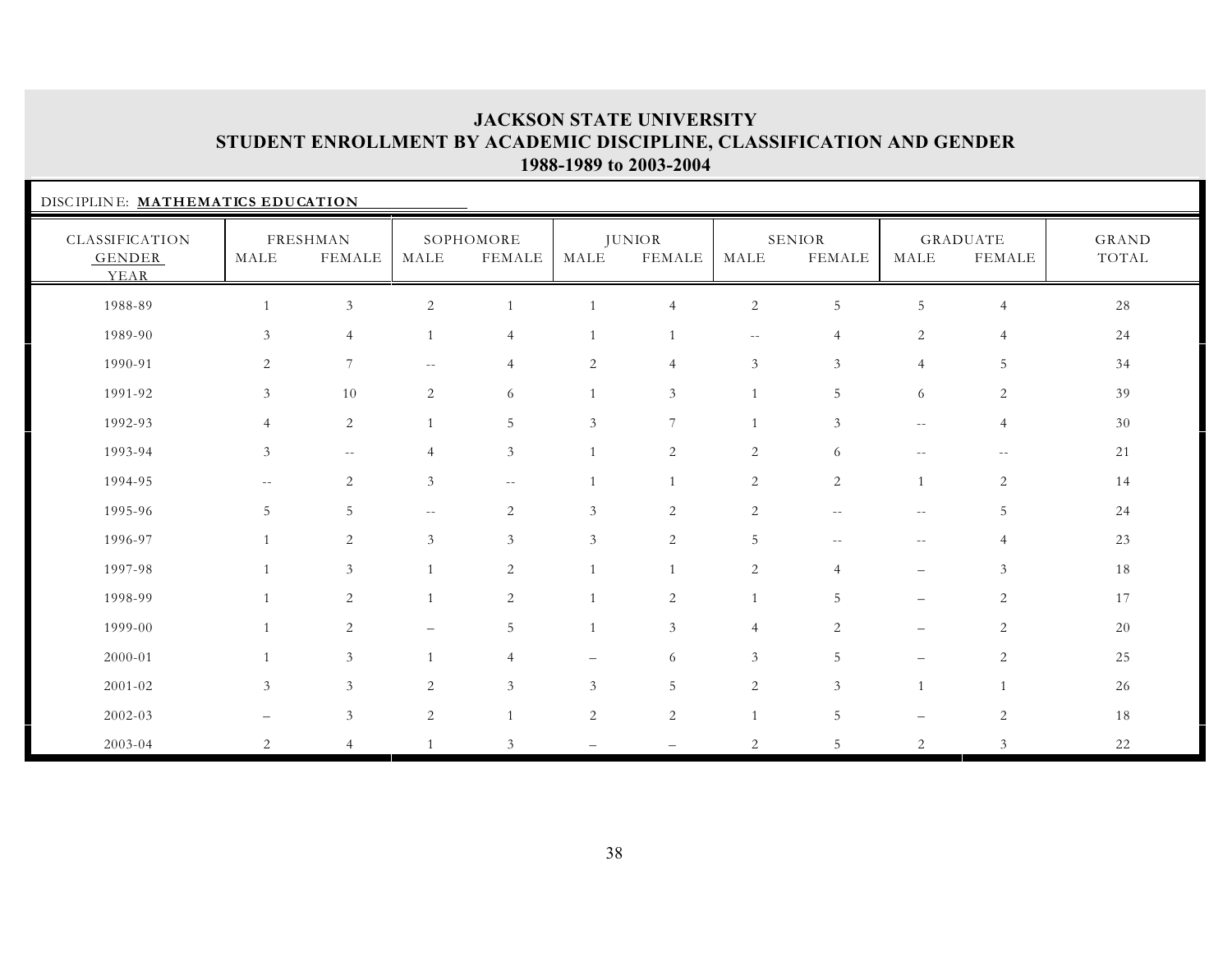| DISCIPLINE: MEDICAL LAB TECHNOLOGY      |                          |                           |                          |                            |                          |                                               |                                               |                                |                          |                                  |                          |
|-----------------------------------------|--------------------------|---------------------------|--------------------------|----------------------------|--------------------------|-----------------------------------------------|-----------------------------------------------|--------------------------------|--------------------------|----------------------------------|--------------------------|
| CLASSIFICATION<br><b>GENDER</b><br>YEAR | MALE                     | FRESHMAN<br><b>FEMALE</b> | MALE                     | SOPHOMORE<br><b>FEMALE</b> | MALE                     | <b>JUNIOR</b><br><b>FEMALE</b>                | MALE                                          | <b>SENIOR</b><br><b>FEMALE</b> | MALE                     | <b>GRADUATE</b><br><b>FEMALE</b> | GRAND<br>TOTAL           |
| 1988-89                                 | $\mathfrak{Z}$           | $\overline{1}$            | $\sim$ $-$               | $\overline{4}$             | $- -$                    | 6                                             | $\mathfrak{Z}$                                | 3                              | $-$                      | $\overline{\phantom{m}}$         | 20                       |
| 1989-90                                 | $- -$                    | $-$                       |                          | $-$                        | $-1$                     | $-$                                           | $\sim$ $-$                                    |                                | $\overline{a}$           | $\sim$ $-$                       | $- -$                    |
| 1990-91                                 | $\overline{\phantom{m}}$ | $- -$                     | $--$                     | $\sim$ $-$                 | $\sim$ $-$               | $\sim$ $-$                                    | $\overline{\phantom{m}}$                      | $\sim$ $-$                     | $\overline{\phantom{m}}$ | $--$                             | $- -$                    |
| 1991-92                                 | $\sim$ $-$               | $- -$                     | $-$                      | $\sim$ $-$                 | $\sim$ $-$               | $- -$                                         | $\overline{\phantom{m}}$                      | $-$                            | $\overline{\phantom{m}}$ | $--$                             | $\overline{\phantom{m}}$ |
| 1992-93                                 | $\overline{\phantom{m}}$ | $- -$                     | $\sim$ $-$               | $\sim$ $-$                 | $\sim$ $-$               | $\mathord{\hspace{1pt}\text{--}\hspace{1pt}}$ | $\sim$ $-$                                    | $\sim$ $-$                     | $\sim$ $-$               | $\sim$ $-$                       | $\overline{\phantom{m}}$ |
| 1993-94                                 | $-$                      | $\sim$ $\sim$             |                          | $-$                        | $- -$                    | $-$                                           | $\sim$ $-$                                    | $-$                            | $\sim$ $-$               | $\sim$ $-$                       | $\sim$ $-$               |
| 1994-95                                 | $\sim$ $\sim$            | $-$                       | $- -$                    | $- -$                      | $\qquad \qquad -$        | $- -$                                         | $\sim$ $-$                                    | $- -$                          | $- -$                    | $- -$                            | $\sim$ $-$               |
| 1995-96                                 | $-1$                     | $\sim$ $-$                | $ -$                     | $--$                       | $--$                     | $\sim$ $-$                                    | $--$                                          | $-$                            | $\sim$ $-$               | $- -$                            | $\sim$ $-$               |
| 1996-97                                 | $- -$                    | $ -$                      | $\overline{\phantom{m}}$ | $- -$                      | $\overline{\phantom{m}}$ | $- -$                                         | $\mathord{\hspace{1pt}\text{--}\hspace{1pt}}$ | $\sim$ $-$                     | $\sim$ $-$               | $\sim$ $-$                       | $\overline{\phantom{m}}$ |
| 1997-98                                 | $\overline{\phantom{0}}$ | $\qquad \qquad -$         | $\overline{\phantom{0}}$ | $\overline{\phantom{m}}$   | $\overline{\phantom{m}}$ | $\qquad \qquad -$                             | $\qquad \qquad -$                             | $\overline{\phantom{m}}$       | $\overline{\phantom{m}}$ | $\overline{\phantom{m}}$         | $\qquad \qquad -$        |
| 1998-99                                 | $\overline{\phantom{0}}$ | $\overline{\phantom{0}}$  |                          | $\overline{\phantom{0}}$   | $\overline{\phantom{m}}$ | -                                             | $\overline{\phantom{0}}$                      | $\overline{\phantom{0}}$       | $\qquad \qquad -$        | $\overline{\phantom{m}}$         | $\sim$ $-$               |
| 1999-00                                 |                          |                           |                          |                            |                          |                                               |                                               |                                |                          |                                  | $\sim$ $-$               |
| 2000-01                                 |                          |                           |                          |                            |                          |                                               |                                               |                                |                          | $\overline{\phantom{0}}$         | $\overline{\phantom{m}}$ |
| 2001-02                                 |                          |                           |                          | $\overline{\phantom{0}}$   | $\overline{\phantom{0}}$ |                                               | $\overline{\phantom{0}}$                      |                                |                          | $\overline{\phantom{m}}$         | $--$                     |
| 2002-03                                 |                          |                           |                          |                            | $\overline{\phantom{0}}$ |                                               |                                               |                                |                          |                                  | $- -$                    |
| 2003-04                                 | $\sim$ $-$               | $ -$                      | $-$                      | $-$                        | $\sim$ $-$               | $- -$                                         | $- -$                                         | $-1$                           | $\overline{\phantom{m}}$ | $ -$                             | $ -$                     |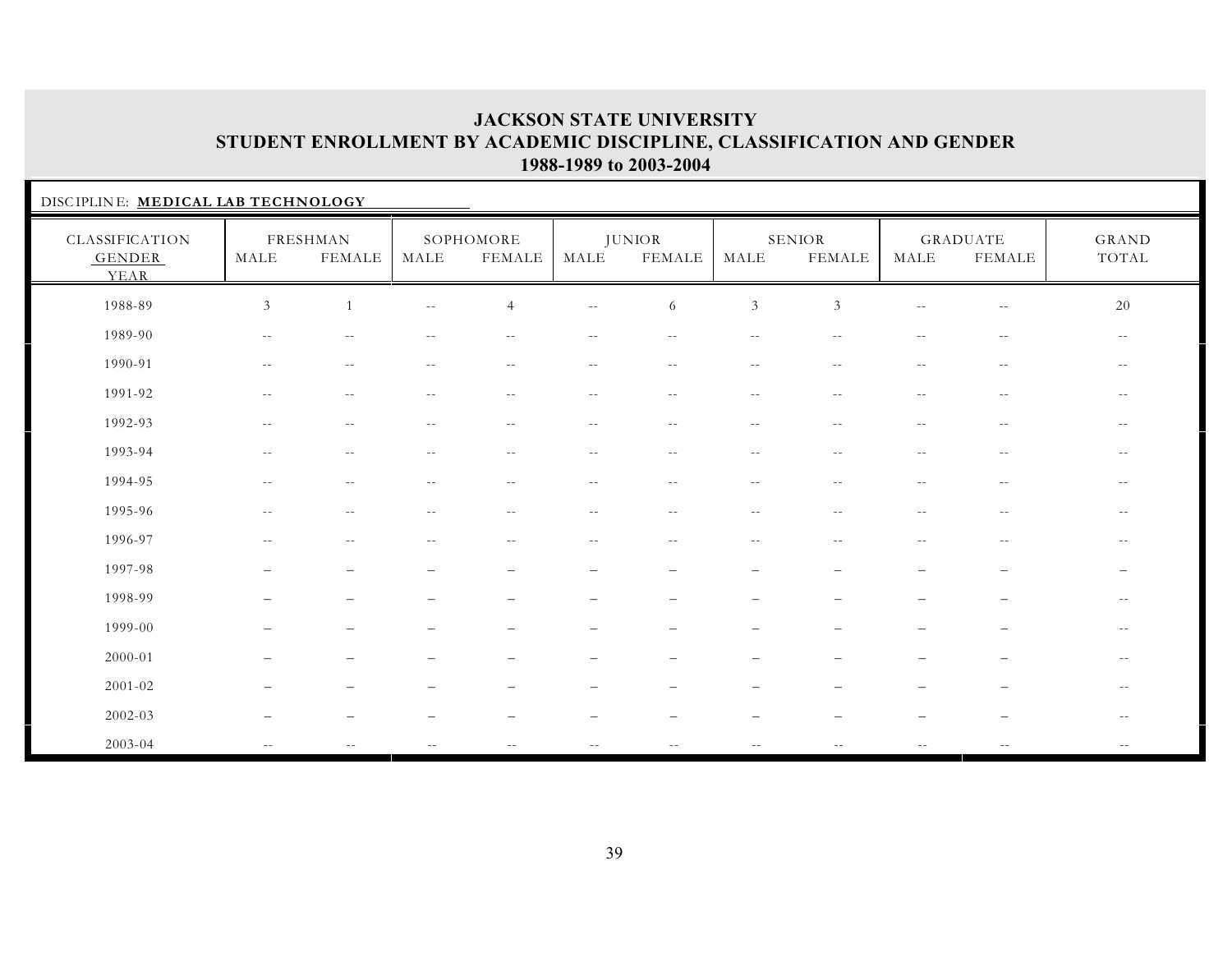| DISCIPLINE: MEDICAL RECORDS LIBRARIANSHIP |                          |                           |            |                            |            |                                |                             |                         |                          |                                  |                          |
|-------------------------------------------|--------------------------|---------------------------|------------|----------------------------|------------|--------------------------------|-----------------------------|-------------------------|--------------------------|----------------------------------|--------------------------|
| CLASSIFICATION<br><b>GENDER</b><br>YEAR   | MALE                     | FRESHMAN<br><b>FEMALE</b> | MALE       | SOPHOMORE<br><b>FEMALE</b> | MALE       | <b>JUNIOR</b><br><b>FEMALE</b> | MALE                        | SENIOR<br><b>FEMALE</b> | MALE                     | <b>GRADUATE</b><br><b>FEMALE</b> | GRAND<br>TOTAL           |
| 1988-89                                   |                          | $-$                       |            |                            | $-$        | 3                              | $\overline{\phantom{m}}$    |                         |                          | $ -$                             | $\overline{4}$           |
| 1989-90                                   | $\sim$ $-$               | $\sim$ $-$                | $\sim$ $-$ | $- -$                      | $-$        | $- -$                          | $-$                         |                         | $-1$                     | $-1$                             | $- -$                    |
| 1990-91                                   | $\overline{\phantom{m}}$ | $ -$                      | $\sim$ $-$ | $\sim$ $-$                 | $\sim$ $-$ | $\sim$ $-$                     | $\overline{\phantom{m}}$    | $\sim$ $-$              | $\overline{\phantom{m}}$ | $ -$                             | $\overline{\phantom{m}}$ |
| 1991-92                                   | $- -$                    | $\overline{\phantom{m}}$  | $\sim$ $-$ | $\sim$ $-$                 | $\sim$ $-$ | $\sim$ $-$                     | $- -$                       | $\sim$ $-$              | $-$                      | $\overline{\phantom{m}}$         | $- -$                    |
| 1992-93                                   | $\sim$ $-$               | $\sim$ $-$                | $\sim$ $-$ | $\sim$ $-$                 | $\sim$ $-$ | $- -$                          | $\sim$ $-$                  | $\sim$ $-$              | $\sim$ $-$               | $\sim$ $-$                       | $\sim$ $-$               |
| 1993-94                                   | $\sim$ $\sim$            | $\overline{\phantom{m}}$  | $\sim$ $-$ | $- -$                      | $- -$      | $- -$                          | $- -$                       | $\sim$ $-$              | $\overline{\phantom{m}}$ | $\overline{\phantom{m}}$         | $--$                     |
| 1994-95                                   | $\overline{\phantom{m}}$ | $- -$                     | $--$       | $- -$                      | $- -$      | $- -$                          | $\mathcal{L}_{\mathcal{F}}$ | $- -$                   | $\overline{\phantom{m}}$ | $ -$                             | $- -$                    |
| 1995-96                                   | $\overline{\phantom{m}}$ | $\sim$ $-$                | $\sim$ $-$ | $--$                       | $--$       | $--$                           | $- -$                       | $- -$                   | $--$                     | $--$                             | $- -$                    |
| 1996-97                                   | $\sim$ $-$               | $\sim$ $-$                | $- -$      | $- -$                      | $- -$      | $\sim$ $-$                     | $--$                        | $-$                     | $- -$                    | $- -$                            | $- -$                    |
| 1997-98                                   |                          |                           |            |                            |            |                                |                             |                         |                          |                                  | $\sim$ $-$               |
| 1998-99                                   |                          |                           |            |                            |            |                                |                             |                         |                          |                                  | $--$                     |
| 1999-00                                   |                          |                           |            |                            |            |                                |                             |                         |                          |                                  | $- -$                    |
| 2000-01                                   |                          |                           |            |                            |            |                                |                             |                         |                          |                                  | $ -$                     |
| $2001 - 02$                               |                          |                           |            |                            |            |                                |                             |                         |                          |                                  | $\sim$ $-$               |
| 2002-03                                   |                          |                           |            |                            |            |                                |                             |                         |                          |                                  | $\sim$ $-$               |
| 2003-04                                   | $- -$                    | $-$                       |            |                            | $- -$      |                                | $-$                         |                         | $- -$                    |                                  | $\overline{\phantom{a}}$ |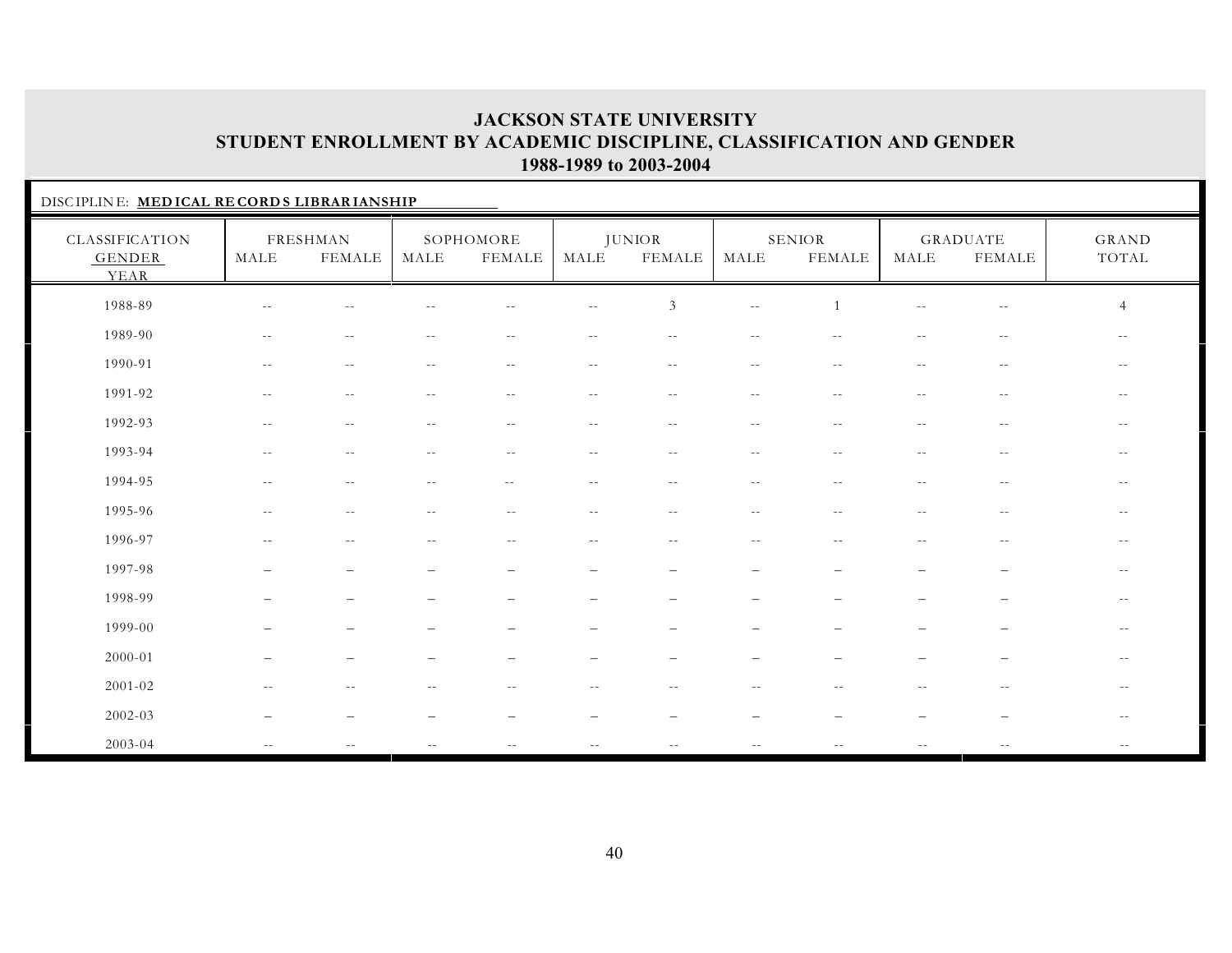| DISCIPLINE: METEOROLOGY                 |                |                           |                |                          |                   |                                |                          |                          |                          |                                  |                |
|-----------------------------------------|----------------|---------------------------|----------------|--------------------------|-------------------|--------------------------------|--------------------------|--------------------------|--------------------------|----------------------------------|----------------|
| CLASSIFICATION<br><b>GENDER</b><br>YEAR | MALE           | FRESHMAN<br><b>FEMALE</b> | MALE           | SOPHOMORE<br>FEMALE      | MALE              | <b>JUNIOR</b><br><b>FEMALE</b> | MALE                     | SENIOR<br><b>FEMALE</b>  | MALE                     | <b>GRADUATE</b><br><b>FEMALE</b> | GRAND<br>TOTAL |
| 1988-89                                 |                | $\overline{a}$            | $\mathbf{2}$   |                          | $-$               |                                |                          |                          |                          | $ -$                             |                |
| 1989-90                                 | $\overline{c}$ | $ -$                      | 2              | $\overline{\phantom{m}}$ |                   | $\sim$ $-$                     |                          |                          | $- -$                    | $-$                              | 6              |
| 1990-91                                 | 3              | $\mathbf{1}$              | 2              | $- -$                    |                   | $\sim$ $-$                     |                          | 3                        | $\overline{\phantom{m}}$ | $\sim$ $-$                       | 11             |
| 1991-92                                 | $\overline{4}$ | $\qquad \qquad -$         | 2              |                          | 2                 | $\overline{\phantom{m}}$       | $\overline{\phantom{m}}$ | 3                        | $\overline{\phantom{m}}$ | $- -$                            | 12             |
| 1992-93                                 | $\mathfrak{Z}$ | 3                         |                | $\overline{2}$           | 3                 | $\mathbf{1}$                   | $\overline{4}$           | $\sim$ $\sim$            | $-$                      | $-1$                             | 17             |
| 1993-94                                 | $\overline{4}$ | $\sqrt{3}$                | $\overline{4}$ | $\mathfrak{Z}$           |                   | $\sqrt{2}$                     | $5\phantom{.0}$          | $\overline{\phantom{a}}$ | $-$                      | $\sim$ $-$                       | 22             |
| 1994-95                                 | $\sim$ $-$     | $\mathfrak{Z}$            | 2              | $\mathfrak{Z}$           |                   | $\mathfrak{Z}$                 | $\mathfrak{Z}$           | 2                        | $\sim$ $-$               | $\sim$ $-$                       | 17             |
| 1995-96                                 | 2              | 3                         | $\sim$ $-$     | 6                        | 2                 | $\mathfrak{Z}$                 | $\overline{4}$           | 5                        | $\overline{\phantom{m}}$ | $- -$                            | 25             |
| 1996-97                                 | 3              | $\mathbf{1}$              | $\mathbf{1}$   | 2                        | $\overline{1}$    | 6                              | $\overline{4}$           | 3                        | $\sim$ $-$               | $- -$                            | 21             |
| 1997-98                                 | 2              | $\sqrt{2}$                | 2              |                          | $\qquad \qquad -$ | $\sqrt{2}$                     | $\overline{2}$           | 8                        | $\overline{\phantom{0}}$ | $\overline{\phantom{0}}$         | 19             |
| 1998-99                                 | 6              | 6                         |                | $\qquad \qquad -$        |                   | $\mathfrak{Z}$                 | 2                        | $\overline{5}$           |                          |                                  | 23             |
| 1999-00                                 | $\mathbf{1}$   | $\overline{4}$            | 5              | $\mathfrak{Z}$           |                   | 1                              | $\mathfrak{Z}$           | 3                        |                          |                                  | 21             |
| 2000-01                                 | 2              | $\overline{4}$            | 2              | 5                        | 2                 | $\overline{4}$                 | $\overline{\phantom{0}}$ |                          |                          |                                  | 20             |
| $2001 - 02$                             | $\overline{4}$ | $\sqrt{5}$                | 1              | 2                        | $\sqrt{2}$        | $\overline{2}$                 | $\sqrt{2}$               | 5                        |                          |                                  | 23             |
| 2002-03                                 | 6              | $7\phantom{.0}$           | $\overline{4}$ | 3 <sup>7</sup>           | $\mathbf{1}$      | 1                              | $\qquad \qquad -$        | 4                        |                          |                                  | 26             |
| 2003-04                                 | 5              | 3                         | $\overline{4}$ | 7                        |                   | 2                              | 2                        | 3                        |                          |                                  | 27             |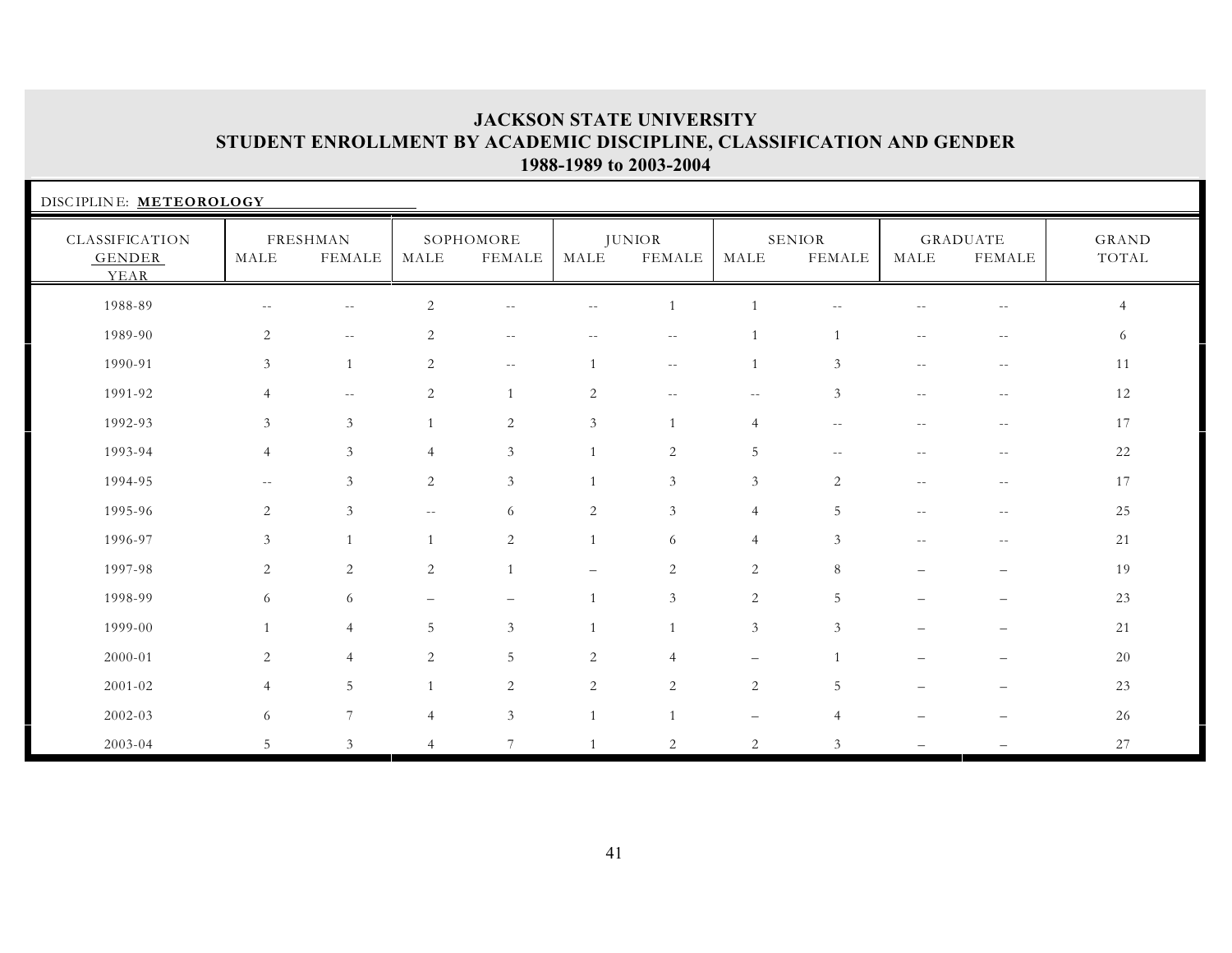| DISCIPLINE: MUSIC (PIANO PERFORMANCE)   |                          |                           |                |                            |                |                                |                          |                                |                          |                                  |                |
|-----------------------------------------|--------------------------|---------------------------|----------------|----------------------------|----------------|--------------------------------|--------------------------|--------------------------------|--------------------------|----------------------------------|----------------|
| CLASSIFICATION<br><b>GENDER</b><br>YEAR | MALE                     | FRESHMAN<br><b>FEMALE</b> | MALE           | SOPHOMORE<br><b>FEMALE</b> | MALE           | <b>JUNIOR</b><br><b>FEMALE</b> | MALE                     | <b>SENIOR</b><br><b>FEMALE</b> | MALE                     | <b>GRADUATE</b><br><b>FEMALE</b> | GRAND<br>TOTAL |
| 1988-89                                 | 14                       | 14                        | 9              | $\overline{4}$             | $\sqrt{6}$     | 3                              | 6                        | $\overline{4}$                 | $-$                      | $\overline{1}$                   | 61             |
| 1989-90                                 | $\mathfrak{Z}$           | $\sqrt{3}$                | $\overline{4}$ | $- -$                      | $\mathfrak{Z}$ | 1                              |                          |                                | $-$                      | $-$                              | 16             |
| 1990-91                                 | 2                        | 2                         | $\overline{1}$ | $\overline{2}$             | 3              | $\sim$ $-$                     |                          |                                |                          | $-$                              | 11             |
| 1991-92                                 | 2                        | $\sim$ $-$                | 2              | 1                          | 1              | 2                              |                          | $\sim$ $-$                     | $\overline{\phantom{a}}$ | $ -$                             | 9              |
| 1992-93                                 | $\overline{\phantom{m}}$ | $- -$                     | $\mathbf{1}$   | 2                          | 2              | 2                              | 1                        | 3                              | $- -$                    | $\overline{\phantom{m}}$         | 11             |
| 1993-94                                 | $\sim$ $-$               | $\mathbf{1}$              | $- -$          | $\overline{1}$             | $- -$          | 1                              | $\overline{c}$           | $\overline{1}$                 | $-1$                     | $-$                              | 6              |
| 1994-95                                 |                          | $-1$                      |                |                            |                |                                | $-$                      |                                |                          | $-1$                             | $- -$          |
| 1995-96                                 | $\overline{4}$           | $\sim$ $-$                | $\overline{1}$ | 3                          | $\sim$ $-$     | $- -$                          | $\overline{\phantom{m}}$ |                                |                          | $\sim$ $-$                       | 8              |
| 1996-97                                 | $\sim$ $-$               | 10                        | 2              | $- -$                      | $\sim$ $-$     | 2                              | 2                        | $\overline{1}$                 | $-$                      | $- -$                            | 11             |
| 1997-98                                 | $7\phantom{.0}$          | 6                         |                |                            | $\mathbf{2}$   | 1                              | $\overline{\phantom{m}}$ | 3                              |                          |                                  | 19             |
| 1998-99                                 | 5                        | $\overline{1}$            | $\overline{4}$ | $\mathfrak{Z}$             | 2              |                                | $\mathfrak{Z}$           | $\mathfrak{Z}$                 |                          |                                  | 21             |
| 1999-00                                 | $\mathfrak{Z}$           | $\overline{1}$            | 2              | 1                          | $\mathfrak{Z}$ | 2                              | $\overline{4}$           |                                |                          |                                  | 16             |
| 2000-01                                 | $\overline{4}$           | $\overline{2}$            |                | $\mathfrak{Z}$             | 3              | $\overline{\phantom{0}}$       | $\mathfrak{Z}$           | 2                              |                          |                                  | 17             |
| 2001-02                                 | 3                        | 3                         |                | $\mathbf{1}$               |                |                                | $\overline{4}$           |                                |                          |                                  | 12             |
| 2002-03                                 | $\overline{4}$           | $\sqrt{2}$                | 2              | 2                          |                | $\mathbf{1}$                   | 2                        |                                |                          |                                  | 14             |
| 2003-04                                 | $\mathbf{1}$             | $\mathfrak{Z}$            | $\overline{1}$ |                            | 3              | $\mathbf{1}$                   | $\overline{4}$           |                                |                          |                                  | 13             |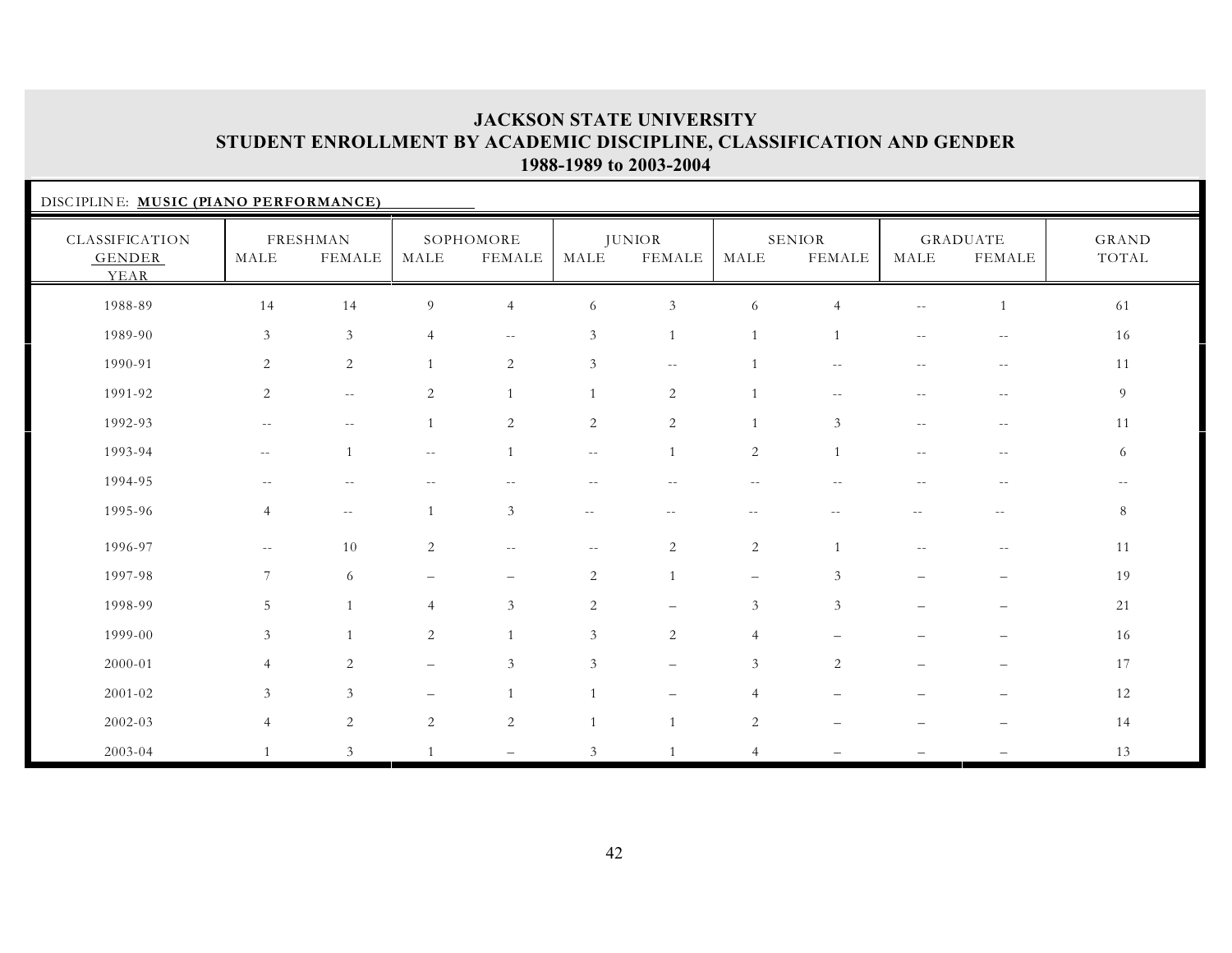| DISCIPLINE: MUSIC EDUCATION             |      |                           |                       |                            |                |                                |                       |                                |                |                                  |                       |
|-----------------------------------------|------|---------------------------|-----------------------|----------------------------|----------------|--------------------------------|-----------------------|--------------------------------|----------------|----------------------------------|-----------------------|
| CLASSIFICATION<br><b>GENDER</b><br>YEAR | MALE | FRESHMAN<br><b>FEMALE</b> | $\operatorname{MALE}$ | SOPHOMORE<br><b>FEMALE</b> | MALE           | <b>JUNIOR</b><br><b>FEMALE</b> | $\operatorname{MALE}$ | <b>SENIOR</b><br><b>FEMALE</b> | MALE           | <b>GRADUATE</b><br><b>FEMALE</b> | <b>GRAND</b><br>TOTAL |
| 1988-89                                 | 11   | $8\,$                     | 7                     | 5                          | $\mathfrak{Z}$ |                                | $\overline{5}$        | $7\phantom{.0}$                |                | $\overline{5}$                   | 53                    |
| 1989-90                                 | 19   | 17                        | 14                    | 8                          | 9              | 9                              | 6                     | 9                              | $\overline{4}$ | 5                                | 100                   |
| 1990-91                                 | 19   | 3                         | 9                     | 5                          | 13             | $\overline{4}$                 | 11                    | 14                             | 7              | 2                                | 87                    |
| 1991-92                                 | 23   | 10                        | 10                    | 3                          | $\overline{7}$ | $\sqrt{2}$                     | 20                    | 13                             | $\overline{4}$ | $\overline{4}$                   | 96                    |
| 1992-93                                 | 28   | 6                         | 8                     | 6                          | 10             |                                | 16                    | $7\phantom{.0}$                | $\overline{4}$ | $\mathbf{1}$                     | 87                    |
| 1993-94                                 | 19   | 10                        | 13                    | $\overline{4}$             | 6              | $\overline{4}$                 | 21                    | 3                              |                | $\mathbf{2}$                     | 83                    |
| 1994-95                                 | 23   | 14                        | 9                     | $\overline{1}$             | 9              | 3                              | 19                    | 8                              | $\overline{4}$ | $\mathbf{1}$                     | 91                    |
| 1995-96                                 | 22   | 14                        | 12                    | 8                          | $\overline{7}$ | 2                              | 21                    | 9                              |                | $\mathfrak{Z}$                   | 99                    |
| 1996-97                                 | 21   | 8                         | 9                     | $7\overline{ }$            | 12             | 6                              | 23                    | 8                              | $\overline{4}$ | 3                                | 101                   |
| 1997-98                                 | 24   | 13                        | 11                    | 5                          | 13             | 5                              | 20                    | 14                             | $\overline{4}$ | $\mathbf{1}$                     | 110                   |
| 1998-99                                 | 15   | 6                         | 8                     | 6                          | 5              | 2                              | 19                    | 13                             | $\overline{4}$ | $\mathbf{2}$                     | 80                    |
| 1999-00                                 | 15   | 9                         | 10                    | $\overline{2}$             | 5              | $\overline{4}$                 | 23                    | 6                              | $\overline{4}$ | $\overline{1}$                   | 79                    |
| 2000-01                                 | 20   | 6                         | 10                    | $\overline{4}$             | 8              | 2                              | 18                    | 11                             | 2              | $\mathfrak{Z}$                   | 84                    |
| 2001-02                                 | 30   | $\overline{9}$            | $7\overline{ }$       | 5                          | 11             | $\overline{c}$                 | $\overline{9}$        | 8                              | 5              | 2                                | 88                    |
| 2002-03                                 | 25   | 6                         | 9                     | $7\phantom{.}$             | 10             | $\overline{4}$                 | 12                    | 6                              | $\overline{4}$ | 6                                | 89                    |
| 2003-04                                 | 33   | 10                        | 17                    | 5                          | 8              | 6                              | 17                    | 6                              | $\mathfrak{Z}$ | 6                                | 111                   |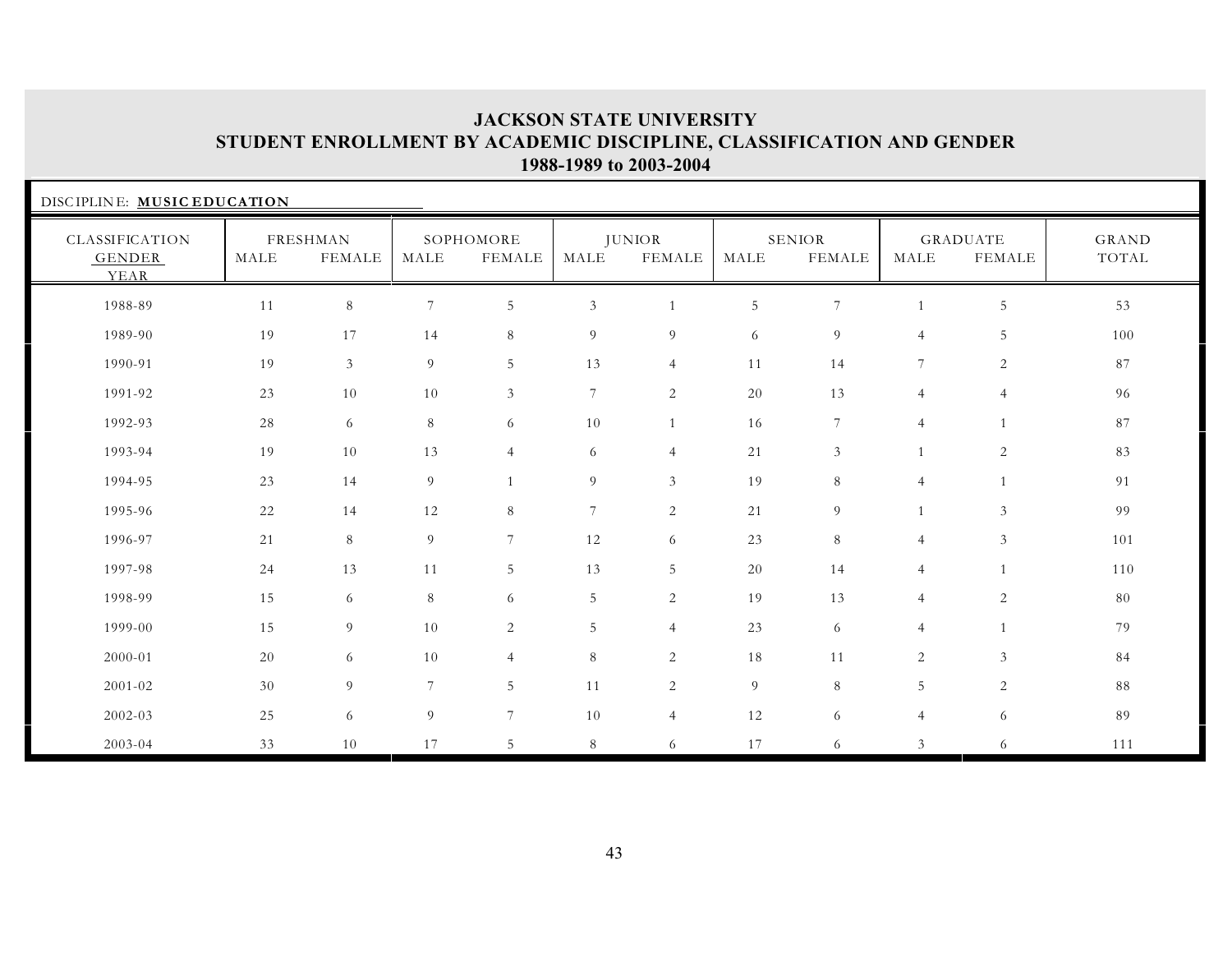| DISCIPLINE: OFFICE ADMINISTRATION       |                          |                             |                   |                     |                          |                                |                          |                         |                          |                                  |                |
|-----------------------------------------|--------------------------|-----------------------------|-------------------|---------------------|--------------------------|--------------------------------|--------------------------|-------------------------|--------------------------|----------------------------------|----------------|
| CLASSIFICATION<br><b>GENDER</b><br>YEAR | MALE                     | FRESHMAN<br><b>FEMALE</b>   | MALE              | SOPHOMORE<br>FEMALE | MALE                     | <b>JUNIOR</b><br><b>FEMALE</b> | MALE                     | SENIOR<br><b>FEMALE</b> | MALE                     | <b>GRADUATE</b><br><b>FEMALE</b> | GRAND<br>TOTAL |
| 1988-89                                 | $\overline{4}$           | 29                          | $- -$             | 19                  |                          | 28                             | $\overline{\phantom{m}}$ | 56                      |                          | $-$                              | 137            |
| 1989-90                                 | $\mathbf{1}$             | 26                          | $\mathfrak{Z}$    | 21                  | $\sim$ $-$               | 20                             | 1                        | 46                      | $\sim$ $-$               | $\sim$ $-$                       | 118            |
| 1990-91                                 | 2                        | 11                          | $\sim$ $\sim$     | 12                  | $\mathbf{1}$             | 21                             | $\overline{1}$           | 39                      | $ -$                     | $\sim$ $-$                       | 87             |
| 1991-92                                 | 1                        | 11                          | 2                 | 11                  | $\sim$ $-$               | 23                             | 1                        | 24                      | $ -$                     | $ -$                             | 73             |
| 1992-93                                 | $ -$                     | 10                          |                   | 6                   |                          | 16                             | $\overline{\phantom{m}}$ | 26                      | $-$                      | $\sim$ $-$                       | 60             |
| 1993-94                                 | 1                        | $\overline{4}$              | $\sim$ $\sim$     | 10                  |                          | 13                             | 2                        | 22                      | $ -$                     | $\overline{\phantom{m}}$         | 53             |
| 1994-95                                 | $- -$                    | $\overline{4}$              | $- -$             | $7\phantom{.0}$     | $- -$                    | 5                              | $5\phantom{.0}$          | 26                      | $ -$                     | $- -$                            | 46             |
| 1995-96                                 | $\overline{2}$           | $7\overline{ }$             | $\sim$ $\sim$     | 11                  | $\mathbf{1}$             | $8\,$                          | $\overline{2}$           | 13                      | $\sim$ $-$               | $\sim$ $-$                       | 44             |
| 1996-97                                 | $\sim$ $-$               | 8                           | 3                 | $\overline{4}$      | $\sim$ $-$               | $7\phantom{.0}$                | 2                        | 10                      | $ -$                     | $\overline{\phantom{m}}$         | 34             |
| 1997-98                                 | $\overline{\phantom{0}}$ | 5                           | $\overline{1}$    | 2                   | $\mathbf{1}$             | 5                              | 2                        | 13                      | $\overline{\phantom{0}}$ | $\qquad \qquad -$                | 29             |
| 1998-99                                 | $\mathbf{1}$             | 2                           |                   | $\overline{4}$      | $\overline{\phantom{0}}$ | 3                              | $\equiv$                 | 6                       |                          | $\overline{\phantom{0}}$         | 16             |
| 1999-00                                 | $\overline{\phantom{0}}$ | $\overline{1}$              |                   | 3                   | $\overline{\phantom{0}}$ | 2                              | $\overline{\phantom{m}}$ | 5                       |                          | $\overline{\phantom{0}}$         | 11             |
| 2000-01                                 |                          | $\overline{1}$              |                   | 2                   |                          |                                | $\overline{\phantom{0}}$ | 2                       |                          |                                  | 6              |
| 2001-02                                 | -                        | $\sqrt{5}$                  |                   |                     |                          |                                | $\qquad \qquad -$        | 5                       |                          | $\overline{\phantom{0}}$         | 11             |
| 2002-03                                 | $-$                      | $\ensuremath{\mathfrak{Z}}$ | $\qquad \qquad -$ | $\mathbf{1}$        | 2                        | 1                              | $\qquad -$               | $\mathbf{1}$            |                          | $\overline{\phantom{0}}$         | 8              |
| 2003-04                                 | $\overline{1}$           | $\overline{1}$              |                   | $\overline{2}$      |                          | 2                              | $\qquad \qquad -$        | 2                       |                          |                                  | 9              |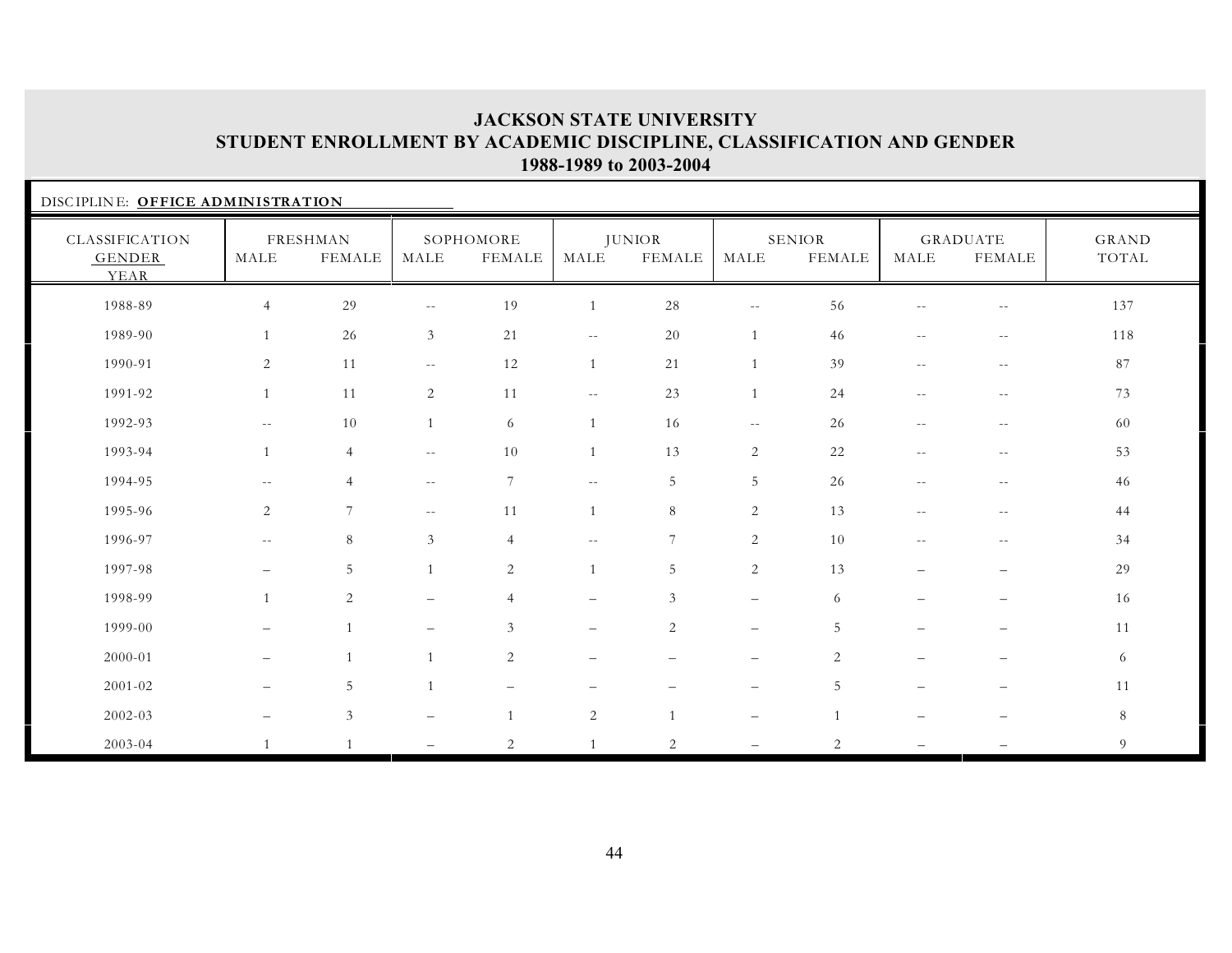| DISCIPLINE: PHYSICS                     |                |                           |                |                          |                |                                |                             |                                |                          |                                  |                |
|-----------------------------------------|----------------|---------------------------|----------------|--------------------------|----------------|--------------------------------|-----------------------------|--------------------------------|--------------------------|----------------------------------|----------------|
| CLASSIFICATION<br><b>GENDER</b><br>YEAR | MALE           | FRESHMAN<br><b>FEMALE</b> | MALE           | SOPHOMORE<br>FEMALE      | MALE           | <b>JUNIOR</b><br><b>FEMALE</b> | MALE                        | <b>SENIOR</b><br><b>FEMALE</b> | MALE                     | <b>GRADUATE</b><br><b>FEMALE</b> | GRAND<br>TOTAL |
| 1988-89                                 | $\sqrt{2}$     | $\sqrt{2}$                |                | $\overline{\phantom{m}}$ |                | $\qquad \qquad -$              |                             |                                |                          | $\sim$ $-$                       | $\overline{7}$ |
| 1989-90                                 | 2              | $\overline{2}$            | 2              | $\overline{\phantom{m}}$ |                | $\sim$ $\sim$                  |                             | $\sim$ $\sim$                  | $- -$                    | $ -$                             | 8              |
| 1990-91                                 | $\mathbf{1}$   |                           | $--$           | $--$                     | 3              | $\sim$ $-$                     | 2                           | $\sim$ $-$                     | $\overline{\phantom{m}}$ | $- -$                            | 7              |
| 1991-92                                 | 2              | 2                         | 2              |                          |                | $\overline{\phantom{m}}$       | 3                           | $\overline{\phantom{m}}$       | $-$                      | $--$                             | 11             |
| 1992-93                                 | $\mathfrak{Z}$ |                           | $\overline{4}$ | 3                        | 3              | $\mathbf{1}$                   | $\mathfrak{Z}$              | $-$                            |                          | $- -$                            | 18             |
| 1993-94                                 | 2              | $\overline{\phantom{m}}$  | 2              | $\mathfrak{Z}$           | $\overline{4}$ | $\overline{c}$                 | $\overline{1}$              | 5                              | $ -$                     | $\sim$ $-$                       | 19             |
| 1994-95                                 | $\mathbf{1}$   | $\sim$ $-$                | $\mathfrak{Z}$ | $  \,$                   | $\overline{c}$ | $\mathfrak{Z}$                 | 10                          | $\overline{4}$                 | $-$                      | $\sim$ $-$                       | 23             |
| 1995-96                                 | $- -$          | $\overline{1}$            | $\mathfrak{Z}$ | $\mathbf 1$              | $\mathbf{1}$   | 2                              | 5                           | $\overline{4}$                 | $\sim$ $-$               | $--$                             | 17             |
| 1996-97                                 | 2              | 2                         | 2              | $\sim$ $-$               | 2              | $\mathcal{L} \mathcal{L}$      | $\overline{1}$              | 5                              | $\sim$ $-$               | $--$                             | 14             |
| 1997-98                                 | $\mathfrak{Z}$ | $\overline{\phantom{m}}$  | $\overline{c}$ | $\overline{2}$           | $\sqrt{2}$     | $\mathbf{1}$                   | $\mathbf{2}$                | 3                              | $\equiv$                 | $\overline{\phantom{0}}$         | 15             |
| 1998-99                                 | 3              | 3                         | 2              | $\mathbf{1}$             | 3              | $\mathbf{1}$                   | $\overline{4}$              | 3                              |                          |                                  | 20             |
| 1999-00                                 | $\mathfrak{Z}$ | $\overline{4}$            | 2              | 2                        | 2              | $\overline{\phantom{m}}$       | 2                           | 3                              |                          |                                  | 18             |
| 2000-01                                 | $\mathfrak{Z}$ | 3                         | $\mathbf{1}$   | $\mathfrak{Z}$           |                | 2                              | 6                           |                                |                          |                                  | 19             |
| 2001-02                                 | 2              | $\overline{\phantom{0}}$  |                | 2                        |                | 1                              | $\mathfrak{Z}$              | 2                              |                          |                                  | 11             |
| 2002-03                                 |                | $\overline{4}$            | $\overline{1}$ |                          |                | $\sqrt{2}$                     | $\ensuremath{\mathfrak{Z}}$ | $\overline{1}$                 |                          |                                  | 13             |
| 2003-04                                 | $\mathbf{1}$   | 2                         |                | 4                        |                |                                |                             | $\overline{2}$                 |                          |                                  | 13             |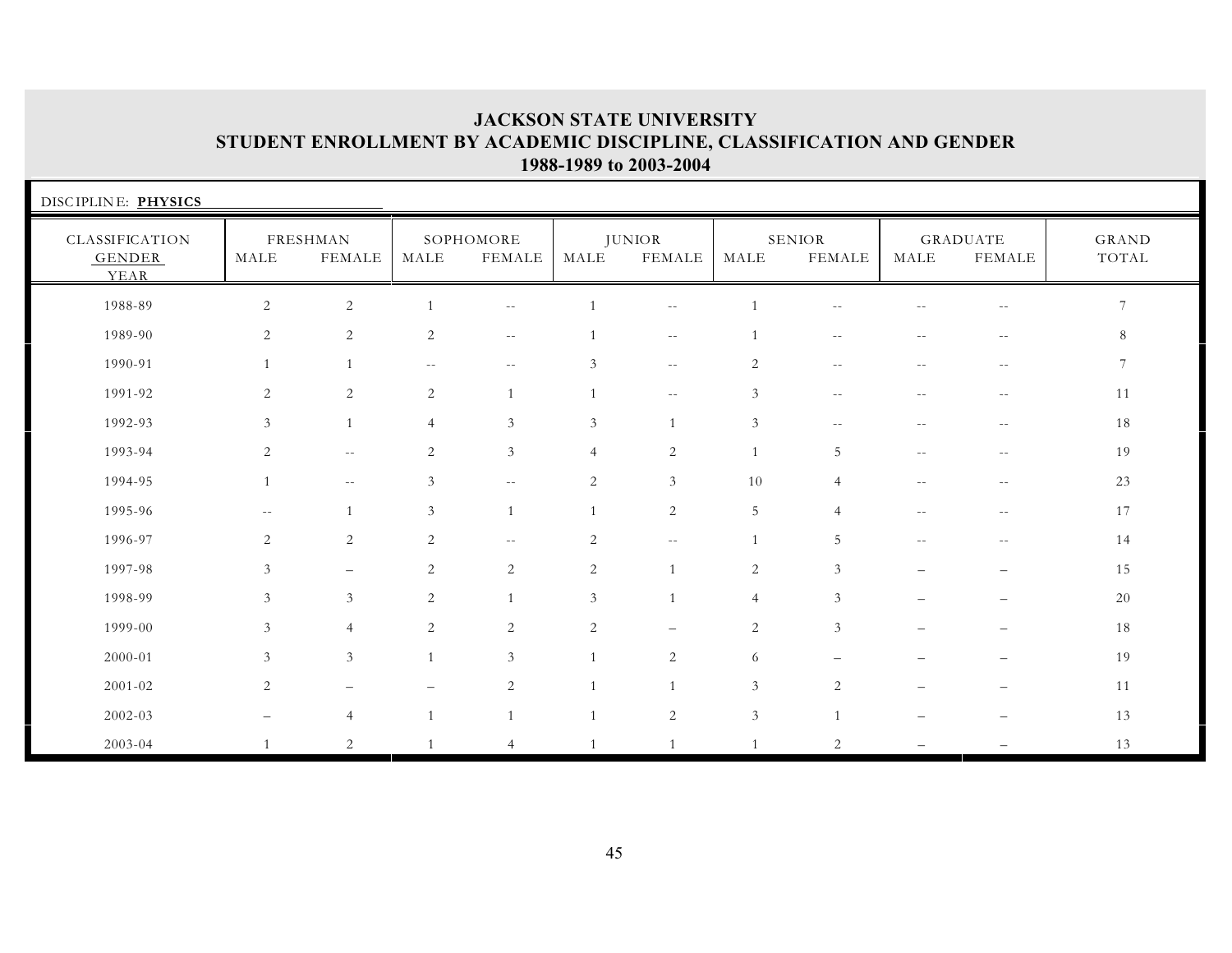| DISCIPLINE: POLICE SCIENCE                     |                          |                          |                          |                          |                          |                                |                                               |                          |                          |                                  |                       |
|------------------------------------------------|--------------------------|--------------------------|--------------------------|--------------------------|--------------------------|--------------------------------|-----------------------------------------------|--------------------------|--------------------------|----------------------------------|-----------------------|
| <b>CLASSIFICATION</b><br><b>GENDER</b><br>YEAR | MALE                     | FRESHMAN<br>FEMALE       | MALE                     | SOPHOMORE<br>FEMALE      | MALE                     | <b>JUNIOR</b><br><b>FEMALE</b> | MALE                                          | <b>SENIOR</b><br>FEMALE  | MALE                     | <b>GRADUATE</b><br><b>FEMALE</b> | <b>GRAND</b><br>TOTAL |
| 1988-89                                        | $- -$                    | $-$                      |                          | $- -$                    | $-1$                     | $- -$                          | $- -$                                         |                          | $- -$                    | $\overline{\phantom{m}}$         | 2                     |
| 1989-90                                        | $\mathfrak{Z}$           | 5                        | $\overline{\phantom{m}}$ | $- -$                    | $\overline{\phantom{a}}$ | $\mathbf{1}$                   | $\sim$ $-$                                    | $\sim$ $-$               | $\overline{\phantom{m}}$ | $\sim$ $-$                       | 9                     |
| 1990-91                                        | $- -$                    | $-$                      | $\sim$ $\sim$            | $-$                      | $-1$                     | $\sim$ $-$                     | $\sim$ $-$                                    | $-$                      | $- -$                    | $\sim$ $-$                       | $--$                  |
| 1991-92                                        | $\sim$ $-$               | $-$                      | $-$                      | $-1$                     | $\sim$ $-$               | $\overline{a}$                 | $\sim$ $-$                                    | $\sim$ $\sim$            | $- -$                    | $\sim$ $-$                       | $- -$                 |
| 1992-93                                        | $- -$                    | $\overline{\phantom{m}}$ | $\sim$ $-$               | $ -$                     | $- -$                    | 1                              | $\sim$ $\sim$                                 | $\overline{1}$           | $\sim$ $-$               | $- -$                            | 2                     |
| 1993-94                                        | $-$                      | $- -$                    | $\sim$ $-$               | $-$                      | $\sim$ $\sim$            | $-$                            | $- -$                                         |                          | $-$                      | $- -$                            |                       |
| 1994-95                                        | $\sim$ $-$               | $\sim$ $-$               | $--$                     | $\overline{\phantom{a}}$ | $\sim$ $-$               | $- -$                          | $- -$                                         | $\overline{1}$           | $- -$                    | $- -$                            |                       |
| 1995-96                                        | $\overline{\phantom{m}}$ | $\overline{\phantom{m}}$ | $--$                     | $--$                     | $\overline{\phantom{m}}$ | $- -$                          | $- -$                                         | $\sim$ $-$               | $ -$                     | $\overline{\phantom{m}}$         | $--$                  |
| 1996-97                                        | $- -$                    | $ -$                     | $--$                     | $--$                     | $\sim$ $-$               | $\overline{\phantom{m}}$       | $\mathord{\hspace{1pt}\text{--}\hspace{1pt}}$ | $\sim$ $-$               | $- -$                    | $\sim$ $-$                       | $--$                  |
| 1997-98                                        | —                        | $\overline{\phantom{0}}$ |                          | $\overline{\phantom{0}}$ | $\overline{\phantom{0}}$ | $\overline{\phantom{m}}$       | $\overline{\phantom{0}}$                      | $\overline{\phantom{0}}$ | —                        | $\qquad \qquad -$                | $-$                   |
| 1998-99                                        |                          |                          |                          |                          |                          |                                |                                               |                          |                          |                                  | $- -$                 |
| 1999-00                                        |                          |                          |                          |                          |                          |                                |                                               |                          |                          |                                  | $- -$                 |
| 2000-01                                        |                          |                          |                          |                          |                          |                                |                                               |                          |                          |                                  | $- -$                 |
| $2001 - 02$                                    |                          |                          | $\sim$ $-$               | $- -$                    | $\overline{\phantom{0}}$ |                                | $\overline{\phantom{0}}$                      |                          |                          | $\overline{\phantom{0}}$         | $- -$                 |
| 2002-03                                        |                          |                          |                          | $-$                      |                          |                                |                                               |                          |                          |                                  | $- -$                 |
| 2003-04                                        | $-1$                     |                          |                          |                          |                          |                                |                                               |                          |                          |                                  |                       |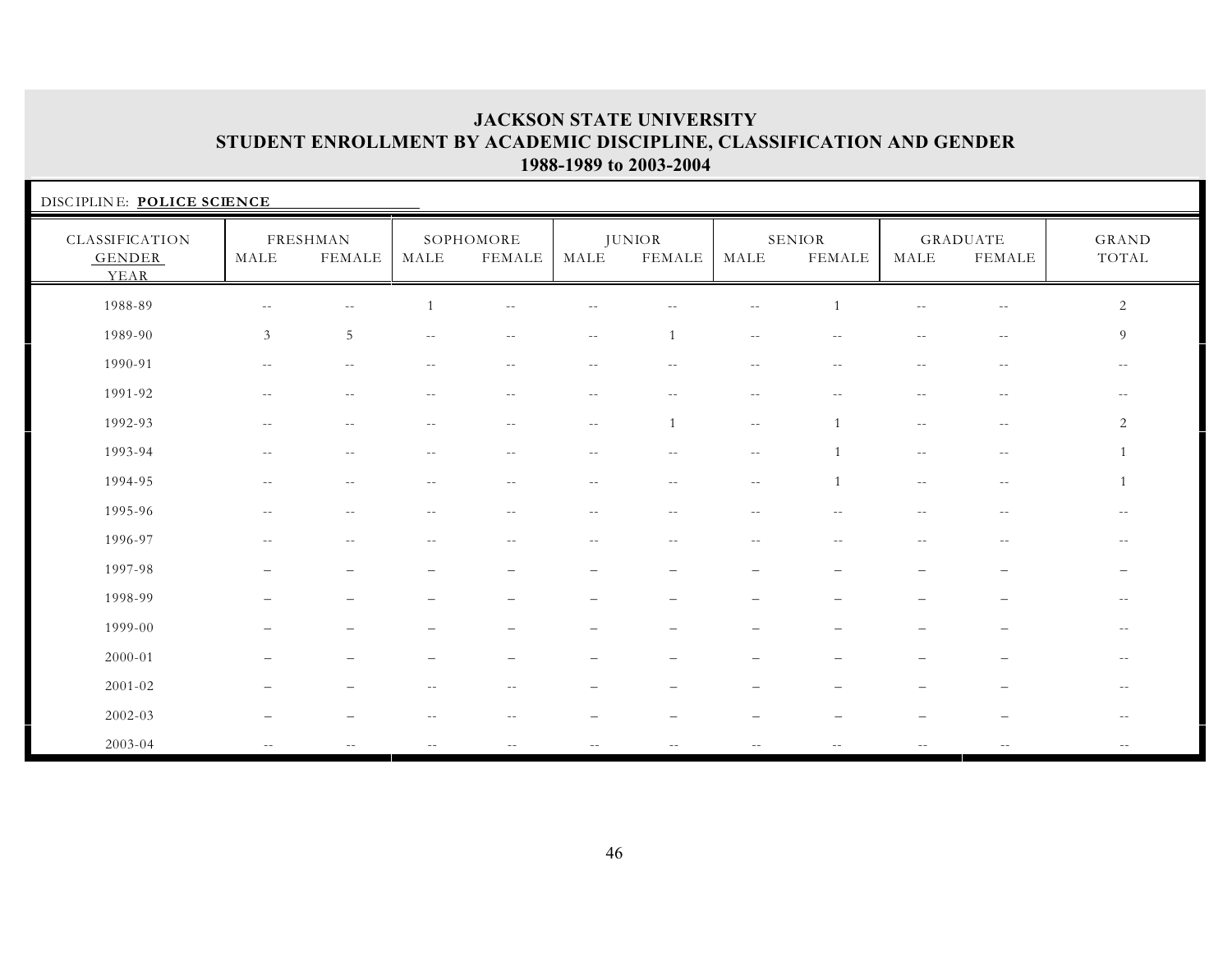| DISCIPLINE: POLITICAL SCIENCE    |                 |                    |        |                     |                |                         |      |                  |                          |                           |                |
|----------------------------------|-----------------|--------------------|--------|---------------------|----------------|-------------------------|------|------------------|--------------------------|---------------------------|----------------|
| CLASSIFICATION<br>GENDER<br>YEAR | MALE            | FRESHMAN<br>FEMALE | MALE   | SOPHOMORE<br>FEMALE | MALE           | <b>JUNIOR</b><br>FEMALE | MALE | SENIOR<br>FEMALE | MALE                     | <b>GRADUATE</b><br>FEMALE | GRAND<br>TOTAL |
| 1988-89                          | 38              | 45                 | 11     | 25                  | 17             | 21                      | 24   | 26               | 5                        | $\mathbf{1}$              | 213            |
| 1989-90                          | 34              | 46                 | 22     | 27                  | 14             | 21                      | 19   | 19               | $\overline{4}$           | 2                         | 208            |
| 1990-91                          | 51              | 68                 | 18     | 24                  | 18             | $27\,$                  | 18   | 26               | 5                        | 2                         | 257            |
| 1991-92                          | 31              | 62                 | 35     | 47                  | 16             | 24                      | 16   | 21               | 3                        | 2                         | 257            |
| 1992-93                          | 26              | 42                 | 17     | 36                  | 30             | 33                      | 14   | 28               | $\mathfrak{Z}$           | $\mathfrak{Z}$            | 232            |
| 1993-94                          | 27              | 53                 | 18     | 27                  | 20             | 26                      | 21   | 30               | 6                        | 8                         | 236            |
| 1994-95                          | 30              | 37                 | $17\,$ | 27                  | 15             | 22                      | 23   | 27               | 6                        | $\overline{9}$            | 213            |
| 1995-96                          | 26              | 24                 | 17     | 18                  | 15             | 26                      | 15   | 20               | 5                        | 2                         | 168            |
| 1996-97                          | 15              | 29                 | 9      | 21                  | 17             | 13                      | 19   | 26               | 6                        | 1                         | 156            |
| 1997-98                          | 21              | 16                 | 6      | 14                  | 8              | 17                      | 18   | 18               | $\overline{\phantom{m}}$ | 6                         | 124            |
| 1998-99                          | 10              | 33                 | 8      | 9                   | $\overline{4}$ | 13                      | 15   | 18               | 2                        | 8                         | 120            |
| 1999-00                          | $7\overline{ }$ | 25                 | 17     | 16                  | 9              | 11                      | 9    | 15               | 2                        | 5                         | 117            |
| $2000 - 01$                      | 14              | 17                 | 10     | 12                  | 11             | 14                      | 13   | 24               | 2                        | $\sqrt{2}$                | 119            |
| $2001 - 02$                      | 12              | 27                 | 10     | 14                  | 11             | 11                      | 9    | 20               | $\mathfrak{Z}$           | $\mathfrak{Z}$            | 120            |
| 2002-03                          | 19              | 32                 | 11     | 23                  | 10             | 14                      | 18   | 14               | $7\overline{ }$          | 10                        | 158            |
| 2003-04                          | $7\phantom{.0}$ | 37                 | 13     | 20                  | 15             | 22                      | 15   | 13               | $\overline{4}$           | 10                        | 156            |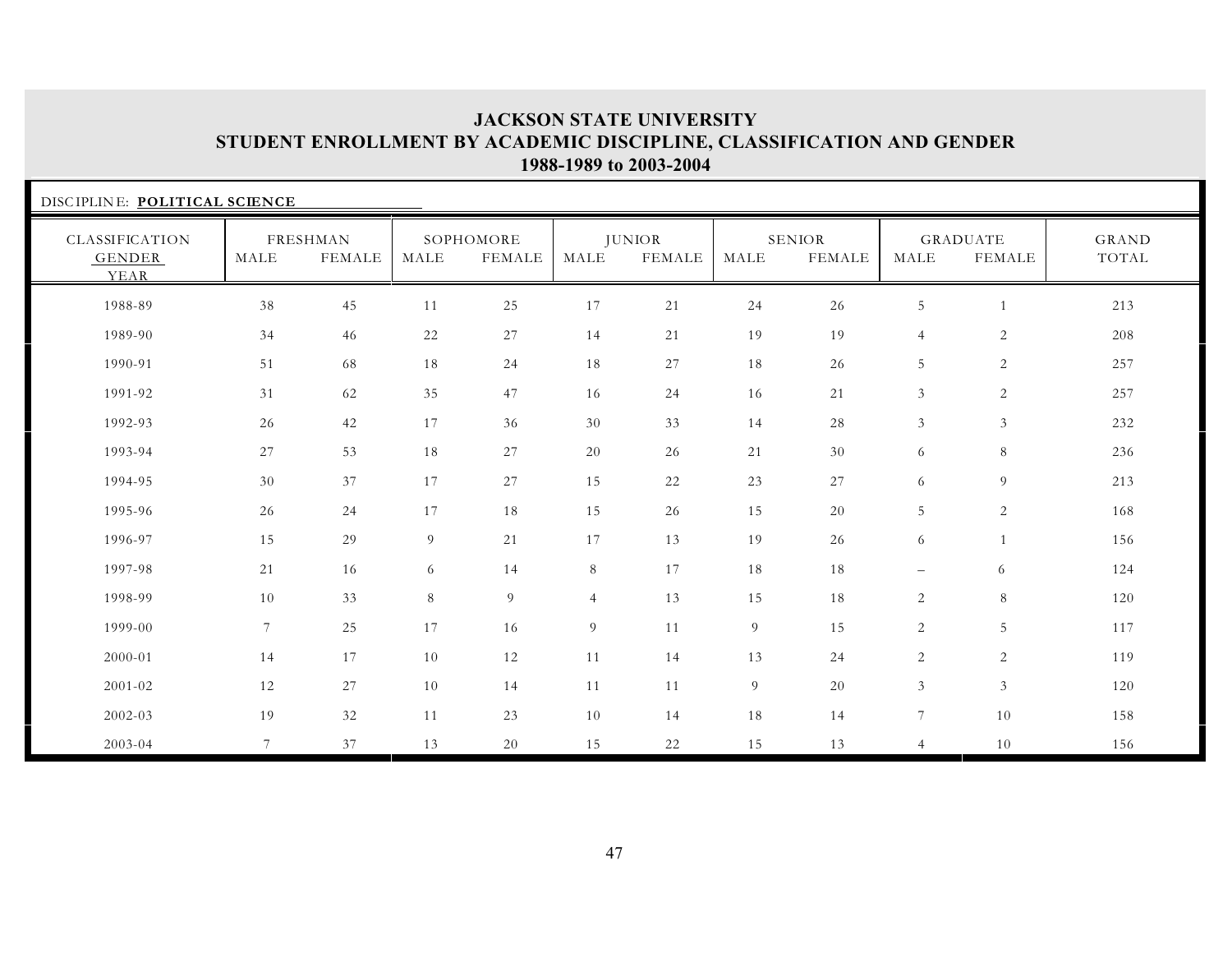| DISCIPLINE: PSYCHOLOGY           |      |                           |                 |                     |      |                                |                 |                         |                          |                           |                |
|----------------------------------|------|---------------------------|-----------------|---------------------|------|--------------------------------|-----------------|-------------------------|--------------------------|---------------------------|----------------|
| CLASSIFICATION<br>GENDER<br>YEAR | MALE | FRESHMAN<br><b>FEMALE</b> | MALE            | SOPHOMORE<br>FEMALE | MALE | <b>JUNIOR</b><br><b>FEMALE</b> | MALE            | <b>SENIOR</b><br>FEMALE | MALE                     | <b>GRADUATE</b><br>FEMALE | GRAND<br>TOTAL |
| 1988-89                          | 10   | 50                        | 10              | 32                  | 8    | 23                             | $5\,$           | 17                      | $- -$                    | $\sim$ $-$                | 155            |
| 1989-90                          | 17   | 62                        | 10              | 32                  | 12   | 27                             | $7\phantom{.0}$ | 21                      | $- -$                    | $- -$                     | 188            |
| 1990-91                          | 10   | 55                        | 13              | 35                  | 11   | 40                             | 14              | 32                      | $\overline{\phantom{m}}$ | $- -$                     | 210            |
| 1991-92                          | 16   | 59                        | $7\phantom{.0}$ | 36                  | 15   | 26                             | $11$            | 46                      | $\overline{\phantom{m}}$ | $- -$                     | 216            |
| 1992-93                          | 18   | 49                        | 11              | 33                  | 9    | 42                             | 17              | 35                      | $\overline{\phantom{m}}$ | $\sim$ $-$                | 214            |
| 1993-94                          | 28   | 42                        | 14              | 29                  | 9    | 36                             | 17              | 48                      | $\overline{\phantom{m}}$ | $- -$                     | 223            |
| 1994-95                          | 27   | 31                        | 25              | 27                  | 12   | 40                             | 14              | 48                      | $\overline{\phantom{m}}$ | $- -$                     | 224            |
| 1995-96                          | 11   | 56                        | 23              | 27                  | 19   | 26                             | 12              | 43                      | $\overline{2}$           | $\mathfrak{Z}$            | 222            |
| 1996-97                          | 18   | 38                        | 11              | 34                  | 19   | 29                             | 18              | 39                      | $\mathbf{1}$             | $\overline{4}$            | 211            |
| 1997-98                          | 16   | 43                        | 16              | 29                  | 13   | 38                             | 20              | 49                      | $\overline{4}$           | 9                         | 237            |
| 1998-99                          | 13   | 51                        | 13              | 24                  | 18   | 24                             | 19              | 55                      | $\overline{7}$           | 10                        | 234            |
| 1999-00                          | 8    | 43                        | 12              | 31                  | 15   | 32                             | 13              | 49                      | $\overline{7}$           | 10                        | 220            |
| 2000-01                          | 11   | 49                        | 11              | 32                  | 14   | 37                             | 12              | 53                      | 8                        | 21                        | 248            |
| 2001-02                          | 16   | 72                        | 6               | 44                  | 14   | 29                             | 11              | 52                      | 9                        | 20                        | 273            |
| 2002-03                          | 17   | 53                        | 9               | 49                  | 14   | 48                             | 18              | 49                      | 9                        | 21                        | 287            |
| 2003-04                          | 12   | 56                        | 17              | 34                  | 11   | 32                             | 19              | 65                      | 6                        | 25                        | 277            |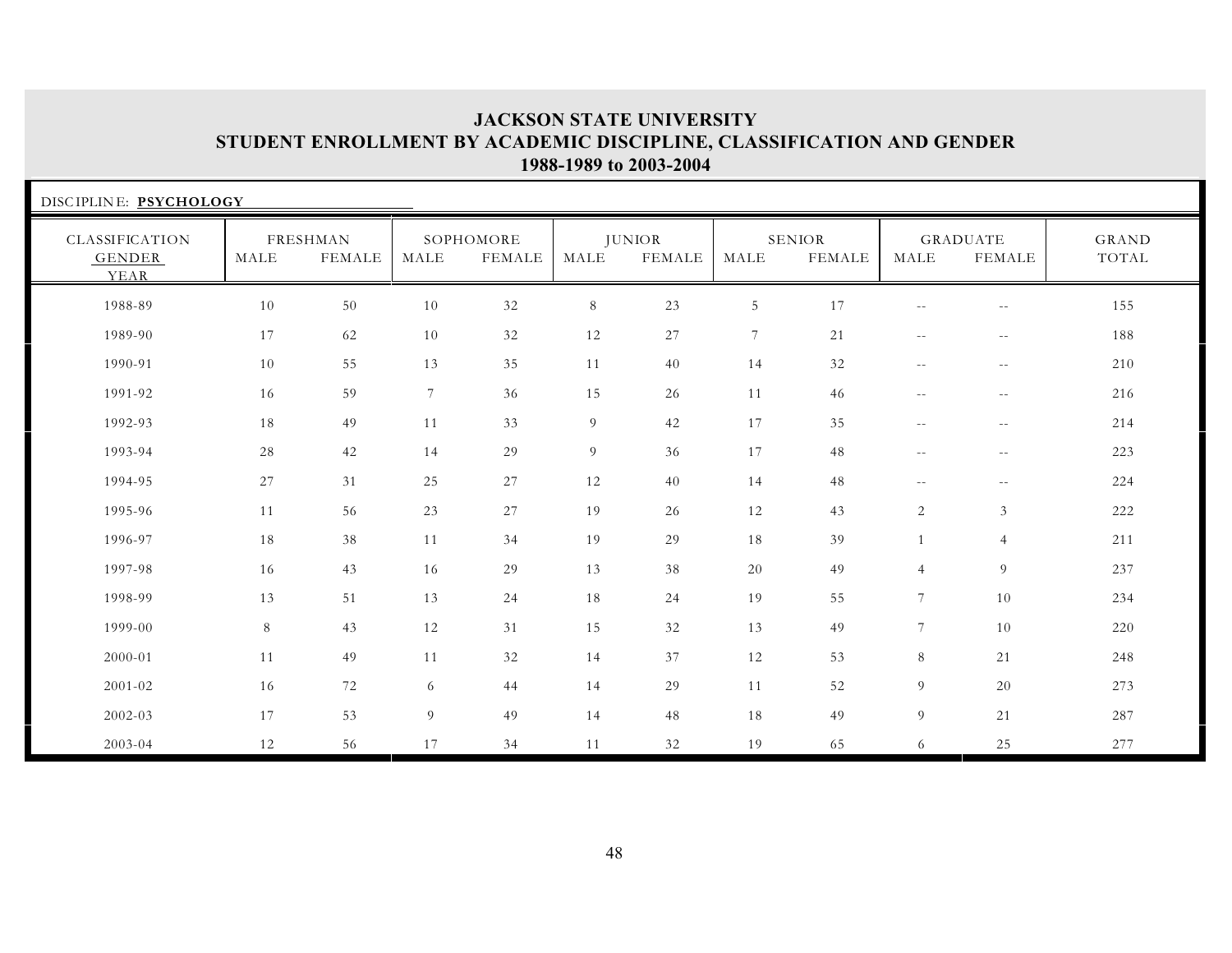| DISCIPLINE: PUBLIC ADMINISTRATION       |                          |                           |                          |                            |                          |                                |                                               |                          |                          |                                  |                          |
|-----------------------------------------|--------------------------|---------------------------|--------------------------|----------------------------|--------------------------|--------------------------------|-----------------------------------------------|--------------------------|--------------------------|----------------------------------|--------------------------|
| CLASSIFICATION<br><b>GENDER</b><br>YEAR | MALE                     | FRESHMAN<br><b>FEMALE</b> | MALE                     | SOPHOMORE<br><b>FEMALE</b> | MALE                     | <b>JUNIOR</b><br><b>FEMALE</b> | MALE                                          | SENIOR<br><b>FEMALE</b>  | MALE                     | <b>GRADUATE</b><br><b>FEMALE</b> | GRAND<br>TOTAL           |
| 1988-89                                 | $-$                      | $\overline{a}$            |                          |                            |                          |                                |                                               |                          |                          | $-1$                             | $\overline{\phantom{m}}$ |
| 1989-90                                 | $\sim$ $-$               | $\sim$ $-$                | $- -$                    | $- -$                      | $- -$                    | $\sim$ $-$                     | $- -$                                         | $-$                      | $- -$                    | $\sim$ $-$                       | $- -$                    |
| 1990-91                                 | $\sim$ $-$               | $\overline{\phantom{m}}$  | $\sim$ $-$               | $\sim$ $-$                 | $\sim$ $-$               | $- -$                          | $\overline{\phantom{m}}$                      | $\sim$ $-$               | $\overline{\phantom{m}}$ | $\sim$ $-$                       | $\sim$ $-$               |
| 1991-92                                 | $ -$                     | $\overline{\phantom{m}}$  | $\sim$ $-$               | $- -$                      | $\overline{\phantom{m}}$ | $- -$                          | $\sim$ $-$                                    | $\sim$ $-$               | $\sim$ $-$               | $- -$                            | $\sim$ $-$               |
| 1992-93                                 | $- -$                    | $\sim$ $-$                | $\sim$ $-$               | $\sim$ $-$                 | $\sim$ $-$               | $- -$                          | $\sim$ $-$                                    | $\sim$ $-$               | $- -$                    | $\sim$ $-$                       | $-\,-$                   |
| 1993-94                                 | $-$                      | $-$                       | $-$                      | $- -$                      | $\sim$ $-$               | $\sim$ $\sim$                  | $-$                                           | $\sim$ $-$               | $- -$                    | $\sim$ $-$                       | $- -$                    |
| 1994-95                                 | $\sim$ $-$               | $\sim$ $-$                | $\overline{\phantom{a}}$ | $--$                       | $- -$                    | $- -$                          | $\sim$ $-$                                    | $\sim$ $-$               | $--$                     | $- -$                            | $--$                     |
| 1995-96                                 | $\overline{\phantom{m}}$ | $\overline{\phantom{m}}$  | $- -$                    | $\sim$ $-$                 | $- -$                    | $- -$                          | $\mathord{\hspace{1pt}\text{--}\hspace{1pt}}$ | $- -$                    | 20                       | 16                               | 36                       |
| 1996-97                                 | $\overline{\phantom{m}}$ | $\overline{\phantom{m}}$  | $\overline{\phantom{a}}$ | $- -$                      | $- -$                    | $\sim$ $-$                     | $\mathord{\hspace{1pt}\text{--}\hspace{1pt}}$ | $- -$                    | 17                       | 23                               | 40                       |
| 1997-98                                 | $\overline{\phantom{0}}$ | $\overline{\phantom{m}}$  | $\overline{\phantom{0}}$ | $\qquad \qquad -$          | $-$                      | $-$                            | $\qquad \qquad -$                             | $\qquad \qquad -$        | 13                       | 15                               | 28                       |
| 1998-99                                 |                          |                           |                          | $\overline{\phantom{0}}$   | $\overline{\phantom{m}}$ | $\overline{\phantom{0}}$       | $\qquad \qquad -$                             | $\sim$ $-$               | 11                       | 18                               | 29                       |
| 1999-00                                 |                          |                           |                          |                            |                          |                                | $\overline{\phantom{0}}$                      | $\overline{\phantom{0}}$ | 10                       | 19                               | 29                       |
| 2000-01                                 |                          |                           |                          | $\overline{\phantom{0}}$   | $\overline{\phantom{0}}$ |                                | $\qquad \qquad -$                             | $\overline{\phantom{0}}$ | 13                       | 24                               | 37                       |
| $2001 - 02$                             |                          |                           |                          | $\qquad \qquad -$          | $\overline{\phantom{m}}$ |                                | $\qquad \qquad -$                             | $\qquad \qquad -$        | 16                       | 18                               | 34                       |
| 2002-03                                 |                          |                           |                          |                            |                          |                                | $\overline{\phantom{0}}$                      | $\overline{\phantom{0}}$ | 16                       | 23                               | 39                       |
| 2003-04                                 | $\sim$ $-$               |                           |                          |                            | $\sim$ $-$               | $-$                            | $-$                                           | $\overline{\phantom{0}}$ | 13                       | 21                               | 34                       |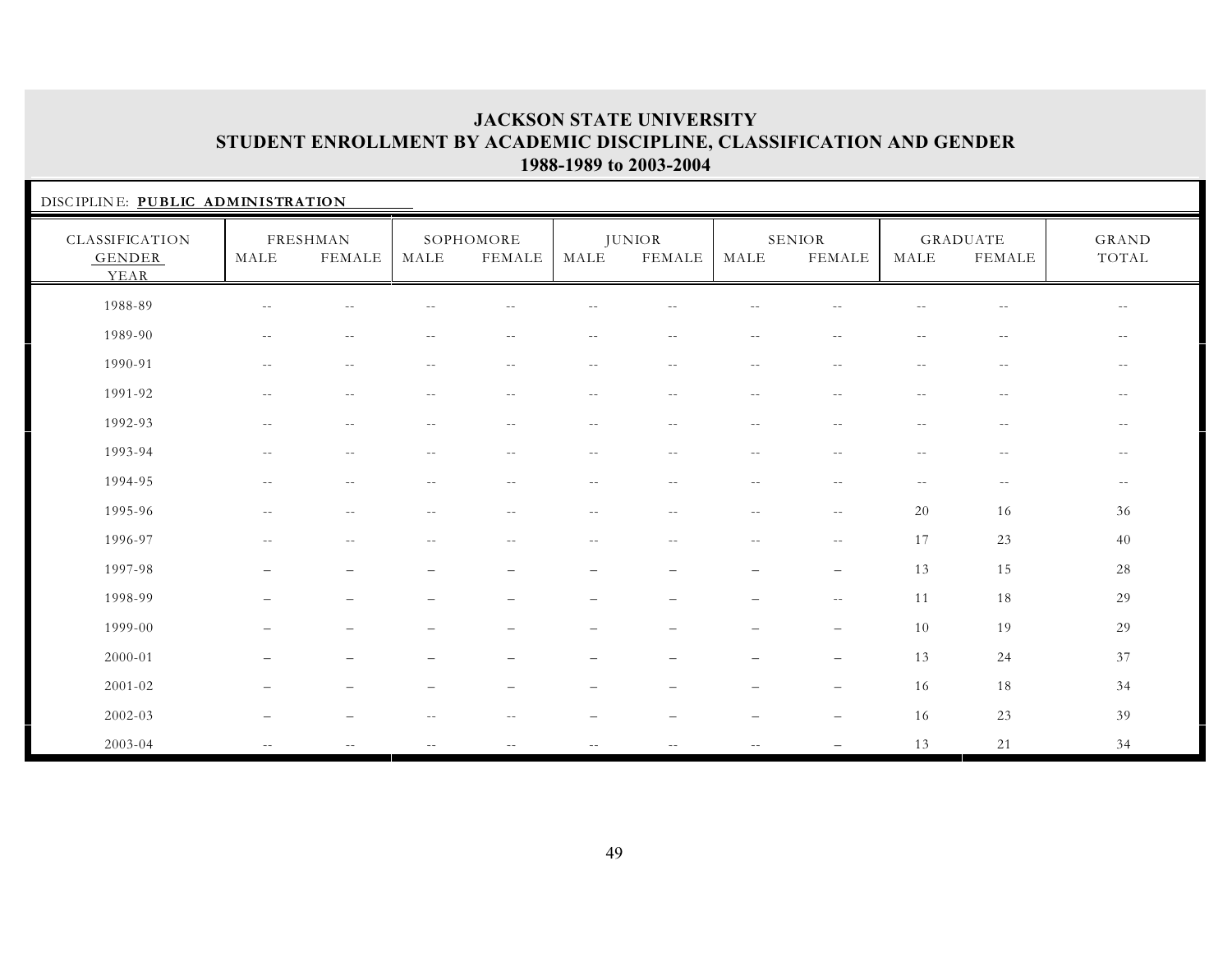| DISCIPLINE: PUBLIC HEALTH               |                          |                          |            |                            |                          |                                |                          |                          |                          |                                               |                          |
|-----------------------------------------|--------------------------|--------------------------|------------|----------------------------|--------------------------|--------------------------------|--------------------------|--------------------------|--------------------------|-----------------------------------------------|--------------------------|
| CLASSIFICATION<br><b>GENDER</b><br>YEAR | MALE                     | FRESHMAN<br>FEMALE       | MALE       | SOPHOMORE<br><b>FEMALE</b> | MALE                     | <b>JUNIOR</b><br><b>FEMALE</b> | MALE                     | SENIOR<br><b>FEMALE</b>  | MALE                     | <b>GRADUATE</b><br>FEMALE                     | GRAND<br>TOTAL           |
| 1988-89                                 | $-$                      | $\sim$                   |            |                            |                          |                                |                          |                          |                          | $-$                                           | $- -$                    |
| 1989-90                                 | $\overline{\phantom{m}}$ | $\sim$                   |            | $- -$                      | $\sim$ $-$               | $-$                            | $\sim$ $-$               |                          | $-$                      | $-$                                           | $- -$                    |
| 1990-91                                 | $\sim$ $-$               | $\overline{\phantom{m}}$ | $-1$       | $\overline{\phantom{m}}$   | $\overline{\phantom{m}}$ | $\overline{\phantom{m}}$       | $\overline{\phantom{m}}$ | $\overline{\phantom{a}}$ | $\overline{\phantom{m}}$ | $- -$                                         | $\overline{\phantom{m}}$ |
| 1991-92                                 | $- -$                    | $\sim$ $-$               | $-$        | $- -$                      | $- -$                    | $\sim$ $\sim$                  | $\sim$ $-$               | $\sim$ $-$               | $-$                      | $\sim$ $-$                                    | $ -$                     |
| 1992-93                                 | $- -$                    | $\sim$ $-$               |            | $\sim$ $-$                 | $\sim$ $-$               | $\sim$ $-$                     | $-$                      |                          | $- -$                    | $-1$                                          | $- -$                    |
| 1993-94                                 | $\overline{\phantom{m}}$ | $- -$                    | $- -$      | $- -$                      | $--$                     | $\sim$ $-$                     | $- -$                    | $- -$                    | $\sim$ $-$               | $\overline{\phantom{m}}$                      | $\sim$ $-$               |
| 1994-95                                 | $\overline{\phantom{a}}$ | $- -$                    | $\sim$ $-$ | $- -$                      | $- -$                    | $- -$                          | $--$                     | $\sim$ $-$               | $\sim$ $-$               | $\sim$ $-$                                    | $--$                     |
| 1995-96                                 | $\qquad \qquad -$        | $\sim$ $-$               | $- -$      | $- -$                      | $- -$                    | $- -$                          | $- -$                    | $\sim$ $-$               | $- -$                    | $--$                                          | $- -$                    |
| 1996-97                                 | $\overline{\phantom{m}}$ | $-$                      | $- -$      | $- -$                      | $- -$                    | $- -$                          | $--$                     | $ -$                     | $--$                     | $- -$                                         | $--$                     |
| 1997-98                                 |                          | $\overline{\phantom{a}}$ |            | $\overline{\phantom{m}}$   | $\overline{\phantom{m}}$ | $\overline{\phantom{0}}$       | $\overline{\phantom{0}}$ |                          | $\sim$ $-$               | $\mathord{\hspace{1pt}\text{--}\hspace{1pt}}$ | $- -$                    |
| 1998-99                                 |                          |                          |            |                            |                          |                                |                          |                          | $-$                      | $\sim$ $-$                                    | $- -$                    |
| 1999-00                                 |                          |                          |            |                            |                          |                                |                          |                          | 2                        | 9                                             | 11                       |
| 2000-01                                 |                          |                          |            |                            |                          |                                |                          |                          | 5                        | 32                                            | 37                       |
| 2001-02                                 |                          |                          |            |                            |                          |                                |                          |                          | $7\phantom{.0}$          | 45                                            | 52                       |
| 2002-03                                 |                          |                          |            |                            |                          |                                |                          |                          | 7                        | 47                                            | 54                       |
| 2003-04                                 | $- -$                    |                          |            |                            | $-1$                     |                                | $-$                      |                          | 9                        | 55                                            | 64                       |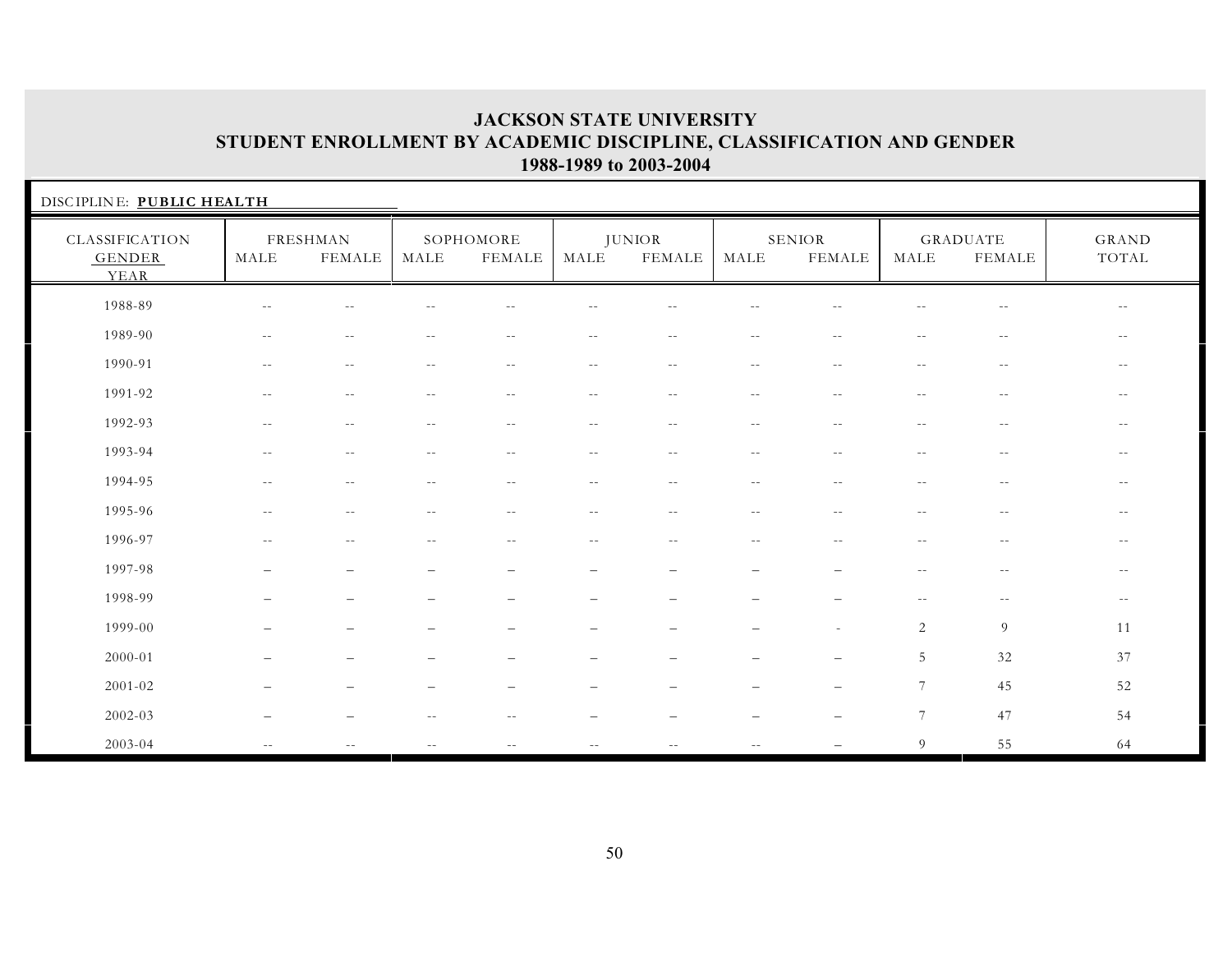|                                         | DISCIPLINE: PUBLIC POLICY AND ADMINISTRATION |                          |            |                     |                          |                                |                          |                          |                |                                  |                |  |  |
|-----------------------------------------|----------------------------------------------|--------------------------|------------|---------------------|--------------------------|--------------------------------|--------------------------|--------------------------|----------------|----------------------------------|----------------|--|--|
| CLASSIFICATION<br><b>GENDER</b><br>YEAR | MALE                                         | FRESHMAN<br>FEMALE       | MALE       | SOPHOMORE<br>FEMALE | MALE                     | <b>JUNIOR</b><br><b>FEMALE</b> | MALE                     | SENIOR<br><b>FEMALE</b>  | MALE           | <b>GRADUATE</b><br><b>FEMALE</b> | GRAND<br>TOTAL |  |  |
| 1988-89                                 |                                              | --                       |            |                     |                          |                                |                          |                          | 31             | 38                               | 69             |  |  |
| 1989-90                                 | $\sim$ $-$                                   | $ -$                     | $- -$      | $\sim$ $-$          | $\sim$ $-$               | $\sim$ $-$                     | $\overline{\phantom{m}}$ | $\overline{\phantom{m}}$ | 33             | 36                               | 69             |  |  |
| 1990-91                                 | $\sim$ $-$                                   | $\sim$ $-$               | $\sim$ $-$ | $\sim$ $\sim$       | $- -$                    | $\sim$ $-$                     | $- -$                    | $- -$                    | 19             | 38                               | 57             |  |  |
| 1991-92                                 | $- -$                                        | $\sim$ $-$               | $\sim$ $-$ | $\sim$ $-$          | $\sim$ $-$               | $-$                            | $\sim$ $-$               | $\sim$ $-$               | 23             | 40                               | 63             |  |  |
| 1992-93                                 | $\sim$ $-$                                   | $ -$                     | $\sim$ $-$ | $\sim$ $-$          | $\sim$ $-$               | $\sim$ $-$                     | $\overline{\phantom{m}}$ | $\overline{\phantom{m}}$ | 31             | 48                               | 79             |  |  |
| 1993-94                                 | $\sim$ $-$                                   | $ -$                     | $- -$      | $\sim$ $-$          | $ -$                     | $\sim$ $-$                     | $\overline{\phantom{m}}$ | $\overline{\phantom{m}}$ | 33             | 57                               | 90             |  |  |
| 1994-95                                 | $-$                                          | $\sim$                   |            | $-$                 | $-$                      | $-$                            | $\sim$ $-$               | $\sim$ $-$               | 23             | 34                               | 57             |  |  |
| 1995-96                                 | $\sim$ $-$                                   | $\sim$ $-$               | $- -$      | $- -$               | $- -$                    | $\sim$ $-$                     | $\sim$ $-$               | $- -$                    | 15             | 38                               | 53             |  |  |
| 1996-97                                 | $\sim$ $-$                                   | $ -$                     | $\sim$ $-$ | $\sim$ $-$          | $\sim$ $-$               | $\sim$ $-$                     | $\overline{\phantom{m}}$ | $\overline{\phantom{m}}$ | 19             | 37                               | 56             |  |  |
| 1997-98                                 |                                              | $\overline{\phantom{m}}$ |            |                     | $\overline{\phantom{0}}$ | $\overline{\phantom{0}}$       | $\qquad \qquad -$        | $\overline{\phantom{0}}$ | 14             | 40                               | 54             |  |  |
| 1998-99                                 |                                              |                          |            |                     |                          |                                |                          |                          | 10             | 26                               | 36             |  |  |
| 1999-00                                 |                                              |                          |            |                     |                          |                                |                          |                          | 13             | 26                               | 39             |  |  |
| 2000-01                                 |                                              | $-1$                     |            |                     |                          |                                |                          |                          | $\overline{7}$ | 29                               | 36             |  |  |
| 2001-02                                 |                                              |                          |            |                     |                          |                                |                          |                          | 8              | 24                               | 32             |  |  |
| 2002-03                                 |                                              |                          |            |                     |                          |                                |                          |                          | $\overline{7}$ | 21                               | 28             |  |  |
| 2003-04                                 | $- -$                                        | $\sim$ $-$               | $- -$      | $- -$               | $- -$                    | $\sim$ $-$                     | $- -$                    |                          | 12             | 13                               | 25             |  |  |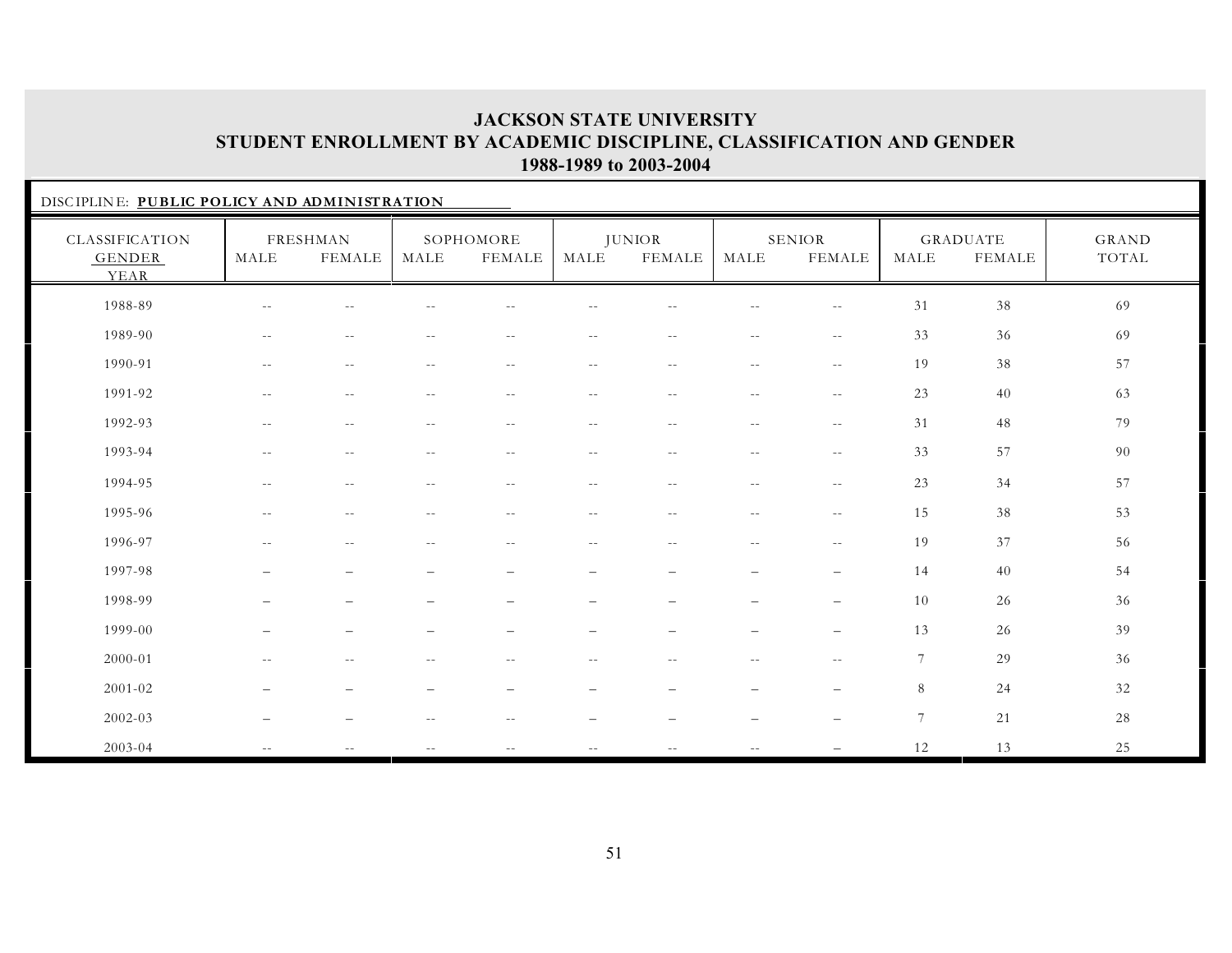| DISCIPLINE: READING                     |                          |                           |            |                            |                          |                                |                          |                                |                          |                           |                |
|-----------------------------------------|--------------------------|---------------------------|------------|----------------------------|--------------------------|--------------------------------|--------------------------|--------------------------------|--------------------------|---------------------------|----------------|
| CLASSIFICATION<br><b>GENDER</b><br>YEAR | MALE                     | FRESHMAN<br><b>FEMALE</b> | MALE       | SOPHOMORE<br><b>FEMALE</b> | MALE                     | <b>JUNIOR</b><br><b>FEMALE</b> | MALE                     | <b>SENIOR</b><br><b>FEMALE</b> | MALE                     | GRADUATE<br><b>FEMALE</b> | GRAND<br>TOTAL |
| 1988-89                                 | $- -$                    | --                        |            |                            |                          |                                |                          |                                | $- -$                    | $\sqrt{2}$                | $\overline{2}$ |
| 1989-90                                 | $- -$                    | $-$                       | $- -$      | $-1$                       | $-$                      | $-$                            | $- -$                    | $\sim$                         | $\sim$ $-$               |                           |                |
| 1990-91                                 | $- -$                    | $\overline{\phantom{m}}$  | $- -$      | $\sim$ $-$                 | $- -$                    | $- -$                          | $- -$                    | $--$                           | $\overline{\phantom{m}}$ | $\mathbf{1}$              | $\mathbf{1}$   |
| 1991-92                                 | $ -$                     | $\overline{\phantom{m}}$  | $\sim$ $-$ | $\sim$ $-$                 | $\overline{\phantom{m}}$ | $- -$                          | $\overline{\phantom{m}}$ | $\overline{\phantom{m}}$ .     | $\sim$ $-$               | $\sim$ $-$                | $\sim$ $-$     |
| 1992-93                                 | $-$                      | $\sim$ $\sim$             |            | $-1$                       | $-$                      | $-$                            | $\sim$ $-$               |                                | $-$                      | $\sim$ $-$                | $- -$          |
| 1993-94                                 | $\sim$ $-$               | $\sim$ $-$                |            | $- -$                      | $- -$                    | $\overline{\phantom{m}}$       | $\overline{\phantom{m}}$ | $\sim$                         | $- -$                    | $\sim$ $-$                | $\sim$ $-$     |
| 1994-95                                 | $-$                      | $-$                       | $-$        | $\sim$ $-$                 | $-1$                     | $-$                            | $\sim$ $-$               | $\sim$ $-$                     | $-$                      | $\sim$ $-$                | $- -$          |
| 1995-96                                 | $\overline{\phantom{m}}$ | $\sim$ $-$                | $\sim$ $-$ | $--$                       | $\overline{\phantom{m}}$ | $- -$                          | $- -$                    | $\sim$ $-$                     | $\overline{\phantom{m}}$ | $--$                      | $--$           |
| 1996-97                                 | $\overline{\phantom{m}}$ | $\overline{\phantom{m}}$  | $- -$      | $- -$                      | $- -$                    | $\overline{\phantom{m}}$       | $- -$                    | $\sim$ $-$                     | $\overline{\phantom{m}}$ | $- -$                     | $--$           |
| 1997-98                                 | $\overline{\phantom{0}}$ | $\overline{\phantom{0}}$  |            | $\overline{\phantom{0}}$   | $\overline{\phantom{m}}$ | $\overline{\phantom{m}}$       | $\overline{\phantom{m}}$ | $\sim$                         | $\overline{\phantom{0}}$ | $\overline{\phantom{0}}$  | $- -$          |
| 1998-99                                 |                          | $\overline{\phantom{0}}$  |            |                            | $\overline{\phantom{0}}$ | $\qquad \qquad -$              | $\overline{\phantom{m}}$ |                                |                          | $\overline{\phantom{0}}$  | $- -$          |
| 1999-00                                 |                          |                           |            |                            |                          |                                | $\overline{\phantom{0}}$ |                                |                          | $\overline{\phantom{0}}$  |                |
| 2000-01                                 | $\overline{\phantom{m}}$ | $\sim$ $-$                | $-1$       | $\sim$ $-$                 | $\sim$ $-$               | $\sim$ $-$                     | $\overline{\phantom{m}}$ |                                | $- -$                    | $\mathfrak{Z}$            | $\mathfrak{Z}$ |
| 2001-02                                 |                          |                           |            | $\overline{\phantom{0}}$   | $\overline{\phantom{0}}$ | $\overline{\phantom{0}}$       | $\overline{\phantom{0}}$ |                                | $\overline{\phantom{0}}$ | $\mathfrak{Z}$            | $\mathfrak{Z}$ |
| 2002-03                                 |                          |                           |            |                            |                          |                                |                          |                                | $\mathbf{1}$             | $\mathfrak{Z}$            | $\overline{4}$ |
| 2003-04                                 | $\sim$ $-$               |                           | $-$        | $-$                        | $\sim$ $\sim$            | $\sim$ $\sim$                  | $\overline{\phantom{a}}$ | $\sim$ $\sim$                  | 2                        | 9                         | 11             |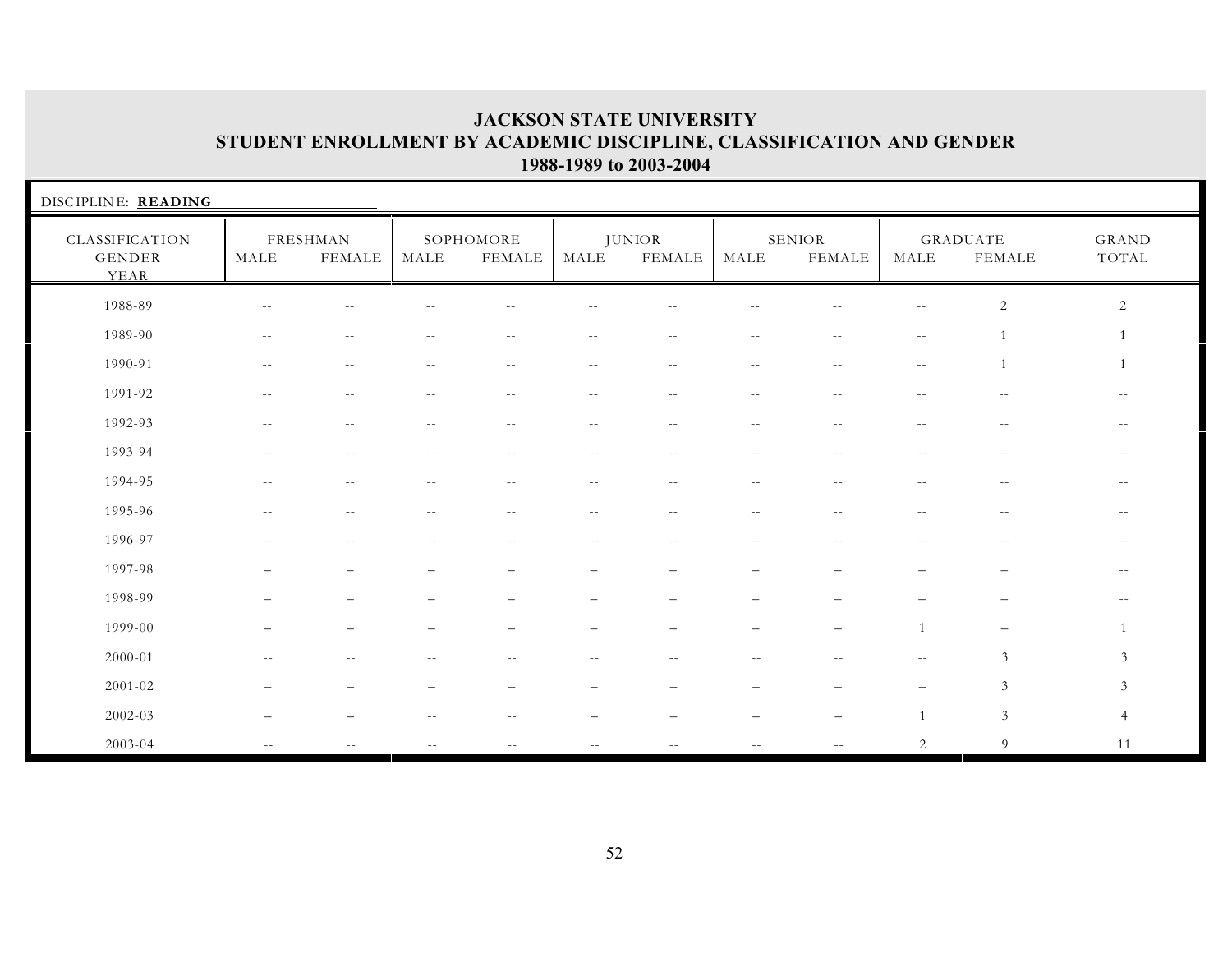| DISCIPLINE: READING EDUCATION           |                          |                          |            |                          |                          |                          |                          |                         |                          |                          |                          |
|-----------------------------------------|--------------------------|--------------------------|------------|--------------------------|--------------------------|--------------------------|--------------------------|-------------------------|--------------------------|--------------------------|--------------------------|
| CLASSIFICATION<br><b>GENDER</b><br>YEAR | MALE                     | FRESHMAN<br>FEMALE       | MALE       | SOPHOMORE<br>FEMALE      | MALE                     | <b>JUNIOR</b><br>FEMALE  | MALE                     | SENIOR<br><b>FEMALE</b> | MALE                     | GRADUATE<br>FEMALE       | GRAND<br>TOTAL           |
| 1988-89                                 | $\sim$ $-$               | $- -$                    |            |                          | $-1$                     |                          | $ -$                     |                         |                          | $ -$                     | $\overline{\phantom{m}}$ |
| 1989-90                                 | $- -$                    | $\overline{\phantom{m}}$ | $--$       | $\overline{\phantom{m}}$ | $\overline{\phantom{m}}$ | $\overline{\phantom{m}}$ | $\sim$ $-$               | $\sim$ $-$              | $\overline{\phantom{m}}$ | $\overline{\phantom{m}}$ | $- -$                    |
| 1990-91                                 | $- -$                    | $- -$                    | $\sim$ $-$ | $\sim$ $-$               | $- -$                    | $\sim$ $-$               | $--$                     | $\sim$ $-$              | $\overline{\phantom{m}}$ | $\sim$ $-$               | $--$                     |
| 1991-92                                 | $\sim$ $-$               | $-$                      |            | $-$                      | $-$                      | $\sim$ $-$               | $-$                      |                         | $-1$                     | $\sim$ $-$               | $- -$                    |
| 1992-93                                 | $-1$                     | $-$                      |            | $-$                      | $-$                      |                          | $-$                      |                         | $-$                      | $-1$                     |                          |
| 1993-94                                 | $-$                      | $-$                      | $\sim$ $-$ | $\sim$ $-$               | $- -$                    | $\sim$ $-$               | $- -$                    | $- -$                   | $-$                      | $\overline{1}$           |                          |
| 1994-95                                 | $\sim$ $-$               | $- -$                    | $\sim$ $-$ | $-$                      | $- -$                    | $\sim$ $-$               | $-$                      | $\sim$ $-$              | $-1$                     | $-$                      | $-$                      |
| 1995-96                                 | $\overline{\phantom{a}}$ | $-$                      | $\sim$ $-$ | $  \,$                   | $--$                     | $--$                     | $- -$                    | $\sim$ $-$              | $- -$                    | $- -$                    | $ -$                     |
| 1996-97                                 | $-$                      | $-$                      | $-$        | $- -$                    | $- -$                    | $- -$                    | $\sim$ $-$               | $-$                     | $- -$                    | $\sim$ $-$               | $- -$                    |
| 1997-98                                 |                          | $\overline{\phantom{0}}$ |            |                          |                          |                          | $\overline{\phantom{0}}$ |                         |                          |                          | $- -$                    |
| 1998-99                                 |                          | $\overline{\phantom{m}}$ |            |                          |                          | $\overline{\phantom{0}}$ | $\overline{\phantom{0}}$ |                         |                          | $\overline{\phantom{0}}$ | $- -$                    |
| 1999-00                                 |                          | $\overline{\phantom{0}}$ |            |                          | $\overline{\phantom{0}}$ |                          | $\overline{\phantom{0}}$ |                         |                          |                          | $\sim$ $-$               |
| 2000-01                                 | $-$                      | $-$                      |            |                          | $-$                      | $-$                      | $-$                      |                         | $\sim$                   | $-$                      | $--$                     |
| 2001-02                                 |                          |                          |            |                          |                          |                          |                          |                         |                          |                          | $\sim$ $-$               |
| 2002-03                                 |                          |                          |            | $-1$                     |                          |                          |                          |                         |                          |                          | $\overline{\phantom{a}}$ |
| 2003-04                                 | $\sim$ $-$               | $-$                      | $-1$       | $- -$                    | $- -$                    | $- -$                    | $\qquad \qquad -$        | $\sim$ $-$              | $- -$                    | $- -$                    | $- -$                    |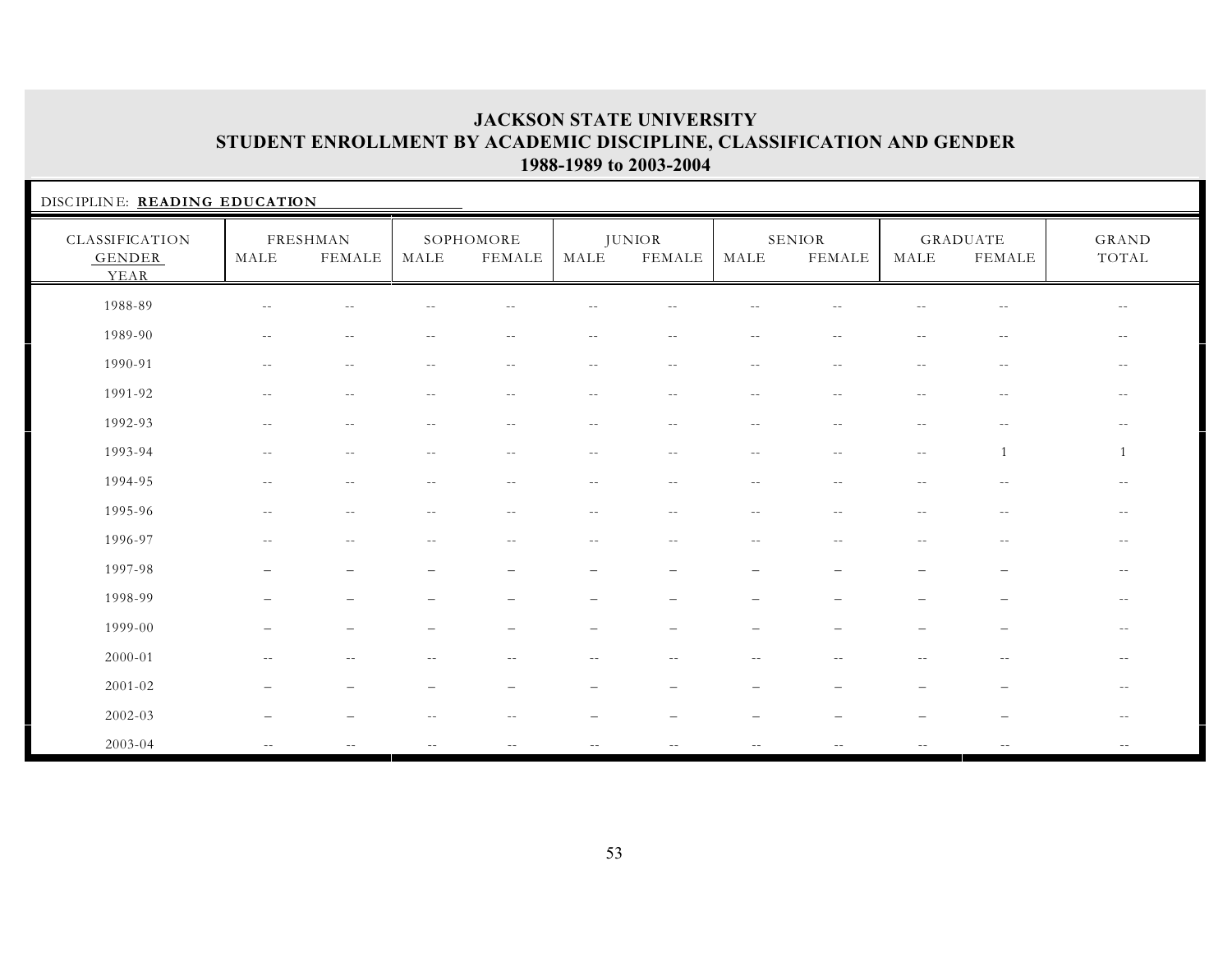| DISCIPLINE: REHABILITATION SERVICES            |               |                                               |                          |                            |                          |                                |                          |                          |                          |                                  |                 |
|------------------------------------------------|---------------|-----------------------------------------------|--------------------------|----------------------------|--------------------------|--------------------------------|--------------------------|--------------------------|--------------------------|----------------------------------|-----------------|
| CLASSIFICATION<br><b>GENDER</b><br><b>YEAR</b> | MALE          | FRESHMAN<br>FEMALE                            | MALE                     | SOPHOMORE<br><b>FEMALE</b> | MALE                     | <b>JUNIOR</b><br><b>FEMALE</b> | MALE                     | <b>SENIOR</b><br>FEMALE  | MALE                     | <b>GRADUATE</b><br><b>FEMALE</b> | GRAND<br>TOTAL  |
| 1988-89                                        | $- -$         | $-1$                                          |                          |                            |                          |                                | $-1$                     |                          | $\overline{4}$           | $8\,$                            | 12              |
| 1989-90                                        | $\sim$ $-$    | $\mathord{\hspace{1pt}\text{--}\hspace{1pt}}$ | $\sim$ $-$               | $\overline{\phantom{a}}$   | $ -$                     | $\sim$ $-$                     | $\sim$ $-$               | $\overline{\phantom{m}}$ |                          | 6                                | $7\phantom{.0}$ |
| 1990-91                                        | $\sim$ $-$    | $- -$                                         | $\sim$ $-$               | $\overline{\phantom{m}}$   | $\overline{\phantom{m}}$ | $\overline{\phantom{m}}$       | $\sim$ $-$               | $\overline{\phantom{m}}$ | 6                        | 12                               | 18              |
| 1991-92                                        | $\sim$ $\sim$ | $-1$                                          |                          | $-1$                       | $-$                      | $\sim$                         | $-$                      | $\sim$ $\sim$            | $\mathfrak{Z}$           | 9                                | 12              |
| 1992-93                                        | $\sim$ $-$    | $-$                                           |                          | $\sim$ $\sim$              | $-$                      | $-$                            | $\sim$ $-$               | $\sim$                   | $\overline{\phantom{m}}$ | $\overline{c}$                   | $\overline{2}$  |
| 1993-94                                        | $\sim$ $-$    | $\sim$ $-$                                    | $-1$                     | $\overline{\phantom{m}}$   | $-$                      | $\sim$ $-$                     | $\sim$ $-$               | $\sim$ $-$               | $\overline{4}$           | 23                               | 27              |
| 1994-95                                        | $\sim$ $-$    | $-$                                           | $\sim$ $-$               | $\overline{\phantom{m}}$   | $\overline{\phantom{m}}$ | $\sim$ $-$                     | $\overline{\phantom{m}}$ | $\overline{\phantom{m}}$ | 6                        | 17                               | 23              |
| 1995-96                                        | $- -$         | $\overline{\phantom{a}}$                      | $\sim$ $-$               | $\sim$ $-$                 | $\sim$ $-$               | $-1$                           | $--$                     | $\sim$ $\sim$            | 5                        | 24                               | 29              |
| 1996-97                                        | $\sim$ $-$    | $\overline{\phantom{m}}$                      | $\sim$ $-$               | $\sim$ $-$                 | $\sim$ $-$               | $\sim$ $-$                     | $\overline{\phantom{m}}$ | $\overline{\phantom{m}}$ | 2                        | 30                               | 32              |
| 1997-98                                        | $- -$         | $\overline{\phantom{0}}$                      | $\overline{\phantom{m}}$ | $\overline{\phantom{m}}$   | $\overline{\phantom{m}}$ | $\qquad \qquad -$              | $\qquad \qquad -$        | $\overline{\phantom{m}}$ | $\overline{4}$           | 24                               | 28              |
| 1998-99                                        |               | $\overline{\phantom{0}}$                      |                          | $\overline{\phantom{0}}$   |                          |                                | $\qquad \qquad -$        | $\overline{\phantom{m}}$ | 3                        | 12                               | 15              |
| 1999-00                                        |               | $\overline{\phantom{0}}$                      |                          |                            |                          |                                |                          | $\overline{\phantom{0}}$ | 3                        | $\overline{4}$                   | $\tau$          |
| $2000 - 01$                                    | $\sim$ $-$    | $-$                                           |                          | $\overline{\phantom{m}}$   | $-$                      | $\overline{\phantom{m}}$       | $\sim$ $-$               | $\sim$ $-$               | 6                        | 21                               | 27              |
| $2001 - 02$                                    |               | $\overline{\phantom{0}}$                      |                          |                            |                          |                                | $\overline{\phantom{0}}$ |                          | 6                        | $27\,$                           | 33              |
| 2002-03                                        |               |                                               |                          |                            |                          |                                |                          |                          | 10                       | 41                               | 51              |
| 2003-04                                        | $\sim$ $\sim$ | $\sim$ $-$                                    | $\sim$ $-$               | $\sim$ $-$                 | $\sim$ $-$               | $\sim$ $\sim$                  | $\sim$ $\sim$            |                          | 6                        | 49                               | 55              |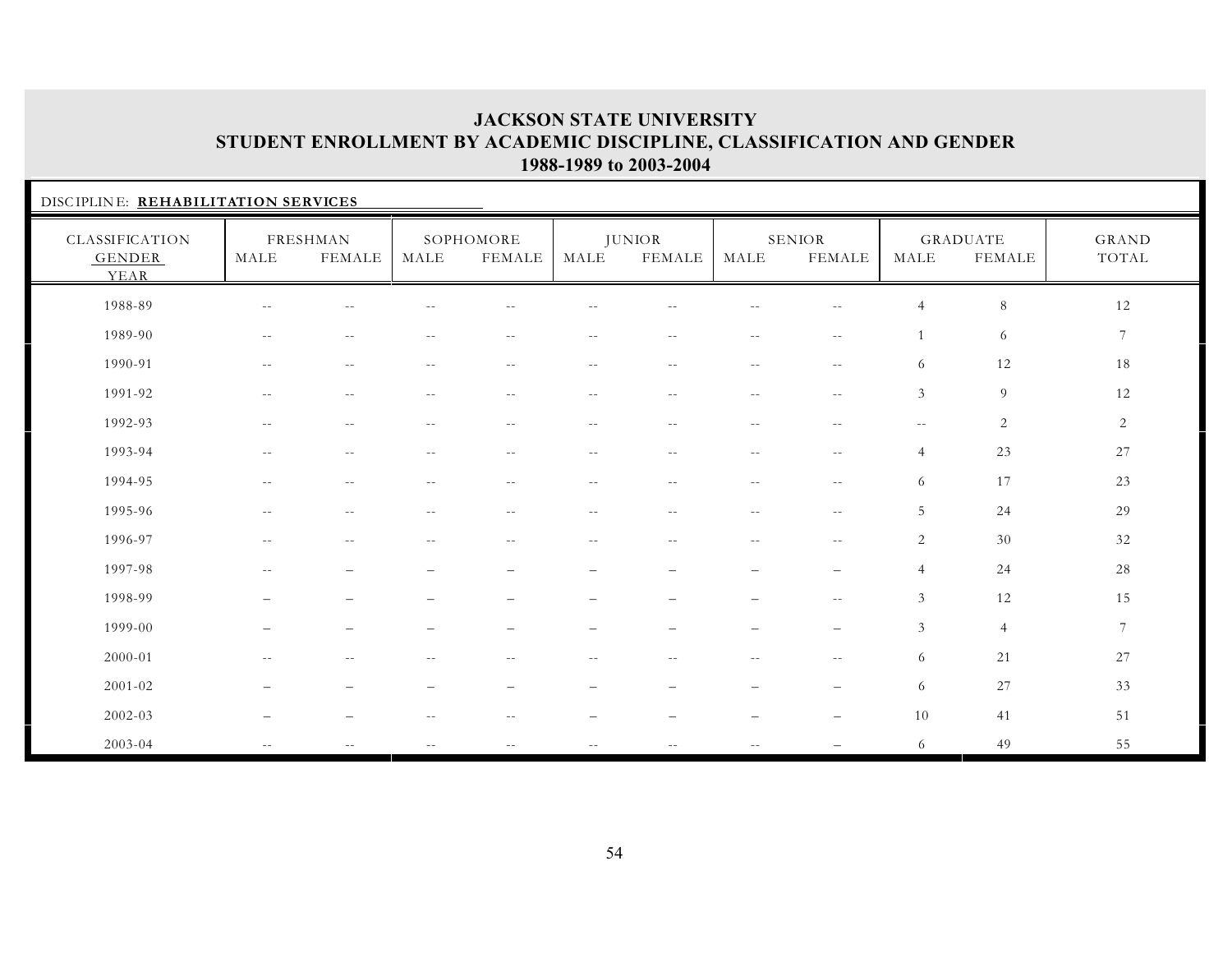| DISCIPLINE: SCIENCE EDUCATION           |            |                           |                          |                          |              |                                |                          |                                |                          |                                  |                       |
|-----------------------------------------|------------|---------------------------|--------------------------|--------------------------|--------------|--------------------------------|--------------------------|--------------------------------|--------------------------|----------------------------------|-----------------------|
| CLASSIFICATION<br><b>GENDER</b><br>YEAR | MALE       | FRESHMAN<br><b>FEMALE</b> | MALE                     | SOPHOMORE<br>FEMALE      | MALE         | <b>JUNIOR</b><br><b>FEMALE</b> | MALE                     | <b>SENIOR</b><br><b>FEMALE</b> | MALE                     | <b>GRADUATE</b><br><b>FEMALE</b> | <b>GRAND</b><br>TOTAL |
| 1988-89                                 |            | 6                         | 2                        |                          | $-1$         | $\mathfrak{Z}$                 | $\mathfrak{Z}$           | $\overline{4}$                 | 6                        | 6                                | 32                    |
| 1989-90                                 | 2          | $\overline{4}$            | $\overline{1}$           | 3                        | $\mathbf{1}$ | $\sim$ $-$                     | 2                        | 3                              | 2                        | 7                                | 25                    |
| 1990-91                                 | 2          | $\overline{\phantom{m}}$  | $\overline{\phantom{m}}$ | 3                        | $- -$        | $\sim$ $-$                     | $\overline{1}$           | $\overline{3}$                 |                          | $\overline{4}$                   | 14                    |
| 1991-92                                 | $-$        | $-1$                      |                          |                          | $-1$         | $-$                            |                          |                                |                          | 5                                | 6                     |
| 1992-93                                 | $- -$      | $-$                       |                          |                          | $-1$         | $-$                            | $-$                      | $\sim$ $\sim$                  |                          | 5                                | 6                     |
| 1993-94                                 | $\sim$ $-$ | $-$                       |                          | $-$                      | $-$          | $\sim$ $-$                     | $- -$                    | $-1$                           | $\overline{c}$           | 6                                | 8                     |
| 1994-95                                 | $\sim$ $-$ | $-$                       |                          | $-$                      | $-1$         | $\sim$ $-$                     | $\sim$ $-$               | $-$                            | $\overline{\phantom{m}}$ | 3                                | 3                     |
| 1995-96                                 | $\sim$ $-$ | $-1$                      | $-$                      | $- -$                    | $- -$        | $- -$                          | $\sim$ $-$               | $-$                            | $\overline{2}$           | 2                                | $\overline{4}$        |
| 1996-97                                 | $- -$      | $\sim$ $-$                | $- -$                    | $-1$                     | $\sim$ $-$   | $\sim$ $-$                     | $- -$                    | $\sim$ $-$                     | 2                        | $\mathfrak{Z}$                   | 5                     |
| 1997-98                                 |            | $\overline{\phantom{0}}$  |                          | $\overline{\phantom{0}}$ |              | $\overline{\phantom{m}}$       | $\overline{\phantom{m}}$ | $\overline{\phantom{m}}$       | 2                        | $\qquad \qquad -$                | 2                     |
| 1998-99                                 |            |                           |                          |                          |              |                                |                          | $\sim$ $-$                     | $\overline{1}$           | $\mathfrak{Z}$                   | $\overline{4}$        |
| 1999-00                                 |            |                           |                          |                          |              |                                |                          |                                |                          | 4                                |                       |
| $2000 - 01$                             | $-1$       | $-$                       |                          | $- -$                    | $- -$        | $\sim$ $-$                     | $\overline{\phantom{m}}$ |                                | $- -$                    | 3                                | 3                     |
| $2001 - 02$                             |            |                           |                          |                          |              |                                |                          |                                |                          | $\sqrt{2}$                       | $\mathfrak{Z}$        |
| 2002-03                                 |            |                           |                          |                          |              |                                |                          |                                |                          | 5                                | 6                     |
| 2003-04                                 | $- -$      | $\overline{a}$            | $-$                      | $- -$                    | $- -$        | $\sim$ $-$                     | $\sim$ $-$               |                                | 2                        | $\mathbf{1}$                     | 3                     |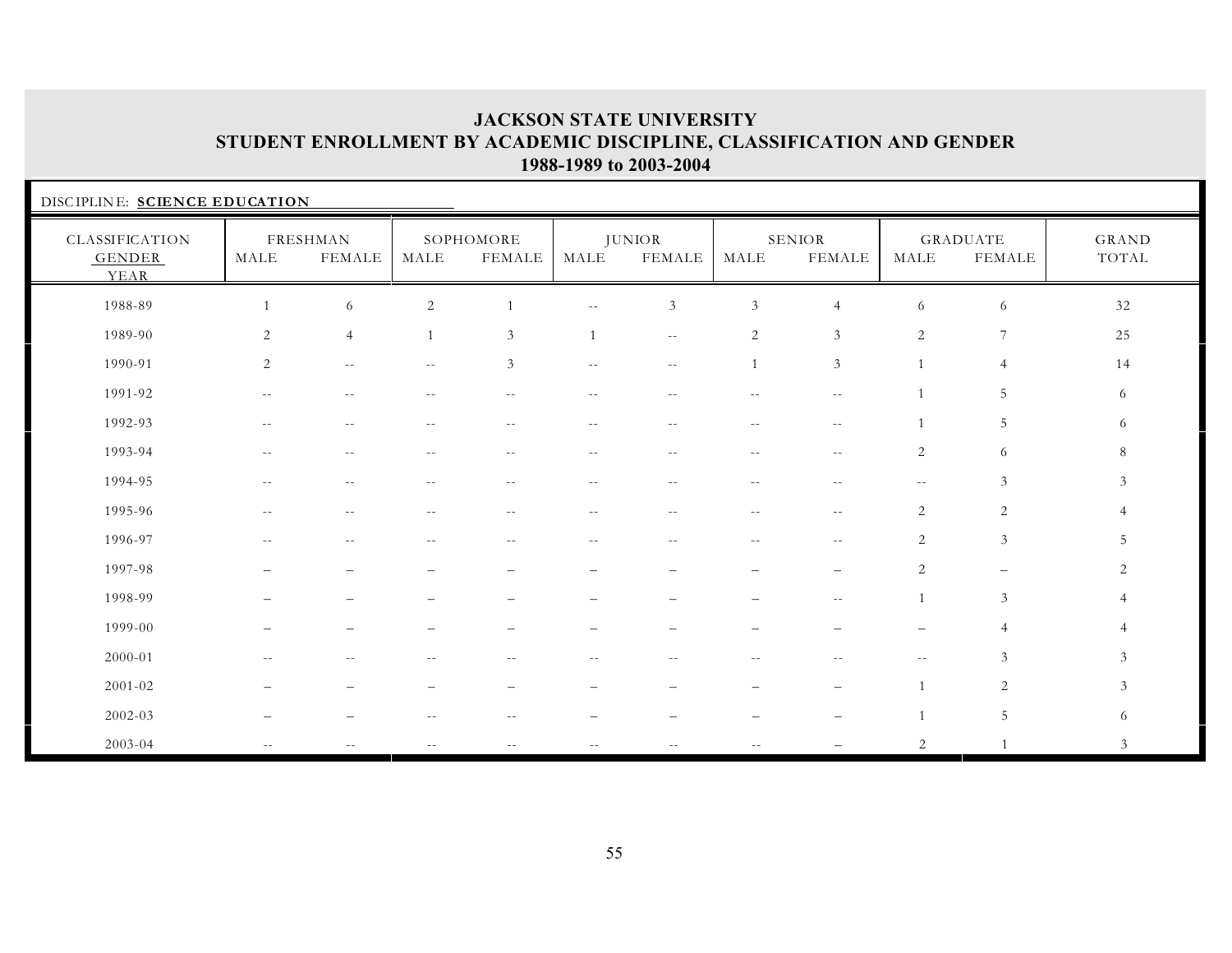| DISCIPLINE: SECONDARY EDUCATION                |                          |                           |                |                     |              |                                |                          |                          |                          |                                  |                |
|------------------------------------------------|--------------------------|---------------------------|----------------|---------------------|--------------|--------------------------------|--------------------------|--------------------------|--------------------------|----------------------------------|----------------|
| <b>CLASSIFICATION</b><br><b>GENDER</b><br>YEAR | MALE                     | <b>FRESHMAN</b><br>FEMALE | MALE           | SOPHOMORE<br>FEMALE | MALE         | <b>JUNIOR</b><br><b>FEMALE</b> | MALE                     | SENIOR<br>FEMALE         | MALE                     | <b>GRADUATE</b><br><b>FEMALE</b> | GRAND<br>TOTAL |
| 1988-89                                        | $-$                      |                           |                |                     |              |                                |                          |                          | 3                        | $\,8\,$                          | 11             |
| 1989-90                                        | $- -$                    | $\overline{1}$            | $- -$          | $\overline{1}$      | $\sim$ $-$   | $\sim$ $-$                     | $- -$                    | $- -$                    | 4                        | 18                               | 24             |
| 1990-91                                        | 1                        | $\overline{1}$            | $- -$          | $\overline{1}$      | $\mathbf{1}$ | $\overline{1}$                 | $\overline{\phantom{m}}$ | $\sim$ $-$               | 7                        | $\overline{9}$                   | 21             |
| 1991-92                                        | $\mathfrak{Z}$           | $\,8\,$                   | $ -$           |                     | $-$          | $\sqrt{2}$                     | $\overline{2}$           | 2                        | 3                        | $\,8\,$                          | 29             |
| 1992-93                                        | 5                        | 6                         | 2              | 2                   | $- -$        | $-$                            | $- -$                    | 2                        | $\sqrt{5}$               | $\overline{4}$                   | 26             |
| 1993-94                                        | $\overline{2}$           | $\overline{1}$            | $\mathfrak{Z}$ | $\mathfrak{Z}$      | $\mathbf{1}$ | $\sim$ $\sim$                  | $\overline{\phantom{m}}$ | $\mathbf{1}$             | $\mathfrak{Z}$           | $\sqrt{2}$                       | 16             |
| 1994-95                                        | $\sim$ $-$               | $\overline{1}$            | $- -$          | 2                   | $\sim$ $-$   | $\overline{\phantom{m}}$       | $\sqrt{2}$               | $\overline{\phantom{m}}$ | $\mathbf{1}$             | $\overline{4}$                   | 10             |
| 1995-96                                        | $- -$                    | $\sim$                    |                | $-$                 | $- -$        | $\sim$ $-$                     | 2                        | $- -$                    | 2                        | 9                                | 13             |
| 1996-97                                        | $\sim$ $-$               | $\sim$ $-$                |                |                     | $\sim$ $-$   |                                | $-$                      | $\sim$ $-$               | $\overline{4}$           | $\tau$                           | 11             |
| 1997-98                                        |                          | $\overline{\phantom{0}}$  |                |                     | -            | $\overline{\phantom{0}}$       | $\overline{\phantom{0}}$ |                          | $\overline{4}$           | 13                               | 17             |
| 1998-99                                        |                          |                           |                |                     |              |                                | $\overline{\phantom{0}}$ | $\overline{\phantom{0}}$ | 3                        | 9                                | 12             |
| 1999-00                                        |                          |                           |                |                     |              |                                |                          |                          | $\mathbf{1}$             | $10\,$                           | 11             |
| 2000-01                                        |                          |                           |                |                     |              |                                |                          |                          | $\overline{c}$           | 14                               | 16             |
| 2001-02                                        |                          |                           |                |                     |              |                                |                          |                          | $\overline{\phantom{0}}$ | $\overline{4}$                   | $\overline{4}$ |
| 2002-03                                        |                          |                           |                |                     |              |                                | $\overline{\phantom{0}}$ |                          | $\overline{2}$           | 8                                | 10             |
| 2003-04                                        | $\overline{\phantom{m}}$ | $-1$                      | $- -$          |                     | $-$          |                                | $-1$                     |                          | 6                        | 18                               | 24             |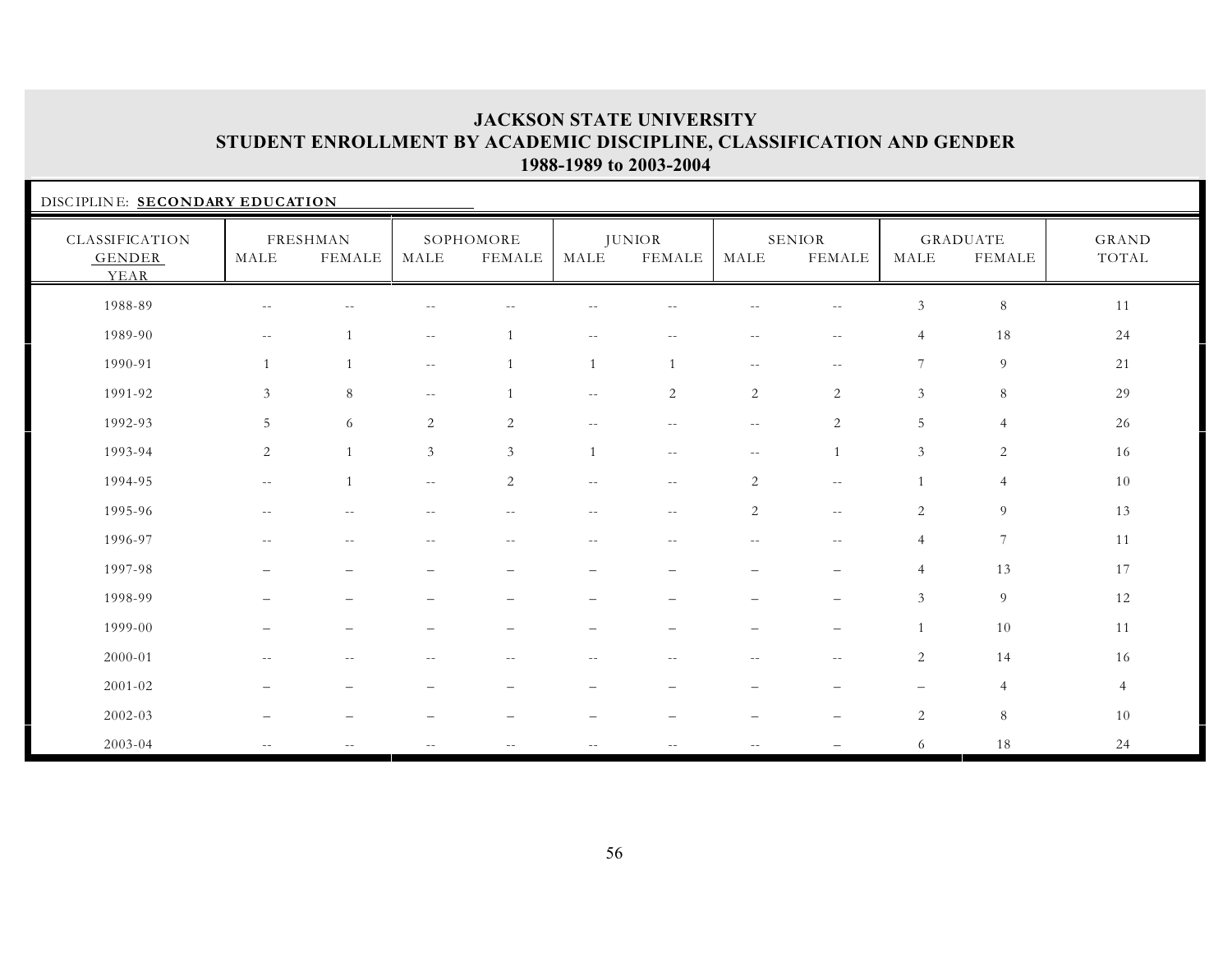| DISCIPLINE: SOCIAL SCIENCE EDUCATION    |                |                                  |                          |                          |                   |                                |                          |                                |                          |                                  |                |
|-----------------------------------------|----------------|----------------------------------|--------------------------|--------------------------|-------------------|--------------------------------|--------------------------|--------------------------------|--------------------------|----------------------------------|----------------|
| CLASSIFICATION<br><b>GENDER</b><br>YEAR | MALE           | <b>FRESHMAN</b><br><b>FEMALE</b> | MALE                     | SOPHOMORE<br>FEMALE      | MALE              | <b>JUNIOR</b><br><b>FEMALE</b> | MALE                     | <b>SENIOR</b><br><b>FEMALE</b> | MALE                     | <b>GRADUATE</b><br><b>FEMALE</b> | GRAND<br>TOTAL |
| 1988-89                                 | $\sqrt{2}$     | $\mathfrak{Z}$                   | $-$                      | $\overline{5}$           | $- -$             |                                | $\sqrt{2}$               | $\,8\,$                        |                          | $-$                              | $21\,$         |
| 1989-90                                 | $\mathbf{1}$   | $\overline{1}$                   | 2                        | $\overline{1}$           | $\qquad \qquad -$ |                                | $\overline{\phantom{m}}$ | $\sim$ $-$                     | $-$                      | $- -$                            | 6              |
| 1990-91                                 | 2              | 10                               | $\overline{\phantom{m}}$ | 2                        | 1                 | 3                              | $\sim$ $-$               | 3                              | $- -$                    | $- -$                            | 21             |
| 1991-92                                 | 1              | 5                                | $\overline{4}$           | 5                        | 2                 | $\overline{4}$                 | $\mathfrak{Z}$           | 27                             | $\qquad \qquad -$        | $\overline{\phantom{m}}$         | 51             |
| 1992-93                                 | $-$            | $\overline{\phantom{m}}$         | $\mathbf{1}$             | $\mathfrak{Z}$           | $\sqrt{2}$        | $\sqrt{3}$                     | 6                        | 32                             | $\sim$ $-$               | $\sim$ $-$                       | 47             |
| 1993-94                                 | $\mathbf{1}$   | $\overline{c}$                   | $- -$                    | $- -$                    | 3                 | $7\overline{ }$                | $9\,$                    | 38                             | $\sim$ $-$               | $\overline{\phantom{m}}$         | 60             |
| 1994-95                                 | $\mathbf{1}$   | $\overline{9}$                   | $\sqrt{2}$               | $\mathbf{1}$             | 3                 | $7\overline{ }$                | 17                       | 50                             | $\sim$ $-$               | $--$                             | 90             |
| 1995-96                                 | 2              | $\overline{c}$                   | 2                        | $\mathbf{1}$             | 2                 | $- -$                          | 11                       | 26                             | $\sim$ $-$               | $- -$                            | 46             |
| 1996-97                                 | $\mathfrak{Z}$ | 3                                | $- -$                    | $\overline{4}$           | $\mathbf{1}$      | 2                              | 11                       | 11                             | $\sim$ $-$               | $\sim$ $-$                       | 35             |
| 1997-98                                 | $\mathbf{1}$   | 2                                | 3                        | $\overline{\phantom{0}}$ | 2                 | 5                              | 7                        | 7                              | $\overline{\phantom{0}}$ | $-$                              | 27             |
| 1998-99                                 |                | $\overline{\phantom{0}}$         | $\mathbf{1}$             | $\mathbf{1}$             | 3                 | $\overline{\phantom{m}}$       | $\overline{7}$           | 11                             |                          | $\overline{\phantom{0}}$         | 23             |
| 1999-00                                 | $\equiv$       | $\overline{1}$                   | 2                        | $\equiv$                 | $\overline{c}$    | 1                              | 6                        |                                |                          |                                  | 12             |
| 2000-01                                 | $\sqrt{2}$     | $\overline{1}$                   | $\mathfrak{Z}$           | $\overline{c}$           | $\mathfrak{Z}$    | 1                              | $\overline{5}$           | $\sim$ $-$                     | $-1$                     | $\sim$ $-$                       | 17             |
| $2001 - 02$                             | $\overline{4}$ | $\overline{1}$                   | $\overline{\phantom{m}}$ | $\overline{c}$           | 6                 | $\overline{c}$                 | 6                        | 2                              |                          | $\overline{\phantom{0}}$         | 23             |
| 2002-03                                 |                | $\overline{\phantom{0}}$         | 5                        | $\overline{c}$           | $\overline{c}$    | 2                              | 12                       | 8                              |                          |                                  | 31             |
| 2003-04                                 |                | $\overline{4}$                   |                          |                          | $\overline{4}$    | 2                              | 12                       | 7                              |                          |                                  | 30             |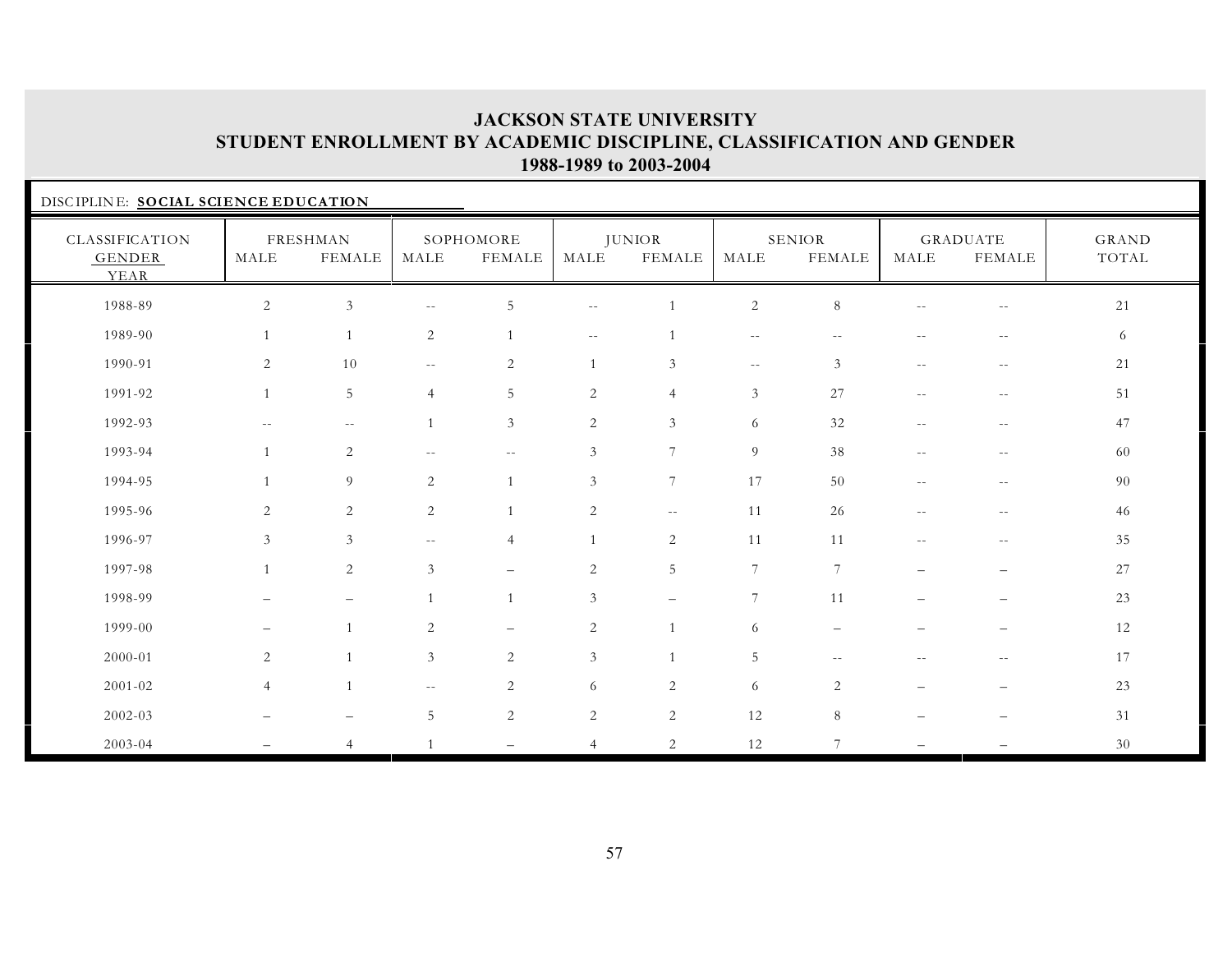| DISCIPLINE: SOCIAL WORK                 |                |                           |                 |                     |                |                                |                 |                                |                          |                                  |                |  |
|-----------------------------------------|----------------|---------------------------|-----------------|---------------------|----------------|--------------------------------|-----------------|--------------------------------|--------------------------|----------------------------------|----------------|--|
| CLASSIFICATION<br><b>GENDER</b><br>YEAR | MALE           | FRESHMAN<br><b>FEMALE</b> | MALE            | SOPHOMORE<br>FEMALE | MALE           | <b>JUNIOR</b><br><b>FEMALE</b> | MALE            | <b>SENIOR</b><br><b>FEMALE</b> | MALE                     | <b>GRADUATE</b><br><b>FEMALE</b> | GRAND<br>TOTAL |  |
| 1988-89                                 | $\,8\,$        | $27\,$                    | $\mathfrak{Z}$  | 23                  | $\sqrt{5}$     | 23                             | $7\phantom{.0}$ | 24                             | $-$                      | $\sim$ $-$                       | 120            |  |
| 1989-90                                 | 11             | 45                        | 6               | 34                  | 5              | 19                             | $\overline{4}$  | 32                             | $\overline{\phantom{m}}$ | $- -$                            | 156            |  |
| 1990-91                                 | $\overline{4}$ | 31                        | 6               | 34                  | 5              | 34                             | 9               | 40                             | $\overline{\phantom{m}}$ | $ -$                             | 157            |  |
| 1991-92                                 | $\overline{4}$ | 30                        | 3               | 22                  | 6              | 27                             | 9               | 43                             | $\overline{\phantom{m}}$ | $- -$                            | 144            |  |
| 1992-93                                 | 8              | 29                        | 2               | 18                  | 6              | 29                             | $8\,$           | 48                             | $\sim$ $-$               | $\sim$ $-$                       | 148            |  |
| 1993-94                                 | 11             | 29                        | 2               | 23                  | $\mathfrak{Z}$ | 20                             | $\mathfrak{Z}$  | 42                             | $\overline{\phantom{m}}$ | $\sim$ $-$                       | 133            |  |
| 1994-95                                 | 6              | 27                        | 5               | 33                  | $8\,$          | 33                             | $\overline{5}$  | 56                             | $\overline{\phantom{m}}$ | $- -$                            | 173            |  |
| 1995-96                                 | $\mathfrak{Z}$ | 23                        | $7\phantom{.0}$ | 32                  | $\overline{4}$ | 40                             | 9               | 59                             | $\overline{4}$           | 16                               | 197            |  |
| 1996-97                                 | 5              | 44                        | 2               | 33                  | 11             | 43                             | 12              | 69                             | 13                       | 29                               | 261            |  |
| 1997-98                                 | $\mathfrak{Z}$ | 21                        | 6               | 35                  | 15             | 55                             | 11              | 75                             | 18                       | 62                               | 301            |  |
| 1998-99                                 | $\overline{7}$ | 26                        | 8               | 29                  | $7^{\circ}$    | 59                             | 15              | 81                             | 18                       | 93                               | 343            |  |
| 1999-00                                 | 5              | 35                        | 8               | 24                  | 8              | 36                             | 21              | 117                            | 20                       | 88                               | 362            |  |
| 2000-01                                 | $\overline{7}$ | 49                        | 8               | 31                  | 8              | 47                             | 15              | 88                             | 18                       | 104                              | 375            |  |
| 2001-02                                 | 11             | 54                        | 6               | 44                  | 10             | 47                             | 14              | 95                             | 9                        | 91                               | 381            |  |
| 2002-03                                 | 12             | 67                        | 10              | 59                  | $\overline{4}$ | 50                             | 19              | 107                            | 16                       | 96                               | 440            |  |
| 2003-04                                 | 10             | 55                        | $7\phantom{.0}$ | 60                  | 9              | 73                             | 11              | 104                            | 12                       | 74                               | 415            |  |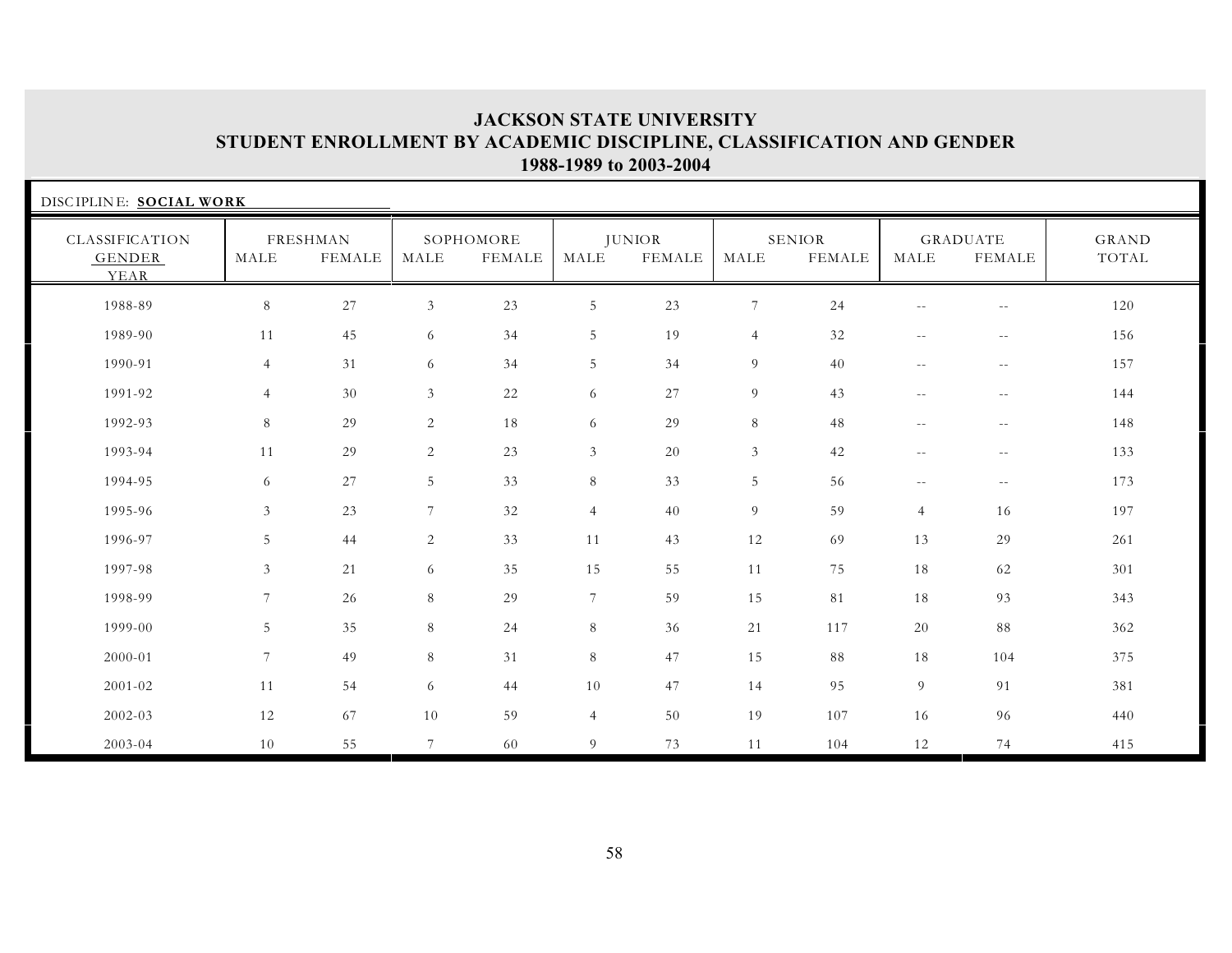| DISCIPLINE: SOCIOLOGY            |                   |                           |                          |                            |                          |                                |                 |                                |      |                                  |                       |
|----------------------------------|-------------------|---------------------------|--------------------------|----------------------------|--------------------------|--------------------------------|-----------------|--------------------------------|------|----------------------------------|-----------------------|
| CLASSIFICATION<br>GENDER<br>YEAR | MALE              | FRESHMAN<br><b>FEMALE</b> | MALE                     | SOPHOMORE<br><b>FEMALE</b> | MALE                     | <b>JUNIOR</b><br><b>FEMALE</b> | MALE            | <b>SENIOR</b><br><b>FEMALE</b> | MALE | <b>GRADUATE</b><br><b>FEMALE</b> | <b>GRAND</b><br>TOTAL |
| 1988-89                          | $- -$             | $11\,$                    | 6                        | 6                          | $\mathbf{2}$             | $8\,$                          | 2               | $\overline{4}$                 | 12   | 14                               | 65                    |
| 1989-90                          | 5                 | 12                        | $\overline{c}$           | $\overline{7}$             | $\mathfrak{Z}$           | 5                              | $\mathbf{1}$    | 3                              | 20   | 22                               | 80                    |
| 1990-91                          | 6                 | 6                         | $\sim$ $-$               | $\overline{4}$             | 7                        | 5                              | $\overline{4}$  | 8                              | 20   | 31                               | 91                    |
| 1991-92                          | $\overline{4}$    | 9                         | $\overline{4}$           | 3                          | $\mathbf{1}$             | $\mathfrak{Z}$                 | 9               | 7                              | 17   | 26                               | 83                    |
| 1992-93                          | 6                 | 3                         |                          | $\overline{4}$             | 1                        | 6                              | $7\phantom{.0}$ | 6                              | 18   | 28                               | 80                    |
| 1993-94                          | $\mathbf{1}$      | 6                         | 2                        | 6                          | 3                        | 9                              | $\mathfrak{Z}$  | 6                              | 9    | 29                               | 74                    |
| 1994-95                          | 6                 | 12                        | 3                        | 9                          | 5                        | 6                              | 8               | 9                              | 11   | 33                               | 102                   |
| 1995-96                          | $\tau$            | 6                         | $\overline{4}$           | 9                          | $\mathfrak{Z}$           | 9                              | $\overline{7}$  | 9                              | 17   | 32                               | 103                   |
| 1996-97                          | $\overline{4}$    | $\overline{4}$            | 3                        | $\mathbf{1}$               | $\overline{4}$           | 6                              | $\overline{4}$  | $7\phantom{.0}$                | 20   | 31                               | 84                    |
| 1997-98                          | $\qquad \qquad -$ | $\overline{4}$            | $\overline{\phantom{0}}$ | 3                          | $\overline{\phantom{0}}$ | 5                              | 8               | $\overline{7}$                 | 22   | 34                               | 83                    |
| 1998-99                          | $\overline{1}$    | $\overline{\phantom{m}}$  | 5                        | $\mathfrak{Z}$             | $\sim$ $-$               | $\qquad \qquad -$              | 5               | $7\phantom{.0}$                | 20   | 39                               | 80                    |
| 1999-00                          | $\mathfrak{Z}$    | 6                         | 2                        | $\overline{\phantom{0}}$   | $\overline{4}$           | $\overline{2}$                 | $\mathfrak{Z}$  | 9                              | 19   | 32                               | 80                    |
| 2000-01                          | $\mathbf{1}$      | 3                         | $\overline{1}$           | 5                          | $\overline{4}$           | $\overline{2}$                 | $\overline{4}$  | 8                              | 15   | 26                               | 69                    |
| 2001-02                          | $\mathfrak{Z}$    | 5                         |                          | $\overline{4}$             | $\mathbf{2}$             | $\mathbf{1}$                   | $5\phantom{.0}$ | $\overline{7}$                 | 13   | 25                               | 65                    |
| 2002-03                          | $\qquad \qquad -$ | $\overline{4}$            | 2                        | 6                          | $\mathbf{1}$             | $\overline{7}$                 | $\overline{4}$  | 6                              | 14   | 30                               | 74                    |
| 2003-04                          | $\mathbf{1}$      | 8                         | 3                        | $\overline{4}$             | 1                        | 9                              | 6               | 10                             | 16   | 38                               | 96                    |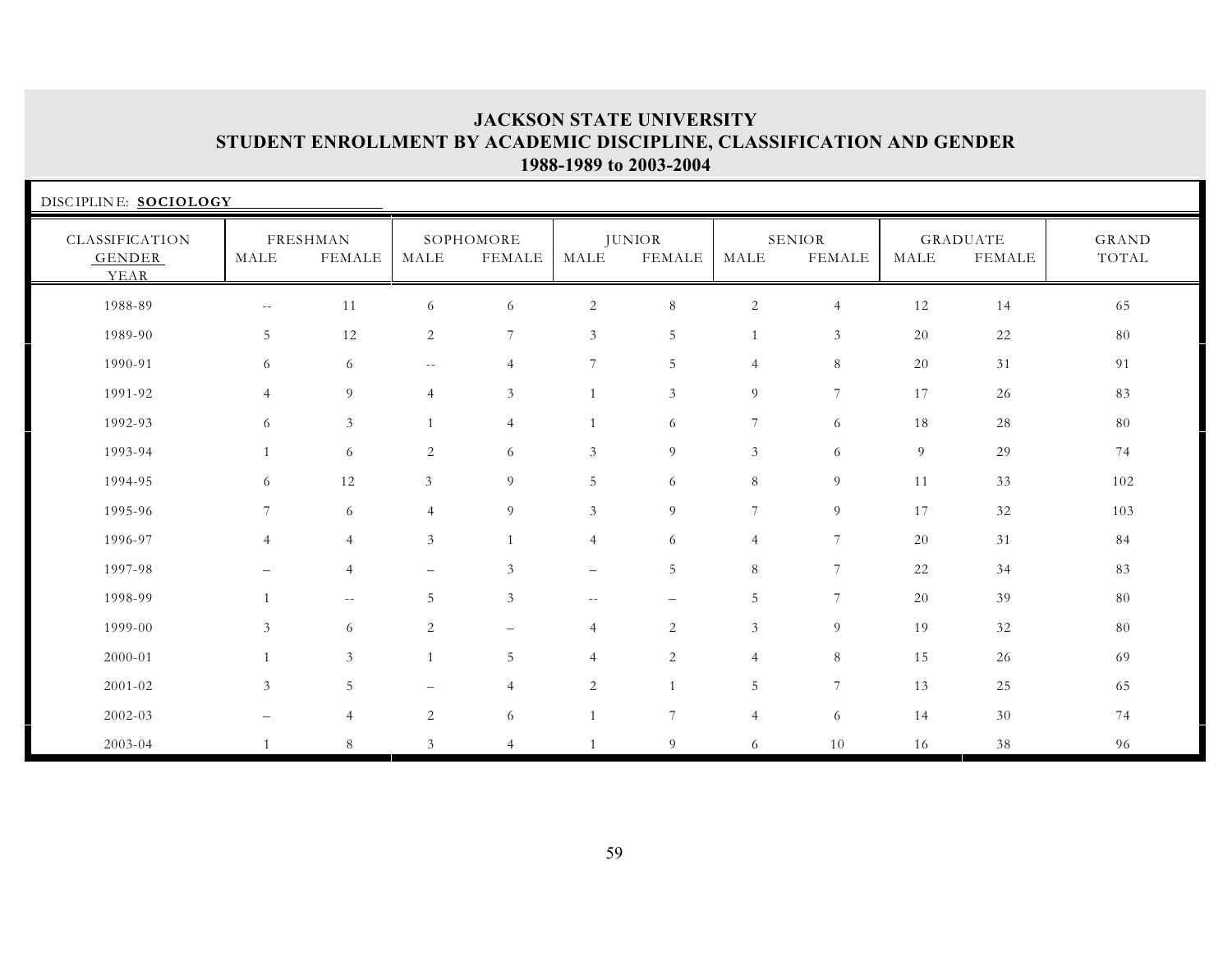| DISCIPLINE: SPANISH                     |                             |                           |                          |                          |                          |                                |                          |                                |                          |                                  |                |
|-----------------------------------------|-----------------------------|---------------------------|--------------------------|--------------------------|--------------------------|--------------------------------|--------------------------|--------------------------------|--------------------------|----------------------------------|----------------|
| CLASSIFICATION<br><b>GENDER</b><br>YEAR | MALE                        | FRESHMAN<br><b>FEMALE</b> | MALE                     | SOPHOMORE<br>FEMALE      | MALE                     | <b>JUNIOR</b><br><b>FEMALE</b> | MALE                     | <b>SENIOR</b><br><b>FEMALE</b> | MALE                     | <b>GRADUATE</b><br><b>FEMALE</b> | GRAND<br>TOTAL |
| 1988-89                                 | $\mathcal{L} = \mathcal{L}$ | $\overline{2}$            | $\overline{1}$           | $\sim$                   | $\mathbf{1}$             | $\sim$ $-$                     | $-$                      |                                | $-1$                     | $\sim$ $-$                       | $\overline{4}$ |
| 1989-90                                 | 1                           | $\overline{\phantom{m}}$  | $\overline{\phantom{m}}$ | $\overline{c}$           | $\overline{\phantom{m}}$ | $\overline{\phantom{m}}$       | $\overline{1}$           | $\sim$ $-$                     | $- -$                    | $\overline{\phantom{m}}$         | $\overline{4}$ |
| 1990-91                                 | $\sim$ $-$                  | $-$                       | $\sim$ $-$               | $--$                     | $\qquad \qquad -$        | $\overline{1}$                 | $\sim$ $\sim$            | $-$                            | $- -$                    | $- -$                            |                |
| 1991-92                                 | $\overline{\phantom{m}}$    | $\overline{1}$            | $\sim$ $-$               | $\sim$ $-$               | $\overline{\phantom{m}}$ | $\mathbf{1}$                   | $\sim$ $-$               | $\overline{1}$                 | $- -$                    | $- -$                            | 3              |
| 1992-93                                 | $\sim$ $-$                  | $\sim$ $-$                |                          | $ -$                     | $\sim$ $-$               | $\overline{\phantom{m}}$       | $\sim$ $-$               | 2                              | $\sim$ $-$               | $- -$                            | 2              |
| 1993-94                                 | $\sim$ $-$                  | $\sim$ $-$                | $\overline{1}$           | $\mathbf{1}$             | $\overline{\phantom{m}}$ | $\sim$ $-$                     | $- -$                    | $\overline{\phantom{m}}$       | $\overline{\phantom{m}}$ | $- -$                            | 2              |
| 1994-95                                 | $\overline{1}$              | $- -$                     | $-$                      | $- -$                    | $- -$                    | $- -$                          | $- -$                    | 2                              | $\overline{\phantom{m}}$ | $- -$                            | $\mathfrak{Z}$ |
| 1995-96                                 | $- -$                       | $\sim$ $-$                | $- -$                    | $- -$                    | $--$                     | $- -$                          | $\sim$ $\sim$            |                                | $\sim$ $\sim$            | $- -$                            |                |
| 1996-97                                 | $\sim$ $-$                  | $\sim$ $-$                | $- -$                    | $\overline{\phantom{a}}$ | $\overline{\phantom{m}}$ | $\overline{\phantom{m}}$       | $\overline{\phantom{m}}$ | $\sim$ $-$                     | $- -$                    | $\sim$ $-$                       | $-$            |
| 1997-98                                 | $\overline{\phantom{0}}$    | $\overline{\phantom{0}}$  | $\overline{\phantom{0}}$ | $\overline{\phantom{a}}$ | $\qquad \qquad -$        | $\qquad \qquad -$              | $\overline{\phantom{m}}$ | $\overline{\phantom{a}}$       | $\overline{\phantom{0}}$ | $-$                              | $--$           |
| 1998-99                                 |                             |                           |                          |                          |                          |                                |                          |                                |                          |                                  | $--$           |
| 1999-00                                 |                             |                           |                          |                          |                          |                                | -                        |                                |                          | $\overline{\phantom{0}}$         | $--$           |
| 2000-01                                 |                             |                           |                          |                          |                          |                                |                          |                                |                          |                                  | $- -$          |
| 2001-02                                 |                             |                           |                          |                          |                          |                                |                          |                                |                          |                                  | $- -$          |
| 2002-03                                 |                             |                           |                          |                          |                          |                                |                          |                                |                          |                                  | $- -$          |
| 2003-04                                 | $-$                         |                           |                          |                          |                          |                                |                          |                                |                          |                                  |                |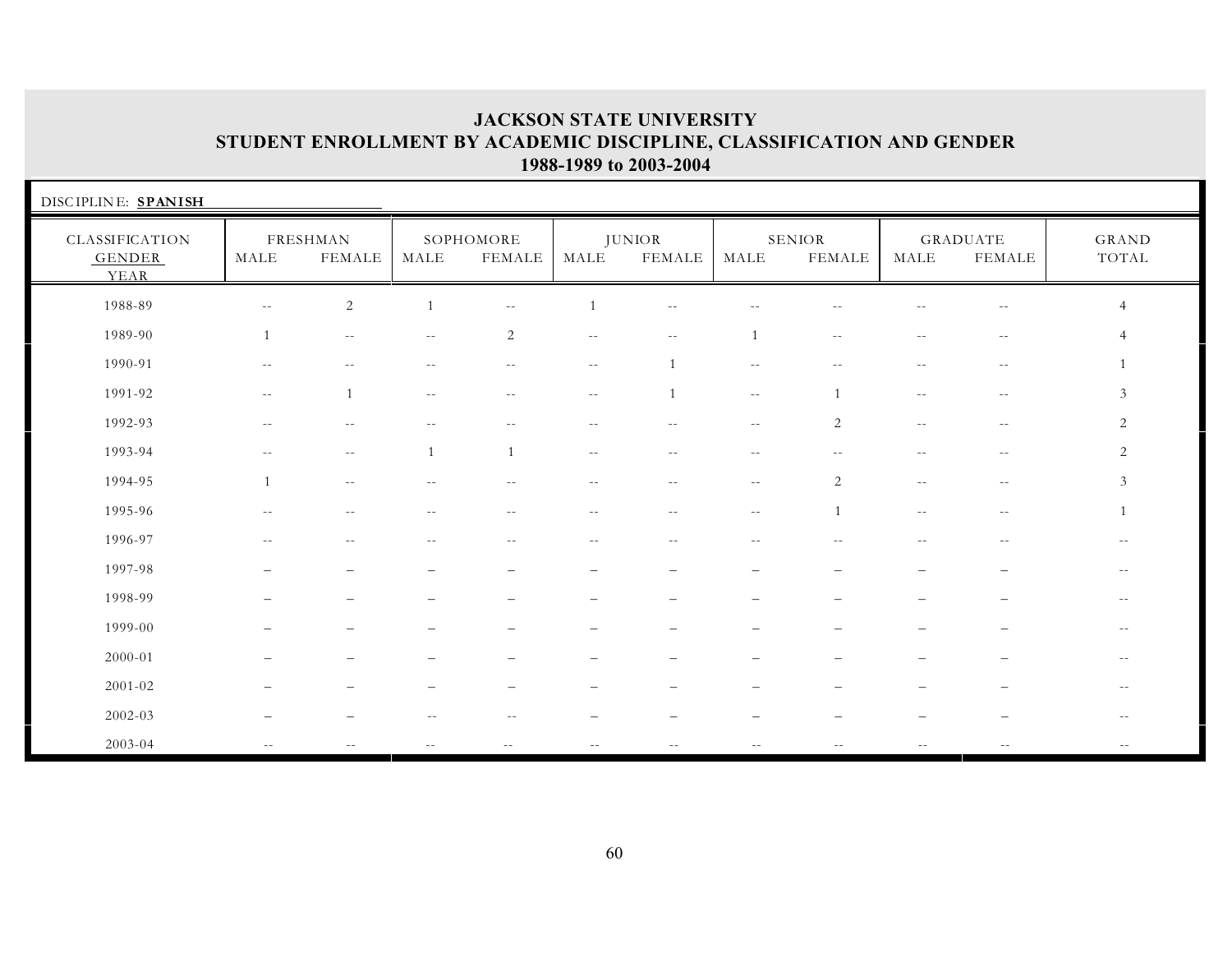| DISCIPLINE: SPECIAL EDUCATION           |                 |                           |                          |                            |                   |                                |                |                                |                |                                  |                |
|-----------------------------------------|-----------------|---------------------------|--------------------------|----------------------------|-------------------|--------------------------------|----------------|--------------------------------|----------------|----------------------------------|----------------|
| CLASSIFICATION<br><b>GENDER</b><br>YEAR | MALE            | FRESHMAN<br><b>FEMALE</b> | MALE                     | SOPHOMORE<br><b>FEMALE</b> | MALE              | <b>JUNIOR</b><br><b>FEMALE</b> | MALE           | <b>SENIOR</b><br><b>FEMALE</b> | MALE           | <b>GRADUATE</b><br><b>FEMALE</b> | GRAND<br>TOTAL |
| 1988-89                                 | 2               | $8\,$                     | $\overline{\phantom{m}}$ | 5                          | $- -$             | 6                              |                | 24                             | 5              | 53                               | 104            |
| 1989-90                                 | 2               | 15                        | $\sim$ $-$               | 7                          | $\mathbf{1}$      | 2                              | 1              | 15                             | 12             | 66                               | 121            |
| 1990-91                                 | 5               | 13                        | 2                        | 5                          | $\mathbf{1}$      | 3                              |                | $\overline{7}$                 | $\overline{7}$ | 51                               | 95             |
| 1991-92                                 | 2               | 9                         | $\mathfrak{Z}$           | 10                         | $\overline{c}$    | 13                             | $\mathfrak{Z}$ | 8                              | 11             | 38                               | 99             |
| 1992-93                                 | 2               | 5                         | 3                        | $7\phantom{.0}$            | 2                 | 12                             | $\overline{4}$ | 14                             | 3              | 30                               | 82             |
| 1993-94                                 | $\mathfrak{Z}$  | $7\phantom{.0}$           | $- -$                    | 5                          | 5                 | 17                             | $\mathfrak{Z}$ | 33                             | $\overline{2}$ | 22                               | 97             |
| 1994-95                                 | $\sim$ $-$      | 5                         | 5                        | $7\phantom{.0}$            | $\sim$ $-$        | 13                             | 6              | 38                             | $\mathbf{1}$   | $22\,$                           | 97             |
| 1995-96                                 | 2               | 10                        | 2                        | $\overline{7}$             | 2                 | 6                              | 2              | 24                             | $\overline{4}$ | 15                               | 74             |
| 1996-97                                 | 1               | 5                         | $\mathbf{1}$             | 6                          | $7\overline{ }$   | 8                              | 8              | 18                             | $\mathfrak{Z}$ | 17                               | 74             |
| 1997-98                                 | 2               | 8                         | 2                        | $\overline{7}$             | $\overline{4}$    | 17                             | 15             | 22                             | 8              | 15                               | 100            |
| 1998-99                                 | 2               | $\overline{4}$            | $\overline{\phantom{m}}$ | 8                          | 3                 | $11$                           | 6              | 35                             | 8              | $\overline{4}$                   | 81             |
| 1999-00                                 | $\mathbf{1}$    | 10                        | $\mathbf{1}$             | 5                          | 2                 | 8                              | 14             | 21                             | 5 <sup>1</sup> | 13                               | 80             |
| 2000-01                                 | $\mathfrak{Z}$  | 6                         |                          | $7\phantom{.0}$            | $\qquad \qquad -$ | 12                             | $\overline{4}$ | 26                             | $\overline{2}$ | 21                               | 81             |
| $2001 - 02$                             | $\mathfrak{Z}$  | $\overline{4}$            | 2                        | 5                          | $\overline{c}$    | 9                              | $\overline{4}$ | 34                             | $\mathfrak{Z}$ | 18                               | 84             |
| 2002-03                                 | $5\phantom{.0}$ | $10\,$                    | 2                        | 6                          | 3                 | 10                             | 9              | 33                             | $\overline{4}$ | 19                               | 101            |
| 2003-04                                 | 5               | 13                        | $\overline{4}$           | 8                          | 2                 | 12                             | $\overline{4}$ | 38                             | $\mathfrak{Z}$ | 17                               | 106            |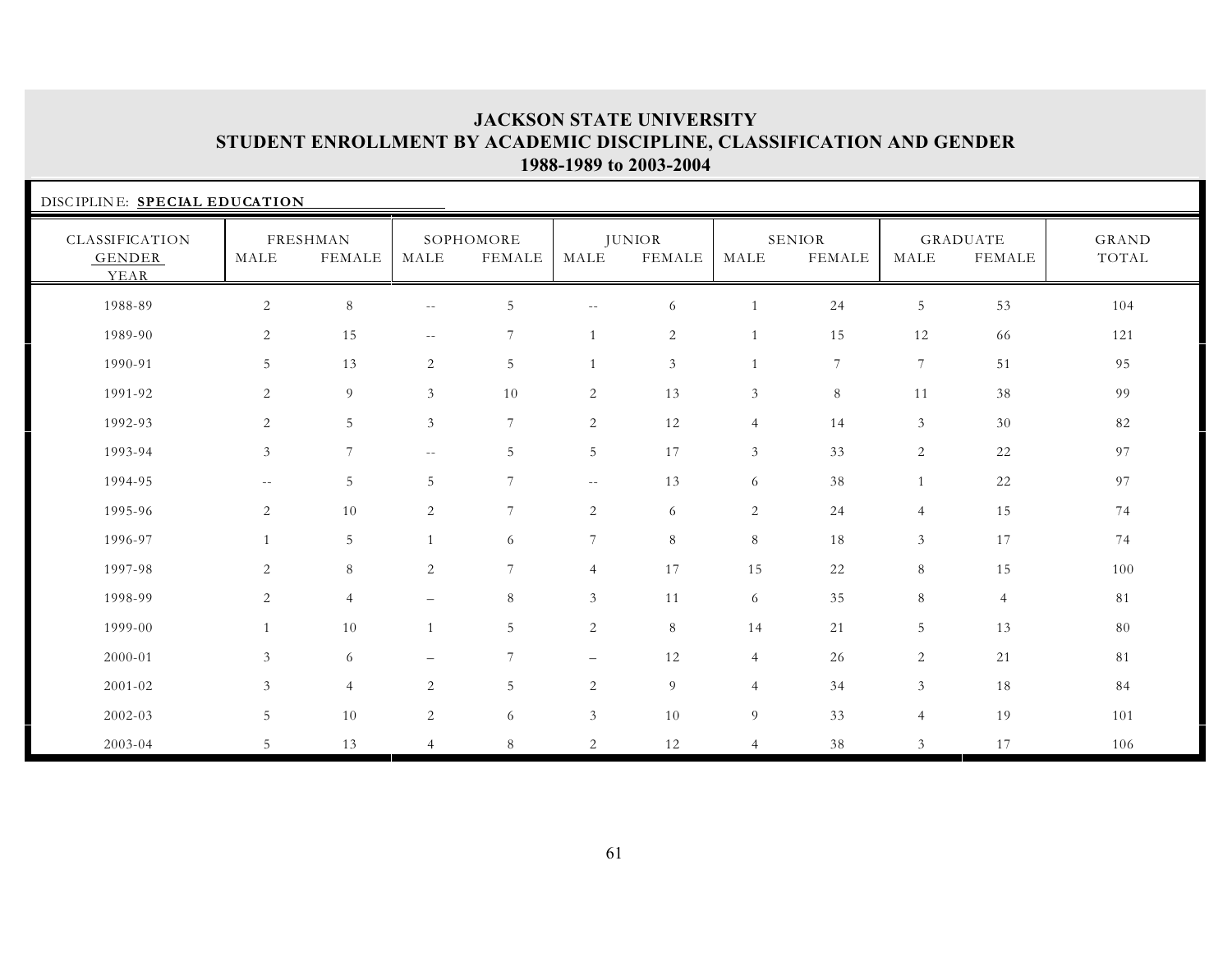|                                         | DISCIPLINE: SPEECH AND DRAMATIC ARTS |                           |                |                     |                |                                |                       |                         |                          |                                  |                |  |  |
|-----------------------------------------|--------------------------------------|---------------------------|----------------|---------------------|----------------|--------------------------------|-----------------------|-------------------------|--------------------------|----------------------------------|----------------|--|--|
| CLASSIFICATION<br><b>GENDER</b><br>YEAR | MALE                                 | FRESHMAN<br><b>FEMALE</b> | MALE           | SOPHOMORE<br>FEMALE | MALE           | <b>JUNIOR</b><br><b>FEMALE</b> | $\operatorname{MALE}$ | SENIOR<br><b>FEMALE</b> | MALE                     | <b>GRADUATE</b><br><b>FEMALE</b> | GRAND<br>TOTAL |  |  |
| 1988-89                                 | 2                                    | $\overline{7}$            | 3              | 6                   |                | 11                             | $\overline{4}$        | 19                      |                          | $-$                              | 53             |  |  |
| 1989-90                                 | 3                                    | 8                         | $\overline{4}$ | 13                  | 5              | 9                              | 2                     | 9                       | $ -$                     | $\overline{\phantom{m}}$         | 53             |  |  |
| 1990-91                                 | 3                                    | $7\phantom{.0}$           | $- -$          | 6                   | $\overline{c}$ | 14                             | 5                     | 14                      | $ -$                     | $\overline{\phantom{m}}$         | 51             |  |  |
| 1991-92                                 | $\mathbf{1}$                         | 15                        | 2              | 17                  | $\sqrt{2}$     | 9                              | $\mathfrak{Z}$        | 13                      | $\sim$ $-$               | $\sim$ $-$                       | 62             |  |  |
| 1992-93                                 | $\overline{4}$                       | $\mathfrak{Z}$            |                | 8                   | 2              | 19                             | $\mathbf{1}$          | 14                      | $-$                      | $\sim$ $-$                       | 52             |  |  |
| 1993-94                                 | 5                                    | $10\,$                    | 6              | 10                  | $- -$          | 10                             | 5                     | 26                      | $\sim$ $-$               | $\sim$ $-$                       | 72             |  |  |
| 1994-95                                 | $\overline{4}$                       | 12                        | $\overline{4}$ | 10                  | 5              | 14                             | $\mathbf{1}$          | 19                      | $ -$                     | $\overline{\phantom{a}}$         | 69             |  |  |
| 1995-96                                 | 5                                    | 16                        | 6              | 10                  | 5              | 17                             | 5                     | 28                      | $\sim$ $-$               | $\sim$ $-$                       | 92             |  |  |
| 1996-97                                 | $\mathbf{1}$                         | 14                        | 5              | 19                  | $\mathfrak{Z}$ | $7\phantom{.0}$                | 8                     | 29                      | $\sim$ $-$               | $\overline{\phantom{m}}$         | 86             |  |  |
| 1997-98                                 | $\mathbf{1}$                         | 9                         | 5              | 18                  | 6              | 19                             | 7                     | 31                      | $\overline{\phantom{0}}$ | $\overline{\phantom{m}}$         | 96             |  |  |
| 1998-99                                 | $\mathfrak{Z}$                       | 16                        | $\mathfrak{Z}$ | 20                  | 5              | 15                             | 5                     | 28                      | $\overline{\phantom{0}}$ | $\overline{\phantom{m}}$         | 95             |  |  |
| 1999-00                                 | 5                                    | 10                        | 6              | 20                  | 3              | 21                             | 13                    | 22                      |                          | $\overline{\phantom{0}}$         | 100            |  |  |
| 2000-01                                 | 2                                    | 16                        | $\overline{4}$ | 13                  | 5              | 20                             | 9                     | 24                      |                          | $\overline{\phantom{0}}$         | 93             |  |  |
| $2001 - 02$                             | $\mathfrak{Z}$                       | 14                        | 2              | 13                  | $\overline{7}$ | 12                             | $\overline{4}$        | 28                      |                          | $\overline{\phantom{0}}$         | 83             |  |  |
| 2002-03                                 | $-$                                  | 12                        | $\overline{2}$ | 15                  | $\mathfrak{Z}$ | 16                             | $\tau$                | 15                      | $\overline{\phantom{0}}$ | $\overline{\phantom{0}}$         | 69             |  |  |
| 2003-04                                 | $\overline{4}$                       | 20                        | 2              | 8                   | $\mathbf{1}$   | 16                             | $\mathfrak{Z}$        | 14                      |                          |                                  | 68             |  |  |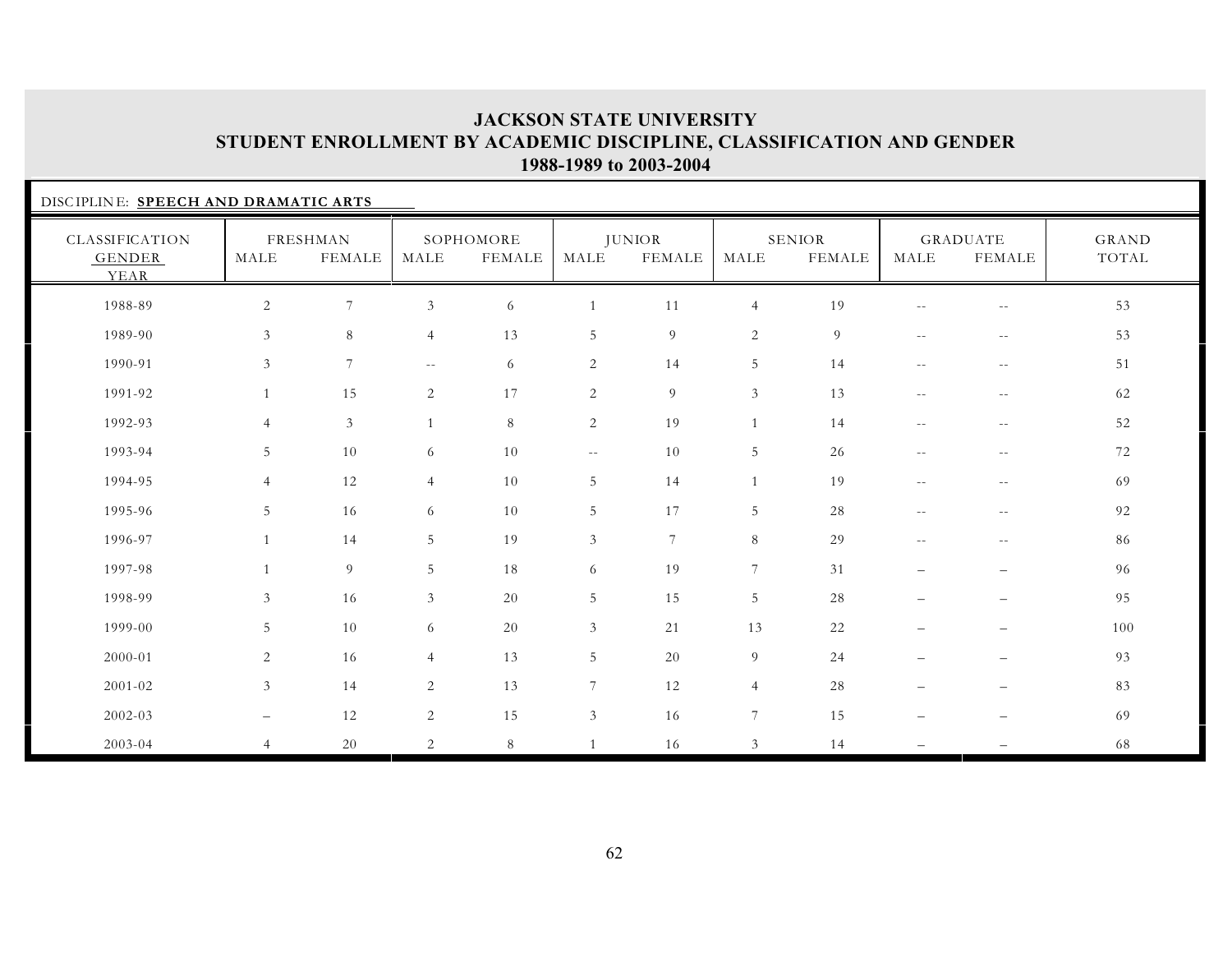| DISCIPLINE: TEACHER EDUCATION           |                          |                          |            |                          |                          |                                |                          |                                |                          |                           |                |  |
|-----------------------------------------|--------------------------|--------------------------|------------|--------------------------|--------------------------|--------------------------------|--------------------------|--------------------------------|--------------------------|---------------------------|----------------|--|
| CLASSIFICATION<br><b>GENDER</b><br>YEAR | MALE                     | FRESHMAN<br>FEMALE       | MALE       | SOPHOMORE<br>FEMALE      | MALE                     | <b>JUNIOR</b><br><b>FEMALE</b> | MALE                     | <b>SENIOR</b><br><b>FEMALE</b> | MALE                     | <b>GRADUATE</b><br>FEMALE | GRAND<br>TOTAL |  |
| 1988-89                                 | $- -$                    | $\sim$ $-$               | $-1$       |                          | $-1$                     |                                | $\sim$                   |                                |                          | $\sim$ $-$                | $\sim$ $-$     |  |
| 1989-90                                 | $--$                     | $- -$                    | $--$       | $\overline{\phantom{m}}$ | $--$                     | $\overline{\phantom{m}}$       | $\sim$ $-$               | $\sim$ $-$                     | $--$                     | $--$                      | $- -$          |  |
| 1990-91                                 | $\overline{\phantom{m}}$ | $--$                     | $\sim$ $-$ | $\overline{\phantom{m}}$ | $- -$                    | $\overline{\phantom{m}}$       | $\overline{\phantom{m}}$ | $\overline{\phantom{m}}$       | $\overline{\phantom{m}}$ | $\sim$ $-$                | $- -$          |  |
| 1991-92                                 | $\sim$ $-$               | $\overline{\phantom{a}}$ | $- -$      | $-$                      | $-$                      | $-$                            | $\sim$ $-$               | $-$                            | $-$                      | $\sim$ $-$                | $\sim$ $-$     |  |
| 1992-93                                 | $- -$                    | $\sim$ $-$               | $- -$      | $-$                      | $\sim$ $-$               | $\overline{\phantom{m}}$       | $-$                      | $-$                            | $\sim$ $-$               | $\overline{\phantom{m}}$  | $- -$          |  |
| 1993-94                                 | $-$                      | $\overline{\phantom{a}}$ | $- -$      | $-$                      | $-$                      | $-$                            | $\sim$                   | $\overline{a}$                 | $\overline{a}$           | $\sim$ $-$                | $\sim$ $-$     |  |
| 1994-95                                 | $- -$                    | $- -$                    | $- -$      | $- -$                    | $- -$                    | $\sim$ $-$                     | $\sim$ $-$               | $\sim$ $\sim$                  | $- -$                    | $ -$                      | $- -$          |  |
| 1995-96                                 | $--$                     | $- -$                    | $- -$      | $- -$                    | $--$                     | $\sim$ $-$                     | $\sim$ $-$               | $- -$                          | $ -$                     | $--$                      | $- -$          |  |
| 1996-97                                 | $\sim$ $-$               | $- -$                    | $--$       | $\overline{\phantom{m}}$ | $\overline{\phantom{m}}$ | $\sim$ $-$                     | $\sim$ $-$               | $--$                           | $--$                     | $- -$                     | $--$           |  |
| 1997-98                                 | $\sim$ $-$               | $\sim$ $-$               | $- -$      | $\sim$ $-$               | $--$                     | $\sim$ $-$                     | $\sim$ $-$               | $\sim$ $-$                     | $\sim$ $-$               | $--$                      | $- -$          |  |
| 1998-99                                 | $\sim$ $-$               | $\sim$ $-$               | $- -$      | $\overline{\phantom{m}}$ | $- -$                    | $- -$                          | $\sim$ $-$               | $- -$                          | $\sim$ $-$               | $\overline{\phantom{m}}$  | $- -$          |  |
| 1999-00                                 |                          |                          |            | $\overline{\phantom{0}}$ | —                        |                                | $\overline{\phantom{0}}$ |                                | $\overline{4}$           | -1                        | 5              |  |
| 2000-01                                 |                          |                          |            |                          |                          |                                |                          |                                | $\mathfrak{Z}$           | 21                        | 24             |  |
| $2001 - 02$                             |                          |                          |            |                          |                          |                                |                          | $\overline{\phantom{0}}$       | 2                        | 38                        | 40             |  |
| 2002-03                                 |                          |                          |            |                          | —                        |                                | $\overline{\phantom{0}}$ |                                | 6                        | 23                        | 29             |  |
| 2003-04                                 | $\sim$ $-$               | $ -$                     | $- -$      | $ -$                     | $ -$                     | $\sim$ $-$                     | $\sim$ $-$               |                                | $7\phantom{.0}$          | 24                        | 31             |  |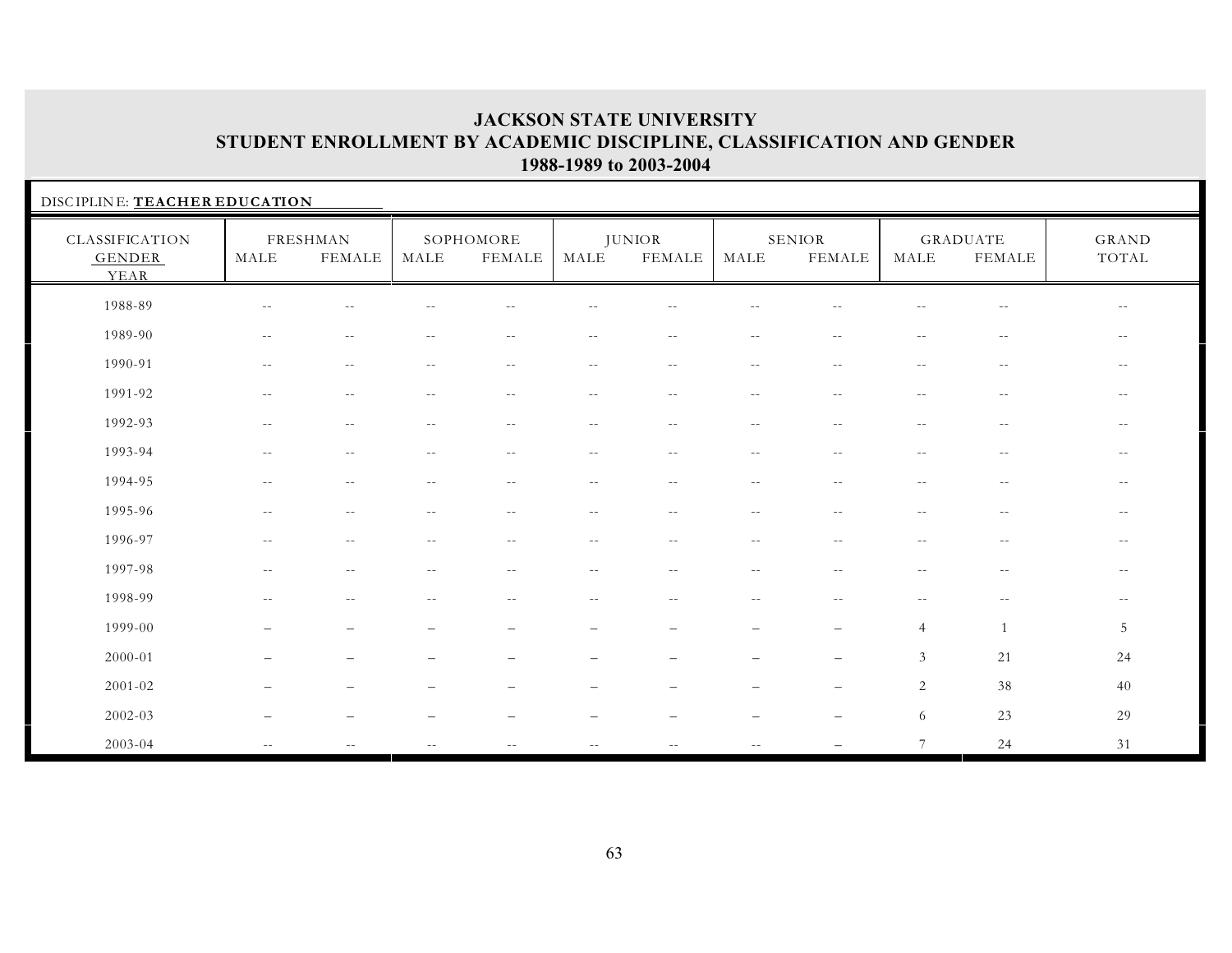| DISCIPLINE: TELECOMMUNICATIONS ENGINEERING |                          |                           |                |                            |                          |                                |                          |                                |                          |                                  |                                               |  |
|--------------------------------------------|--------------------------|---------------------------|----------------|----------------------------|--------------------------|--------------------------------|--------------------------|--------------------------------|--------------------------|----------------------------------|-----------------------------------------------|--|
| CLASSIFICATION<br><b>GENDER</b><br>YEAR    | MALE                     | FRESHMAN<br><b>FEMALE</b> | MALE           | SOPHOMORE<br><b>FEMALE</b> | MALE                     | <b>JUNIOR</b><br><b>FEMALE</b> | MALE                     | <b>SENIOR</b><br><b>FEMALE</b> | MALE                     | <b>GRADUATE</b><br><b>FEMALE</b> | GRAND<br>TOTAL                                |  |
| 1988-89                                    |                          | $ -$                      |                |                            |                          |                                |                          |                                |                          | $- -$                            | $\sim$ $-$                                    |  |
| 1989-90                                    | $\sim$ $-$               | $\overline{\phantom{a}}$  | $-$            | $- -$                      | $\overline{\phantom{m}}$ | $-$                            | $\sim$ $-$               | $-$                            | $\overline{\phantom{m}}$ | $\overline{\phantom{m}}$         | $- -$                                         |  |
| 1990-91                                    | $- -$                    | $- -$                     | $\sim$ $-$     | $--$                       | $- -$                    | $- -$                          | $\sim$ $-$               | $\sim$ $-$                     | $\sim$ $-$               | $- -$                            | $\mathord{\hspace{1pt}\text{--}\hspace{1pt}}$ |  |
| 1991-92                                    | $\overline{\phantom{m}}$ | $- -$                     | $-$            | $- -$                      | $\sim$ $-$               | $\sim$ $-$                     | $\sim$ $-$               | $-$                            | $\overline{\phantom{m}}$ | $\sim$ $-$                       | $\sim$ $-$                                    |  |
| 1992-93                                    | $\sim$ $-$               | $- -$                     | $\sim$ $-$     | $- -$                      | $\sim$ $-$               | $- -$                          | $--$                     | $-$                            | $\sim$ $-$               | $- -$                            | $\sim$ $-$                                    |  |
| 1993-94                                    | $-$                      | $-$                       |                | $-1$                       | $\sim$                   | $-$                            | $- -$                    |                                | $-1$                     | $\sim$ $-$                       | $\sim$ $-$                                    |  |
| 1994-95                                    | $-$                      | $-$                       | $-$            | $- -$                      | $-$                      | $-$                            | $-$                      | $-$                            | $-$                      | $-$                              | $\sim$ $-$                                    |  |
| 1995-96                                    | $- -$                    | $ -$                      | $-$            | $\overline{\phantom{m}}$   | $\sim$ $-$               | $\sim$ $-$                     | $ -$                     | $\sim$ $-$                     | $\sim$ $-$               | $\overline{\phantom{m}}$         | $- -$                                         |  |
| 1996-97                                    | $- -$                    | $-$                       | $- -$          | $- -$                      | $- -$                    | $ -$                           | $- -$                    | $\sim$ $-$                     | $\sim$ $-$               | $\sim$ $-$                       | $- -$                                         |  |
| 1997-98                                    | $ -$                     | $\overline{\phantom{m}}$  | $- -$          | $\overline{\phantom{m}}$   | $\overline{\phantom{m}}$ | $\overline{\phantom{m}}$       | $\overline{\phantom{m}}$ | $- -$                          | $\sim$ $-$               | $\overline{\phantom{m}}$         | $\sim$ $-$                                    |  |
| 1998-99                                    | $- -$                    | $\qquad \qquad -$         | $- -$          | $- -$                      | $- -$                    | $- -$                          | $\sim$ $-$               | $\sim$ $-$                     | $- -$                    | $\overline{\phantom{m}}$         | $--$                                          |  |
| 1999-00                                    | $\qquad \qquad -$        | $\overline{\phantom{a}}$  | -              | $\overline{\phantom{0}}$   | $\overline{\phantom{0}}$ | $\overline{\phantom{0}}$       | $\overline{\phantom{0}}$ | $\overline{\phantom{0}}$       | $- -$                    | $- -$                            | $- -$                                         |  |
| 2000-01                                    | 2                        | $\overline{1}$            | 3              | $\overline{\phantom{m}}$   | $\sim$ $-$               | $\sim$ $-$                     | $\sim$ $\sim$            | $-1$                           | $\sim$                   | $\sim$ $-$                       | 6                                             |  |
| 2001-02                                    | $\overline{4}$           | $\sim$ $-$                | $\mathbf{1}$   | $- -$                      | $\mathfrak{Z}$           | $- -$                          | 1                        | 1                              | $ -$                     | $\overline{\phantom{m}}$         | 10                                            |  |
| 2002-03                                    | $\mathbf{1}$             | $\overline{\phantom{0}}$  | $\overline{2}$ |                            | $\overline{1}$           |                                |                          |                                |                          |                                  | $\overline{4}$                                |  |
| 2003-04                                    | 3                        | $\mathbf{1}$              | 1              | $\overline{\phantom{0}}$   |                          | $\overline{\phantom{0}}$       | $\mathbf{1}$             |                                |                          |                                  | 6                                             |  |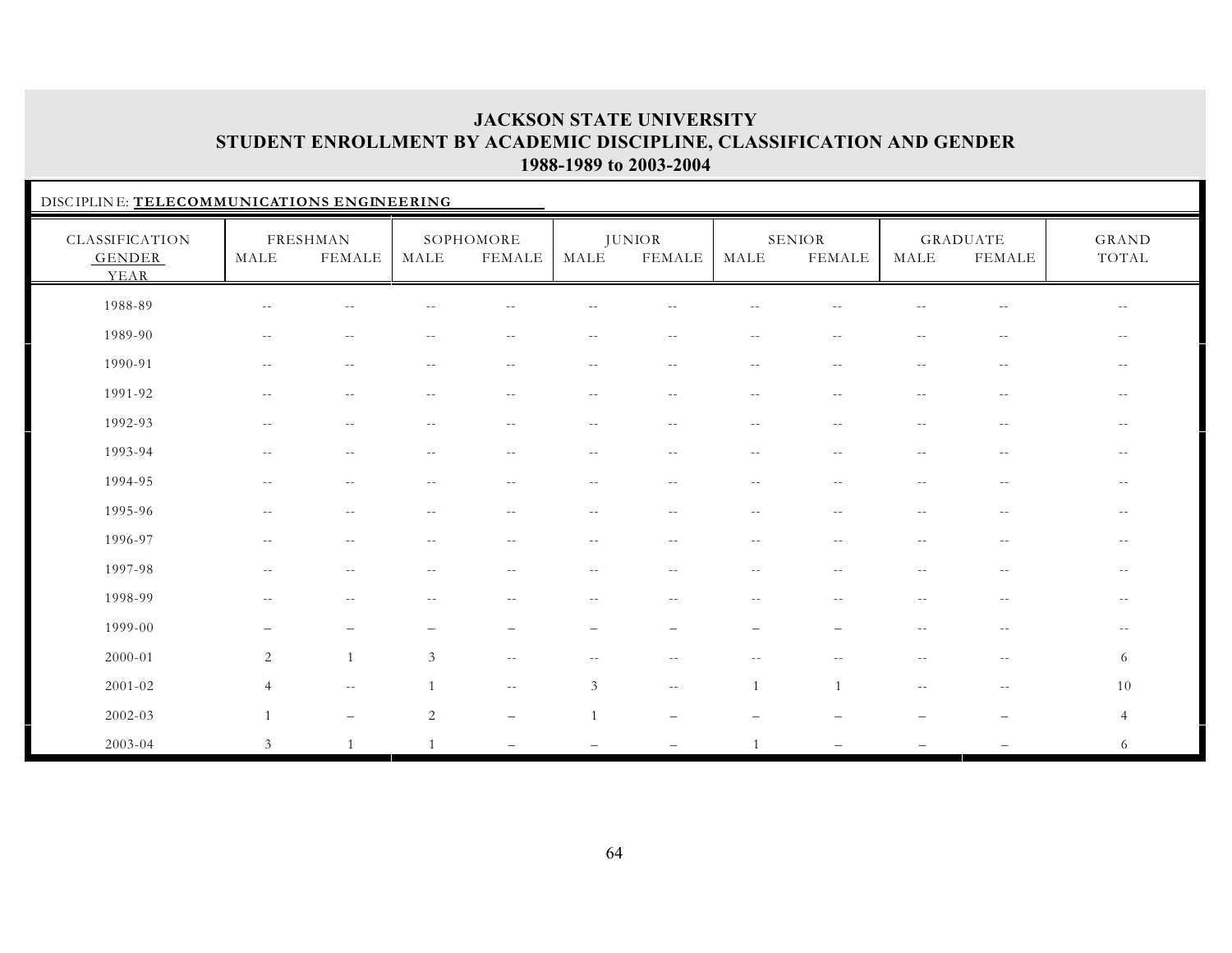| DISCIPLINE: URBAN AND REGIONAL PLANNING |                          |                          |                          |                          |                          |                          |                          |                          |                          |                                  |                          |
|-----------------------------------------|--------------------------|--------------------------|--------------------------|--------------------------|--------------------------|--------------------------|--------------------------|--------------------------|--------------------------|----------------------------------|--------------------------|
| CLASSIFICATION<br><b>GENDER</b><br>YEAR | MALE                     | FRESHMAN<br>FEMALE       | MALE                     | SOPHOMORE<br>FEMALE      | MALE                     | <b>JUNIOR</b><br>FEMALE  | MALE                     | SENIOR<br>FEMALE         | MALE                     | <b>GRADUATE</b><br><b>FEMALE</b> | GRAND<br>TOTAL           |
| 1988-89                                 | $\overline{\phantom{m}}$ | $ -$                     | $-$                      | $\sim$ $-$               | $\overline{\phantom{m}}$ | $-1$                     | $\overline{\phantom{m}}$ | $-$                      | $-$                      | $\sim$ $-$                       | $\sim$ $-$               |
| 1989-90                                 | $\overline{\phantom{m}}$ | $ -$                     | $\sim$ $-$               | $- -$                    | $- -$                    | $- -$                    | $- -$                    | $\sim$ $-$               | $\overline{\phantom{m}}$ | $\sim$ $-$                       | $- -$                    |
| 1990-91                                 | $\sim$ $-$               | $\overline{\phantom{m}}$ | $-1$                     | $\qquad \qquad -$        | $- -$                    | $- -$                    | $\sim$ $-$               | $\sim$ $-$               | $\sim$ $-$               | $\sim$ $-$                       | $\sim$ $-$               |
| 1991-92                                 | $-$                      | $\sim$ $-$               | $-$                      | $\sim$ $-$               | $\sim$ $-$               | $\sim$ $-$               | $-$                      | $-$                      | $-$                      | $\sim$ $-$                       | $- -$                    |
| 1992-93                                 | $-1$                     | $\sim$ $-$               | $-$                      | $\sim$ $-$               | $-$                      | $\sim$ $-$               | $\sim$ $-$               | $-$                      | $\sim$ $-$               | $\sim$ $-$                       | $\overline{\phantom{m}}$ |
| 1993-94                                 | $\sim$ $-$               | $\sim$ $-$               | $- -$                    | $\sim$ $-$               | $\sim$ $-$               | $\sim$ $-$               | $- -$                    | $ -$                     | $\sim$ $-$               | $\sim$ $-$                       | $\sim$ $-$               |
| 1994-95                                 | $ -$                     | $- -$                    | $-$                      | $\overline{\phantom{m}}$ | $\sim$ $-$               | $\sim$ $-$               | $\overline{\phantom{m}}$ | $\overline{\phantom{a}}$ | $\overline{\phantom{m}}$ | $\sim$ $-$                       | $\sim$ $-$               |
| 1995-96                                 | $\sim$ $-$               | $\sim$ $-$               | $-$                      | $\sim$ $-$               | $\sim$ $-$               | $- -$                    | $\sim$ $-$               | $-$                      | $\sim$ $-$               | $\sim$ $-$                       | $\overline{\phantom{m}}$ |
| 1996-97                                 | $\overline{\phantom{m}}$ | $- -$                    | $\overline{\phantom{m}}$ | $\overline{\phantom{m}}$ | $\overline{\phantom{m}}$ | $\overline{\phantom{m}}$ | $\overline{\phantom{m}}$ | $\overline{\phantom{m}}$ | $\overline{\phantom{m}}$ | $\sim$ $-$                       | $\overline{\phantom{m}}$ |
| 1997-98                                 | $---$                    | $--$                     | $- -$                    | $- -$                    | $- -$                    | $- -$                    | $\overline{\phantom{m}}$ | $- -$                    | $- -$                    | $--$                             | $  \,$                   |
| 1998-99                                 | $- -$                    | $\sim$ $-$               | $\sim$ $-$               | $--$                     | $- -$                    | $\sim$ $-$               | $\sim$ $-$               | $\sim$ $-$               | 8                        | 6                                | 14                       |
| 1999-00                                 | $\overline{\phantom{0}}$ | $\overline{\phantom{a}}$ |                          | $\overline{\phantom{0}}$ | $\overline{\phantom{0}}$ | $\overline{\phantom{0}}$ | $\overline{\phantom{m}}$ | $\overline{\phantom{0}}$ | 9                        | $8\,$                            | 17                       |
| 2000-01                                 | $-1$                     | $- -$                    | $-$                      | $- -$                    | $ -$                     | $-1$                     | $-1$                     | $- -$                    | 12                       | $\overline{7}$                   | 19                       |
| $2001 - 02$                             | $\sim$ $-$               | $- -$                    | $-$                      | $--$                     | $- -$                    | $\sim$ $-$               | $\sim$ $-$               | $--$                     | 10                       | 12                               | 22                       |
| 2002-03                                 |                          | $\overline{\phantom{0}}$ |                          | $\overline{\phantom{m}}$ | $\qquad \qquad -$        |                          | $\overline{\phantom{m}}$ | $\overline{\phantom{0}}$ | 10                       | 14                               | 24                       |
| 2003-04                                 | $\sim$ $-$               | $\sim$ $-$               | $\overline{\phantom{m}}$ | $\sim$ $-$               | $ -$                     | $ -$                     | $- \, -$                 | $- -$                    | 8                        | 10                               | 18                       |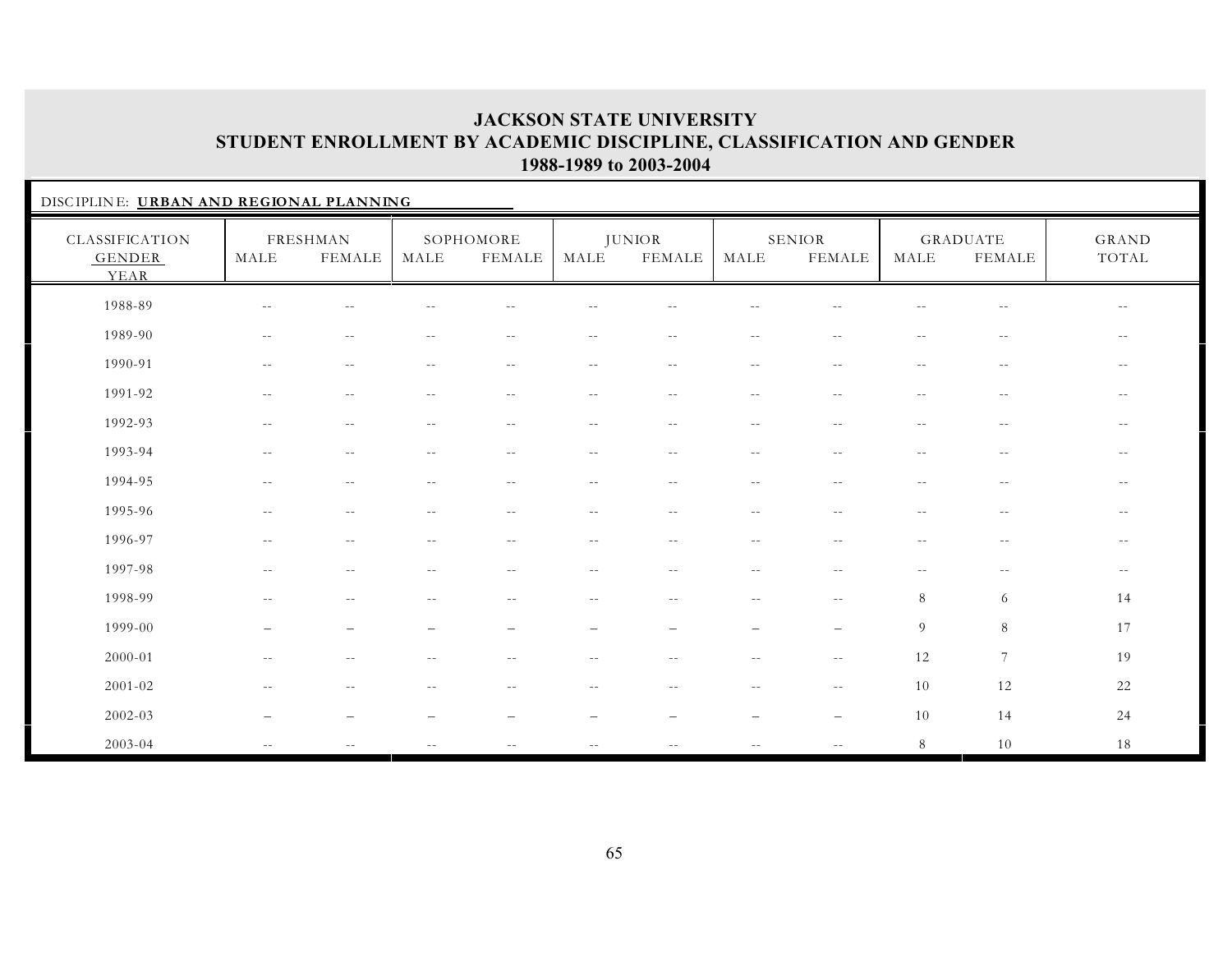| DISCIPLINE: URBAN STUDIES        |                   |                           |                |                     |                          |                                |                   |                          |                          |                                  |                |
|----------------------------------|-------------------|---------------------------|----------------|---------------------|--------------------------|--------------------------------|-------------------|--------------------------|--------------------------|----------------------------------|----------------|
| CLASSIFICATION<br>GENDER<br>YEAR | MALE              | FRESHMAN<br><b>FEMALE</b> | MALE           | SOPHOMORE<br>FEMALE | MALE                     | <b>JUNIOR</b><br><b>FEMALE</b> | MALE              | <b>SENIOR</b><br>FEMALE  | MALE                     | <b>GRADUATE</b><br><b>FEMALE</b> | GRAND<br>TOTAL |
| 1988-89                          | $-$               |                           |                | $\overline{2}$      | $\sqrt{2}$               | $\sqrt{2}$                     | $\overline{5}$    | 3                        |                          | $-1$                             | 15             |
| 1989-90                          | 5                 | $\sqrt{2}$                | $\mathbf{1}$   | $\mathfrak{Z}$      |                          | $\mathbf{1}$                   |                   | $\overline{\phantom{m}}$ | $- -$                    | $\sim$ $-$                       | 14             |
| 1990-91                          | 14                | $\overline{4}$            | $\overline{4}$ | 2                   | $\overline{4}$           | 3                              | 5                 |                          | $- -$                    | $- \, -$                         | 37             |
| 1991-92                          | 34                | 19                        | 11             | 2                   | $\overline{7}$           | $\sqrt{2}$                     | 11                | 8                        | $-$                      | $ -$                             | 94             |
| 1992-93                          | 25                | 16                        | 21             | 8                   | 14                       | $7\phantom{.0}$                | 10                | 9                        | $-$                      | $-$                              | 110            |
| 1993-94                          | 13                | 10                        | 6              | $\overline{4}$      | 7                        | $\overline{\phantom{m}}$       | 6                 | $\overline{4}$           | $-$                      | $- -$                            | 50             |
| 1994-95                          | $\overline{2}$    | $\overline{\phantom{m}}$  | 6              | 8                   | 2                        | $\overline{4}$                 | 11                | 3                        | $-$                      | $- -$                            | 90             |
| 1995-96                          | 2                 | 1                         | 2              | $--$                | 5                        | 6                              | $\mathfrak{Z}$    | $\overline{4}$           | $- -$                    | $\sim$ $-$                       | 23             |
| 1996-97                          | $\overline{4}$    | 2                         | 2              |                     | $\overline{4}$           | 2                              | 3                 | 6                        | $\overline{\phantom{m}}$ | $\sim$ $-$                       | 24             |
| 1997-98                          | $\qquad \qquad -$ | $\overline{\phantom{m}}$  | 5              | 2                   |                          | $\overline{1}$                 | 2                 | $\overline{7}$           | $\overline{\phantom{0}}$ | $\qquad \qquad -$                | 18             |
| 1998-99                          | $\overline{2}$    | $\overline{\phantom{m}}$  | $\mathbf{1}$   | 2                   | $\overline{4}$           | $\overline{c}$                 | $\qquad \qquad -$ |                          |                          | $\overline{\phantom{0}}$         | 12             |
| 1999-00                          | $\mathbf{1}$      | 3                         | $\overline{4}$ | $\overline{4}$      |                          | 3                              | $\overline{5}$    | $\overline{1}$           |                          | $\qquad \qquad -$                | 22             |
| 2000-01                          | 1                 | $\overline{c}$            |                | $\overline{4}$      | 3                        | 2                              | $\overline{4}$    | 6                        |                          |                                  | 22             |
| 2001-02                          | $\overline{2}$    | $\overline{5}$            | $\mathbf{1}$   | 3                   | $\overline{\phantom{m}}$ | $\mathbf{1}$                   |                   | 3                        |                          |                                  | 16             |
| 2002-03                          | $\mathbf{1}$      | $\mathbf 5$               | $\overline{4}$ | 2                   | $\mathfrak{Z}$           | 2                              | $\overline{1}$    | 8                        | —                        | —                                | 26             |
| 2003-04                          | $-$               | $\mathbf{1}$              | $\overline{4}$ | 3                   | $\mathfrak{Z}$           | 2                              |                   | 3                        | $\overline{\phantom{0}}$ |                                  | 17             |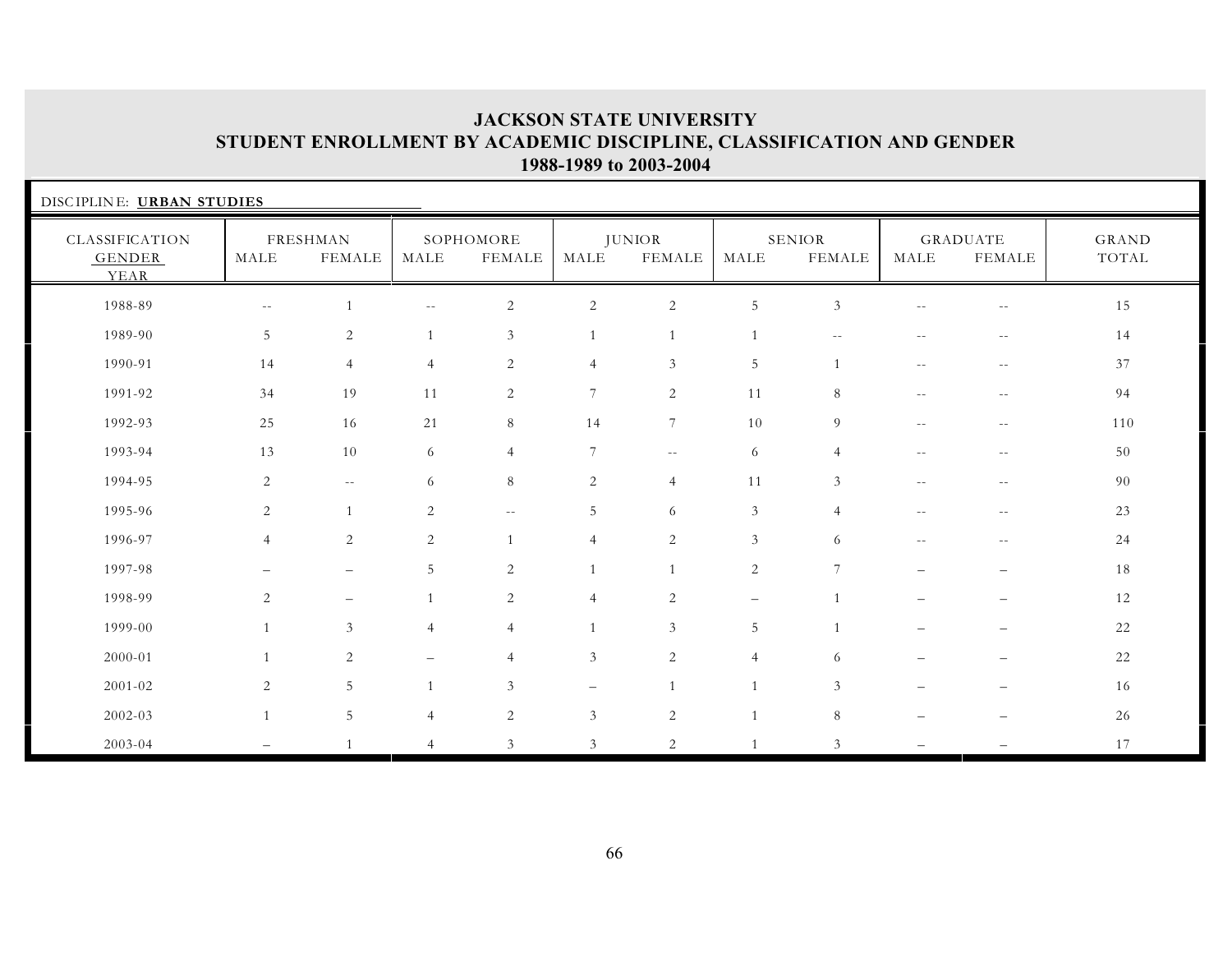| DISCIPLINE: UNDECIDED MAJORS            |      |                           |      |                            |                |                                |                |                                |      |                                  |                |
|-----------------------------------------|------|---------------------------|------|----------------------------|----------------|--------------------------------|----------------|--------------------------------|------|----------------------------------|----------------|
| CLASSIFICATION<br><b>GENDER</b><br>YEAR | MALE | FRESHMAN<br><b>FEMALE</b> | MALE | SOPHOMORE<br><b>FEMALE</b> | MALE           | <b>JUNIOR</b><br><b>FEMALE</b> | MALE           | <b>SENIOR</b><br><b>FEMALE</b> | MALE | <b>GRADUATE</b><br><b>FEMALE</b> | GRAND<br>TOTAL |
| 1988-89                                 | 176  | 138                       | 69   | 56                         | 26             | 29                             | 26             | 24                             | 90   | 171                              | 805            |
| 1989-90                                 | 219  | 230                       | 58   | 38                         | 31             | 23                             | 19             | 18                             | 59   | 95                               | 790            |
| 1990-91                                 | 129  | 118                       | 76   | 88                         | 37             | 26                             | 18             | 21                             | 65   | 134                              | 712            |
| 1991-92                                 | 146  | 130                       | 40   | 54                         | 26             | 29                             | 17             | 15                             | 37   | 106                              | 600            |
| 1992-93                                 | 146  | 170                       | 45   | 64                         | 23             | 23                             | 18             | 31                             | 23   | 58                               | 601            |
| 1993-94                                 | 180  | 230                       | 42   | 38                         | 23             | 31                             | 11             | 25                             | 56   | 132                              | 769            |
| 1994-95                                 | 141  | 114                       | 34   | 21                         | 12             | 11                             | 11             | 19                             | 63   | 198                              | 624            |
| 1995-96                                 | 121  | 142                       | 31   | 19                         | 8              | 10                             | 8              | 30                             | 63   | 151                              | 583            |
| 1996-97                                 | 114  | 108                       | 23   | 37                         | 9              | 6                              | $\tau$         | 11                             | 47   | 112                              | 474            |
| 1997-98                                 | 140  | 132                       | 22   | 20                         | 7              | 5                              | 3              | $\overline{4}$                 | 58   | 84                               | 475            |
| 1998-99                                 | 104  | 113                       | 41   | 22                         | 9              | 12                             | $\mathfrak{Z}$ | 6                              | 40   | 72                               | 422            |
| 1999-00                                 | 78   | 105                       | 22   | 16                         | 13             | 12                             | $\overline{4}$ | 9                              | 73   | 144                              | 476            |
| 2000-01                                 | 112  | 132                       | 33   | 32                         | 9              | 9                              | 9              | 8                              | 74   | 159                              | 577            |
| 2001-02                                 | 136  | 93                        | 19   | 21                         | $\overline{4}$ | $\overline{c}$                 | 2              | 6                              | 73   | 159                              | 515            |
| 2002-03                                 | 210  | 169                       | 30   | 28                         | 5              | $\overline{5}$                 | 5              | 8                              | 61   | 113                              | 634            |
| 2003-04                                 | 277  | 232                       | 55   | 36                         | 2              | $\overline{4}$                 | $\overline{7}$ | 10                             | 55   | 103                              | 781            |